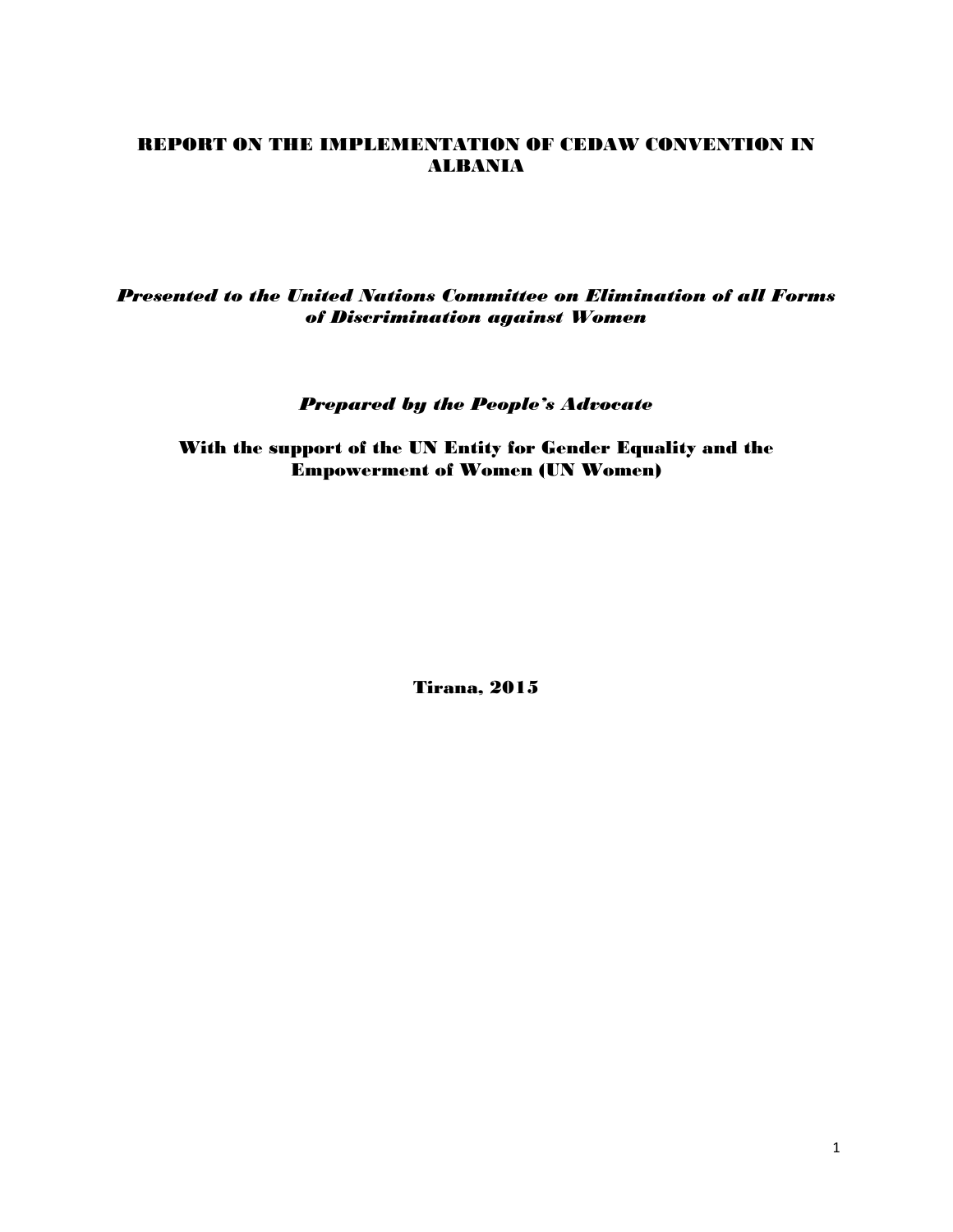# **TABLE OF CONTENT**

| 1. PART ONE                                                                                                                                    |
|------------------------------------------------------------------------------------------------------------------------------------------------|
| 2. PART TWO - ANALYSIS OF SPECIFIC AREAS                                                                                                       |
| <b>A. PARTICIPATION OF WOMEN IN POLITICS AND DECISIONMAKING</b><br>Article 7, 8 & 4 of CEDAW Convention, paragraph 22 of the Closing Remarks11 |
| <b>B. WOMEN'S ACCESS TO THE JUSTICE SYSTEM</b><br>Article 2 of CEDAW Convention, paragraphs 14, 15, and 27 of the Closing Remarks of the       |
| <b>C. ECONOMIC EMPOWERMENT</b><br>Article 11 of CEDAW Convention, paragraph 32, 33 of the Closing Remarks of the CEDAW                         |
| <b>D. DOMESTIC VIOLENCE</b><br>Article 5 of CEDAW Convention, General Recommendation No. 19 of the Committee on the                            |
| E. ACCESS TO ECONOMIC BENEFITS AND SOCIAL SERVICES                                                                                             |
| <b>F. GENDER BUDGETING</b>                                                                                                                     |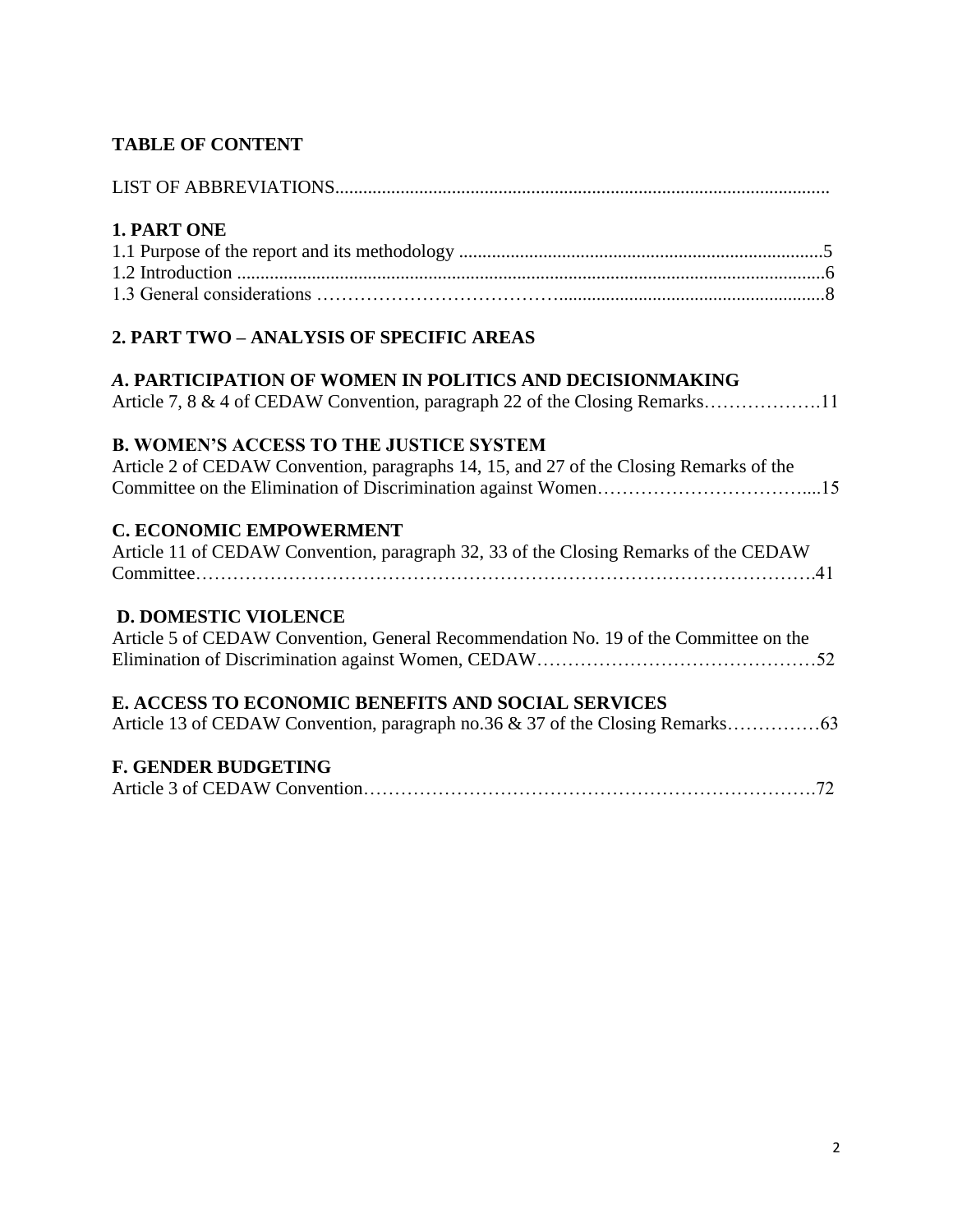### **List of Abbreviations**

ADRF - Albanian Disability Rights Foundation AHC - Albanian Helsinki Committee

ALUIZNI - Agency for Legalization, [Urbanization,](http://www.aluizni.gov.al/vendim-nr-485-date-16-07-2014-per-disa-ndryshime-ne-vendimin-nr-289-per-organizaimin-dhe-funksionimin-e-agjencise-se-legalizimit-urbanizimit-dhe-integrimit-te-zonavendertimore-informale/) and Integration of Informal [Zones/Constructions](http://www.aluizni.gov.al/vendim-nr-485-date-16-07-2014-per-disa-ndryshime-ne-vendimin-nr-289-per-organizaimin-dhe-funksionimin-e-agjencise-se-legalizimit-urbanizimit-dhe-integrimit-te-zonavendertimore-informale/)

CC -Civil Code

CCP - Code of Civil Procedures CEC - Central Election Commission CEDAW - Convention on Elimination of all Forms of Discrimination against Women CEDAW Committee - Committee for Elimination of Discrimination against Women CK - Constitutional Court CLCI - Centre for Legal ad Civil Initiatives CMD - Council of Ministers Decision CoE - Council of Europe Constitution of RoA - Constitution of the Republic of Albania CPD - Commissioner for Protection from Discrimination CPU - Child Protection Unit CR - Closing Remarks CrC - Criminal Code CSO - Civil Society Organization DV - Domestic Violence EA - Economic Aid EC-European Commission ECHR - European Court for Human Rights and Freedoms EU - European Union FC - Family Code FPNR - Fourth Periodic National Report HCJ - High Council of Justice ICCNHRI - International Coordinating Committee of National Human Rights Institutions IECD - Institution for the Execution of Criminal Decisions INSTAT - Institute of Statistics IPO - Immediate Protection Order IPRLO - Immovable Property Registration Local Office IPRO - Immovable Property Registration Office IWG - Inter-Ministerial Working Group JDC - Judicial District Court LGBTI - Lesbian, Gay, Bisexual, Transgender and Intersex MCAW - Medical Committee on the Ability to Work MCD - Medical Commission on Disability MF - Ministry of Finances MH - Ministry of Health MI - Ministry of Interior MJ - Ministry of Justice MLSAEO - Ministry of Labor, Social Affairs and Equal Opportunities MP-Members of the Parliament MSWY - Ministry of Social Welfare and Youth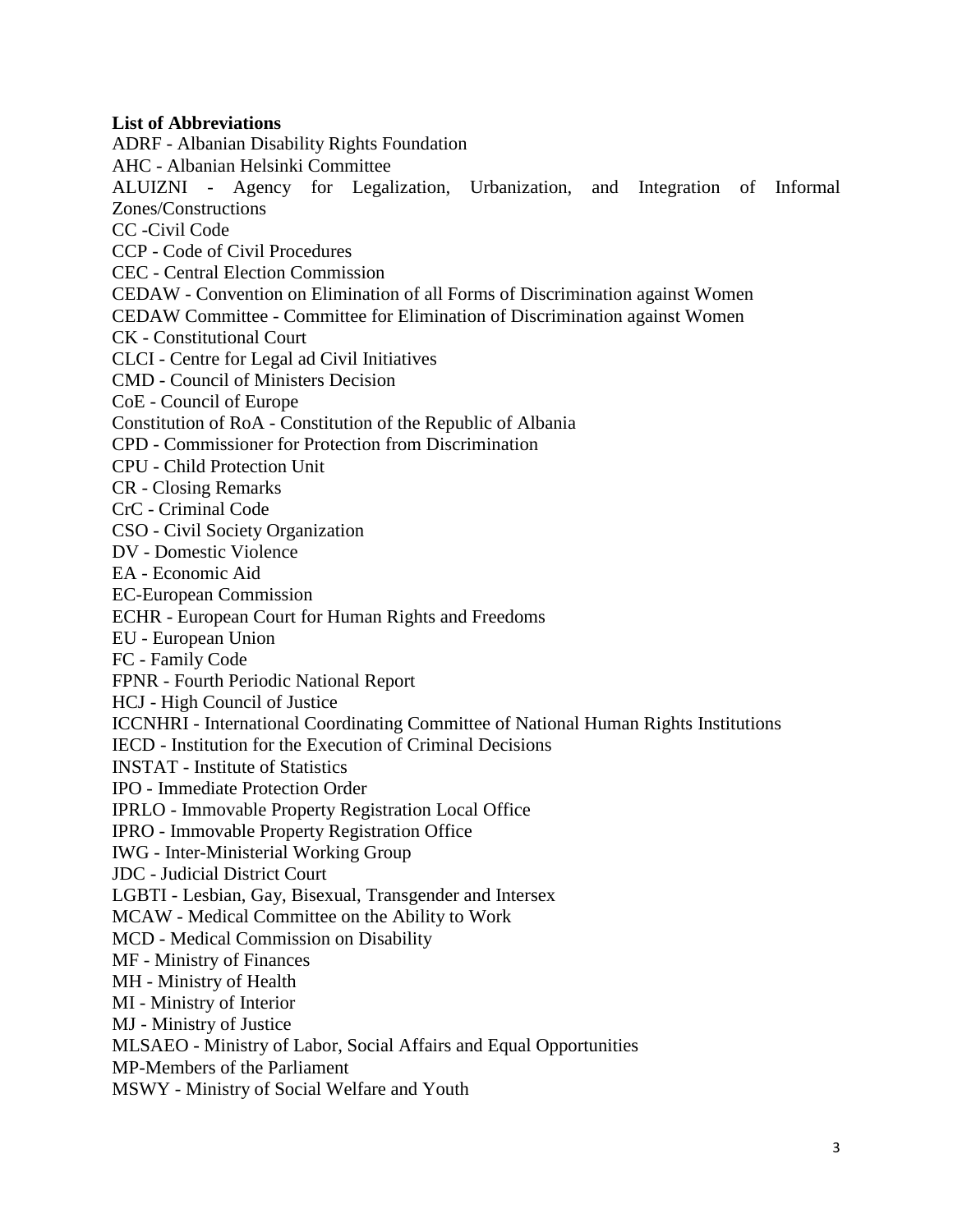NBA-National Bar Association NCTVV - National Centre for Treating Victims of Violence NPO - Non-Profitable Organization NRM - National Referral Mechanism (for cases of domestic violence) NSGEEDV - National Strategy for Gender Equality and Elimination of Domestic Violence PA - People's Advocate PO - Protection Order PwD - People with Disabilities RoA - Republic of Albania SAA - Stabilization Association Agreement SBS - State Bailiff Service SCLA - State Committee for Legal Aid SLI - State Labor Inspectorate SoM - School of Magistrate SSS - State Social Service UJS - Unemployed Jobseekers UN - United Nations UN CRDP - UN Convention on the Rights of Disabled People UNDP - United Nations Development Program VET - Vocational Education Training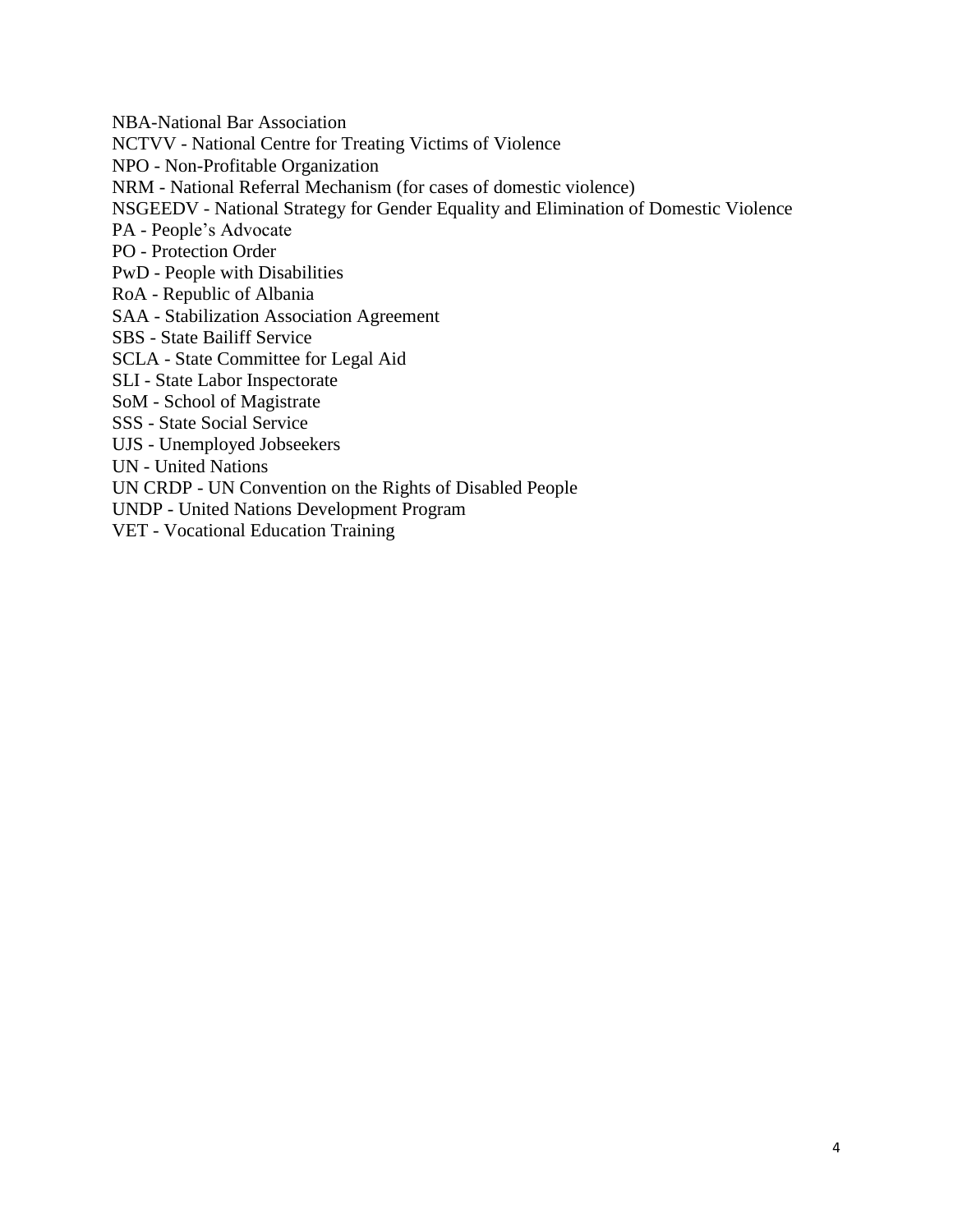## **PART ONE**

## *1.1. Purpose of report and methodology*

This report, prepared by the People's Advocate (PA), represents an overview of the achievements and legal and actual gaps in relation with the fulfillment by the Albanian state of the obligations deriving from the Convention on the Elimination of all Forms of Discrimination against Women (CEDAW<sup>1</sup>) in several fields.

The articles of CEDAW Convention served as a reference point in drafting this report and in identifying the topics to be addressed, including participation of women in politics and decisionmaking, domestic violence, women's access to the justice system, the economic empowerment of women and their access to social services. In order to measure the progress made since the third periodical report of the Albanian state, this report focused on the steps undertaken to address the concerns raised, and recommendations made by the Committee on the Elimination of Discrimination against Women in its Closing Remarks, in its  $46<sup>th</sup>$  session held on 12-30 July 2010, including recommendations related with the role of the institution of the People's Advocate (PA) in implementing the CEDAW Convention. The general recommendations of CEDAW Committee have also served as an orientation point for the analysis made in this report.

The report reviews the activity of the PA, expressed through the complaints it has reviewed and the recommendations made for solving them, cases it has initiated by its own initiative, legislative recommendations, preparation and presentation of annual and special reports for the Assembly of the Republic of Albania, its close cooperation with NPOs, inspections, etc., in order to assess the progress made and identify actual problems in guaranteeing women's rights in practice. The report identifies problems found in the implementation of CEDAW Convention, the recommendations made by the PA, and the extent to which such recommendations have been followed by the legislative, the executive, and the judicial system.

In addition to the data obtained from the Fourth Periodical Report on the implementation of CEDAW Convention, meetings and interviews were also organized with representatives of various public and non-public agencies, using a specific questionnaire, which consisted of the topics selected to be addressed. This has enabled the preparation of a report that is based on thorough analysis, conclusions, and recommendations.

Reports and studies made by state actors, civil society organizations, particularly organizations focused on women's rights, progress reports on Albania, and reports of various international organizations, etc. served as a rich source of information.

The women's perspective and their needs have also come to this report through PA's cooperation with NGOs working for women's rights and gender equality.

The analysis refers also to the assessment and monitoring indicators of gender equality and violence against women, including domestic violence, its supervision, and the collection, and

 $\overline{\phantom{a}}$ <sup>1</sup> Albania ratified CEDAW Convention by Law No.1769, dated 9.11.1993, published on the Official Gazette No. 33, dated 15.10.2008. Since its ratification, this Convention is, according to Article 122/1 of the Constitution of Albania, part of the internal legal system like any other ratified international agreement.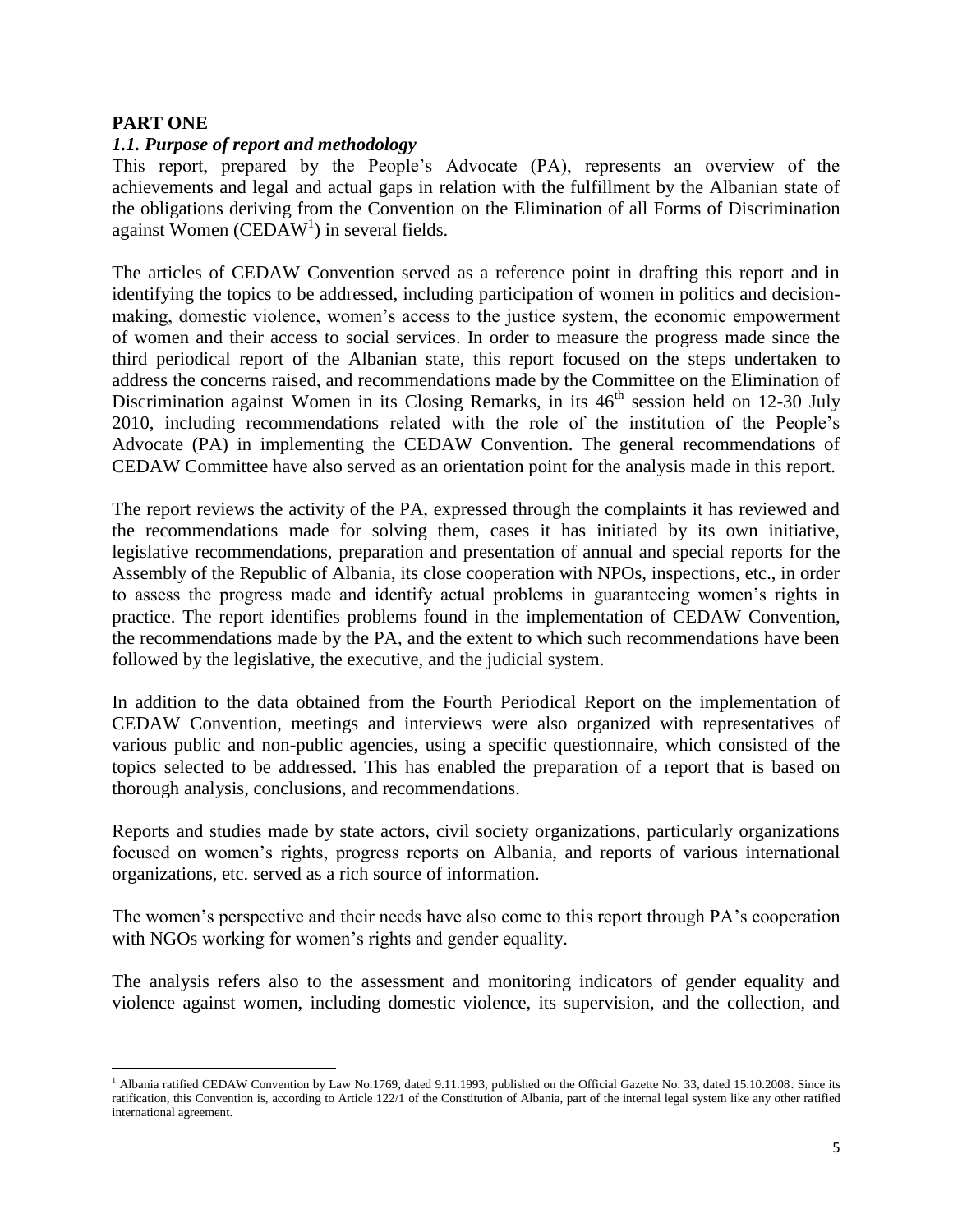processing of such indicators as required by Instruction No. 1220, dated 27.05.2010 of the MLSAEO.

# **1.2.** *INTRODUCTION*

- 1. By ratifying CEDAW Convention through  $Law<sup>2</sup>$  No. 7767, dated 9.11.1993 and its Additional Protocol<sup>3</sup> by Law No. 9052, dated 17.4.2003, the Albanian state expressed its will to fulfill the obligations deriving from this Convention in relation to gender equality and elimination of all forms of discrimination against women.
- 2. Pursuant to Article 18 of CEDAW Convention, the Albanian state has presented its Fourth Periodical Report to the CEDAW Committee on the implementation of this convention, approved by Decision No. 806, dated 26.11.2014 of the Council of Ministers. <sup>4</sup> Based on Order No. 112, dated 03.03.2014 of the Prime Minister "On the establishment of an Inter-Ministerial Working Group for drafting and reviewing reports in the framework of international conventions for human rights", the institution of the PA has contributed to the work of the Inter-Ministerial Working Group (IWG) for preparing the fourth periodical report of the Albanian Government on the implementation of the CEDAW Convention in Albania.
- 3. It is the first time that the PA, as in independent Constitutional institution for protecting human rights and freedoms, including the rights guaranteed by CEDAW Convention, contributes through a report on the implementation of this convention in Albania. In this respect, the stand of an independent Constitutional institution that protects women's rights is very important, guided not only by the achieved results on gender equality, but also by the gaps regarding the achievement of a substantial equality.
- 4. The institution of the PA was established in 1998 by the approval of the Constitution of the Republic of Albania (Law No. 8417, dated 21.10.1998). In 1999, the Parliament of the Republic of Albania approved Law No. 8454, dated 04.02.1999 "On People's Advocate", which describes the rules for the organization and functioning of the  $PA<sup>5</sup>$ .
- 5. PA is guided by the principle of impartiality, confidentiality, professionalism and independence. It protects the citizens' legitimate rights, freedoms, and interests from the illegitimate and irregular actions or omissions of the public administration bodies, or third parties acting on its behalf. In addition, the PA is committed to play a proactive role in promoting the highest standards of human rights in the country.
- 6. Gender equality and nondiscrimination are part of the body of fundamental human rights and freedoms. Protection from discrimination constitutes a universal right, and it's not only a right of individuals, but also an obligation of the state administration and all other actors and factors in the country.
- 7. Women's rights issues have been addressed in the PA's Strategic Plan and Action Plan 2013 - 2015, becoming thus part of the institution policies.

 $<sup>2</sup>$  Law No.7767, dated 9.11.1993, "On ratification of the Convention on Elimination of all Forms of Discrimination against Women".</sup>

 $3$  Law No. 9052, dated 17.4.2003, "On ratification by the Republic of Albania of the Additional Protocol of the Convention on Elimination of all Forms of Discrimination against Women".

<sup>&</sup>lt;sup>4</sup> Published on the Official Gazette of the Republic of Albania No.187, year 2014.

<sup>&</sup>lt;sup>54</sup>Code of Administrative Procedure" (no. 8485, dated 12.5.1999), Law "On the right to information about official documents" (No.8503, dated 30.6.1999), Law "On the rights and treatment of prisoners and pre-trial detainees" (No. 9888, dated 10.3.2008), Law "On consumer protection" (No. 9135, dated 11.9.2003), and Law "On mental health" (no. 44/2012, dated 19.4.2012) represent the legal basis of the rights and functional duties of the People's Advocate.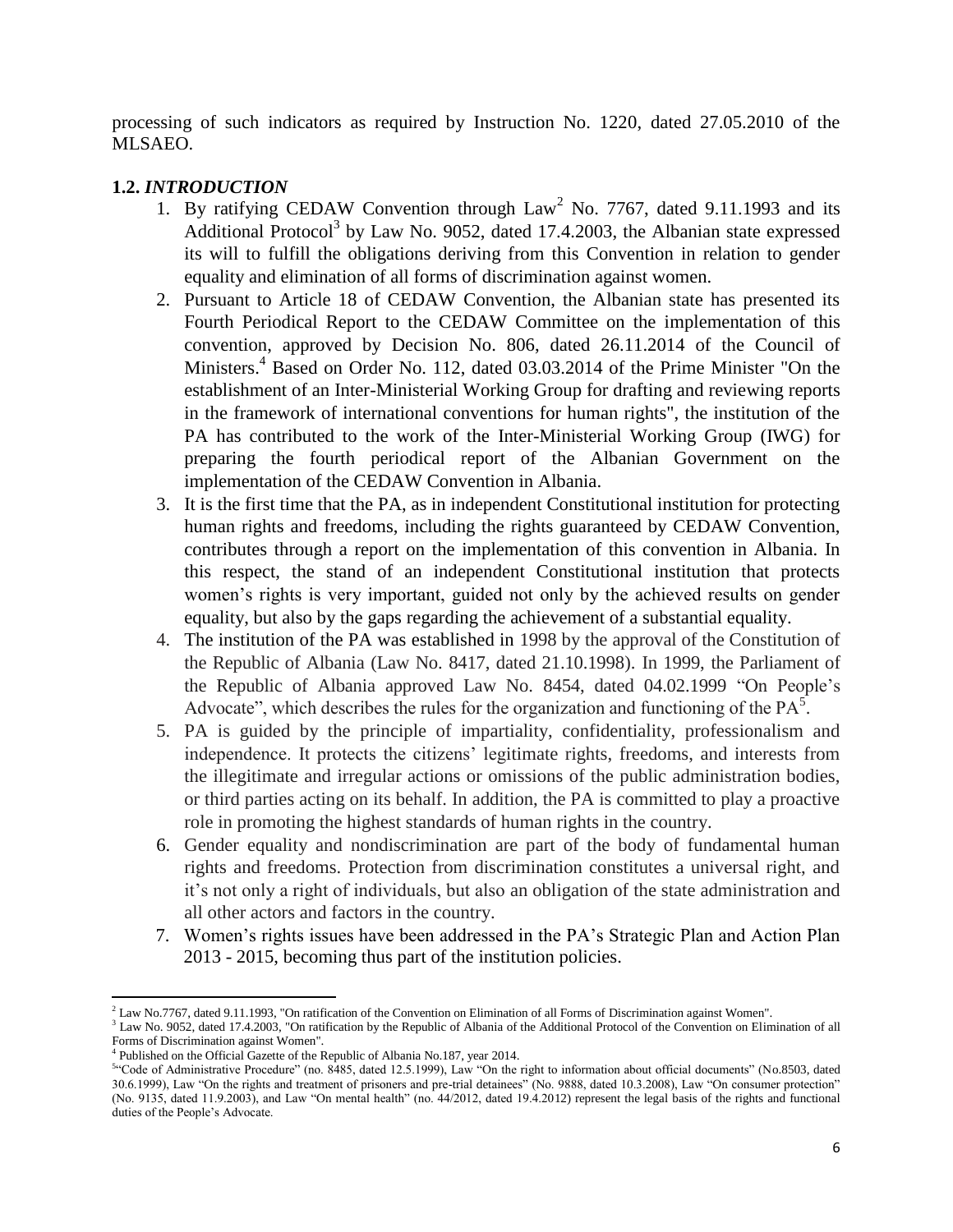- 8. The PA's activity is in line with the principles related with the status of the national institutions for the promotion and protection of human rights ("Paris Principles") approved by the General Assembly in 1993<sup>6</sup>, and accredited by the International Coordinating Committee (ICC) of National Human Rights Institutions. The PA's institution is accredited by the ICC Sub-Committee on Accreditation for the first time in 2004, and was re-accredited in 2008 by status "A" from this Committee. The ICC Sub-Committee on Accreditation re-accredited the PA with "A" status in March 2015, finding AP in compliance with Paris principles.
- 9. This report is in compliance with the recommendations of the ICC Accreditation Subcommittee after its accreditation by status "A" in 2008, which consisted among others in: s*trengthening of the PA mandate in the promotion of human rights and PA's periodical cooperation with the international human rights system".<sup>7</sup>* The preparation and presentation of this report to CEDAW Committee enriches the international activity of the institution $8$ .
- 10. Through this report, the institution of the PA expresses its stand on the following issues: Participation of women in politics and decision-making, women's access in the justice system, gender sensitive governance, women's economic empowerment, domestic violence, and women's access to social services, considered as the most problematic issues faced by women in Albania. This report covers the period, i.e. 2010- 2014.
- 11. This report, similarly to all reports prepared by the institution of the PA, is characterized by the conviction that the existence of a legal framework that aims at ensuring respect for the fundamental human rights and freedoms by the public institutions, is often not sufficient, as it is rather the concrete fulfillment of such legal obligations that guarantees the real, equal, and non-discriminatory enjoyment of human rights and freedoms by women. The report intends to analyze not only the measures and initiatives undertaken, but also the impact that such measures, initiatives, policies, and practices have had in practice. PA's recommendations aim at improving the work of the relevant bodies, so that they ensure that rights are equally enjoyed by women.
- 12. The preparation of this report is in compliance with Article 29 "Preparation of human rights reports" of Law No. 155/2014, "On amendments to Law No. 8454, dated 4.2.1999, "On People's Advocate", as amended. This provision provides that "The People's Advocate contributes to the preparation of the Albanian state reports on human rights in the Republic of Albania for the international bodies pursuant to the conventions ratified by the Albanian state, and it (PA) may present parallel reports for them". This law makes some important amendments regarding the promotion and protection of women's rights, and addresses inequality and gender discrimination.
- 13. Naturally, the report raises some of the PA concerns about the partial response on the side of the state institutions to some of its recommendations, total lack of response to

<sup>&</sup>lt;sup>6</sup> Principles relating to the status of national institutions for the promotion and protection of human rights ("Paris Principles"), General Assembly resolution 48/134 of 20 December 1993.<br><sup>7</sup> PA, "Suggestions and findings about the Roadmap on the 5 priorities approved by CMD No. 330, dated 28.05.2014", Letter No.296 dated

<sup>01.10.2014,</sup> addressed to Minister for European Integration, Ms. Klajda Gjosha.

<sup>8</sup> PA is a full-rights member of eight international Ombudsmen's organizations, including: International Coordinating Committee of National Human Rights Institutions (ICC), International Ombudsman Institute (IOI), European Network of National Human Rights Institutions (ENNHRI), European Ombudsman Institute (EOI), *Association des Ombudsmans et Médiateurs de la Francophonie* (AOMF), United States Ombudsman Association (USOA), International Ombudsman Association (IOA), Association of Ombudsmen of the Mediterranean (AOM).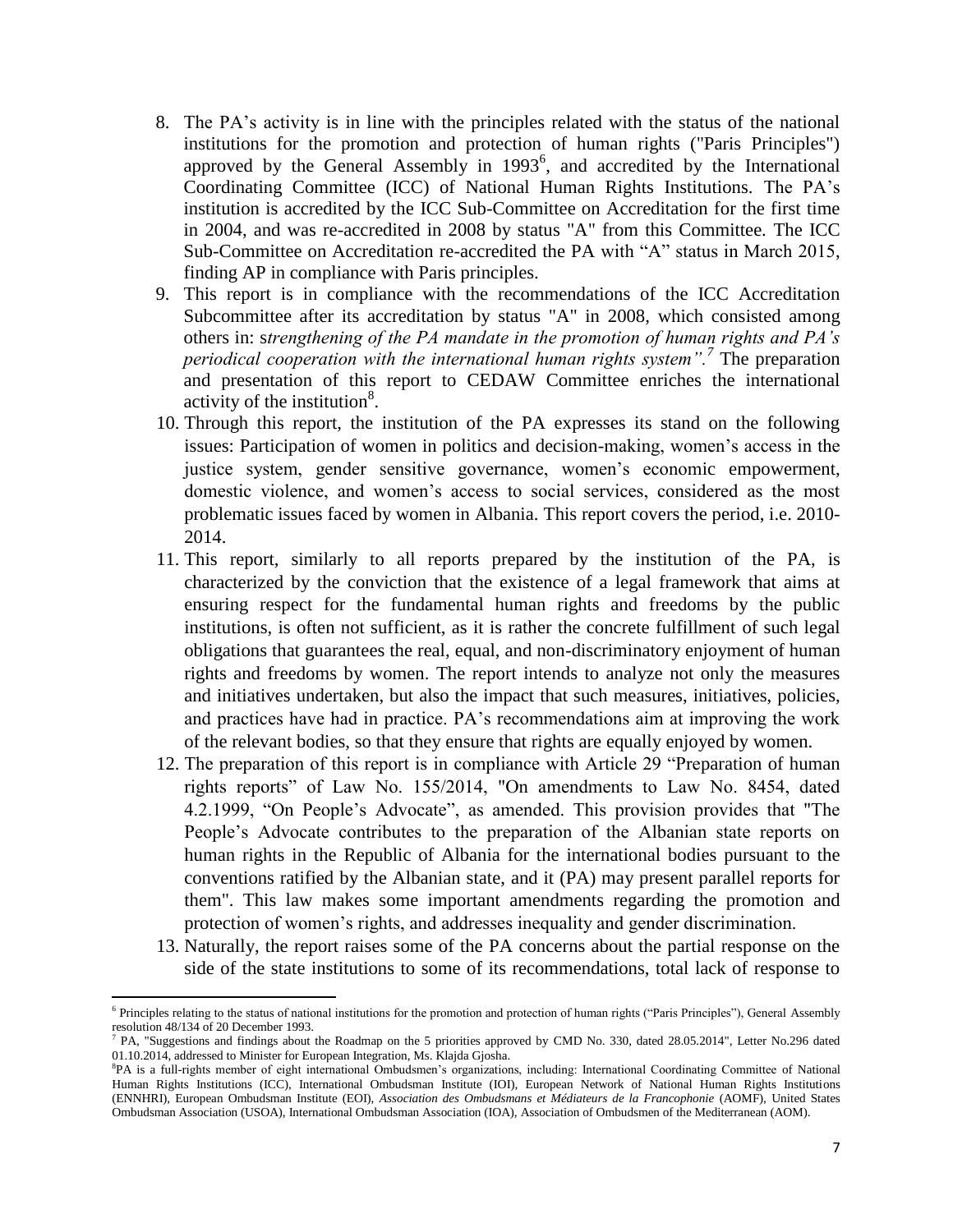others, failure of the Assembly of Albania to discuss some of its special reports<sup>9</sup> presented during 2010-2014, lack of financial support for seven regional offices of the institution in the main cities of the country, which employee volunteers, etc. A solution to all such concerns would actually increase the effectiveness of the PA in ensuring gender equality and nondiscrimination.

## **1.3***. General Considerations*

- 14. The period 2010-2014 has marked achievements in the area of gender equality in Albania. Considerable steps have been taken in terms of improving the relevant legislative framework and its implementation, the country's institutional framework, and the respective policies and practices in many areas. The Albanian state has ratified several conventions on the human rights of women during the reporting period, including the Council of Europe Convention on Preventing and Combating Violence against Women and Domestic Violence by Law No. 104/2012; the UN Convention on the Rights of Persons with Disabilities by Law No. 108/2012. The ratification of such conventions has paved the way for the approximation of the national legislation with the international standards, and it indicates the increasing attention of the state and other stakeholders to domestic violence and the rights of persons with disabilities, including women.
- 15. The approval of Law No.93/2014 "On inclusion and accessibility of people with disabilities", Law No. 33/2012 "On registration of immovable properties", Law No.152/2013 "On civil servants", Law No. 69/2012 "On pre-University education system", and amendments to the Electoral Code (Law No.74/2012), Criminal Code (Law No.23/2012, and Law No.144/2013), Code of Civil Procedure (Law No..122/2013), Law "On measures against domestic violence" (Law No. 10329, dated 30.09.2010), Law "On legal aid" (Law No. 143/2013 and Law No. 77/2014), Law "On social aid and services" (Law No. 10399, dated 17.3.2011), Law "On the rights and treatments of the prisoners and detainees pending court decision" (Law No. 40/2014), Law "On social insurance in the Republic of Albania" (Law No.104/2014), etc, represent significant steps taken to improve the legal framework that guarantees human rights by respecting gender equality and nondiscrimination. However, the implementation of these laws needs to be more effective.
- 16. The National Strategy for Gender Equality and Reduction of Gender-Based Violence and Domestic Violence 2011-2015, approved by Decision No. 573, dated 16.6.2011 of the Council of Ministers and its Action Plan are a program of the commitment of all the relevant stakeholders, which requires regular monitoring.
- 17. The PA commends the improvement of the legal framework in all the fields covered by CEDAW convention. Other legal improvements are necessary aiming to guarantee the principle of equality and non discrimination.
- 18. However, regardless of the legal improvements, the PA recognizes that women in Albania continue to face gender inequality and gend*er-based* discrimination, and that a lot remains to be done until they *de facto* enjoy their rights, and until *their protection from gender-based discrimination is effective. Th*us, *in terms of their representation in*

 $\overline{\phantom{a}}$ <sup>9</sup>The PA institution prepared and presented 7 special reports in 2012 and 5 in 2013 to the Assembly of Albania. Only some of them are discussed.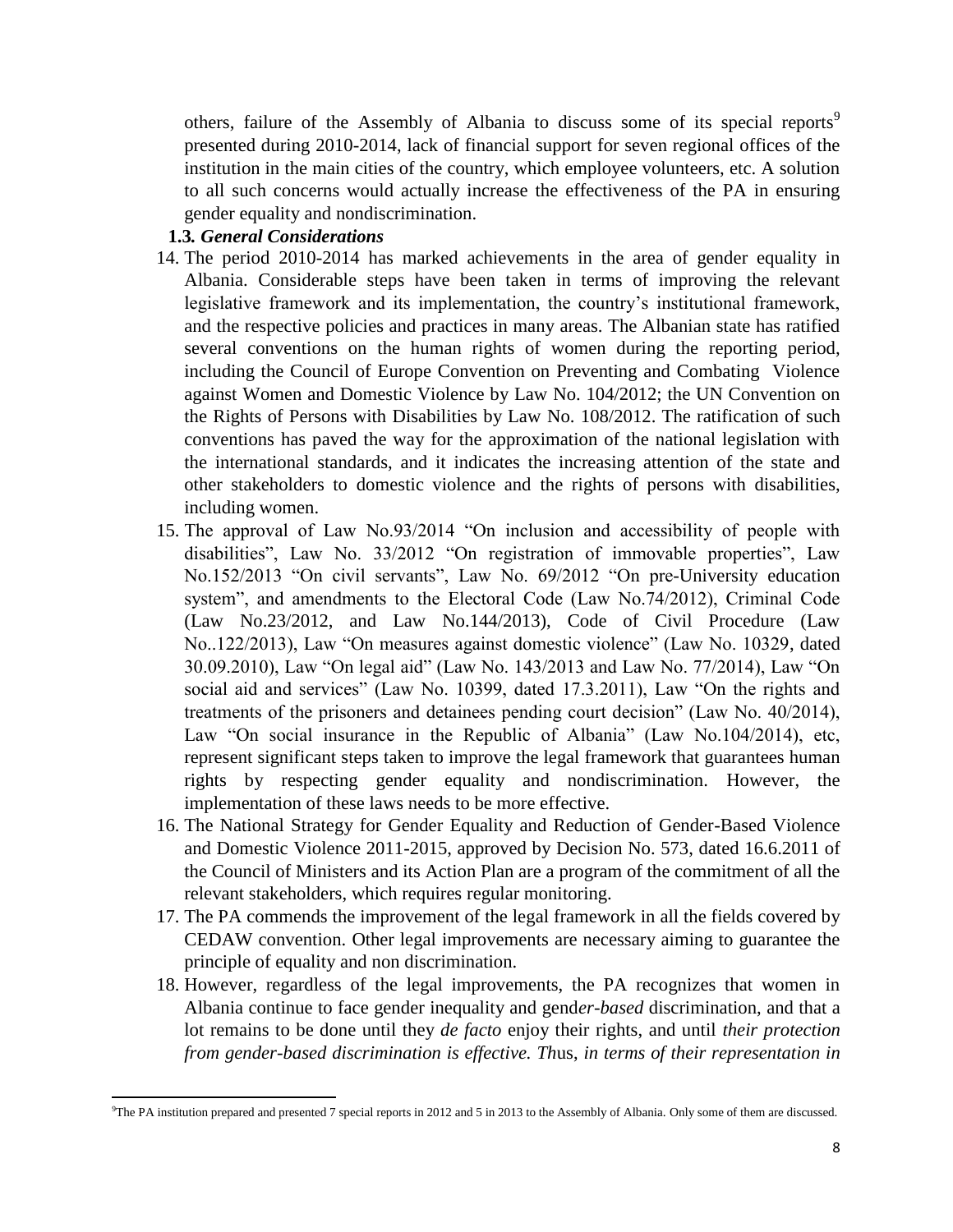*the public and political life*, women continue to be underrepresented, with less than the 30% quota foreseen by the national legislation, and less than the 40% quota recommended by the Council of Europe.

- 19. The Albanian state has taken some special temporary measures to increase the participation of women in politics, decision-making, labor relations and other areas. However, their results have not been constantly monitored or assessed.
- 20. Regarding the legal aid provided by Law No. 10039, dated 22.12.2008 "On legal aid", amended the number of women beneficiaries is small compared to their needs, and they do not have sufficient information about the right to such aid, the role of the SCLA, and the criteria they should meet for benefiting legal aid, etc.

Regarding the execution of final court decisions, which oblige state institutions to compensate women, return them to work, give them parental rights, such as the right to see their children after divorce, ensure they get the alimony from their spouses after divorce, etc., have turned out to be problematic, affecting women's access to the justice system and the rights they are supposed to enjoy from the CEDAW Convention like their right to enjoy equal rights in marriage, their family life, and in economic life, etc.

- 21. Women continue to face legal and practical obstacles when they seek redress for acts of discrimination based on sex and gender. According to the law "On protection from discrimination", the complainant, including women must provide evidence to substantiate their claim to prove discriminatory behavior, in cases of alleged discrimination on the grounds of sex, including in cases of sexual harassment at the workplace. In order to ensure women's rights to equality and protection from discrimination in their labor relations, the national labor and non discrimination legislation needs to be fully harmonized with the EU *acquis communautaire*, including the institute of the inverted burden of proof, protection from sexual harassment in the workplace, etc.
- 22. Unemployment rate, unpaid work in the family, lack of harmonization between family and professional commitments, gender pay gap, and gender discrimination are some of the problems women face in their labor relations. Their knowledge and use of the legal means available for ensuring their protection from gender discrimination and an effective implementation of the Law "On protection from discrimination in work relations" (2010) need to be strengthened.
- 23. Women, particularly divorced women and single mothers, Roma women, women with disabilities, and other vulnerable women, face problems with their access to justice, inequality in the labor relations, and barriers in receiving the social and economic benefits to which they are entitled. There is also a lack of legal and administrative measures that would effectively improve Roma women's access to services, and participation in the public life.
- 24. Disabled women are suffering from a double discrimination closely linked to their special living conditions. Women with disabilities face challenges in their access to justice, central and local government structures, media, business, and delays in getting the payment for disability. There is no sufficient data on measures taken from the Albanian state to deal with the particular situation of disabled women, including special measures to ensure they have access to employment, social security, education, health,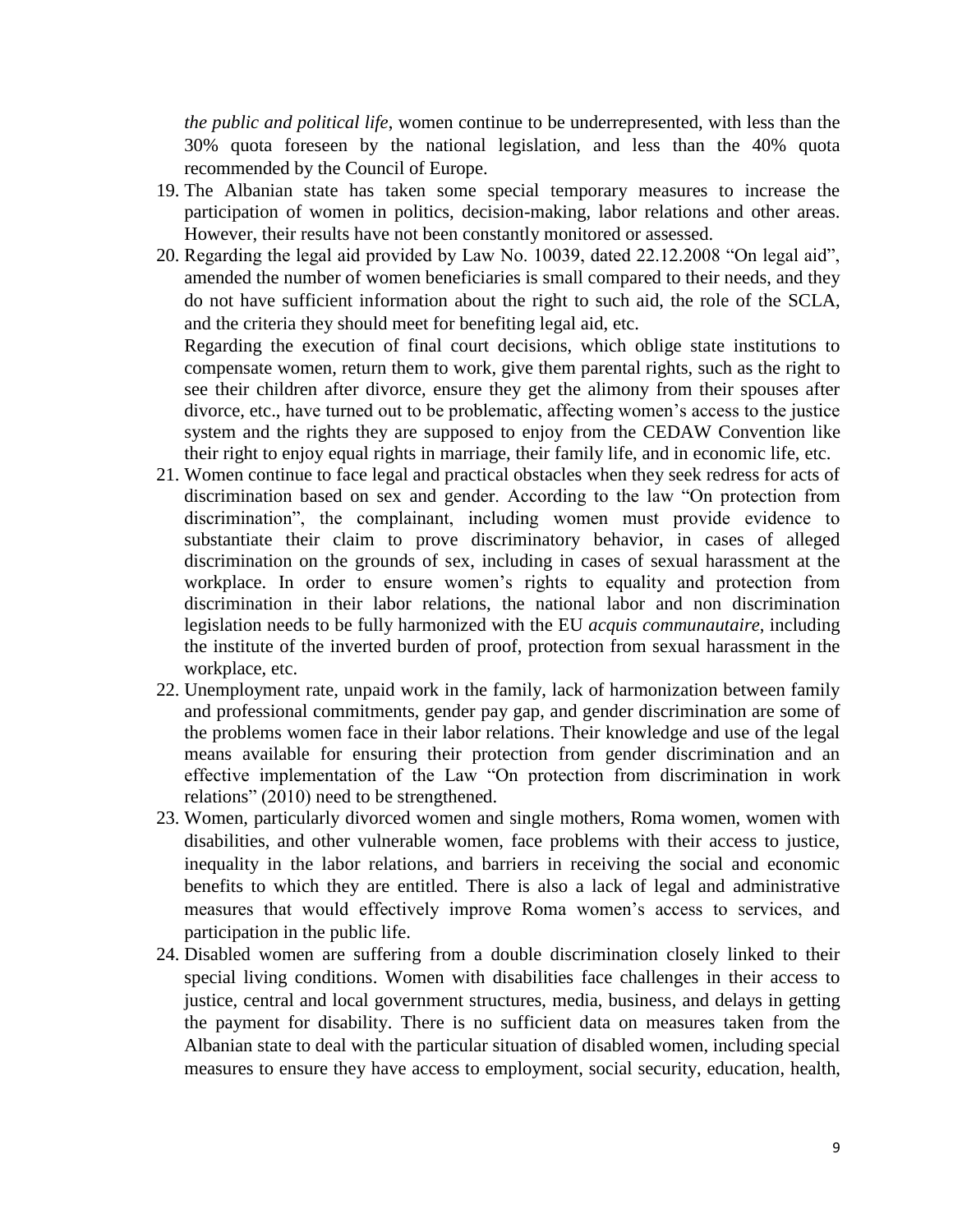social and cultural life, equally and without discrimination, as it is recommended from CEDAW General Recommendation no.18 for disabled women.

- 25. Regardless of the developments in the legislation on social aid and service, women face difficulties in receiving economic aid in the pilot areas. The work of the local government on providing and delivering social services, and the variety of such services compared with the specific needs of the vulnerable people needs to be improved. In addition, there are no effective measures in place to facilitate women's access to bank loans. The gender impact analyses of social and economic measures are not regular.
- 26. Domestic violence is a remaining problem which affects disproportionately women in the Albanian society. Although the legislation regarding policies and practices that address domestic violence is in place, their implementation is not sufficiently effective. Coordinated response in managing cases of domestic violence remains a challenge for the members of the Coordination and Referral Mechanism at the local level. The court fast proceedings for issuing Protection Orders and Immediate Protection Orders in favor of women and increased number of the court decisions with this object are not followed by the same fast response from the structures responsible for executing such orders, including the Bailiff Office, Police, and local government units. Social services need to be improved and meet the agreed standards, and be relevant, easily accessible, sufficient and well distributed in geographic terms, so that they provide victims, especially women and children, with safe accommodation. The number of women victims of domestic violence and other types of gender-based violence like trafficking and discrimination, who have benefited free legal aid, is small compared with the real need for such service. The allocation of resources in central and local level is necessary to help victims of violence to rebuild their lives, including job opportunities and shelter.
- 27. Sexual abuse by people misusing their power or duty remains often unreported, and this leads to the need for amending the Criminal Code and the Labor Code.
- 28. The level of women's knowledge of the legal means available for enjoying their rights to ownership remains limited. The Strategy on Property Rights Reform 2012-2020, the Law No. 33/2012 "On registration of immovable properties" and their implementation effects on women's property rights are not gender monitored.
- 29. Although housing represents one of the social objectives guaranteed by the Constitution of the Republic of Albania, and although there are a series of legal and sub-legal acts regulating such right, housing continues to be one of the most serious problems faced by women, particularly vulnerable ones. Law No. 9232, dated 13.05.2004, "On social programs for housing urban inhabitants", as amended, does not provide real possibilities for Roma community, including Roma women, to enjoy their right to housing.
- 30. Expressing its appreciation for the approval of an Action Plan for supporting women entrepreneurs for the period 2014-2020, and for the creation of a Fund for Supporting Women Entrepreneurs on one hand, the PA encourages efforts for enabling as many women as possible to benefit from entrepreneurship initiatives on the other.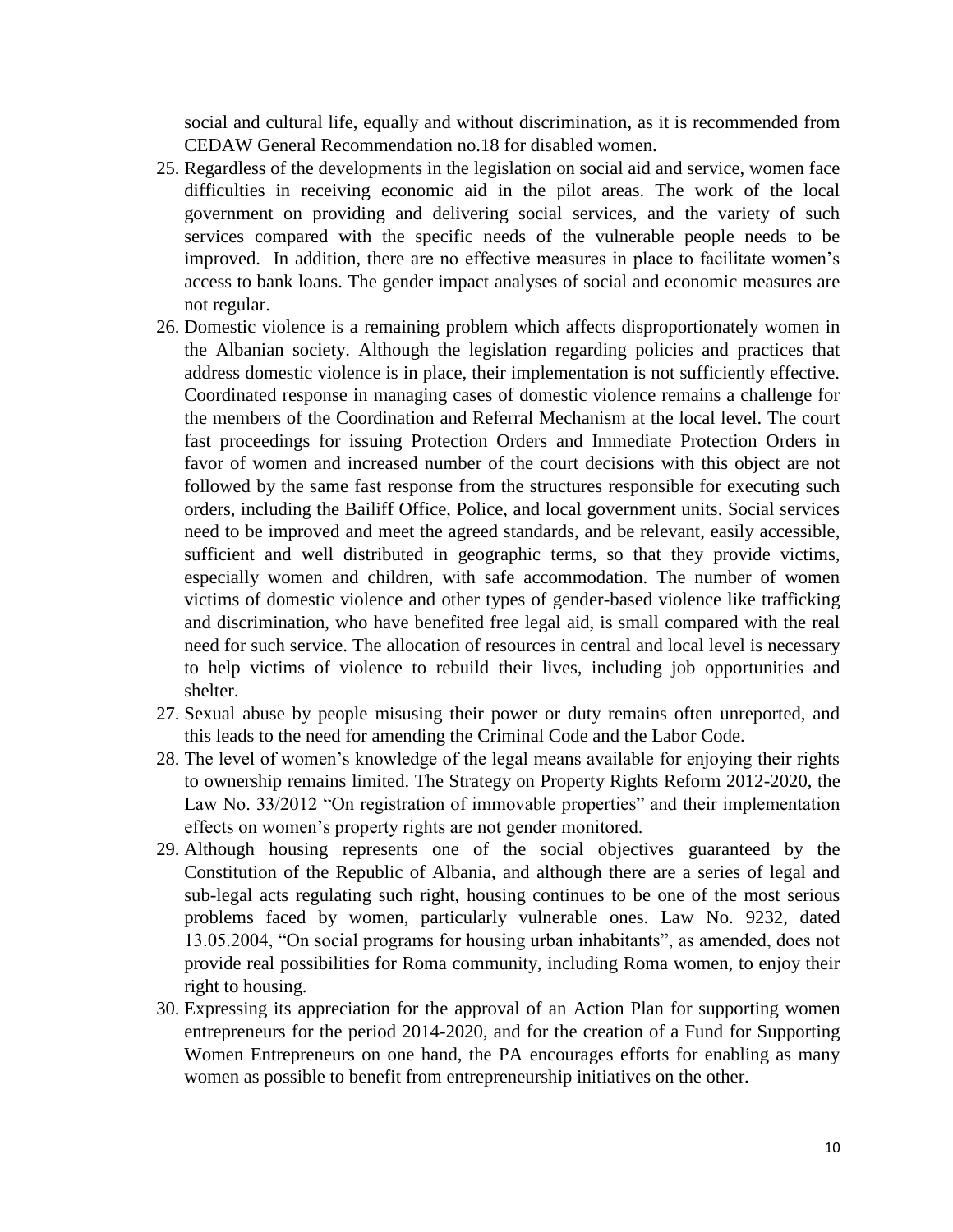- 31. Women from the LGBTI community face restrictions in enjoying their fundamental rights. Homophobia and transphobia are problematic phenomena faced by the women belonging to this community in all areas.
- 32. The PA notes that some of the reasons for Albanian citizens to apply for asylum include: blood feud, domestic violence (against women), discrimination (mainly among Roma and LGBT), trafficking in human beings, health problems, economic reasons,  $etc<sup>10</sup>$ . This shows clearly the need for measures to be taken to address these phenomena faced mainly by women.
- 33. Although the CEDAW Convention and its Additional Protocol have become part of the training curriculum for civil servants both at the central and local level, and for other public administration employees, their understanding and application as important means for strengthening women's rights, leaves a lot to be desired.
- 34. Further, this report identifies the problems that women face in enjoying the rights deriving from the CEDAW Convention, and makes some concrete recommendations.

## **PART TWO**

 $\overline{a}$ 

# **PARTICIPATION OF WOMEN IN POLITICS AND DECISION-MAKING<sup>11</sup>**

## **ARTICLE 7, 8 & 4 of CEDAW Convention, paragraph 22 of the CR**

# **1.** *The legal framework and the need for improvement.*

- 35. Article 45 of the Constitution of the  $RoA^{12}$  embodies the right of every citizen that has reached the age of 18 to elect, and to be elected. The vote is individual, equal, free, and secret.
- 36. The Law on Gender Equality in the Society introduced a gender quota with a view to ensuring equal gender representation in all levels of the legislative, executive, judicial system, and other public intuitions. $13$
- 37. The Electoral Code of the  $RoA^{14}$  (2008) refers to the active and passive right to vote as a right to be enjoyed by every Albanian citizen, without discrimination, including gender discrimination. The Code provides clear rules for the representation of both genders in the Central Election Commission, and a gender quota for the Commissions for the Electoral Administration Zones. No gender quota however is required for the Voting Centre Commissions or for the Ballot Counting Teams.

The  $2012$  amendments to the Electoral Code  $2012^{15}$  made specific improvements from the gender perspective. Thus, they introduced the obligation for the political parties to ensure that 30% of their multi-name list of candidates for each electoral zone belongs to each gender, and that one in every three candidates belongs to each gender (Article

<sup>&</sup>lt;sup>10</sup> PA's Draft Report "On following, analyzing, and identifying the reasons that have led to an increased number of asylum applications from Albanian citizens in member states of Schengen zone", 2014, p. 12-13.

<sup>&</sup>lt;sup>11</sup> This analysis refers also to Article 4 and 8 of the CEDAW Convention, General Recommendations No.5 (special temporary measures), No.23 (political and public life), No. 25 of the CEDAW Committee (Article 4, paragraph 1, special temporary measures), and paragraph 22 of the CR of CEDAW Committee.

 $12$ Constitution of the Republic of Albania, Law No. 8417, dated 21.10.1998, as amended.

<sup>&</sup>lt;sup>13</sup>Law No. 9970, dated 24.07.2008 "On gender equality in the society", Article 15 "Participation in the decision-making process": 'Equal gender representation in all bodies of the legislative, executive, and judicial system and other public institutions is achieved when: a) a representation of more than 30 per cent for each gender is achieved, including their steering bodies; b) equal respect is ensured for both genders in the competition procedures and criteria for being appointed to these bodies; c) an inclusion of more than 30 per cent of each gender is achieved for each gender in the list of candidates for local elections; ç) inclusion of no less than 30 per cent for each gender is ensured for each gender in the lists of candidates presented by the political parties for the parliamentary elections; d) inclusion of more than 30 per cent for each gender is ensured in the local and parliamentary election administration bodies'.

<sup>&</sup>lt;sup>14</sup> Approved by Law No.10019, dated 29.12.2008, amended by Law No.74/2012, dated 19.07.2012.

<sup>&</sup>lt;sup>15</sup>Law No. 74/2012, "On amendments to Law No.10019, dated 29.12.2008, Electoral Code of the Republic of Albania'.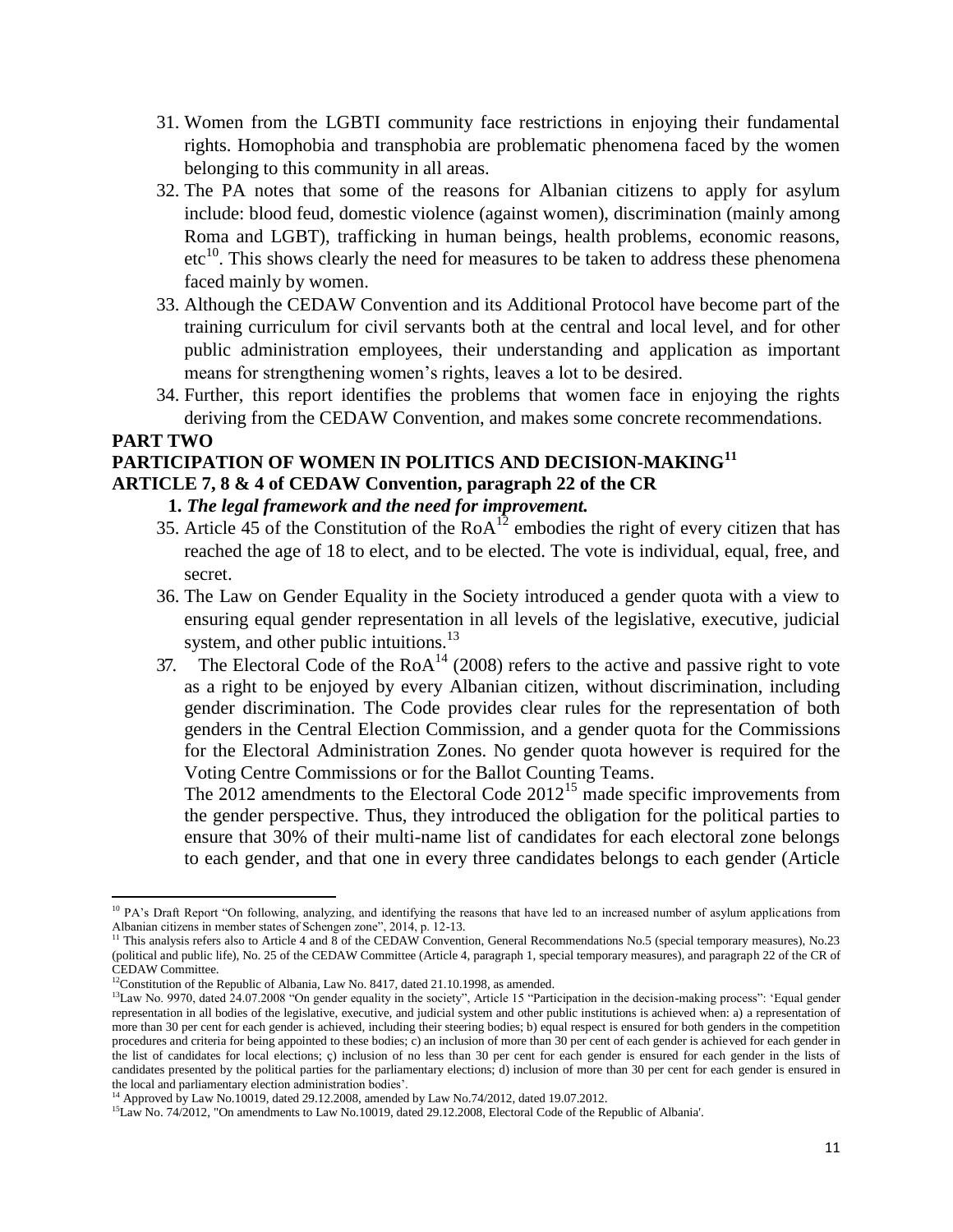67 of the Electoral Code "List of candidates of parties and coalitions of parties"). The amended Electoral Code contained also the right of the CEC to fine electoral parties by 1,000,000 Albanian lekë for non-compliance with the requirements for their lists of candidates for the Parliament, and 50,000 Albanian lekë for lists of candidates for the local elections<sup>16</sup>. The Code contains also some complementary sanctions that the CEC may impose in case of non-compliance. Such sanctions consist of replacing every vacancy in the lists of candidates by the next candidate in the list that belongs to the underrepresented gender until the gender quota is met. When a vacancy belongs to a mandate allocated to a certain gender for purposes of gender equality, that vacancy shall be filled by the next candidate on the list that belongs to that gender, regardless of his/her position on the list. The other candidates belonging to that gender move up on the list, taking the place of the previous candidate of the same gender<sup>17</sup>. In March 2015, the People's Advocate sent a Recommendation (Nr.dok 201500100) to the Chairs of the Parliamentary Groups in the Parliament of the Republic of Albania, on "Concerning the initiative to amend the Electoral Code of the Republic of Albania towards ensuring equal gender representation in and access to the Albanian Parliament." Succinctly, the three points made in the recommendation focused on: 1) Ensure equal gender representation (50%) in the Parliament of Albania; 2) Women account for 50% of membership in Municipal councils; and 3) Political party lists refused should they not meet the criteria of equal gender representation.

With the law no.31/2015, "On amendments in the law no.10019, dated 29.12.2008, "The Electoral Code of RoA", as amended, it is envisaged the quota 50% for elections of local organs, municipality council (one in two sequential names belongs to each gender) and non-compliance with this requirements is sanctioned with rejection of the list of electoral subject.

- 38. Law No. 10221, dated 4.2.2010, "On protection from discrimination" prohibits discrimination in exercising the right to be elected or appointed to a public office<sup>18</sup>.
- *39.* There are actually no legal obstacles for women to represent the Government at the international level, or to participate in the *proceedings of international organizations.*
- *2. Participation of women in politics and decision-making. The de facto situation.*
- 40. The PA has followed the implementation of Article 7 of the CEDAW Convention, particularly in terms of the elimination of discrimination against women's participation in the political and public life. PA notes that despite the increased women's participation in politics and decision-making as a result of the introduced gender quota, equality is not yet achieved and the result is still far from the gender quota foreseen by the law. *PA has expressed its concern about the failure of the political parties to respect the gender quota. In the 2013 elections, the PA urged the political parties to ensure such quota in their lists of candidates for MPs*<sup>19</sup>." In order to meet the quota, many political parties put women candidates on the bottom of their lists, where they would have no chance of winning. *Although the CEC did give the political parties a possibility to correct their violation of the gender quota, they did not do so. The non-*

<sup>&</sup>lt;sup>16</sup> Article 175 of the Electoral Code, "Sanctions regarding gender equality", amended by Law No. 74/2012.

<sup>&</sup>lt;sup>17</sup> Electoral Code, Article 164, "Termination of mandate and filling of vacancies".

<sup>&</sup>lt;sup>18</sup> Article 9, "Participation in politics".

<sup>19</sup> www.gazetaidea.com, 3 May 2013.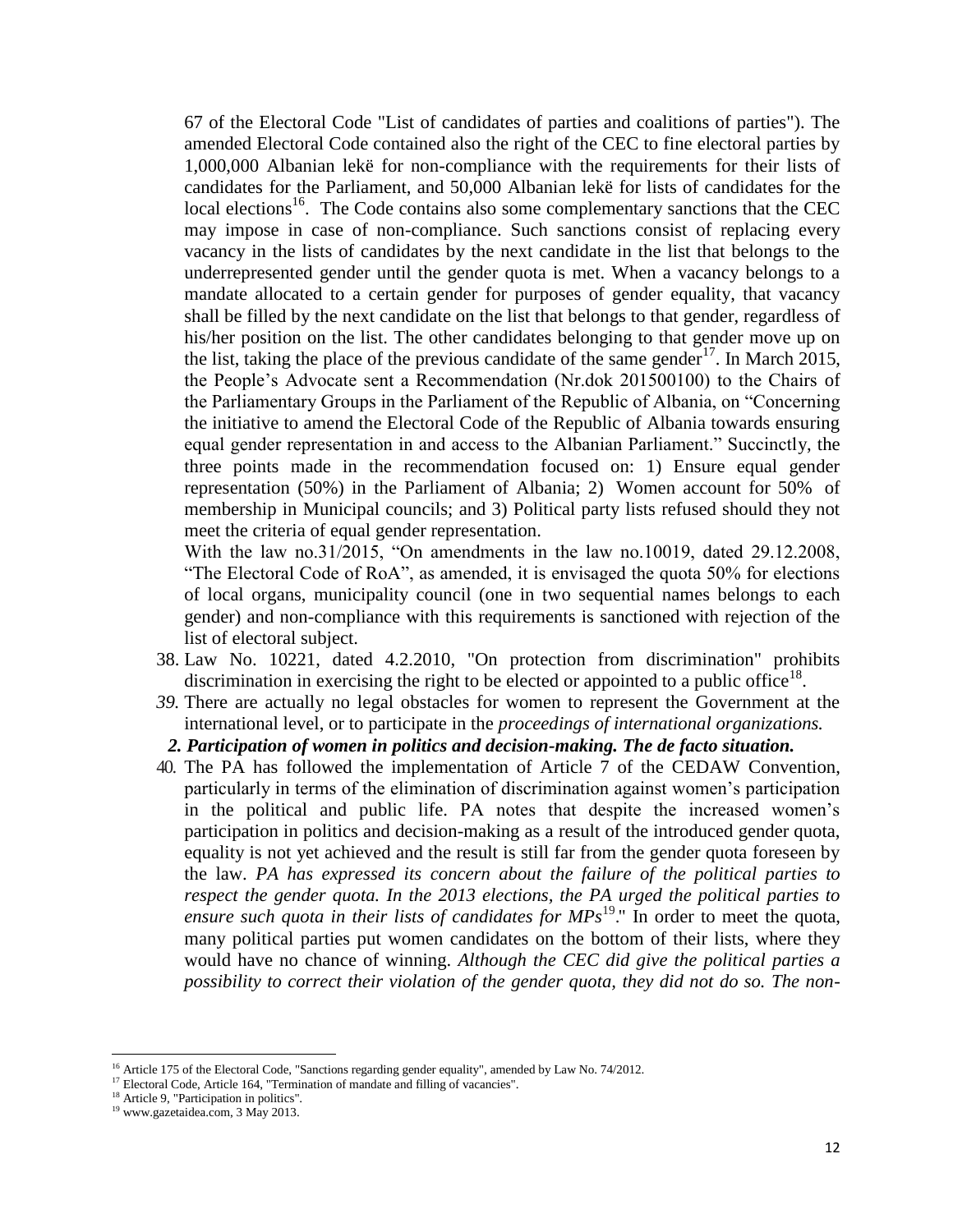*compliant lists were registered, and the CEC fined the political parties later<sup>20</sup>".* Fines provided for by the Electoral Code turned out to be low, and did not reach their purpose. This concern about the failure of the political parties to meet the gender quota was also raised by the US State Department in its Human Rights Report of 2013, which notes that "Not all parties followed the electoral code, and fines for noncompliance were low".<sup>21</sup>

- 41. The separation of the ministerial from the legislative functions, making the current ministers give up their MP mandate, enabled their replacement by women candidates, as the less represented gender, increasing thus the number of women MPs in the Assembly of Albania.
- 42. Even though the Electoral Code required the replacement of every vacancy in the lists of political parties for MPs by the following candidates, belonging to the less represented gender, this purpose was not achieved. After the replacements made by the CEC following the resignation of MPs, who became ministers, the Assembly has 29 women MPs or 20.71 %. The replacement of the 20 vacancies created in the Assembly (2013-2014) increased the number of women MPs in the Assembly only by 4. This was also because even though the political parties had already been fined by the CEC for not complying with the gender quota in 6 cases, the CEC did not yet manage to apply the complementary sanction provided by point 2 of Article 175 of the Code, because of the lack of other women candidates in the parties' multi-name lists of candidates. In these cases, the mandate was transferred to the next man candidate on the  $list^{22}$ .
- 43. The parliamentary committees do not have more than 27 % women. In 2013, 63 % of the heads of the parliamentary committees were men, while 37 % women. The chairs of the parliamentary groups in the Assembly are all men<sup>23</sup>.
- 44. **"**At the local level, after the elections of 2011, the situation was as follows: out of 65 municipalities  $-3$  have women mayors or otherwise put women account for 7,7% (Burrel, Konispol, and Patos); out of 11 mini municipalities of Tirana - 2 are mayors of the mini municipalities or otherwise 18 % (in units 1 and 5); members of municipal councils, 13,8%; 2 chairpersons of the communes out of 309, 0,6% and 1 chairperson of the region out of 12 regions"<sup>24</sup>.
- 45. Although the active and passive right to vote is *de jure* guaranteed for every Albanian citizen without discrimination, women still face difficulties in *de facto* enjoying this right. PA has raised its concern about the phenomenon of blood feud hindering the exercising of this constitutional right by the citizens, including women.  $2^5$
- 46. The Commissioner for Protection from Discrimination (CPD) has received complaints from people with disabilities about violations of their right to vote, and from NPOs operating in this area. The CPD has observed direct discrimination by the local government units and the CEC, and recommended that they meet the criteria for

<sup>&</sup>lt;sup>20</sup> OSCE, "Parliamentary Elections", 23 June 2013, OSCE/ODIHR-it Election Observation Mission, Final Report. This report is available on <http://www.osce.org/sq/odihr/elections/>

<sup>21</sup> <http://albanian.tirana.usembassy.gov/latest-embassy-news/2014---deklarata/raporti-pr-t-drejtat-e-njeriut-pr-vitin-2013-26-shkurt-2014.html> <sup>22</sup> CEC, Report on the activity of the Central Election Commission, 1 January-31 December 2014, available on: http://www2.cec.org.al/Portals/0/Images/CEC/Legjislacioni\_2015/VENDIME\_2015/VENDIM\_29/KQZ-

Raporti%20per%20Kuvend%20%202014.pdf

<sup>&</sup>lt;sup>23</sup> INSTAT, Women and Men 201[4.http://www.instat.gov.al/media/257796/femra\\_dhe\\_meshkuj\\_2014\\_.pdf,](http://www.instat.gov.al/media/257796/femra_dhe_meshkuj_2014_.pdf) p.90.

<sup>&</sup>lt;sup>24</sup>[http://www.unwomen.org/~/media/headquarters/attachments/sections/csw/59/national\\_reviews/albania\\_review\\_beijing20.ashx,](http://www.unwomen.org/~/media/headquarters/attachments/sections/csw/59/national_reviews/albania_review_beijing20.ashx) p.48.

 $^{25}$  AP, "On blood feud", 2013, p. 7. This report was discussed in the Assembly of

RoA.http://www.parlament.al/web/pub/2013\_raporti\_per\_gjakmarrjen\_15419\_1.pdf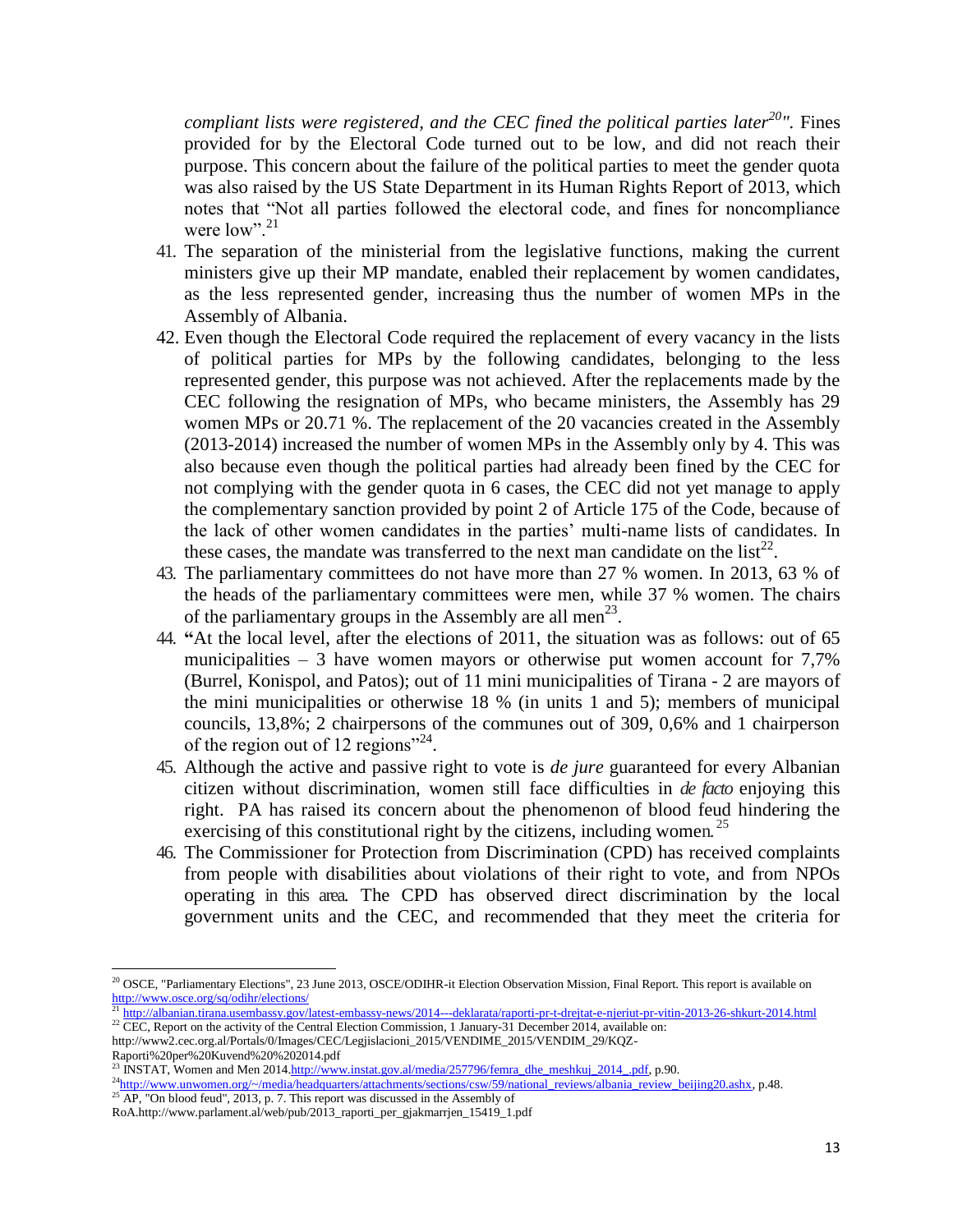adopting the voting centers and make sure they are located on the ground floors for people with disabilities to be able to vote<sup>26</sup>.

- *47.* Roma women have also faced difficulties in enjoying their active and passive right to vote. "Civil registration requirements and lack of identification among the Romani population made it difficult for many Roma to participate in the June 23 elections. <sup>27</sup>....... There were no Roma elected to the assembly or serving in ministerial or subministerial posts".*<sup>28</sup> .*
- 48. Law on Gender Equality in the Society  $(2008)^{29}$  provides for a representation quota of no less than 30% from each gender in the legislative, executive, and judicial bodies, as well as in other public institutions. Steps have been taken towards respect for such quota in these bodies. The increase of the number of women ministers to 7 out of 20 is an important step.
- 49. PA has cooperated with NPOs and their coalitions by providing support, or by joining their initiatives for increasing the participation of women/girls in politics and decisionmaking.
- 50. PA commends the initiative of the Alliance of Women MPs for amending the Electoral Code with a view to improving women's representation in politics. This cross-party alliance has played an active role in promoting gender equality. *Public life and diplomatic/international representation.*
- 51. Regardless of the increased percentage of women in Defense sector, the state police, the justice system, the gender differences in public life representation continue to be present. The representation of women in management and professional positions in all organs of public administration is not at the desired level. In 2013, Albania had 83% men ambassadors, and 17 % women.<sup>30</sup> The participation of women in international activities increased, but there is still gender difference related mainly with the low participation of women in decision-making.

# **3. RECOMMENDATIONS.**

- 52. *Legal framework.* **In the relation to the legal framework, it is recommended that amendments be made to the Electoral Code in order to ensure a real gender balance of 50% men and 50% women in the Assembly of the Republic of Albania in order for the upcoming elections to emerge with no less than 70 women members of Parliament. The Electoral Code needs to be reviewed in order to improve the mechanisms that ensure the application of such quote, and provide for the rejection of the lists of candidates of political parties, which fail to meet the gender quota for the parliamentary elections. The reccommendation (no.201500100, March 2015) was sent to the heads of the parliamentary groups of the Assembly of Albania.**
- 53. **Legal measures should be taken for increasing the number of women mayors by giving equal access to men and women to representation on the local government bodies.**

*Regarding the implementation of legislation and role of civil society*

<sup>&</sup>lt;sup>26</sup>Decision No.100, dated 14.10.2013, [http://kmd.al/skedaret/1383048306-Vendim%20Nr%20100.pdf;](http://kmd.al/skedaret/1383048306-Vendim%20Nr%20100.pdf)Decision no.101, dated 18.10.201[3,http://www.kmd.al/skedaret/1383048378-Vendim%20Nr%20101.pdf](http://www.kmd.al/skedaret/1383048378-Vendim%20Nr%20101.pdf)

<sup>&</sup>lt;sup>27</sup>Albania 2013 Human Rights Report[, http://photos.state.gov/libraries/albania/10984/vangjelim/humanrights2013.pdf,](http://photos.state.gov/libraries/albania/10984/vangjelim/humanrights2013.pdf) p.15.

<sup>28</sup> Ibidem

 $29$  Law No. 9970, dated 24.07.2008, "On gender equality in the society".

<sup>&</sup>lt;sup>30</sup> INSTAT, Women and Men 201[4.http://www.instat.gov.al/media/257796/femra\\_dhe\\_meshkuj\\_2014\\_.pdf,](http://www.instat.gov.al/media/257796/femra_dhe_meshkuj_2014_.pdf) pg. 93.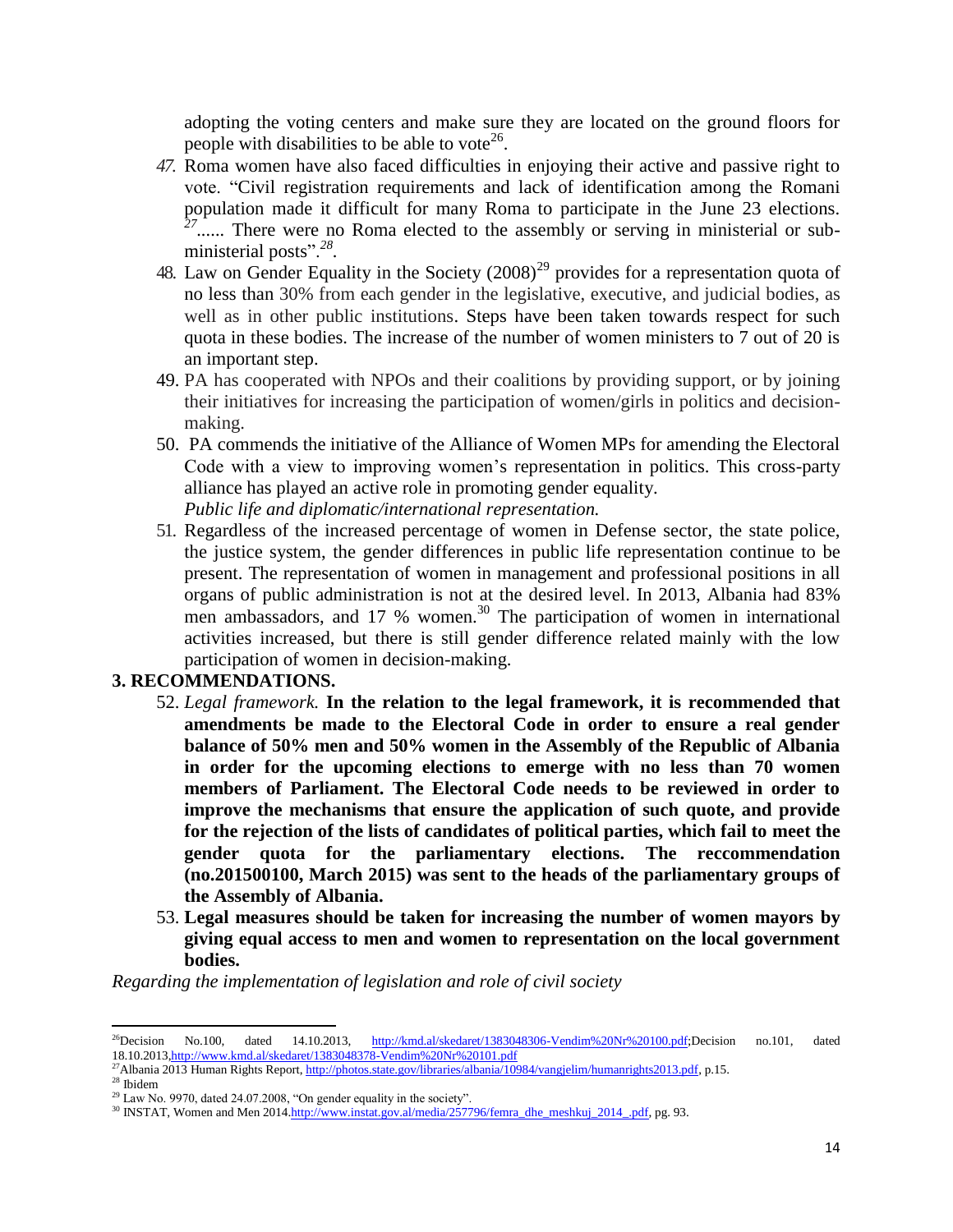- 54. **Electoral parties are recommended to fulfill the gender quota for the parliamentary elections, while the CEC is recommended to impose sanctions in case of non-compliance.**
- 55. **Local government units and the CEC should take the measures needed in terms of their personnel, equipment, etc. to guarantee the right to vote to voters, who are unable to vote on their own, eliminate barriers for Roma voters, and other marginalized groups.**
- 56. **The civil society, and other actors should strengthen their work in order for women to be interested in being part of the electoral lists of candidates, and in order for them to increase their capacities through training, so that the gender quota is not only a matter of numbers, but of quality as well.**

### **4. Special temporary measures. Article 4 of the CEDAW Convention.**

- 57. PA commends the special temporary measures taken for increasing women's participation in the areas of politics and decision-making, employment, vocational training, housing, social services, education, etc., during the reporting period, which were also presented in the State Report on the implementation of the CEDAW Convention. The Law "On gender equality in the society"(2008), the Decision of the Council of Ministers no. 143/12.3.2014 "On procedures for recruitment, selection, probation period, parallel transfers, promotion of civil servants to the executive, low and middle management level" and other laws and secondary legislation introduce special temporary measures in different areas.
- 58. While special temporary measures are actually taken, their effects on women's participation in politics, decision-making, and other areas like employment, education, etc., are not regularly monitored or evaluated.
- 5. Recommendations

 $\overline{a}$ 

59. **Special temporary measures are recommended to be taken in all areas. The effects of the special temporary measures on women and girls' participation in politics and decision-making, employment, vocational training, education, social services, economic aid, legal aid, etc., should be regularly monitored. The authorities responsible for this like the CEC, MSWY, MJ, Ministry of Education and Sport, etc., are recommended to study the effects of the special temporary measures on women.**

# **B. WOMEN'S ACCESS TO THE JUSTICE SYSTEM<sup>31</sup>. ARTICLE 2 of the CEDAW Convention.**

*paragraphs 14, 15, and 27 of the Closing Remarks of the Committee on the Elimination of Discrimination against Women* 

Commending the steps taken to improve the legislation on gender equality and nondiscrimination reported by the Albanian state in relation to Article 2 of the CEDAW Convention, we note that the report should have more clearly emphasized the implementation of the gender equality between men and women in practice, and effective protection of women from any discriminatory action. This is also related with the lack of monitoring of the effects of the legislation on gender equality and non-discrimination, which is also admitted in the state  $report^{32}$ .

<sup>&</sup>lt;sup>31</sup> An analysis of this case was also referred to in Article 15 of the CEDAW Convention, and paragraphs 14, 15 and 27 of the Closing Remarks of the CEDAW Committee.

<sup>&</sup>lt;sup>32</sup>Consideration of reports submitted by state parties under article 18 of the Convention, Fourth Periodic Report Albania, [http://tbinternet.ohchr.org/Treaties/CEDAW/Shared%20Documents/ALB/CEDAW\\_C\\_ALB\\_4\\_7078\\_E.pdf,](http://tbinternet.ohchr.org/Treaties/CEDAW/Shared%20Documents/ALB/CEDAW_C_ALB_4_7078_E.pdf) pg.11.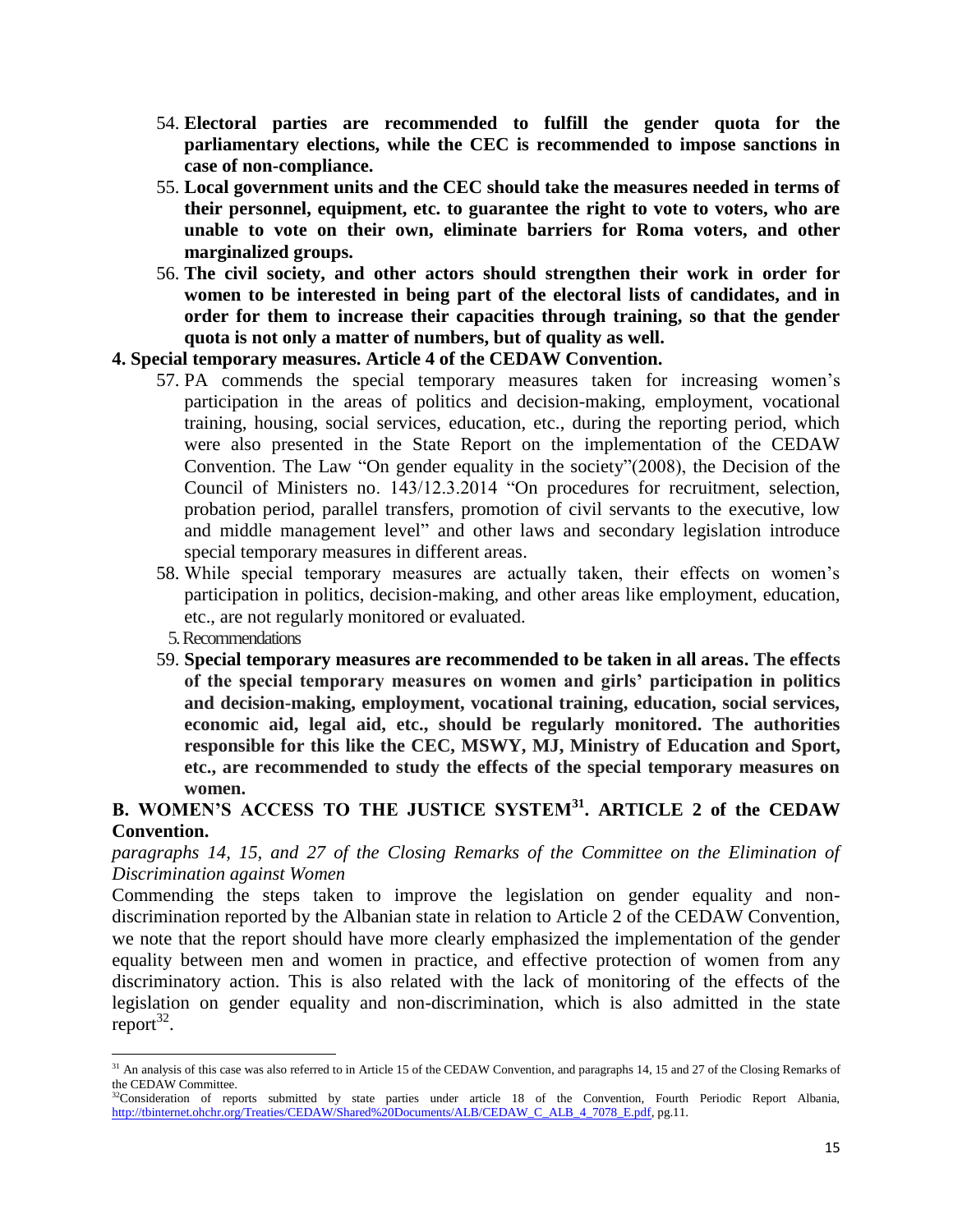#### **1. Aspects of the legal and actual situation regarding women's access to the justice system.**

60. PA commends the initiatives undertaken to improve the legal framework on women's access to the justice system and protection from discrimination.

#### **1.1.** *Women's right to claim compensation for gender-based discrimination.*

- 61. The Law on Protection from Discrimination (2010) includes gender under protection from discrimination. The law gives persons or group of persons, who claim to have been discriminated, or organizations with legitimate interests, which claim that a person or a group of persons have been discriminated, the right to submit a complaint to the Commissioner for Protection against Discrimination and/or to follow the court procedures. If the court concludes that there was discrimination involved, the court decides that compensation should be paid, and sets a deadline for it to be paid.
- 62. The institute of the "inverted burden of proof" is quite an important institute for the process of proving a claim in cases related with this right. The Albanian legislation is not in full compliance with international standards regarding this institute. PA has considered the review of the rules on burden of proof as important to insure equality between parties, as it is recommended from CEDAW Committee in General Recommendation no.33, on women's access to justice.
- 63. The Law on Protection from Discrimination is largely in line with the EU *acquis*; however, its implementation is insufficient and a solid anti-discrimination case-law needs to be built. *<sup>33</sup> .*

## *1.2. Counseling and legal aid for women, especially for women unable to pay for such aid, and for marginalized women.*

Guaranteeing access to justice for the vulnerable groups, including vulnerable women and girls, as well as ensuring an effective execution of the final court decisions, has been one of the directions of PA's work, considering it very important for the implementation of EU Recommendation 7 for Albania, "Judicial Reform"<sup>34</sup>.

# *Legal framework on legal aid. The role of PA in improving the Law on Legal Aid, as amended (2008).*

64. The approval of the Law on Legal Aid (2008) represents an important development for the legal framework that aims to guarantee the right to free legal aid.

PA commends the opportunities offered by Law No. 10039, dated 22.12.2008, "On legal aid" and the secondary legislation approved for ensuring women's access to the justice system. The period 2010-2014 was characterized by developments in terms of approval of sub-legal acts for the implementation of Law No. 10039, dated 22.12.2008, "On legal aid". Law No. 143/2013, "On amendments to Law No. 10 039, dated 22.12.2008, "On legal aid", increased the scope of beneficiaries of legal aid, included persons who are in need of protection of their rights, through submission of a lawsuit but are not able to pay court fees and the necessary expenditures regarding notifications and other court services. In this case, the legal aid beneficiary needs to prove that he/she: i) is part of the programs of social protection, or meet the eligibility criteria; or ii) is a victim of domestic violence or a victim of trafficking in human beings<sup>35</sup>.

<sup>33</sup> Albania Progress Report 2014, p.13[. http://www.integrimi.gov.al/al/dokumenta/progres-raporte/progres-raporti-2014&page=1](http://www.integrimi.gov.al/al/dokumenta/progres-raporte/progres-raporti-2014&page=1)

 $34$ PA Report "On the implementation of the measures foreseen by EU recommendations 6, 7, 10, 11, and 12 for Albania in the area of the activity of the People's Advocate, and the activity of this institution regarding these recommendations during January-June 2012", Tirana, July 2012, pg.5. http://www.avokatipopullit.gov.al/sites/default/files/ctools/Raport%20i%20vecante%20masat%20e%20BE.pdf<br><sup>35</sup> The Recele<sup>9</sup>: A division of the Receles of the Recent of the Recent of the Recent of the Recent of the Rece

<sup>35</sup> The People's Advocate has given his recommendations to the Parliamentary Law Committee on the amendments made to Law No.10039, dated 22.12.2008, "On legal aid", suggesting the inclusion of the victims of trafficking and domestic violence as entitled to legal aid.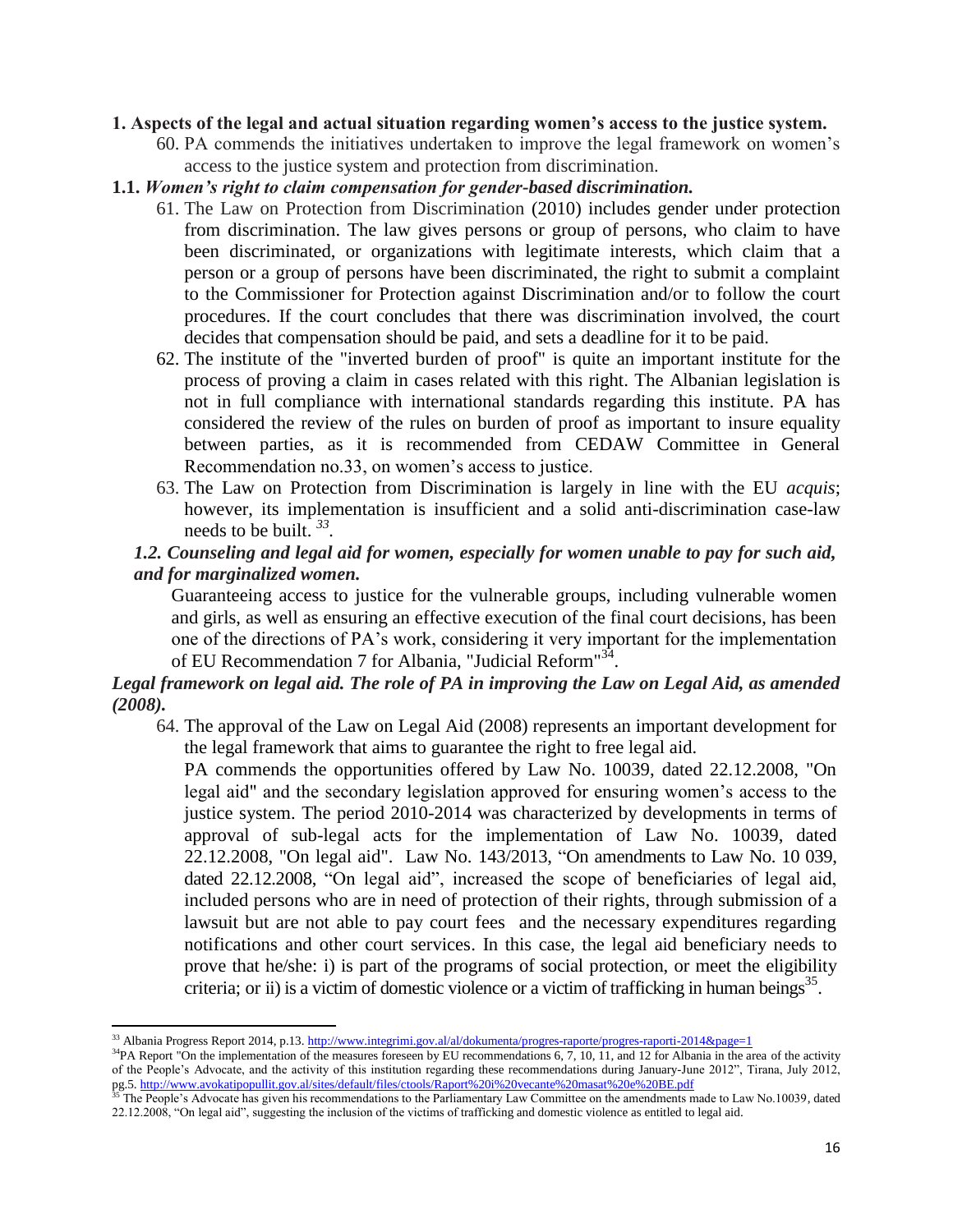First of all, this provision is beneficiary for women, as it is women, who are in most of the cases victims of domestic violence, and trafficking in human beings. Secondly, studies of non-profitable organizations note that court fees and tariffs have represented and continue to represent a barrier for the marginalized women in using the means available, and in enjoying their rights. According to this law, legal aid also includes exemption from court fees and tariffs for court notifications and other services in civil and administrative court proceedings<sup>36</sup>. Such exemption is especially important for women victims of violent crimes in claiming compensation from the offenders.

65. Law No. 77/2014, "On amendments to Law No. 10 039, dated 22.12.2008, 'On legal aid', as amended" represents also another step towards guaranteeing legal aid for citizens, women included. Through its Letter No. 197/1, dated 13.06.2014, "Opinions and comments on the draft law 'On amendments to Law No. 10039, dated 22.12.2008 "On legal aid", as amended, the PA presented his opinion to the Parliamentary Committee on Legal Affairs, Public Administration, and Human Rights. Some of them were taken into consideration and reflected on the amendments made with law no.77/2014.

Thus, PA suggested the exemption of persons, who are part of the social protection programs, from the obligation of submitting supporting documentation with their application for legal aid, an obligation required by a decision of the State Committee for Legal Aid. The supporting documentation in these cases should be provided by the State Committee for Legal Aid itself, exempting the applicants from the financial costs. Law No.  $77/1014^{37}$ , exempts persons, who are part of the social protection programs, and minors from the obligation to present supporting documentation with their application for legal aid, and requires the SCLA to cooperate with the relevant institutions for securing the necessary documentation.

PA has also suggested that minors are provided with legal aid not only when they are criminal offenders, but also when they are witnesses or victims of criminal offences. This suggestion was taken into consideration and reflected on amendments made to Law No. 10039, dated 22.12.20087 "On legal aid", by Law No.  $77/2014^{38}$ , which provides for the right of minors, for whom defense is obligatory by law both in the criminal proceedings and during trial, and minors, who are affected by a criminal offence, and who are entitled to legal aid through all the phases of proceedings foreseen in the Code of Criminal Procedures.

AP suggested that the eligibility criteria for legal aid should take into consideration not only the applicant's personal insufficient incomes, but even other circumstances such as the number of his/her family members, dependents, or minors, etc. Such suggestion was also taken into consideration and the amended point 3 of Article 13 of the law specifies that "The State Commission for Legal Aid evaluates the legal aid eligibility criteria like the applicant's financial incomes and those of his dependents, his/her family composition, social status, inclusion or potential inclusion in social protection programs, as well as any other circumstances that make the applicant unable to

 $\overline{\phantom{a}}$ 

<sup>36</sup> Law No. 143/2013, "On amendments to Law No.10039, dated 22.12.2008, "On legal aid", Article 11.

<sup>&</sup>lt;sup>37</sup> Law No. 77/2014, "On amendments to Law No. 10 039, dated 22.12.2008, 'On legal aid', as amended, Article 16, "Submission of application and documentation for legal aid".

<sup>&</sup>lt;sup>38</sup> Law No. 77/2014, "On amendments to Law No. 10 039, dated 22.12.2008, on legal aid', as amended", Article 13, "Eligibility criteria for legal aid".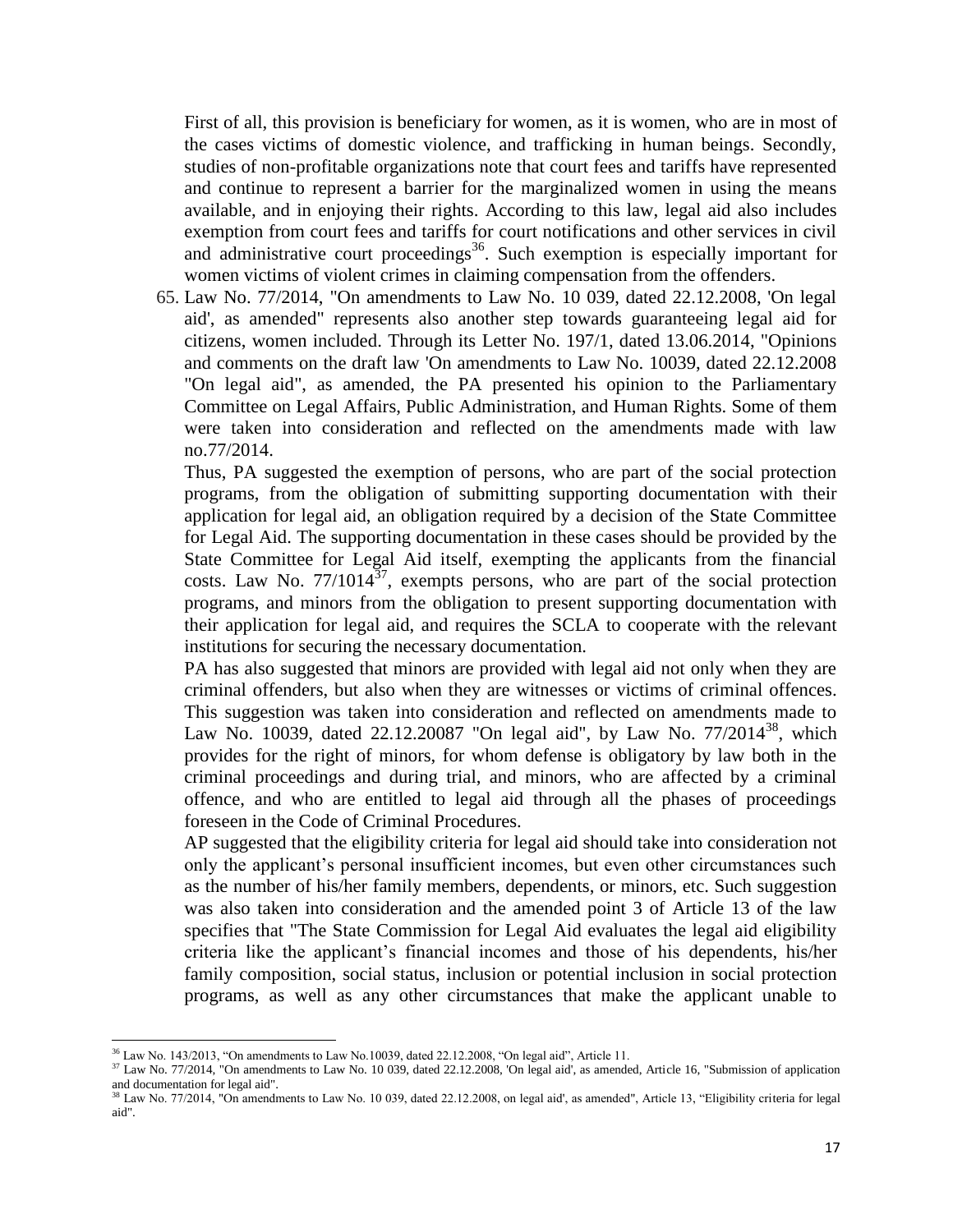privately secure the legal aid that he/she needs."

Article 4 of Law No. 77/2014, "On amendments to Law No. 10 039, dated 22.12.2008, "On legal aid", as amended" increases the number of subjects benefiting legal aid, including not only Albanian citizens resident in the territory of the Republic of Albania, foreign citizens, persons without nationality, who hold a resident permit, but also people of a foreign nationality, or without any nationality, who are in the process of applying for a residence permit or are in the process of complaining or in the court for having been rejected a resident permit or asylum<sup>39</sup>. This law foresees immediate legal aid by the State Commission for Legal Aid (SCLA). For the above mentioned cases, the verification of eligibility criteria is foreseen at a later stage<sup>40</sup>.

- 66. PA notes that the provisions of Law No. 10329, dated 30.09.2010 "On amendments to Law No. 9669, dated 18.12.2006 "On measures against domestic violence", as amended" releases the plaintiff from all tariffs and fees for court expenses and state bailiff services, will increase the access of victims of domestic violence, especially women, who are disproportionately effected in most of the cases the victims of domestic violence, to the justice system.
- 67. The People's Advocate has continuously contributed to reducing court fees by making recommendations. The Center for Legal and Civil Initiative (CLCI), a nonprofit organization that works to increase the access of women to the judiciary has submitted a complaint to the PA, arguing that Instruction No. 13, dated 12.02.2009, "On service fees for judicial acts and court services, as well as for services of the Ministry of Justice, Prosecutor's Office, notaries, and immovable property registration offices" of the Minister of Justice and Minister of Finance affect directly citizens' access to the judiciary, in particular the access of girls and women who are poor and subject to violence, discouraging them from using legal means. After considering the claim<sup>41</sup>, the People's Advocate issued a recommendation for the Minister of Finance and the institutions involved to revoke this instruction and clarify the terms 'tariff' in the Law "On national taxes" and "court tax". Such efforts, and the contribution of other actors, led to a reduction of the court tariffs by the Joint Instruction No. 5668, dated 20.11.2013 "On amendments to Instruction No. 13, dated 12.2.2009, "On service fees for judicial acts and court services, as well as for services of the Ministry of Justice, Prosecutor's Office, notaries, and immovable property registration offices", as amended.
- 68. It is important to point out that the Constitutional Court, through its Decision No.7, dated  $27.2.2013^{42}$ , concluded that there are no obstacles for a judge to investigate or exempt the plaintiff from paying the court tariff, when he/she finds that the plaintiff cannot afford such tariffs. The Constitutional Court says that this is achieved by the

 $\overline{\phantom{a}}$ 

 $39$  Article 11/1, of Law No. 10 039, date 22.12.2008, "On legal aid" amended", "Subjects that benefit legal aid".

<sup>&</sup>lt;sup>40</sup> Law No. 77/2014, "On some changes and amendments in Law No. 10 039, date 22.12.2008, 'On legal aid' amended" Article16 "Submission of the claim and the documentation necessary to obtain legal aid".

The claim was considered by the PA during the year 2010.

<sup>&</sup>lt;sup>42</sup> The case was about "Evaluation of the constitutionality of article 11/2, of the Law No. 9975, dated 28.07.2008, "On national taxes", as amended; Abrogation of the Instruction of the Minister of Finance and Minister of Justice No. 001/3, dated 02.03.2010, "On amendments to Instruction No. 13, dated 12.02.2009, "On establishing service tariffs for procedures and services offered by the judicial administration, Ministry of Justice, Prosecutor's Office, Notaries, and the Immovable Property Registration Office" as non-compliant with the Constitution; the final interpretation of Article 155 of the Constitution in relation to the implementation of Law No. 9975, dated 28.07.2008 "On national taxation", as amended, on the basis of affordability". The case was brought by Pogradec District Court, Tirana District Court, and the Center for Legal and Civil Initiatives.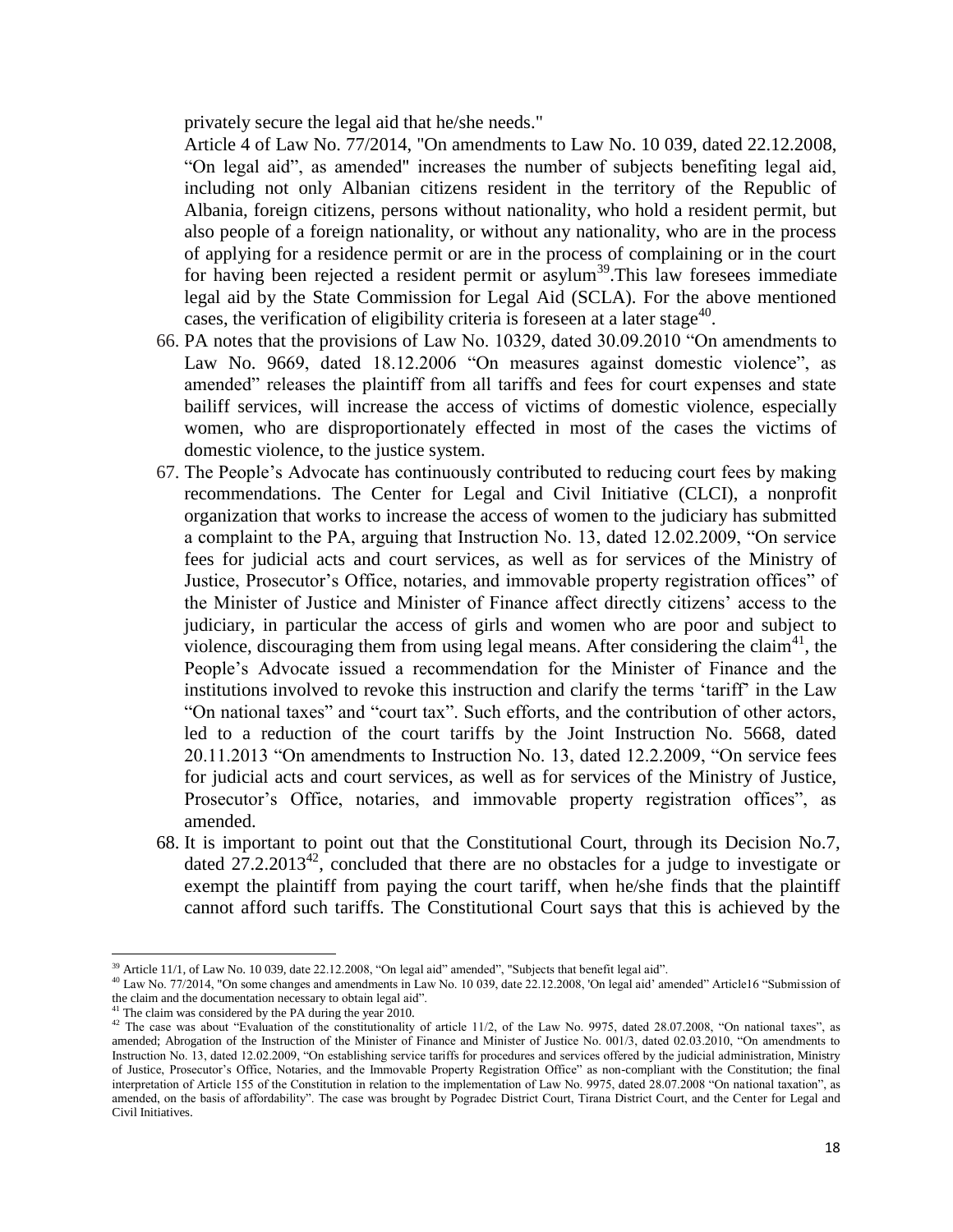Court through reviewing the presented documentation which proves that the citizen is unable to pay.

#### *1.3. The de facto situation in relation to guaranteeing the right to legal aid.*

- 69. PA commends the creation and functioning of a State Commission for Legal Aid by Law No. 10039/2008 and the secondary legislation that regulates its functioning raises, but raises a concern that although years have passed from its creation, the number of those who have benefited legal aid is small. Many of these legal services are offered by some donor-supported organizations<sup>43</sup>. From the analysis of the Justice Ministry, it results that, there are 27 persons who have applied for the year 2011 and none of them have fulfilled the criteria of the free legal aid benefiting; there are 62 persons who have applied for the year 2012 and 45 persons have benefited; there are 171 persons who have applied for the year 2013 and  $\overline{85}$  persons have benefited<sup>44</sup>. Women have benefited primary and secondary aid for cases related to division of property, work conflicts, divorce, child registration, certificate of facts, custody, compensation, criminal charges,  $etc<sup>45</sup>$ .
- 70. The lack of awareness about the State Commission and its work continues<sup>46</sup>. Women seem to have limited information about their right to legal aid, SCLA, and the eligibility criteria. It was twenty two women in 2013 and 11 in 2014 that addressed the PA asking for free legal aid. The Albanian Helsinki Committee underlines in its report on the situation of human rights in Albania for 2014 that "With regard to free legal aid, which should be offered by public structures under the Ministry of Justice according to Law No. 10039, dated 22.12.2008, "On legal aid", as amended, the citizens do not have the necessary information about this service and proper trust on this service. Since its creation, this service does not function as it should, it is not transparent about its activities, and does not have a sufficient budget to respond to the many requests of poor citizens, who need free legal aid $147$ .
- 71. The institution of the PA has expressed its concern that during the reporting period, following complex procedures and collecting the required documents had cost money and time, which has discouraged women, especially women who are part of groups with special needs to apply in order to benefit from legal assistance from the SCLA, for civil, family or criminal cases when they are victims of violent crimes. This has affected access to justice for marginalized women. In practice, there have been cases when the failure to meet the deadline for completing the required documentation has led to the interruption of procedures for granting free legal aid<sup>48</sup>.
- 72. PA notes that regardless of the SCLA declared priorities in relation to benefits from legal aid, the number of Roma women, Egyptian women, women with special needs, women victims of domestic violence, trafficked women, and women who have faced discrimination, who can benefit from the services, remains limited. Thus, in the first half of 2014, only two women victims of domestic violence have received legal aid

<sup>43</sup> Document No.197/1, dated 13.06.2014, "Comments and opinions about the draft law "On amendments to Law No.10039, dated 22.12.2008 "On legal aid", as amended.

<sup>44</sup> [http://www.drejtesia.gov.al/files/userfiles/Analiza\\_e\\_sistemit\\_te\\_drejtesise\\_FINAL/Analiza\\_e\\_sistemit\\_te\\_drejtesise\\_FINAL.pdf,](http://www.drejtesia.gov.al/files/userfiles/Analiza_e_sistemit_te_drejtesise_FINAL/Analiza_e_sistemit_te_drejtesise_FINAL.pdf) p.84.

<sup>&</sup>lt;sup>45</sup> This information is given from SCLA's member I.A.

<sup>&</sup>lt;sup>46</sup> [http://www.ecoi.net/file\\_upload/1226\\_1390300219\\_com-instranet1.pdf,](http://www.ecoi.net/file_upload/1226_1390300219_com-instranet1.pdf) p.16.

<sup>47</sup> Albanian Helsinki Committee, Report on the situation of respecting human rights in Albania for the year 2014. Tirana, December 2014, p. 28. <sup>48</sup> Interview with citizen R.G., who said that the cause for the non-consideration of her request for free legal aid was lack of completion of the required documentation in time.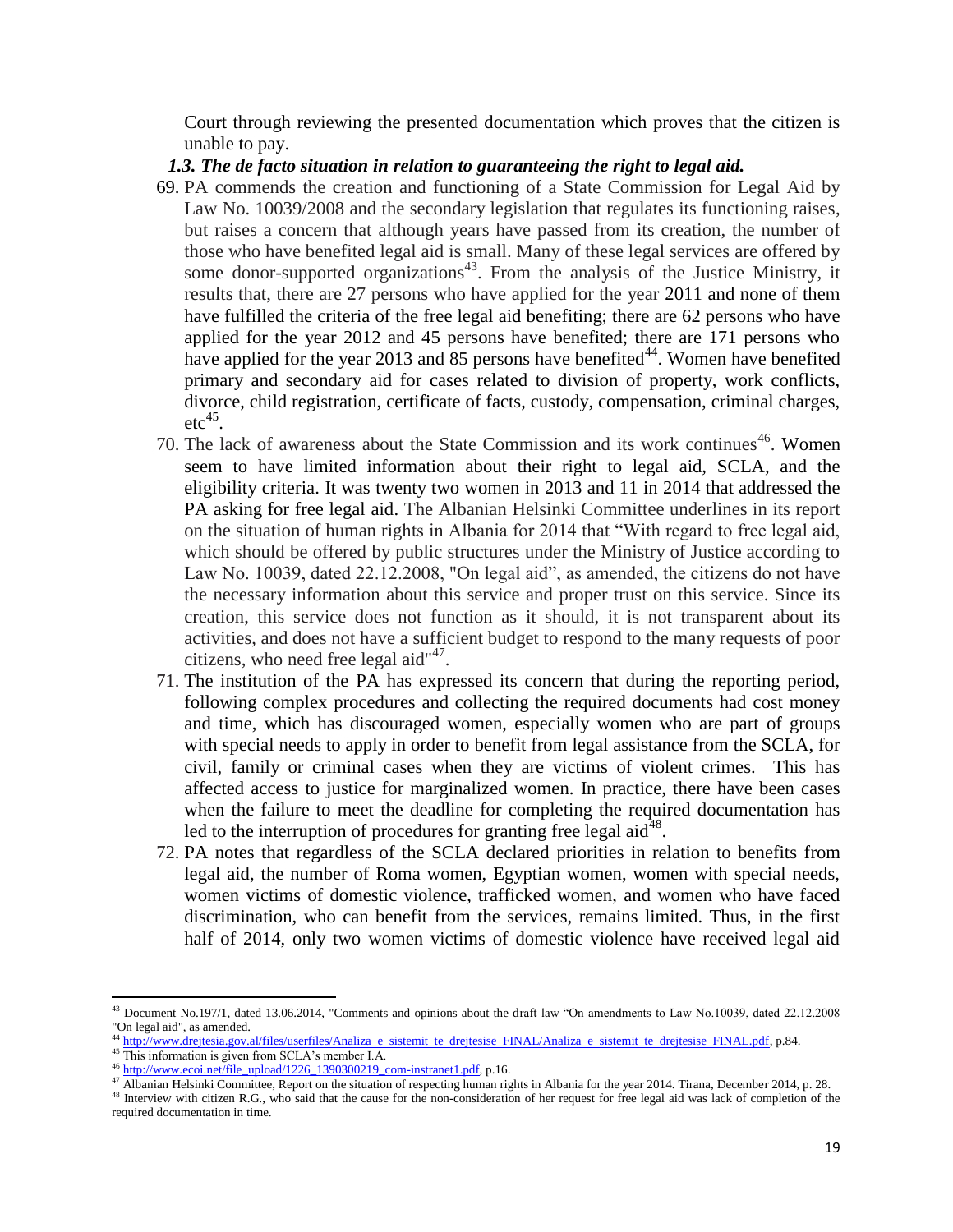from the State Committee for Legal  $\text{Aid}^{49}$ . This has been recognized also in the fourth National Periodical Report<sup>50</sup> on the implementation of the CEDAW Convention, clearly stating the problems faced with the legal aid. In the state report, the data on the number of women benefiting from the legal aid by the SCLA and the data on the number of Roma and Egyptian women, women with special needs, trafficked women, are missing. The annual report of the Ministry of Justice provides data about the beneficiaries of free legal aid not segregated by gender, minority, and forms of gender based violence, disabilities, etc.

- 73. It should be noted that Law No. 9669, dated 18.12.2006, "On measures against domestic violence", as amended, obliges the National Chamber of Lawyers and the State Commission for Legal Aid to provide courts with a list of the lawyers authorized to offer free legal aid. However, such list has not been provided to all district courts, causing negative impact, especially on women who are disproportionately affected by domestic violence.
- 74. Despite the criteria for evaluation of the SCLA, foreseen in its decision, "On evaluation criteria, forms and standards of quality control in offering legal aid", there is not yet any consolidated practices of assessing such criteria and the standards of service. Human resources and financial resources are not sufficient.
- 75. The lack of local legal clinics and their services has had an impact on access of women from different districts to justice. The regional offices of the PA claim that some of the citizens' complaints are also about lack of free legal  $\text{aid}^{51}$ . There are not yet undertaken measures for establishing the proper infrastructure for the normal functioning of the local legal clinics, including the planning of sufficient funds State Budget.
- 76. The transparency of the SCLA activities with regard to its decision-making on the applicants who get or do not get approval to receive legal aid, the funds allocated by the state budget for the legal aid, contracts signed with lawyers and the NPOs that offer the service, is not in due level<sup>52</sup>. There are no detailed and regular reports on the activities of the SCLA regarding the number of applicants for legal aid, total number of beneficiaries, number of those who have benefited desegregated from gender, results of the monitoring of the quality of the legal aid, from the year the law on legal aid has entered in force (2008).

A website of this institution to make public its activity and to be accessible for citizens, including women is missing.

- 77. At present, the citizens, including women, do not have the possibility to choose the lawyer who will offer them legal aid.
- 78. The State Commission for Legal Aid, as the institution responsible by law "On legal aid" (2008), has the authority to establish contracts with non-profitable organizations specialized in offering legal aid. In order to increase the number of women benefiting from this service, this cooperation should be strengthened. Offering legal aid through

<sup>49</sup> Consideration of reports submitted by state parties under article 18 of the Convention, Fourth Periodic Report Albania, [http://tbinternet.ohchr.org/Treaties/CEDAW/Shared%20Documents/ALB/CEDAW\\_C\\_ALB\\_4\\_7078\\_E.pdf,](http://tbinternet.ohchr.org/Treaties/CEDAW/Shared%20Documents/ALB/CEDAW_C_ALB_4_7078_E.pdf) pg.19.

The Fourth Periodic Report of the Albanian state on the Convention "On Elimination of all Forms of Discrimination against Women" approved by CMD No. 806, date 26.11.2014. Official Gazette of the Republic of Albania No.187/2014, fq.10184 (4 cases/ 2013; 2 cases in the first half of the year 2014 – one Albanian citizen and one foreign citizen)

<sup>&</sup>lt;sup>51</sup>Interview with representative of the Regional Office Pogradec, E.R., published in "People's Advocate", Periodical Publication of the People's Advocate No. 1, November 2014, pg.23.

 $52$ Lack of transparency of the SCLA is one of the problems found by the AP Report "On implementation of measures foreseen in EU recommendation 6, 7, 10, 11, and 12 for Albania, which relate to the work of the People's Advocate as well as the activity of the institution with regard to these recommendations during the period January -June 2012, Tirana, July 2012, p. 6.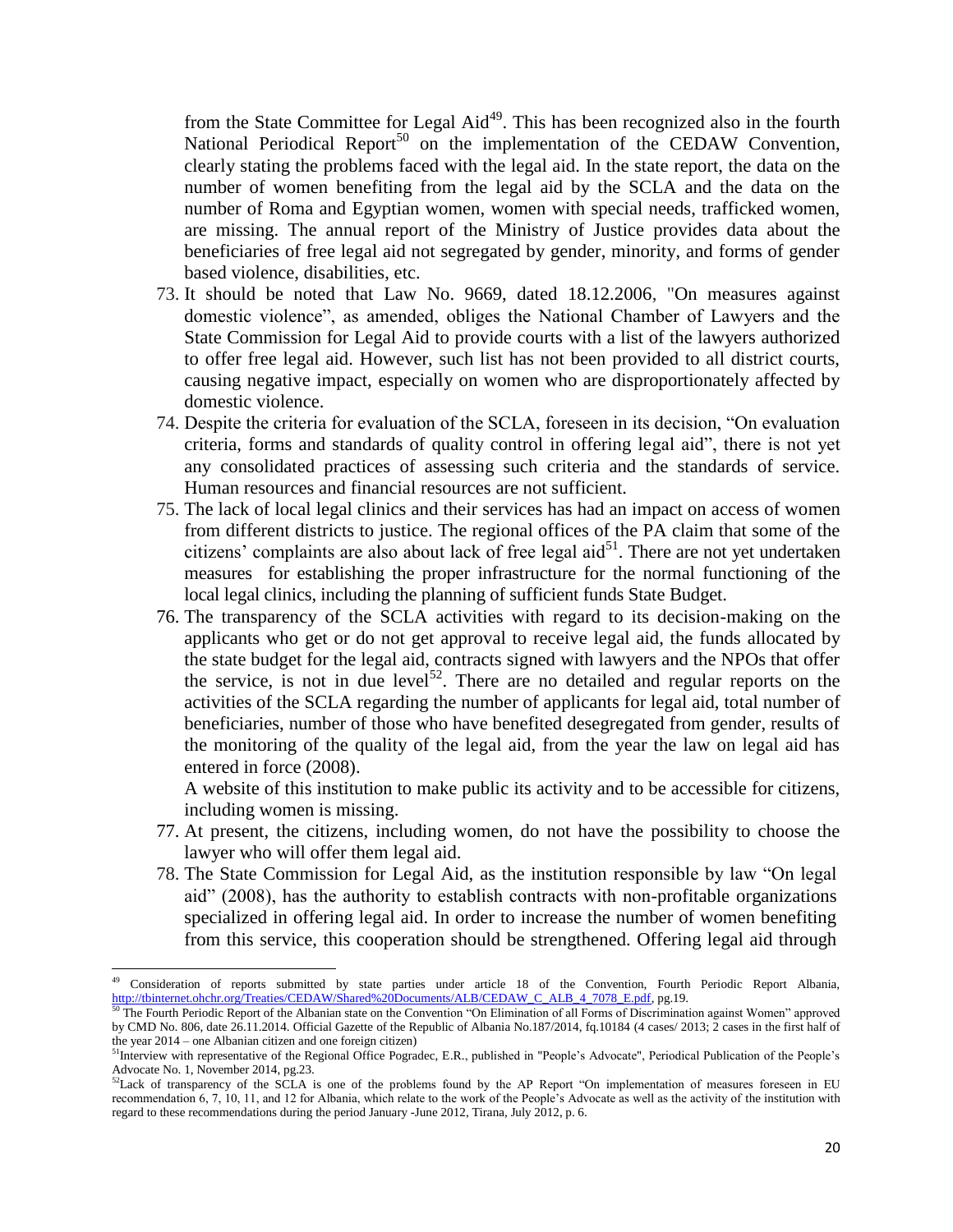contracting of the specialized NPOs would offer a service of quality by well-trained lawyers of these NPOs who are sensitive towards gender issues.

- 79. In June 2012, the PA signed an agreement of cooperation<sup>53</sup> with the State Commission for Legal Aid, through which the SCLA committed itself to assess and process cases referred by the PA in line with the law and secondary legislation, aiming at offering primary and secondary legal aid to vulnerable groups, which fulfill the criteria in accordance with the law. But the number of beneficiaries out of referred cases has been small. In the case of victims of domestic violence and victims of human trafficking, the PA has referred these cases even to the NPOs which offer services to these target groups.
- 80. In relation to the judicial fees, even the 2014 Progress Report for Albania points out that "Judicial fees deter many citizens and application procedures are too cumbersome. Free legal aid continues to be provided mainly by non-governmental organizations with donor funding.  $54$ <sup>34</sup>
- 81. Upon his visit in Albania during 23-27 September 2013, the Council of Europe Commissioner for Human Rights Nils Muiznieks, recommended that judges should be given a clear instruction, which would help them execute the decision of the Constitutional Court on exclusion from judicial fees.<sup>55</sup>

# **1.4 RECOMENDATIONS**

Legal Aid

- 82. **Increase the efficiency of the SCLA for raising the number of those cases where primary or secondary legal aid is offered<sup>56</sup> . Even the Progress Report 2014 on Albania recommends: As regards access to justice, the functioning of the SCLA should be improved and recent provisions on Legal Aid providing for the establishment of regional legal aid offices implemented.<sup>57</sup>"**
- 83. **The establishment and functioning of the local legal clinics would significantly contribute, through assistance for preparation of the request for legal aid and the required documentation<sup>58</sup>. This requires the approval without delay of acts on the structure of the local legal clinics and the budget required for their functioning. This would bring better support for the needs of women, in the whole country, including in remote and rural area, making the implementation of the law more efficient.**
- 84. **The SCLA is recommended to be oriented in a more distinctive way from the support of individual cases, victims of human trafficking, of domestic violence, women with disabilities, Roma and Egyptians women, other of marginalized women, towards contracting nonprofit organizations that offer free legal aid for these target groups, aiming at increasing the number of beneficiaries, and the quality of services by trained lawyers.**

 $53$ During 2012, the PA received 55 requests for legal service in total from citizens, including women who claimed that they had no possibility to hire private lawyers. 39 requests for free legal aid services were submitted to PA in 2013. The yearly reports of the PA are the source of data. <sup>54</sup> <http://www.integrimi.gov.al/al/dokumenta/progres-raporte/progres-raporti-2014&page=1>

<sup>&</sup>lt;sup>55</sup> [http://www.ecoi.net/file\\_upload/1226\\_1390300219\\_com-instranet1.pdf,](http://www.ecoi.net/file_upload/1226_1390300219_com-instranet1.pdf) p.17.

<sup>&</sup>lt;sup>56</sup> Lack of efficiency in the functioning of the State Commission for Legal Aid is one of the problems evidenced by the PA in the Report "On implementing measures foreseen in recommendations 6,7,10, 11 and 12 of the EU for Albania, which relate to the work of the People's Advocate as well as the activity of the institution with regard to these recommendations during the period January-June 2012," Tirana, July 2012, pg.6. <http://www.avokatipopullit.gov.al/sites/default/files/ctools/Raport%20i%20vecante%20masat%20e%20BE.pdf> <sup>57</sup> <http://www.integrimi.gov.al/al/dokumenta/progres-raporte/progres-raporti-2014&page=1>

<sup>58</sup> Law No. 143/2013, "On amendments to Law No. 10039, dated 22.12.2008, "On legal aid", article 12/1, p.2, "Local legal clinics".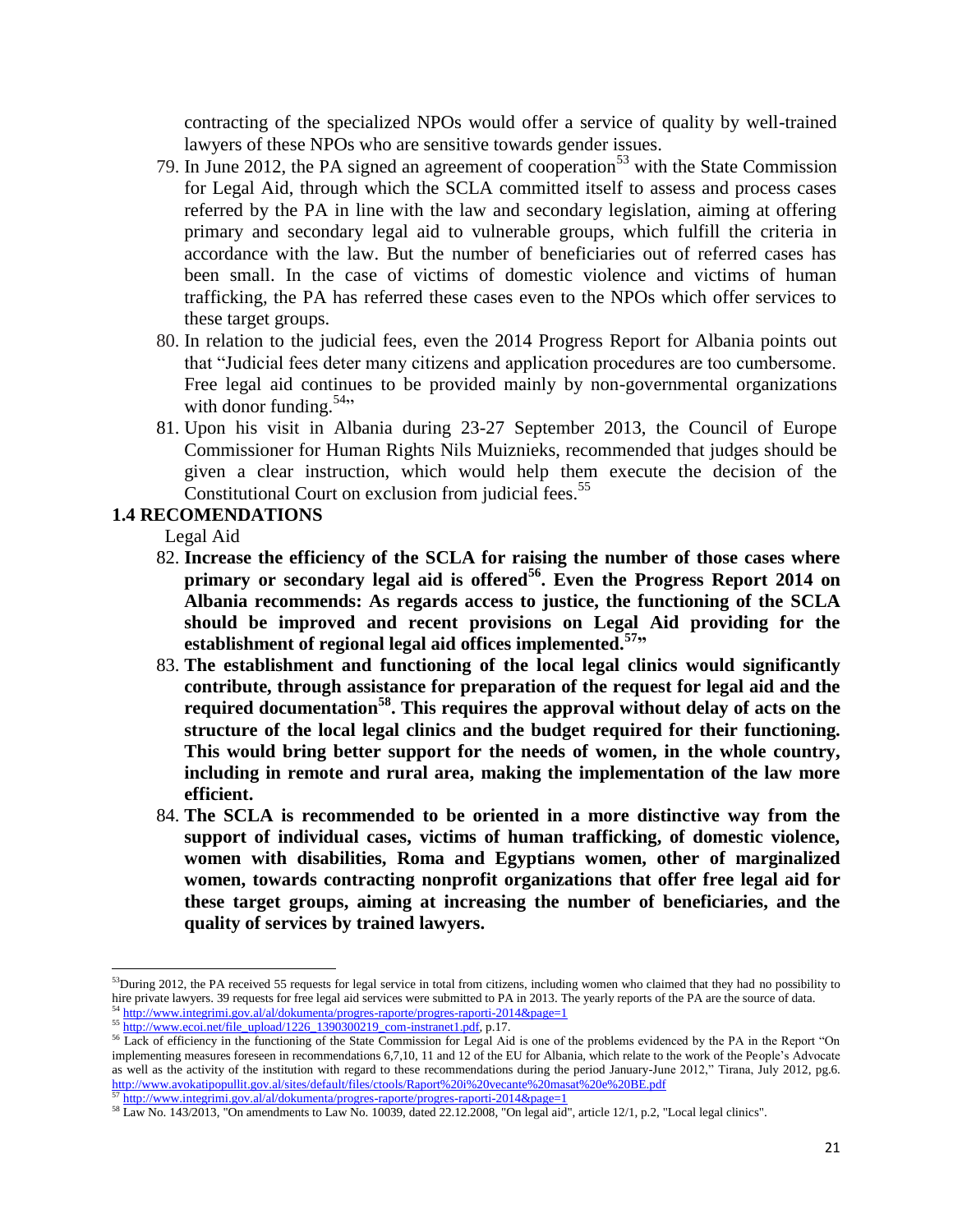- 85. **Strengthening of the SCLA work in order to pay special attention to services offered to Roma women, women with disabilities, elderly women, women of the LGBTI community, etc.**
- 86. **The State Commission on Legal Aid is recommended continuously monitors the quality of the legal aid offered by the lawyers, or the nonprofit organizations, as a crucial element for guaranteeing justice for everyone, including women. It is recommended that the SCLA, ex-officio or upon a request of the Minister of Justice, continuously checks on the quality of the free legal aid offered<sup>59</sup>. In order to conduct this evaluation in a professional and systematic manner, human resources capacities and the financial resources is necessary to be increased.**
- 87. **With regard to the implementation of Law "On legal aid", as amended (2008), measures need to be taken for ensuring the implementation of Law No. 77/2014 "On amendments to Law No. 10039, dated 22.12.2008 "On legal aid", as amended", in order to facilitate the procedures and compilation of documents, through the support of the SCLA in cooperation with the responsible institutions.**
- 88. **Increasing of the transparency on the SCLA activities, with regard to the number of applicants, and the number of beneficiaries, identified by gender, relation with any minority, disability, etc.**
- 89. **It is recommended that an open list of advocates is created, so that individuals may choose their lawyer, a choice, which is subject to a decision of the Commission. As such, the institution of the PA thinks it will avoid subjectivism and abusive attitudes in selecting those who offer legal aid<sup>60</sup> .**
- 90. **It is recommended that MJ, SCLA and NBA undertake measures aiming to fulfill their legal responsibility to provide courts with a list of lawyers who will offer free legal aid for the victims of domestic violence, in the process of issuing IPO/PO.**
- 91. **The SCLA should develop a website not only to increase transparency, but also to increase the level of knowledge and information available for people, who need free legal aid, including women.**

## **1.5. Execution of final court decisions.**

 $\overline{a}$ 

In the context of ensuring a due process of law, the PA has also followed cases of non-execution of final court decisions within a reasonable time, and whether proper procedures have been followed during investigation and trial. The issue of the execution of final court decisions is analyzed on one hand closely linked with women's access to the justice system and their right to fair trial, and with their right to equality in marriage and family life, a right guaranteed by the CEDAW Convention on the other.

- 92. The right to a due process of law is guaranteed by Article 42 of the Constitution of the RoA, and Article 6/1 of the ECHR. The jurisprudence of the Constitutional Court of the RoA and that of the ECtHR state clearly that the execution of final court decisions within a reasonable time represents an integral part of Article 6/1 of the ECHR.
- 93. Law No. 155/2014, "On amendments to Law No. 8454, dated 4.2.1999, "On the People's Advocate", as amended, authorizes the PA to receive complaints, requests,

<sup>&</sup>lt;sup>59</sup> PA, Report "On implementing measures foreseen in recommendations 6,7,10, 11 and 12 of the EU for Albania, which relate to the work of the People's Advocate as well as the activity of the institution with regard to these recommendations during the period January-June 2012," Tirana, July 2012.pg.7[. http://www.avokatipopullit.gov.al/sites/default/files/ctools/Raport%20i%20vecante%20masat%20e%20BE.pdf](http://www.avokatipopullit.gov.al/sites/default/files/ctools/Raport%20i%20vecante%20masat%20e%20BE.pdf)

<sup>&</sup>lt;sup>60</sup> PA, Report "On implementing measures foreseen in recommendations 6,7,10, 11 and 12 of the EU for Albania, which relate to the work of the People's Advocate, as well as the activity of the institution with regard to these recommendations during the period January-June 2012," Tirana, July 2012,pg.7[. http://www.avokatipopullit.gov.al/sites/default/files/ctools/Raport%20i%20vecante%20masat%20e%20BE.pdf](http://www.avokatipopullit.gov.al/sites/default/files/ctools/Raport%20i%20vecante%20masat%20e%20BE.pdf)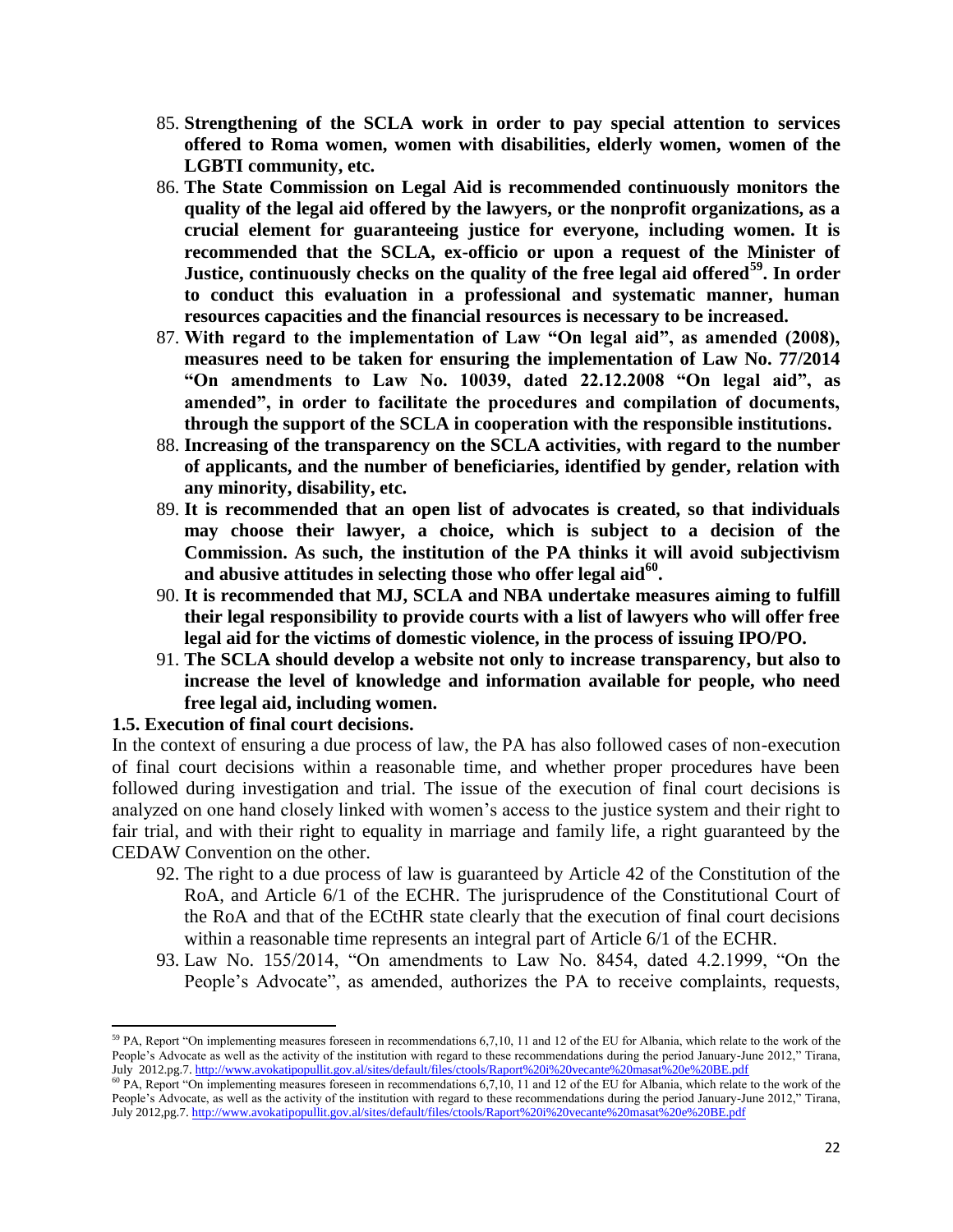and reports on violations of human rights related with the administration of the judicial system, and the execution of court decisions.

Actual situation and institutional effectiveness

- 94. **According to the PA, the process of execution of executive titles is not at the desired level.** The PA received 68 complaints for the period October 2013-October 2014, including complaints from women. The PA notes with concern that the number of complaints from the citizens, women include, about court decisions not being executed, is increasing. It is worth noting that there are an increasing number of women complaining about non-execution of final court decisions in relation with their divorce consequences, return to work, etc.
- 95. The PA has continuously raised its concern about the non-execution of the final court decisions in its annual reports, and on its special report "On the situation created because of the non-execution of the final court decisions<sup> $n^{61}$ </sup>, which turns the right of the complainants to access to courts into an illusion, because of such failure to execute the executive titles continues for a long time.

# *1.5.1. Regarding the failure to execute final court decisions on regulating consequences of divorce.*

*96.* PA expresses its concern about the problematic situation caused by the failure to execute the court decisions related with the raising and education of children after divorce, and the parents' rights to meet with their children, and obligation to pay for their children's alimony. These issues affect particularly women after divorce, as children are usually left with their mothers to be raised and educated, and fathers, who are not given the right to raise and educate their children, are given the right to meet their children and obliged to pay their alimony. The monitoring of the court decisions regarding divorce, and its consequences shows that *"After the marriage dissolution in most cases the children are left under the care of their mother. So mother remains as the main exerciser of the parental responsibility. In Tirana District court these cases cover 87-88% of the monitored decisions for the period 2011-2012; for Durresi District Court such cases cover 90% of the monitored cases for the year 2011 and 82 % of the cases for the year 2012. Approximately the same figures are identified in Vlora and Shkodra district courts." <sup>62</sup>* This is the concern addressed by a number of complaints submitted to the *PA during 2010-2014. Thus, 14 complaints are submitted by women during this period related with the non-execution of the final court decisions regarding the right to meet with their children, 27 complaints for the non-execution of the final court decisions regarding the parents' obligation for paying for their children's alimony, 5 complaints for non-execution of the final court decisions regarding the raising and education of the children, and 2 complaints for nonexecution of the final court decision regarding the obligation for handing over the children<sup>63</sup> .* 

Some of the reasons for the failure to execute the final court decisions include: "former husbands have no assets that can be seized<sup>"64</sup>, "the execution of the decision was

 $\overline{\phantom{a}}$ 

<sup>&</sup>lt;sup>61</sup> PA, Special Report, "On the situation created as a result of the failure to execute final court decisions ", no. 211, dated 27.07.2012, pg. 5. [http://www.parlament.al/web/pub/2012\\_raporti\\_per\\_vendimet\\_gjyqesore\\_15413\\_1.pdf](http://www.parlament.al/web/pub/2012_raporti_per_vendimet_gjyqesore_15413_1.pdf)

 $^{62}$  Prof.Dr.Arta Mandro (Balili) & Av.Aurela Bozo & Prof.Dr.Aurela Anastasi, Report on Knowledge and implementation of the gender equality standards in court decisions. Report on the main findings from monitoring of the judicial practice in Tirana, Durresi, Shkodra and Vlora Districts. January 1, 2011-June 1, 2012. pg.13, Tirana, December 2013.

<sup>&</sup>lt;sup>63</sup> These gender data are collected from the PA during November 2014.

<sup>64</sup> Complaint by F.T, (2013)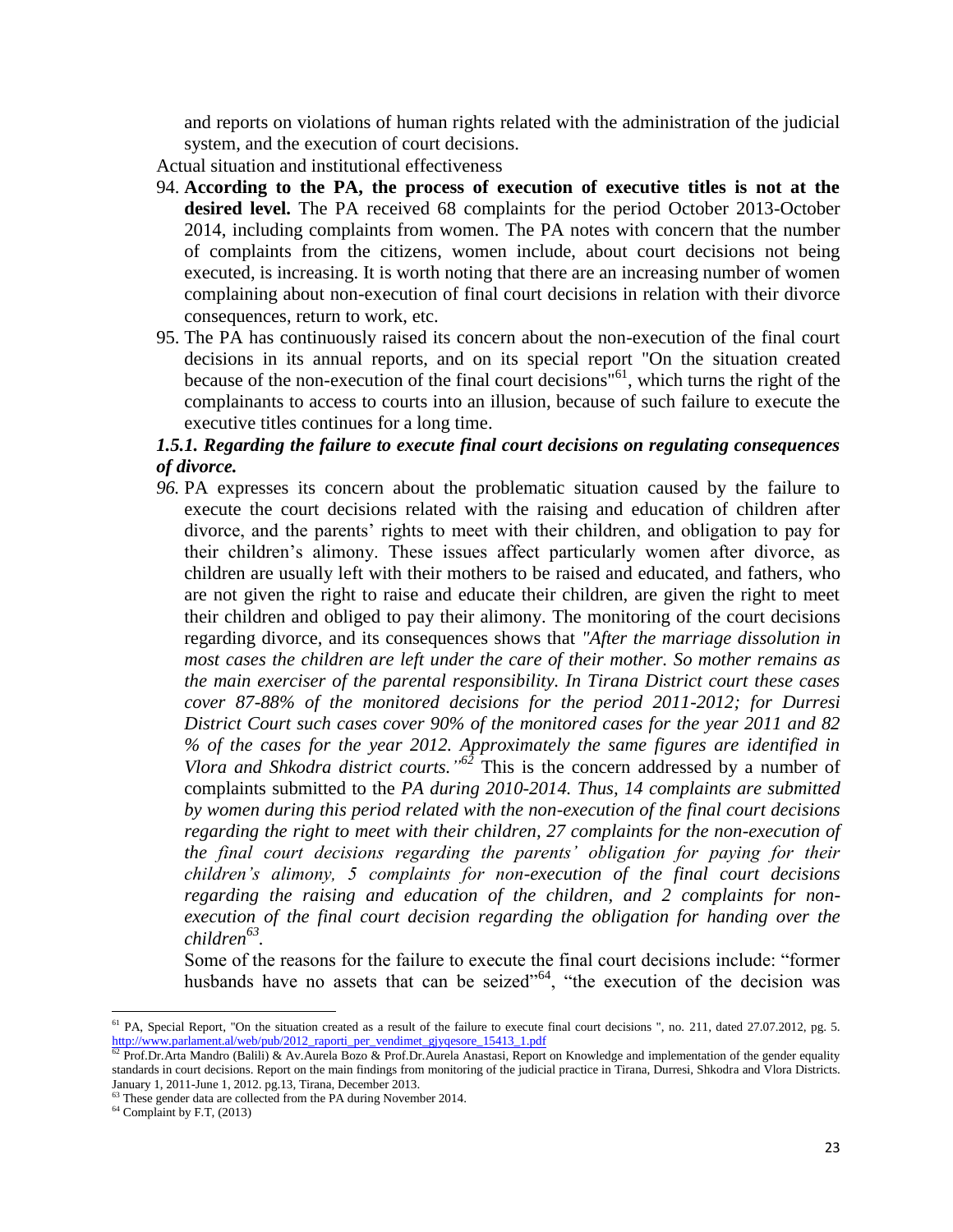suspended by the High Court", "the acts presented to the Bailiff Office for execution have not been complete<sup>"65</sup>, former husband who has to pay alimony for his children is abroad, etc.

- 97. The official data show also that there have also been cases of failure to execute final court decisions even in criminal cases of "Failure to provide means of living", (Article 125 of the Criminal Code). The annual statistical register of the Ministry of Justice for 2011 shows that there have been 41 such criminal cases for which 42 persons have been punished<sup>66</sup>. The same source of information shows that in 2012 there were 49 such cases for which 43 persons were punished, 89 cases in 2013, for which 45 persons were punished and 108 cases in 2014, for which 44 persons were punished. These official data show that the number of the criminal cases with this object is increasing. There was one woman punished for having committed this criminal offence in 2012, one in 2013, and another one in 2014, which shows clearly that the consequences of the failure to execute the court decision for paying for the children's alimony affect mainly women.
- 98. The PA reviewed complaints submitted by women during the reporting period, which were related with the failure to execute final court decisions because of the court fees not having been paid.
- 99. The activity of the State and Private Judicial Bailiff Service in executing the mandatory executive titles leaves to be desired. The complaints received by the institution show that there are court decisions regarding the obligation of former husbands to allow their wives to meet their children, and to pay for their alimony after divorce, have not been executed for 2-3 years or longer after the issuance of the final court decision<sup>67</sup>, affecting thus the rights gained through the court proceedings.

## *1.5.1.1. Recommendations*

 $\overline{\phantom{a}}$ 

- 100. **Increased effectiveness on the part of the Bailiff Service, Police and other relevant institutions, which have a role in the execution of court decisions on children's custody, and parents' rights to raise, educate, and meet children, and their obligation to pay for their alimony.**
- 101. **Positive measures to be taken by the state for ensuring the de facto enjoyment of the rights related with the execution of the final court decisions, especially with the obligation for paying for the children's alimony, the raising and education of the children, and the right to meet with them. Regarding the obligation to pay for the children's alimony. "There are no other positive obligations for the state. Meanwhile, it could be possible to draw employment strategies for these persons, in order to secure the payment of alimony or compensation strategies, where the state can guarantee this payment and the debtor can repay his obligation at a later time."***<sup>68</sup>*
- 102. *MJ to fulfill the responsibilities for the execution of the courts decisions when the debtor parents are living abroad, under the frame of implementation of international conventions in this field and agreements with other states.*

 $65$  Complaint by D.N., regarding the right to meet with the children. (2013)

<sup>&</sup>lt;sup>66</sup> These statistics do not make a distinction between the cases of non-execution of court decisions on parent's obligation to pay for their children's food from other alimony cases.

<sup>67</sup> Complainant V.T. (2013) complains about the non-execution for three years of the court decision that obliges her husband to pay for his children's food.

<sup>&</sup>lt;sup>68</sup> Prof.Dr.Av.Aurela Anastasi, "In margine al Sinodo 2014", 'The execution of court decisions with regard to the payment of alimony in favor of the children in cases of divorce. (The case of Albania)', Bari 2014, p.44.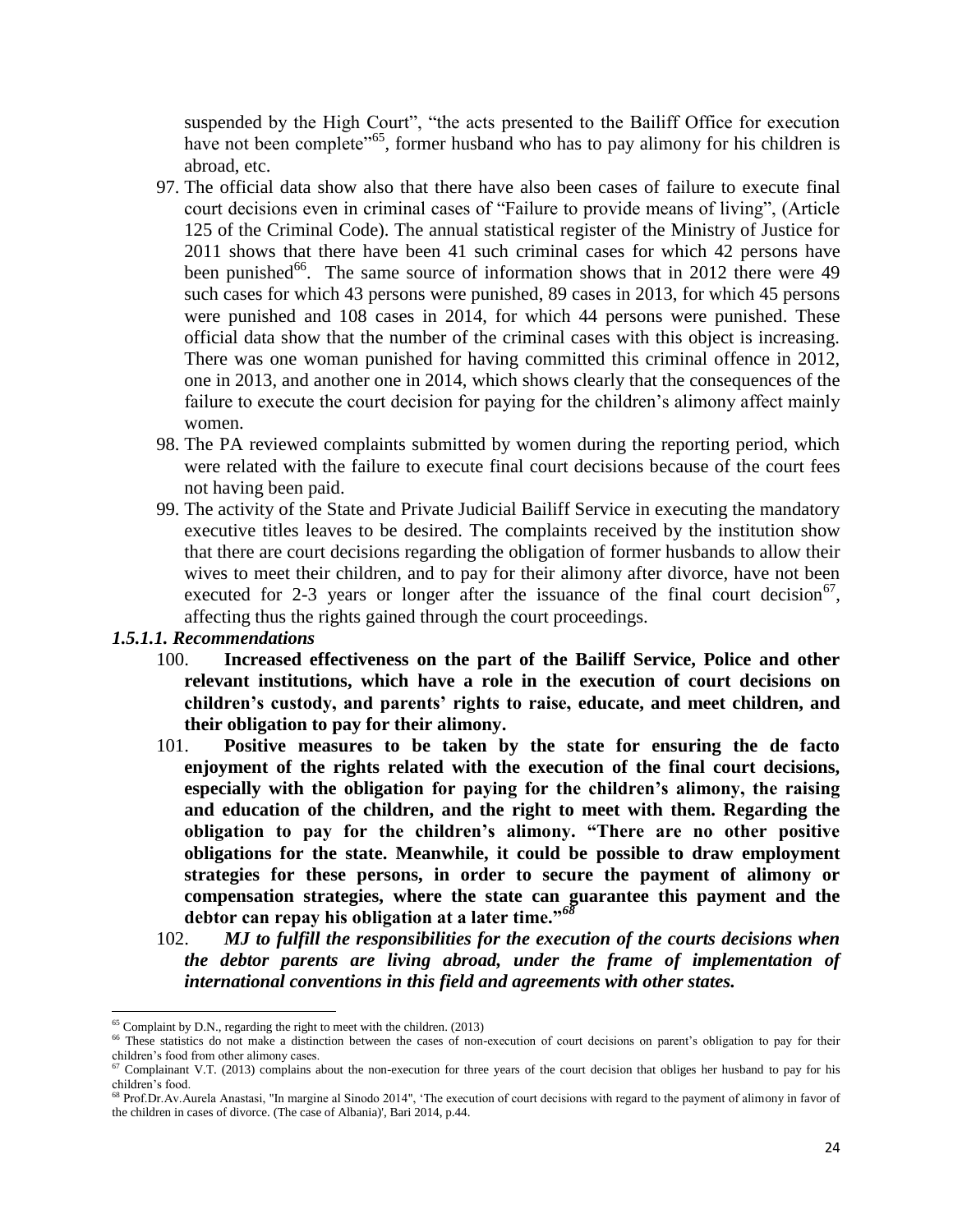# *1.5.2. Execution of final court decisions that oblige state budget institutions to compensate in cash in favor of the court case wining parties,*

- 103. Legal and de facto situation. The PA raised the concern that the "engagement of the government to terminate the execution of all final court decisions (executive titles) issued over the years and that oblige state budget institutions to compensate in cash or carry out certain actions in favor of the court case wining parties, is not carried out appropriately ".<sup>69</sup> In cases of failure to meet the obligation of financial compensation, the state budget institutions justified their omission with lack of funds, saying that the compensation would be paid in installments, depending on the financial possibilities and provisions of Instruction no. 2, dated 18.08.2011, "Manner of executing the monetary obligations of state budget institutions to the Treasury", issued by the Council of Ministers. This instruction contained definitions that do not comply with the legal provisions of the Civil Procedure Code on the mandatory execution of executive titles and allow room for failure to execute final court decisions within a reasonable timeline. The PA recommended to the Ministry of Justice through letter with Prot. no. K3/S8-6, dated 26.03.2012 and to the Ministry of Finance, informing also the Council of Ministers, through letter with Prot. no nr.K3/S8-9, dated 28.08.2012, amending Instruction no. 2, dated 18.08.2011, on the "Manner of executing the monetary obligations of state budget institutions to the Treasury"<sup>70</sup>. Since there was no reaction related to the PA's recommendation on amending Instruction no. 2, the PA addressed the Constitutional Court asking abrogation of this instruction for not complying with the Constitution. The Constitutional Court declared unconstitutional letter "d", paragraph 7, of this Instruction. This instruction was annulled entirely by the Council of Ministers through Instruction no.1, dated 4.06.2014, on the "Manner of executing monetary obligations of central government units to the Treasury". The PA is of the opinion that Instruction no.1, dated 4.06.2014, has gaps because it does not comply with some legal provisions on bailiff's actions in the process of mandatory execution of executive titles obliging budget institutions to pay certain amounts of money.
- 104. The PA expressed the concern that, during the reporting period, contrary to the obligation set by a court or the Civil Service Commission, chairs of debtor budget institutions have not complied fully with the obligation to pay salaries to those who won a court case against these institutions, and have paid them modest amounts of  $5,000 - 10,000$  ALL. This "solution" not only covers just  $1/10$  or  $1/15$  of the monthly obligation, but it also harms the affected party and her family<sup>71</sup>. Women are also faced with this situation. The PA has noted that lack of financial means, used as an excuse for not fulfilling the obligations, is in contradiction to the ECHR's jurisprudence stating that "No argument used by the public administration may justify the failure to execute a right granted to a citizen by a court<sup>72</sup>". The PA examined the complaints received and

<sup>&</sup>lt;sup>69</sup>This concern was raised by the PA in its Special Report, on the "Situation arising by failure to execute final court decisions", July 2012, pg. 6. (no.211, dated 27.07.2012[\) http://www.parlament.al/web/pub/2012\\_raporti\\_per\\_vendimet\\_gjyqesore\\_15413\\_1.pdf](http://www.parlament.al/web/pub/2012_raporti_per_vendimet_gjyqesore_15413_1.pdf)

<sup>70</sup>PA, Special Report, on the "Situation arising by failure to execute final court decisions ", July 2012, pg. 8. (no.11, dt.27.07.2012) [http://www.parlament.al/web/pub/2012\\_raporti\\_per\\_vendimet\\_gjyqesore\\_15413\\_1.pdf](http://www.parlament.al/web/pub/2012_raporti_per_vendimet_gjyqesore_15413_1.pdf)

<sup>&</sup>lt;sup>71</sup>PA, Special Report, on the "Situation arising by failure to execute final court decisions", July 2012, pg. 8. (no.211, dated 27.07.2012) [http://www.parlament.al/web/pub/2012\\_raporti\\_per\\_vendimet\\_gjyqesore\\_15413\\_1.pdf](http://www.parlament.al/web/pub/2012_raporti_per_vendimet_gjyqesore_15413_1.pdf)

<sup>&</sup>lt;sup>72</sup>PA, Special Report no.211, dated 27.07.2012, on the "Situation arising by failure to execute final court decisions", July 2012, (no. 211, dated 27.07.2012), pg. 26. [http://www.parlament.al/web/pub/2012\\_raporti\\_per\\_vendimet\\_gjyqesore\\_15413\\_1.pdf](http://www.parlament.al/web/pub/2012_raporti_per_vendimet_gjyqesore_15413_1.pdf)

Referring to the ECHR jurisprudence no. 54268/00, Qufaj & Co shpk vs. Albania, dated 30.03.2005."Nothing, not even lack of funds justifies the failure to execute a court decision".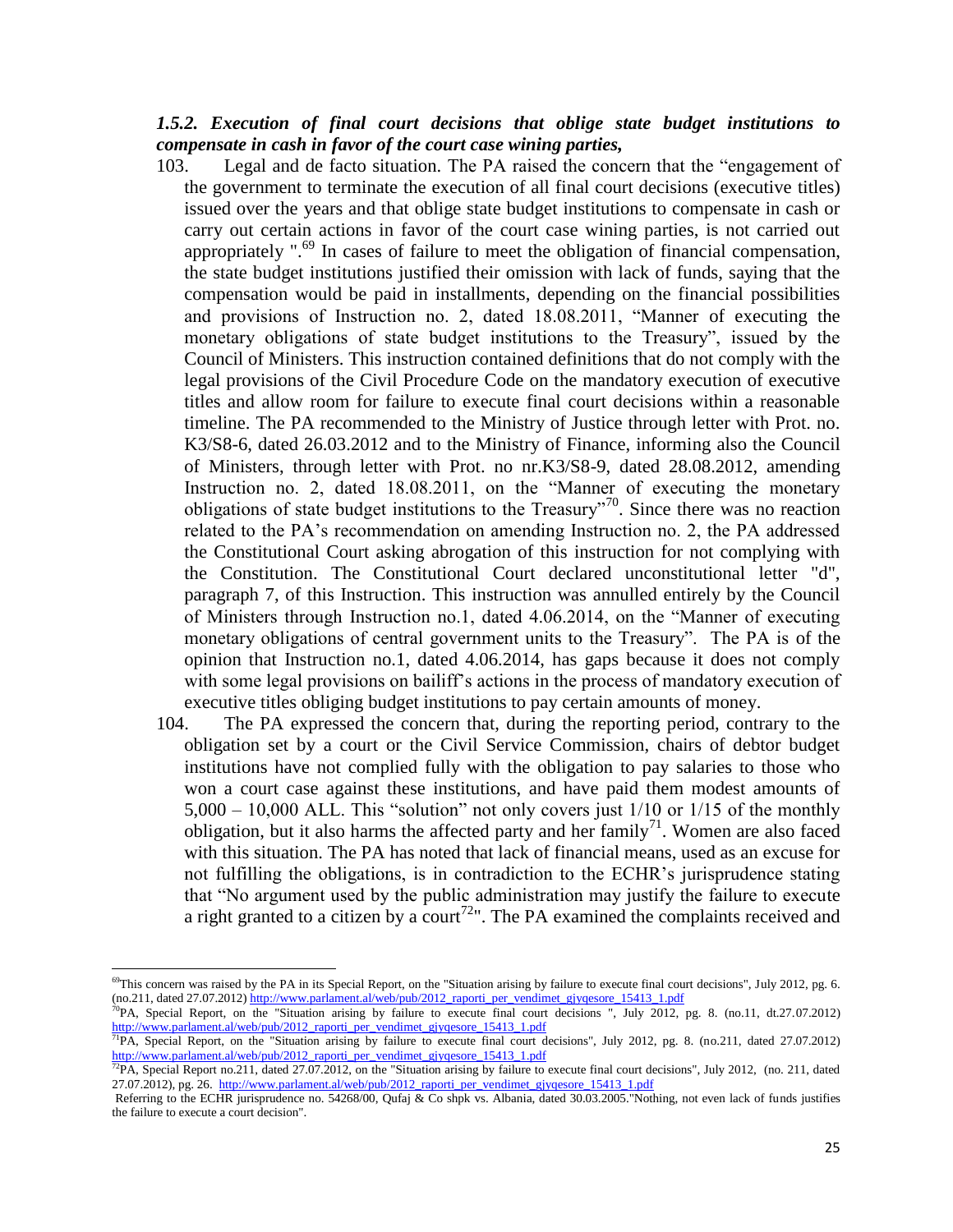recommended "taking measures for paying the entire amount, as the only action that should be taken to fulfill the obligation" $\frac{73}{2}$ .

- 105. We have identified cases of failure of the judicial bailiff's officers to act in relation to fines issued against debtors or any other third party. These officers conduct irregular actions during the process of executing a court decision, do not meet deadlines, and do not execute the orders.
- 106. In case of debtor institutions that fail to execute final court decisions, even when the chairs of these executions are punished by fines based on Article 606 of the Civil Procedure Code, the fines have not been collected because the courts have annulled the judicial bailiff's decisions.
- 107. Several budget institutions have not responded to the PA's recommendations based on some complaints filed by women – complaint no. 00901831, no. 201001284, no. 201101285, no. 201100563, no. 201100086 and no. 201001682, etc.

#### *1.5.2.1. Recommendations*

- 108. **Debtor state budget institutions are recommended to entirely fulfill their financial obligations arising from final court decisions. The accounts of debtor state budget institutions are recommended to be seized and fines to be imposed on their chairs in order for citizens, including women, to effectively enjoy their rights.**
- 109. **The implementation of the ECHR's decisions is recommended, as failure to do so not only affects the citizens' effective enjoyment of their rights, including women, but it may also lead to sanctions against the Albanian state as member of the European Convention on Human Rights.**
- *1.5.3. Execution of final court decisions related to reinstatement to duty,*
- 110. It should be highlighted that the complaints received by the PA relate to failure to execute final court decisions that order reinstatement to the previous job positions of employees who hold the status of civil servants. The justification by the public administration bodies that there are no free spots or that there have been job redundancies does not stand, and it affects even women who are faced with such a situation. The Constitutional Court, in its jurisprudence, declared that it is the responsibility of the debtor (public administration body) to find the most appropriate solution in order to restore the creditor's right.
- 111. Although Law no.152/3013, on "Civil servants" entered into power in February 2014, the period of time prior to its entrance into force by decision of the Constitutional Court caused many problems for those who were dismissed or appointed by the civil service during this period of time. This is clearly seen also in court decisions – there is no unified case law during this period of time when the civil service law was "idle"<sup>74</sup>. Still problematic is the situation of those individuals who were put in the waiting list before the law on civil service entered into force. Most of the complaints turned into lawsuits and the respective court decisions gave retroactive power to the decision of the

 $^{73}$ PA, Special Report, on the "Situation arising by failure to execute final court decisions", July 2012, pg. 11. (no.211, dated 27.07.2012) [http://www.parlament.al/web/pub/2012\\_raporti\\_per\\_vendimet\\_gjyqesore\\_15413\\_1.pdf](http://www.parlament.al/web/pub/2012_raporti_per_vendimet_gjyqesore_15413_1.pdf)

 $^{74}$ Minutes of the meeting of 12.11.2014 of the Committee on Legal Affairs, Public Administration and Human Rights, Hearing session with the People's Advocate on the 2014 Progress Report.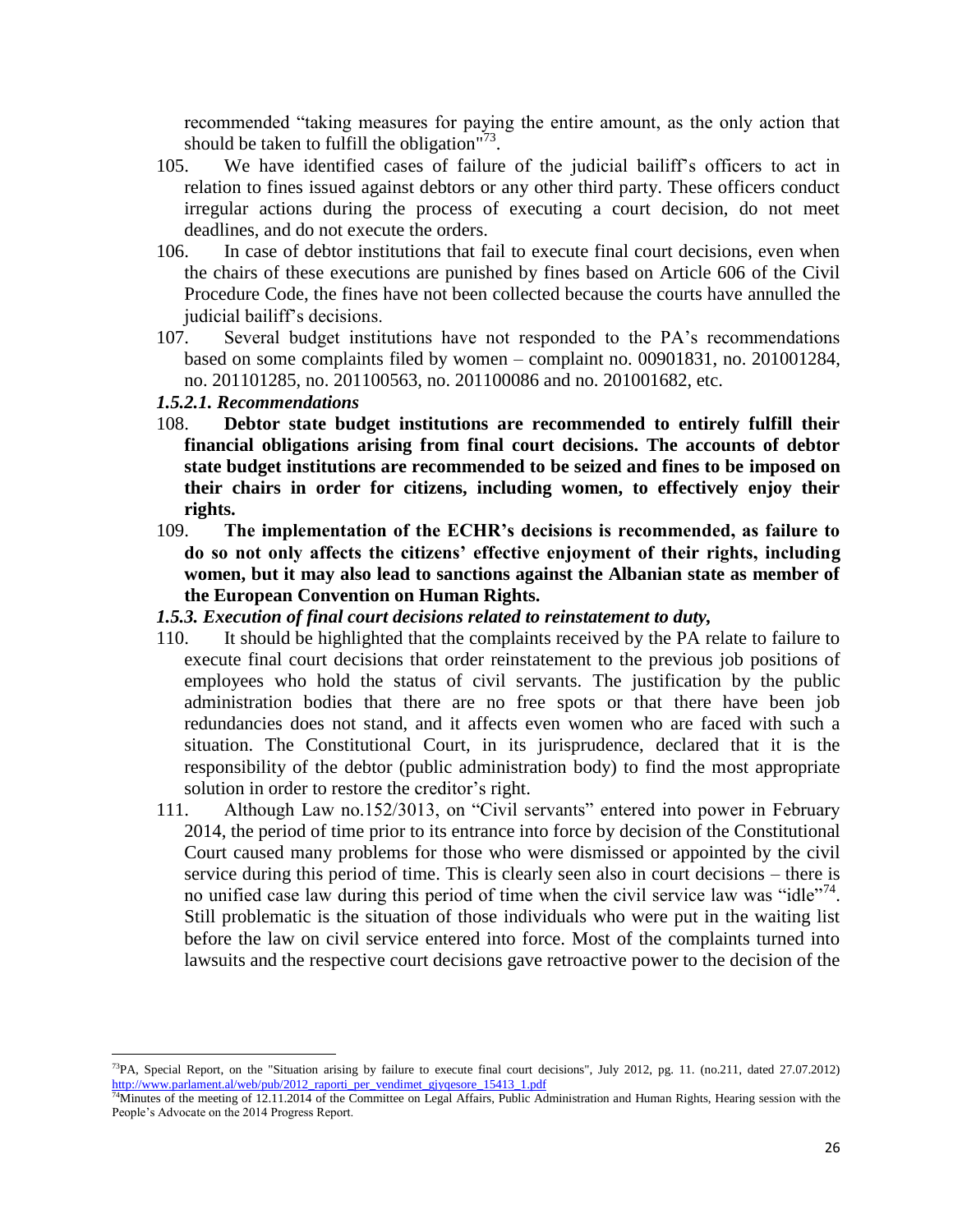Constitutional Court on the civil service law, thus declaring the waiting lists as invalid and ordering reinstatement of these employees into their previous job positions<sup>75</sup>.

- 112. The work done by the Ministry of Justice and the General Directorate of the State Judicial Bailiff's Office in relation to managing and monitoring the execution of final court decisions, among which decisions with this object that affect women, has not been effective.
- 113. It is not timely discussed in the Assembly the special report on non execution of final court decisions. Law no. 155/2014, on "Amendments to Law no. 8454, dated 4.2.1999, on the "People's Advocate", as amended ", amended Article 28. The PA's Annual Report shall be reviewed in the Assembly within three months from its delivery. The PA's special reports shall be discussed in the Assembly within two months from their delivery. If the Assembly fails to respect the deadlines, the PA is entitled to publish the report.
- *1.5.3.1. Recommendations<sup>76</sup> :*

 $\overline{\phantom{a}}$ 

- 114. **The responsible institutions should take measures for the timely fulfillment of the legal obligation to implement the recommendations of the PA on reinstatement to previous job positions of those, including women, who are granted this right by a court.**
- 115. **A database of the Bailiff's service practices is also recommended to be established, providing, among other, gender disaggregated data.**
- 116. **A sub-legal act on the manner and deadline of the execution of executive titles by state bodies, or on their taking certain actions (Article 605 of the Criminal Procedure Code) should be drafted and adopted.**
- 117. **The management and oversight role of the Ministry of Justice and the General Directorate of the State Judicial Bailiff's Office in the execution of final court decisions, including those affecting women, should be strengthened<sup>77</sup> .**
- 118. **A working group that will identify unexecuted final court decisions, including those issued in favor of women plaintiffs, against state institutions, and that will take measures for these decisions to be executed at the earliest is recommended to be established.**
- 119. **An action plan on the execution of court decisions on compensations and reinstatement of dismissed employees to their jobs is recommended to be developed<sup>78</sup> .**
- 120. **The civil service Commissioner will serve as a warranty and important institution in the public administration reform process. Monitoring from external**

<sup>&</sup>lt;sup>75</sup> Comments and opinions of the People's Advocate on the Council of Europe's 2014 Progress Report for Albania, Tirana 2014, pg.2. Minutes of the meeting of 12.11.2014 of the Committee on Legal Affairs, Public Administration and Human Rights, Hearing session with the People's Advocate on the 2014 Progress Report.

<sup>&</sup>lt;sup>76</sup> Even though some of the recommendations of the PA seem gender neutral, their implementation would have a direct impact on women and on their rights granted by final court decisions. These recommendations are not limited to the failure of institutions to execute final court decisions that order reinstatement to previous job positions of the individuals who are granted this right by a court.

 $^{77}$  This recommendation was reflected in the Special Report, on the "Situation arising by failure to execute final court decisions", pg.5. (no.211,  $dt.27.07.2012$ 

<sup>78</sup> Comments and opinions of the People's Advocate on the Council of Europe's 2014 Progress Report for Albania, Tirana 2014, pg.3. Minutes of the meeting of 12.11.2014 of the Committee on Legal Affairs, Public Administration and Human Rights, Hearing session with the People's Advocate on the 2014 Progress Report.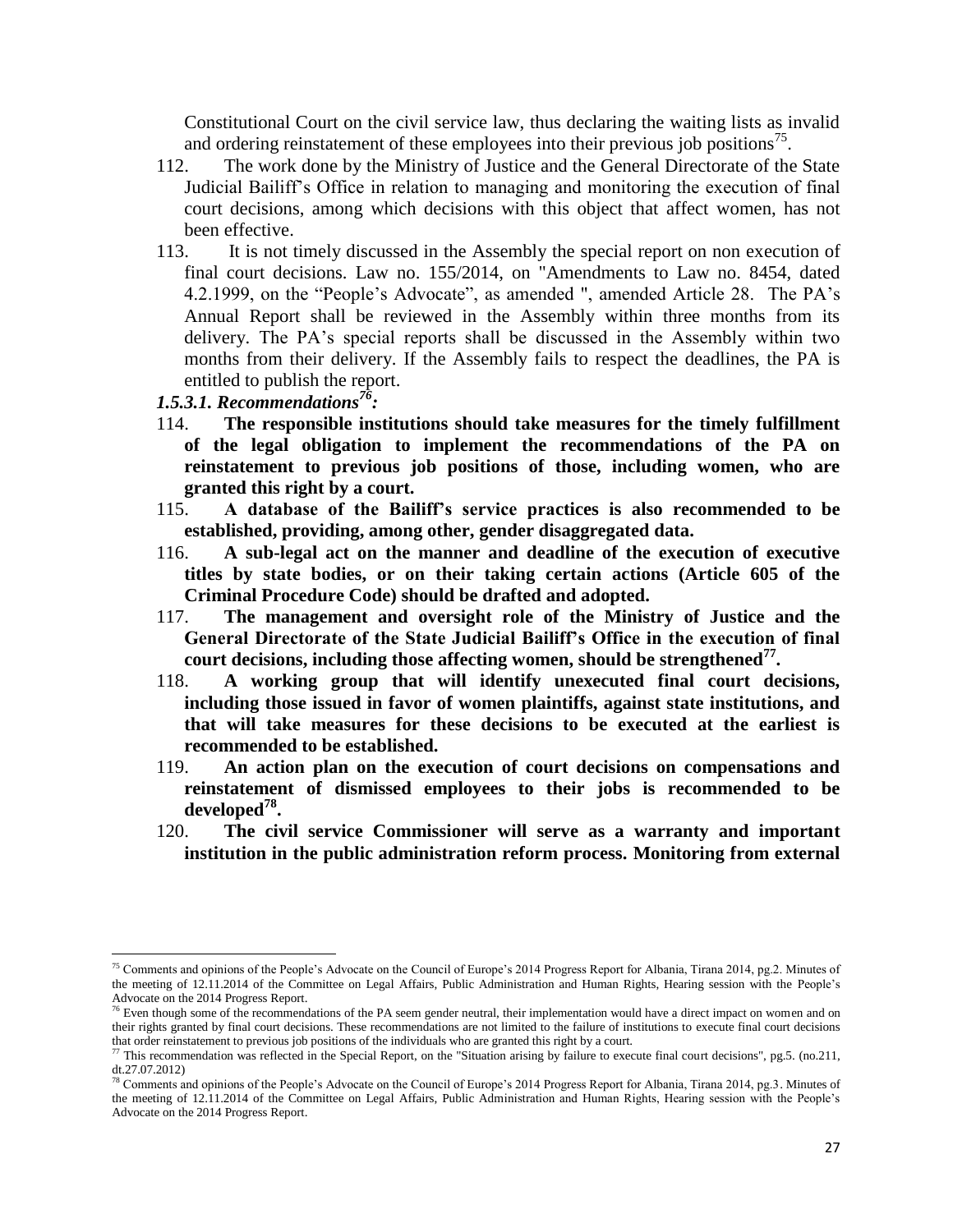**parties, not only by independent institutions but also by the civil society is**  recommended. In this view, they should be provided with the necessary access<sup>79</sup>.

121. **Timely discussion in the Assembly of special reports, including the report on the situation arising from failure to execute final court decisions is recommended. 1.6. Aspects** *of respecting the right on due process of law through complaints against the* 

#### *court and the prosecutor's office.*

#### *Courts*

122. The complaints examined by the PA relate to unfair and unreasonable procrastination of both civil and criminal court proceedings.

## *The prosecutor's office,*

123. The PA has also received complaints that the prosecutor's office has failed to notify the plaintiff of the right to file a civil lawsuit in the criminal process and ask compensation for the damages caused, in accordance with Article 61 of the Criminal Procedure Code. This omission has obliged the damaged party, or the family members of the victims [damaged parties] to file a separate lawsuit asking for "Compensation for the damage caused by the criminal offence". The PA conducted a study and issued a legislative recommendation on amending articles 48 and 58 of the Criminal Procedure Code to include the assignment of a defense lawyer during the criminal investigation and trial in order to protect the legitimate rights and interests of the victims. This recommendation complies with the international standards and obligations that arise from the ratified international acts on the rights of victims of violent crimes, especially victims of trafficking in human beings or other violent crimes.

#### *1.6.1. Recommendations*

- 124. **The HCJ is recommended to review the judgments and monitor the work of the judges. This would be in compliance with the recommendation of CEDAW Committee to "Develop effective and independent mechanisms to observe and monitor women's access to justice in order to ensure that justice systems are in accordance with the principles of justiciability, availability, accessibility, good quality and effectiveness of remedies"<sup>80</sup> . Data from monitoring, on the length of the procedures and their outcomes, should be disaggregated by sex of complainant.**
- 125. **Amendments to the Criminal Procedure Code are recommended to be adopted and include a clear definition of the professionals responsible for informing victims of violent crimes on their right to compensation and other rights.**
- 126. **The PA's proposal to amend articles 48 and 58 of the Criminal Procedure Code for a better protection of the victims' rights needs to be immediately approved. This would also benefit women victims of domestic violence, trafficking in human beings, etc.**

#### **Multiple discrimination**

 $\overline{a}$ 

*Article 2 of CEDAW Convention; in relation with paragraph 42 of the CR of the CEDAW Committee;*

<sup>&</sup>lt;sup>79</sup> Comments and opinions of the People's Advocate on the Council of Europe's 2014 Progress Report for Albania, Tirana 2014, pg.2. Minutes of the meeting of 12.11.2014 of the Committee on Legal Affairs, Public Administration and Human Rights, Hearing session with the People's Advocate on the 2014 Progress Report.

<sup>80</sup> CEDAW Committee, General Recommendation no.33, on women's access to justice, 20 (a).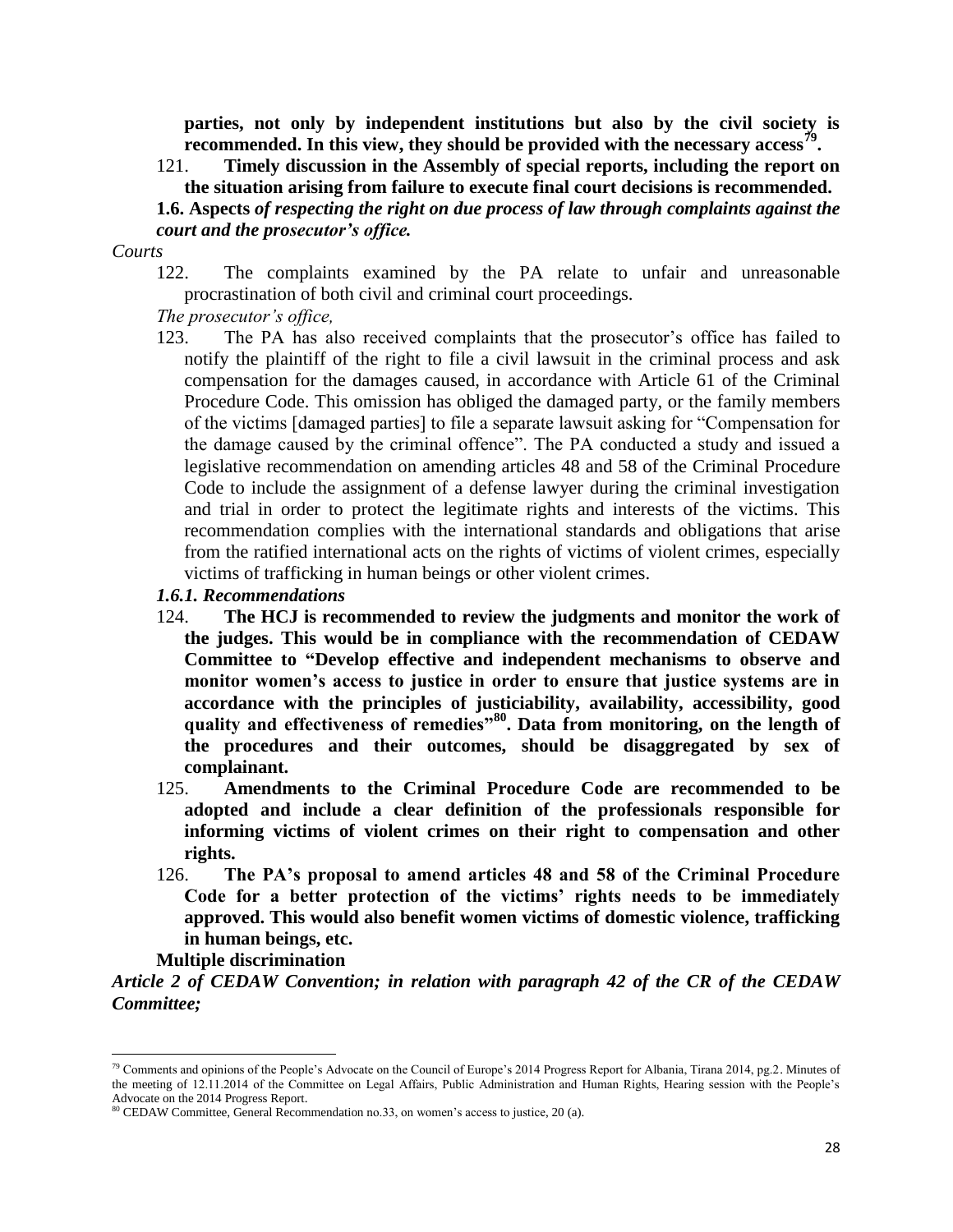# *1.7. On improving the legal framework and measures for protecting the rights of women from the LGBTI community.*

- 127. The Albanian state has made efforts to implement the Council of Europe Recommendation CM/Rec (2010)5 of the Committee of Ministers to member states on measures to combat discrimination on grounds of sexual orientation or gender identity. *Cooperation between the state authorities and civil society organizations regarding the rights of lesbian, gay, bisexual, transgender and intersex (LGBTI) persons was improved.<sup>81</sup>*. A "Plan of Measures against Discrimination on grounds of sexual orientation and gender identity, 2012-2014" was approved in December 2012. The People's Advocate, as the main institution responsible for defending and promoting human rights in Albania, has presented its suggestions about the plan, and about additional indicators that would help identify the level of implementation of such measures, as well as about the sources of financing needed by the relevant authorities to ensure the implementation of concrete measures.
- 128. The institution of PA has prepared a special report, which was presented by the People's Advocate in the parliamentary human rights subcommittee of the Assembly of Albania, and was reviewed, by the Human Rights Subcommittee and the Subcommittee for Minors, Gender Equality, and Domestic Violence in December  $2014^{82}$ . One of the concerns raised by the People's Advocate includes the need for improving the legislation on the rights of the LGBTI community.

Regarding the legal framework. Main findings.

- 129. The Law "On protection from discrimination"<sup>83</sup> (2010) regulates the implementation of, and respect for the principle of equality in relation with the gender identity and sexual orientation.
- 130. The People's Advocate has contributed to the improvement of the criminal legislation for protecting the rights of LGBTI members. Thus, the PA has recommended the introduction of letter 'j' under Article 50 of the Criminal Code, which foresees the commitment of an offence for reasons, related with the sexual orientation as an aggravating circumstance, and this recommendation was accepted. Through Law No. 144/2013 "On amendments to Law No. 7895, dated 27.1.1995, "The Criminal Code of the Republic of Albania, as amended", article 50, letter 'j' was changed considering as an aggravating circumstance the commitment of an offence for reasons related with gender identity and sexual orientation, in addition to other grounds.

Article 265 of the Criminal Code "Incitement of hatred or conflict"<sup>84</sup>, as amended by Law No. 144/2013, "On amendments to Law No. 7895, dated 27.1.1995, 'The Criminal Code of the Republic of Albania', as amended, introduced the incitement of hatred or conflict because of sexual orientation, but it did not provide for gender identity as a case of the commitment of this criminal act.

In addition, Article 253 of the Criminal Code "Violation of the equality of citizens" includes now also distinctions made by state officials or public employees on the basis

 $\overline{a}$ <sup>81</sup> EC, 2014 Progress Report on Albania, pg.56,<http://www.integrimi.gov.al/al/dokumenta/progres-raporte/progres-raporti-2014&page=1>

<sup>82</sup> Special Report on the Activity of the People's Advocate during 2012 on the rights of LGBT persons. (No.245, dated 05.09.2012). [http://www.parlament.al/web/pub/2012\\_raporti\\_per\\_lgbt\\_15412\\_1.pdf](http://www.parlament.al/web/pub/2012_raporti_per_lgbt_15412_1.pdf)

<sup>83</sup> Law No.10221, dated 4.2.2010.

<sup>84</sup> Article 265, 'Incitement of hatred or conflict', amended by Law No. 144/2013, "On amendments to Law No. 7895, dated 27.1.1995 'Criminal Code of the Republic of Albania'", as amended.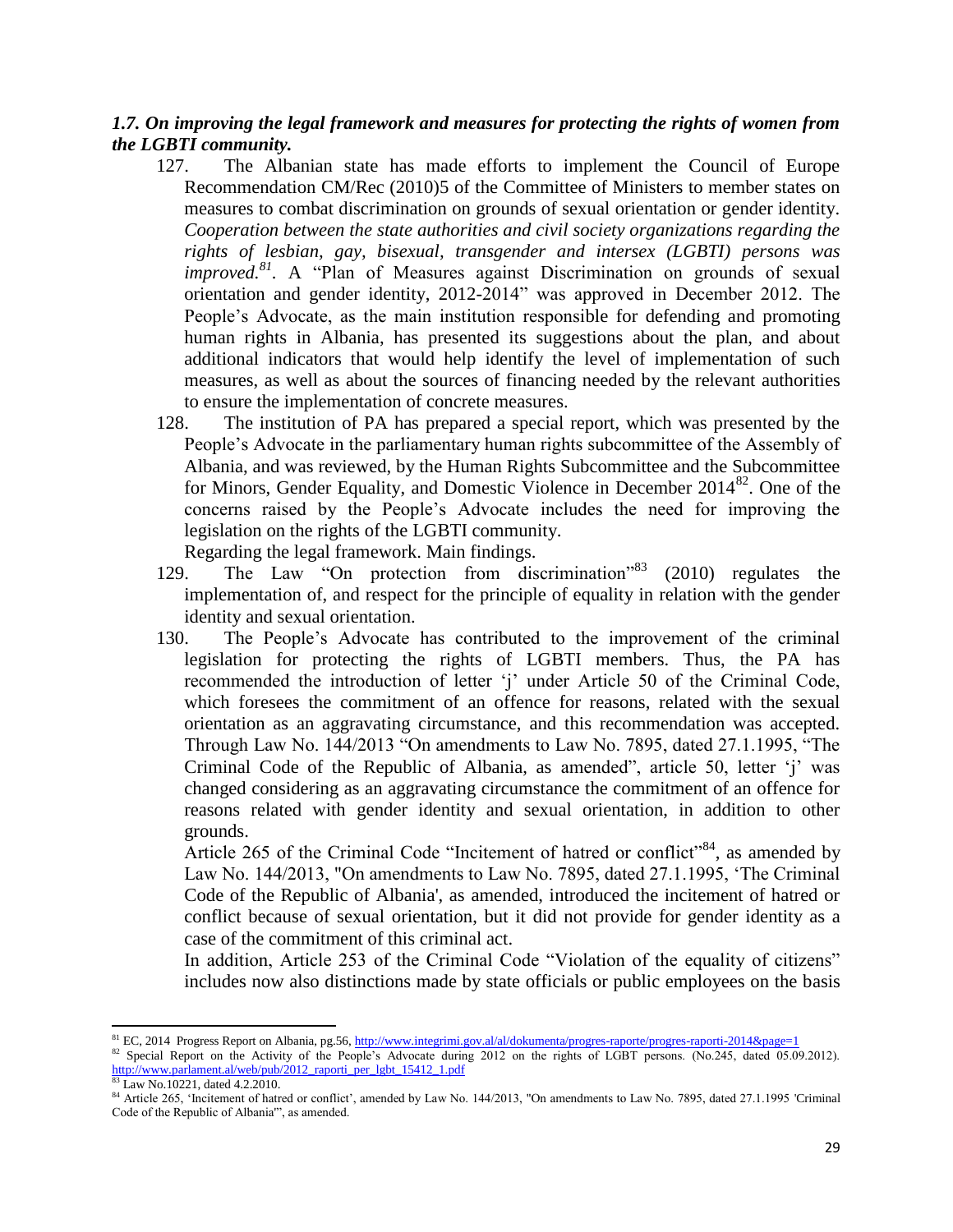of sexual orientation or gender identity that lead to the creation of unfair privileges or refusal of a right or benefit that derives from the law.

- 131. The PA recommended in 2013 changes to Articles 119/a and 119/b of the Criminal Code that would introduce distribution of homophobic materials and insults made through the computerized network in relation with the sexual orientation and/or gender identity as criminal offences. The status of this recommendation is: Recommendation not implemented.
- 132. The PA finds that Article 9 of the Labor Code of the Republic of Albania (approved by Law No. 7961/1995)<sup>85</sup> does not guarantee *equal treatment* of LGBTI persons in terms of their right to employment and vocational training. Article 9 of the Labor Code (as amended) prohibits any kind of discrimination in the area of employment and professional development, but fails to include sexual orientation or gender identity. The PA shares the concern that failure to include discrimination based on sexual orientation or gender equality may represent a potential basis for affecting the right of LGBTI community members to employment. The PA has recommended to the Minister of Labor, Social Affairs, and Equal Opportunities to make sure that sexual orientation and gender identity be introduced in the law as reasons of discrimination. PA commends the fact that its recommendation submitted on 13.4.2012<sup>86</sup> on introduction of sexual orientation and gender identity as additional causes of discrimination was accepted and reflected on the draft law on amendments to Law no.147961, dated 12.7.1995, "Labor Code of RoA", as amended, approved by the Council of Ministers on 8.4.2015.
- 133. The PA has cooperated with the EC, CPD, and with the interest groups, and upon an initiative of the MSWY, a package of recommendations for legislative amendments was proposed in December 2014, including amendments to the Family Code $87$ , providing for the legalization of co-inhabitation of people of the same  $sex^{88}$ . This recommendation is not implemented.

Regarding *de facto* situation.

- 134. LGBTI community organizations express a concern about LBTI women facing repression in their families, unemployment, and different forms of discrimination in the area of employment, acts of hatred and violence, domestic violence, discrimination in the area of education, threats of death<sup>89</sup> and a low level of reporting on crimes of hatred, because of lack of trust in the state institutions responsible for addressing such reports.
- 135. The 2014 PA report emphasizes that LGBTI representatives face difficulties in their daily life and restrictions of their fundamental rights. The report notes that "While Albania has made progress towards accepting LGBTI persons, homophobia and transphobia remain very problematic phenomena all over the country. The situation of LGBTI persons in their workplace remains unclear, and due to high level of existing homophobia and transfobia, many of them choose to hide their sexual and gender identity. The same applies to the education and health system, where staff is not

 $\overline{\phantom{a}}$ 

<sup>&</sup>lt;sup>85</sup> Letter No. 116 dated 13.04.2012, Explanatory Report on amendments to Law No. 7961/1995, sent to MLSAEO. This remark has also been presented in the annual reports of the PA. (2012).

 $\frac{86}{10}$  Recommendation no. 116, dated 13.4.2012, addressed to Mr. Spiro Ksera, former Minister for Social Affairs and Equal Opportunities.

<sup>87</sup> Law no.9062, dated 8.5.2003.

<sup>88</sup> Reference to the Annual Report "On the Activity of the People's Advocate", 1 January -31 December 2014. A recommendation no.Doc.201501690/2 on amendments in the law no.9062, dated 05.08.2003, "Family Code of RoA" is sent to the Minister of Justice, in 2015.

<sup>&</sup>lt;sup>89</sup> NPOs working for this community report cases of transvestites having been continuously faced with death threats.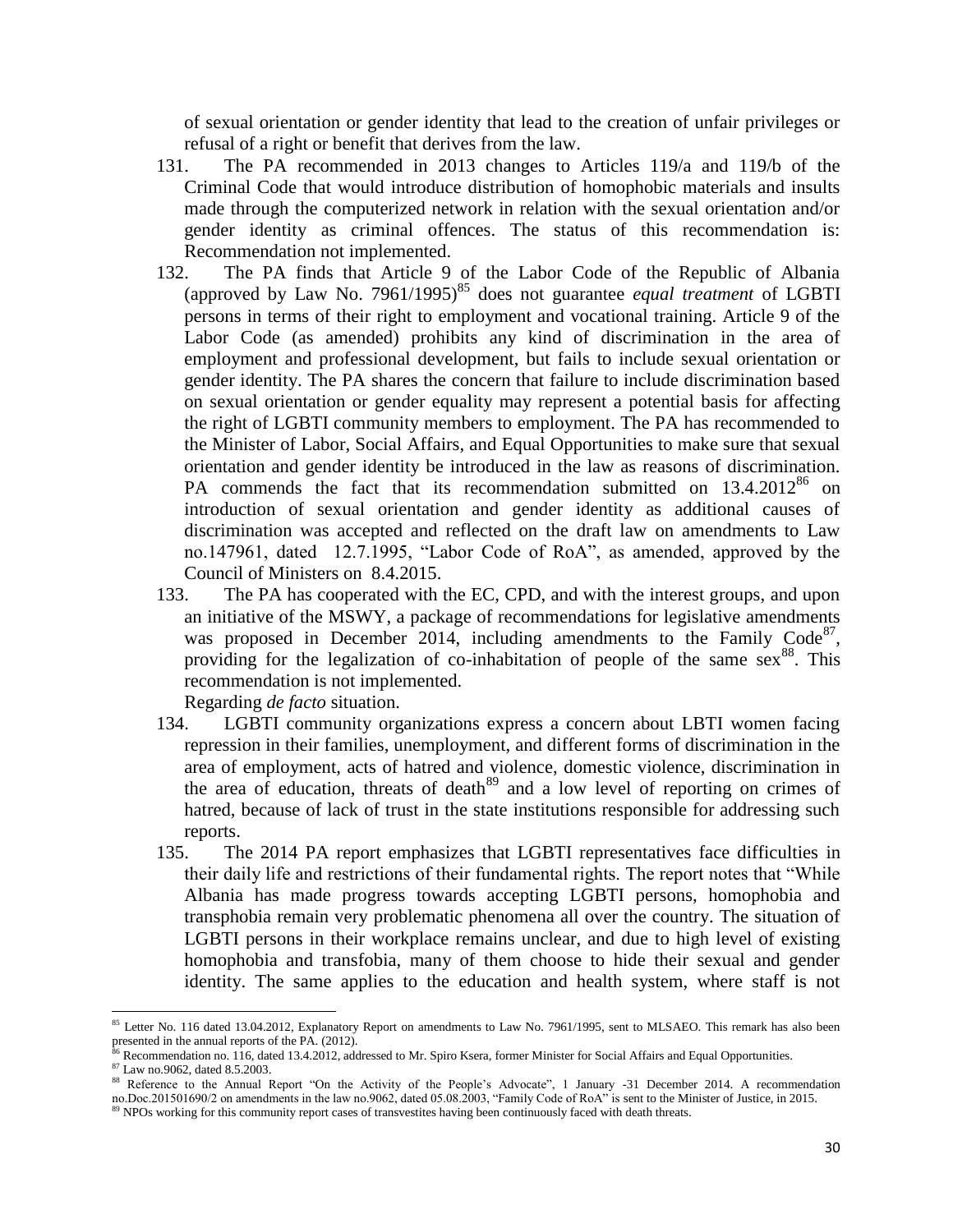prepared to address and solve the problems that LGBTI face the most". In 2014, the PA reviewed complaints of discrimination related with gender identity, speeches of hatred in the social media by public persons, and discriminatory publications containing a high level of hatred by politicians and other public figures.

- 136. In Albania, LGBTI persons, including women, do not enjoy the right to marriage, civil unions, etc.
- 137. PA addressed the Ministry of Education and Science, emphasizing that there is a strong need for reviewing the school texts and programs of the Faculty of Medicine and Faculty of Law of the University of Tirana, and brought to the attention of all the state structures that these texts contain discriminatory definitions against this community. This recommendation was implemented.

The PA has clearly expressed its concern about the need for improvements in the curriculum of pre-University education and creation of a suitable environment for cohabitation for the LGBTI persons, including the girls of this community.

138. In addition, regarding the promotion of the rights of the LGBTI community in Albania, the institution of the PA has played a very active role as the co-organizer of the Diversity Festival in Tirana on 17 May, and in other public-awareness activities.

# **1.7.1. Recommendations**

*In relation with the legal framework*

139. **Approval of the legal amendments recommended by the PA on the Criminal Code introducing a more complete definition for crimes of hatred, changing Articles 119/a and 119/b of the Criminal Code, qualifying distribution of homophobic materials and insults made through the computerized network based on sexual orientation and/or gender identity as criminal offences, legal amendments to the Family Code in relation with the cohabitation of people of the same sex and recognition of gender identity by the Law "On civil status". Also, the inverted burden of proof in the Labor Code would increase guarantees for protecting LGBTI persons, including women, from discrimination at work, education, and services.**

*In relation with the* de facto *situation*

- 140. **Anti-discrimination measures to be taken in the areas of employment, education, and public services and benefits deliver by public and private employees, leaders of education institutions, and physical and legal entities offering goods or services to ensure fulfillment of the obligations deriving from the Law "On protection from discrimination" (2010).**
- 141. **NPOs working for LBTI women's rights are recommended to strengthen their role by presenting complaints on behalf of individuals or groups of individuals, who have faced discrimination, and reliable information to the CPD.**
- 142. **Inclusion of knowledge and information about the LGBT community in school curricula and programs in all levels of education. It would help to challenge prejudices based on sexual orientation or gender identity.**
- **In relation to increasing capacities and awareness of professionals**
- 143. **Continuous training of judges, prosecutors, and judicial police officers by the School of Magistrates to ensure the implementation of the anti-discrimination law and criminal legislation, including the latest amendments regarding the rights of LGBTI persons, including women.**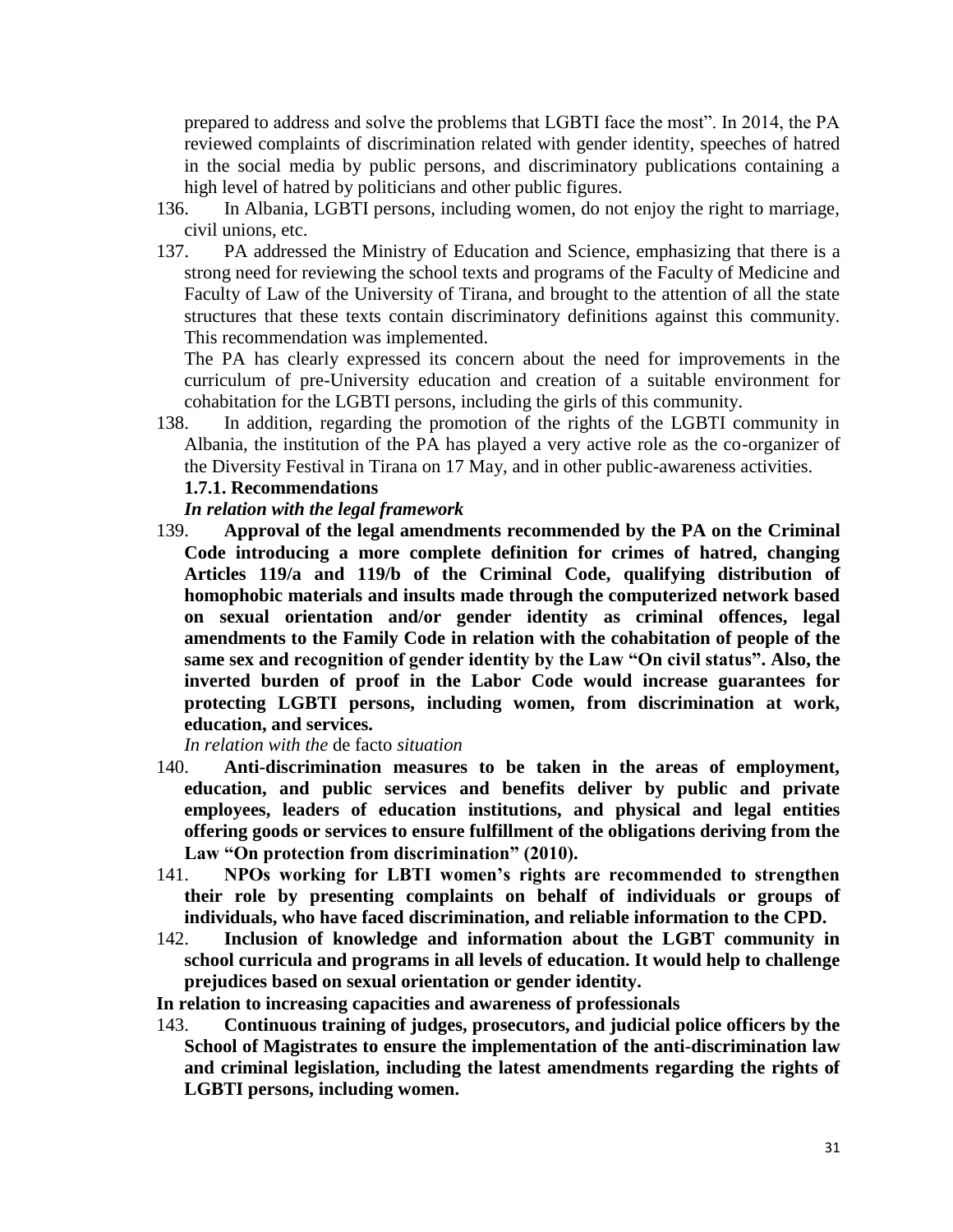- 144. **Continuous training of the academic staff and school psychologists to ensure no form of discrimination is allowed, and guarantee protection in schools from discrimination based on gender identity and sexual orientation. Such training is recommended for the staff members and leaders of various public institutions for protecting this group from exclusion and discrimination. 1.8. ELDERLY WOMEN.**
- 145. **Although the lack of data about the elderly women was one of the concerns of the CEDAW Committee for Albania in 2010, CR, p.38, "There is not yet any analysis or statistics about the elderly women and their de facto situation as per the areas of the Convention"<sup>90</sup>. Such situation is also recognized by the Fourth National Periodical Report on the implementation of the CEDAW Convention.**
- 146. **The PA has raised its concern about the lack of a law that would improve the quality of life of the third age, and continues to work with the relevant institutions for approving such a law.**
- 147. **The PA has raised its concern about the lack of a secure minimum of incomes that makes this social category and their families live in poverty, be excluded from the necessary health services, and have no sufficient incomes to live.**
- 148. **The PA has raised its voice about some cases of elderly people being fired from work before they reach their retirement age, and thus affecting their social security's. These people have difficulties finding new jobs, and they face discrimination because of their age and gender.**
- 149. **The PA has identified problems regarding the physical conditions and quality of life of elderly people, women included, who live in residential and daily social centers.**
- 150. **It is important to note that the needs of the third age, including those of women belonging to this age group, have become part of the policies for social inclusion and social protection. But, the implementation in practice of these policies in favor of this group of women needs to be improved.**

#### *1.8.1. Recommendations*

*In relation with the legal framework*

151. **Approval of a Third Age Status with a view to strengthening elderly women, who may face discrimination because of their age, gender, etc, in all areas covered by the CEDAW Convention. Approval of a draft law on the third age, which would treat women as a separate category. Such draft law would have to be introduced together with the potential financial implications, and consulted with the interest groups. It would also have to be drafted taking into consideration the pension reform, government decentralization, and the territorial reform.** 

## *In relation with the de facto situation*

l

152. **Conduct of a thorough analysis and collection of data about elderly people, disaggregated by gender, de facto situation of elderly women, areas covered by the Convention, which would serve for identifying the measures that need to be taken and for strengthening the social and economic mechanisms by the relevant actors like the MSWY, local government, etc.**

<sup>&</sup>lt;sup>90</sup>Fourth National Periodical Report on the implementation of the Convention "On Elimination of all Forms of Discrimination against Women", approved by CMD No.806, dated 26.11.2014. Official Gazette of RoA no.187/2014, p.10178.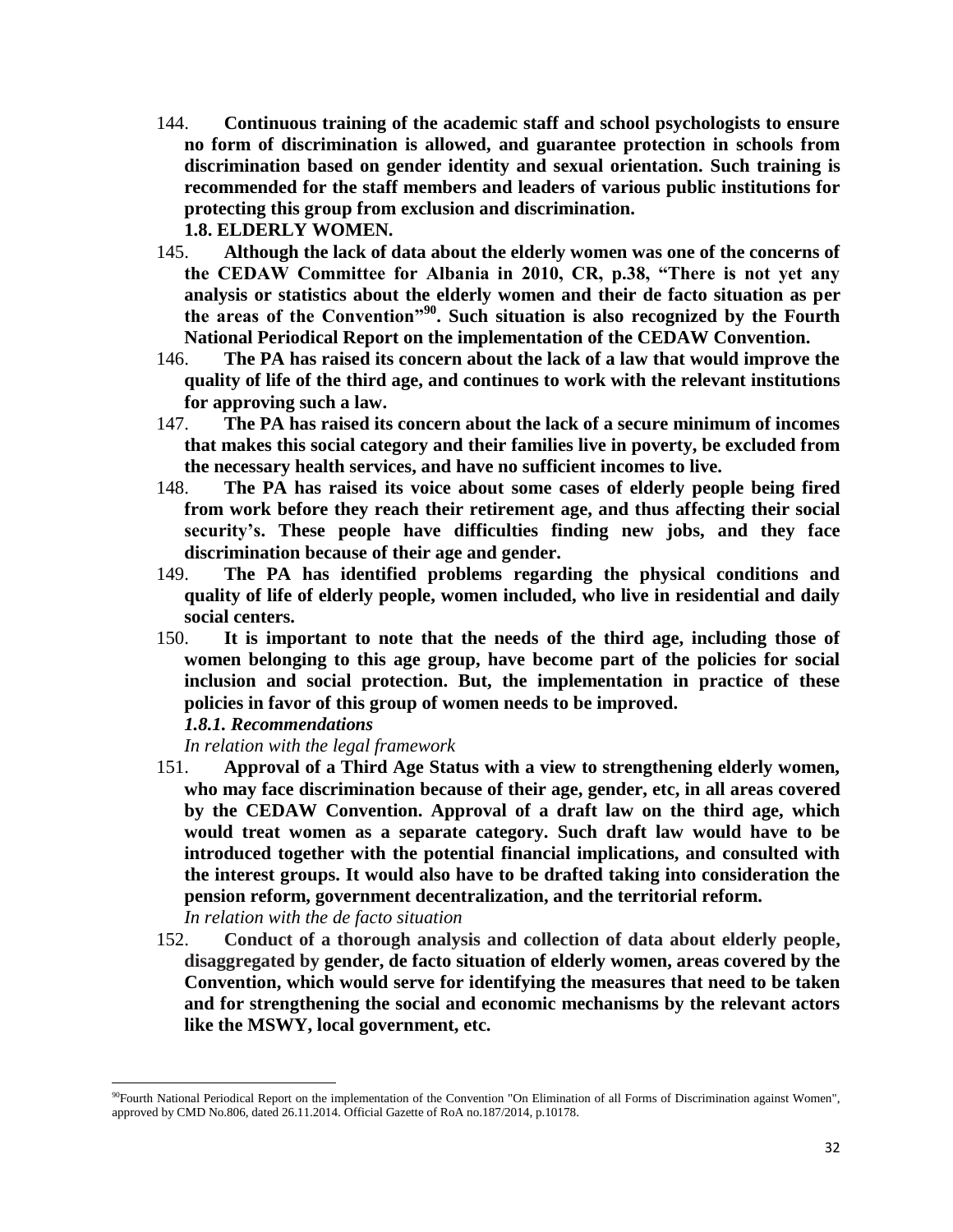- 153. **Continuous improvement of the physical conditions and quality of life in residential and daily social centers for elderly people by the Municipalities and the Social State Service.**
- 154. **Regular monitoring of the implementation of policies for social inclusion by the MSWY in order to measure their impact on the elderly women.**

#### **1.9. ROMA WOMEN.**

l

- 155. In relation with the legal framework and the need for its improvement. The PA has recommended the approval of a specific law, which would include a definition for minorities, and criteria for their recognition. It has also recommended the ratification of the European Charter for regional and minority languages and access to public education in minority languages for all members of minorities.
- 156. The special temporary measures foreseen by the existing legislation on empowerment of the community, particularly of Roma women, have been considered insufficient by the PA. Therefore, the PA has made some legislative recommendations for amending Law No. 9232/2004, "On social programs for housing inhabitants in the urban zones", as amended. The PA has proposed that 5 % of the beneficiaries be Roma, and that Roma families be considered a priority and benefit from these programs, even when their incomes are under the level required by the law. In response to such recommendation, the Ministry for Urban Development and Tourism emphasized that the law does guarantee the Roma minority its right to housing. The Law "On Civil Status" (2009) determines the deadlines for citizens to declare, register, and change their place of residence. The deadline for declaring a new place of residence is 30 days from the date the citizen settles down in a new place. The same deadline applies to the declaration of dwellings that do not enjoy the status of a residence. However, a number of members of the Roma minority, including women, have changed their place of residence, but they are still registered with the civil registry offices of the previous municipalities or communes. Failure to take effective measures to ensure the registration of Roma members, including Roma women, in the civil registers where they actually live deprives them of their rights such as economic and social benefits, employment, housing, etc. The PA's recommendation addressed to the Minister of Interior for amendments to Law No. 10129, dated 11.05.2009 "On Civil Registry" has not yet received any response $91$ .
- 157. The PA has recommended amendments to DCM No. 787/2005 "On the criteria, procedures, and level of economic aid", as amended, addressing the MSWY, but there has been no response to such recommendation. Regardless the fact that the legislation on economic aid aims equal treatment, the lack of sustainable dwelling places, living in shacks and continues movement have effected non fulfillment of the legal criteria for the members of this minority, including Roma women. The PA proposed some amendments to be made to CMD No. 787/2005, so that these families may benefit economic aid regardless of the type of the dwelling place and reasons of their movement. The proposed amendments were presented to the Minister for Social Welfare and Youth and to the Prime Minister in 2012. The de facto situation.

<sup>&</sup>lt;sup>91</sup> "Recommendation for measures to be taken for the registration of Roma members in the civil registers of the local government unit, where they actually live", addressed to the Minister of Interior and Prime Minister of Albania, 2013.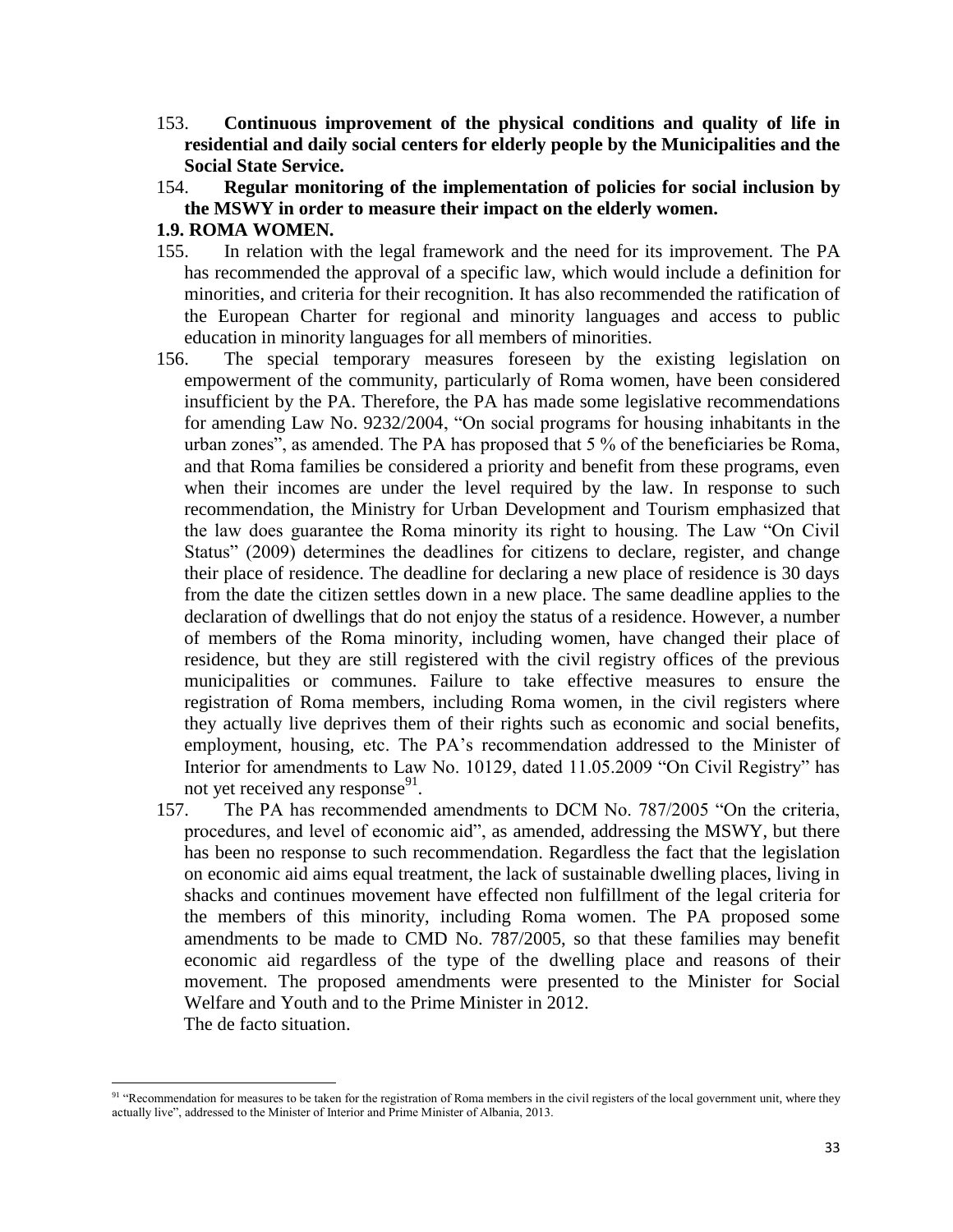- 158. Regarding the practical application of the rights of the Roma community, Roma minority is a vulnerable group at risk, which, in more than a few cases, finds it impossible to benefit from our social system, including housing, civil registration, economic aid, or education, employment, health care, or any other benefits that our system offers the Albanian citizens. During 2012, the PA has reviewed individual and collective complaints involving a total of 183 persons of Roma minority, including Roma women $^{92}$ .
- 159. Roma women, who have been abused or trafficked, or who are single mothers, are at risk of living in poverty, because of their inadequate education and lack of access to the labor market, to mention only a few reasons $^{93}$ .
- 160. AP has issued two recommendations addressed to the Ministry of Education and Sport, recommending to stop the segregation of Romani and Egyptian children in education. The segregation and non-fulfilling of the obligation of free transport for children<sup>94</sup> from some LGUs let space for abandoning of the school, especially from girls and minority girls<sup>95</sup>. The AP has asked a proactive and sustainable engagement of education institutions in central and local level aiming to eliminate the segregation of Romani and Egyptian children in education. Amendment of the internal legislation and establishing of monitoring mechanisms are recommended.
- 161. The Government is currently carrying out programs for promoting the employment of Roma women based on its decisions like CMD No. 48, dated 16.01.2008, as amended, "On the level of, and criteria for benefiting from the program of promoting the employment of unemployed vulnerable jobseekers", which provides for benefits for unemployed jobseekers in difficulties, including Roma jobseekers. CMD No. 27, dated 11.01.2012, "On programs of promoting the employment of women from special groups", as amended, also targets women jobseekers belonging to special groups, including Roma women. The number of Roma women, who have benefited from this program, however, is not sufficient compared with the needs of this group.
- 162. The PA has made recommendations for the integration of Roma children in all levels of education<sup>96</sup>, improvement of the living conditions of the Roma community, provision of adequate housing for Roma women evicted from their homes, measures for continuous treatment and health assistance for Roma community, registration of Roma children in the elementary 9-year schools,  $\text{etc}^{97}$ . The integration of Roma

l

 $92$  Annual Report "On the activity of the People's Advocate", 2012, p. 49.

<sup>&</sup>lt;sup>93</sup> National Strategy for Employment and Skills 2014-2020, approved by CMD "On approval of the National Strategy for Employment and Skills 2014 – 2020 and the Action Plan for its implementation", published on the Official Gazette no.188/2014, p. 10322.

<sup>&</sup>lt;sup>94</sup> The LGUs are obliged to provide free transport for all children who are attending the primary school and live more than 2 km from the school and for all children who attend 9 class school who live more than five km from the school.

<sup>&</sup>lt;sup>95</sup> Two complaints are submitted to PA from ERRC (European Roma Rights Center). The recommendations regarding the situation in the public 9 class school in Korca and the primary school in Morava, Berat are without answer yet from the Ministry of Education and Sport, although the legal deadline is passed, They are published in[: http://www.avokatipopullit.gov.al/sites/default/files/ctools/css/Rekomandimi%20MAS%202.pdf](http://www.avokatipopullit.gov.al/sites/default/files/ctools/css/Rekomandimi%20MAS%202.pdf) [http://www.avokatipopullit.gov.al/sites/default/files/ctools/css/Rekomandimi%20MAS%203\\_0.pdf](http://www.avokatipopullit.gov.al/sites/default/files/ctools/css/Rekomandimi%20MAS%203_0.pdf)

 $^{96}$ Improvements to Law No. 69, dated 21.06.2012 "On the pre-University education system in the Republic of Albania", which would guarantee the integration of Roma children in the education system, from the pre-school level up to the highest level of education; (letter no.K1/I62-6, dated 23.12.2013).

 $\frac{97}{97}$ Recommendation for the Ministry of Labor, Social Affairs, and Equal Opportunities for urgent interventions and verification of the serious social situation, and for a solution of the housing problem for the Roma inhabitants of the so-called 'former Decor Camp' (letter no.K3/M39-7 dated 12.08.2013).

<sup>-</sup>Recommendation for the Municipality of Tirana for a solution of the housing problem for Roma inhabitants of the so-called 'former Decor Camp), letter no. K3/M39-5, dated 6.08.2013).

<sup>-</sup>Recommendation for the Chief of Police Commissariat no. 2 for investigating the criminal offences committed against the life and health of Roma inhabitants of the so-called 'former Decor camp'; (letter no. K3/M39-6, dated 12.08.2013).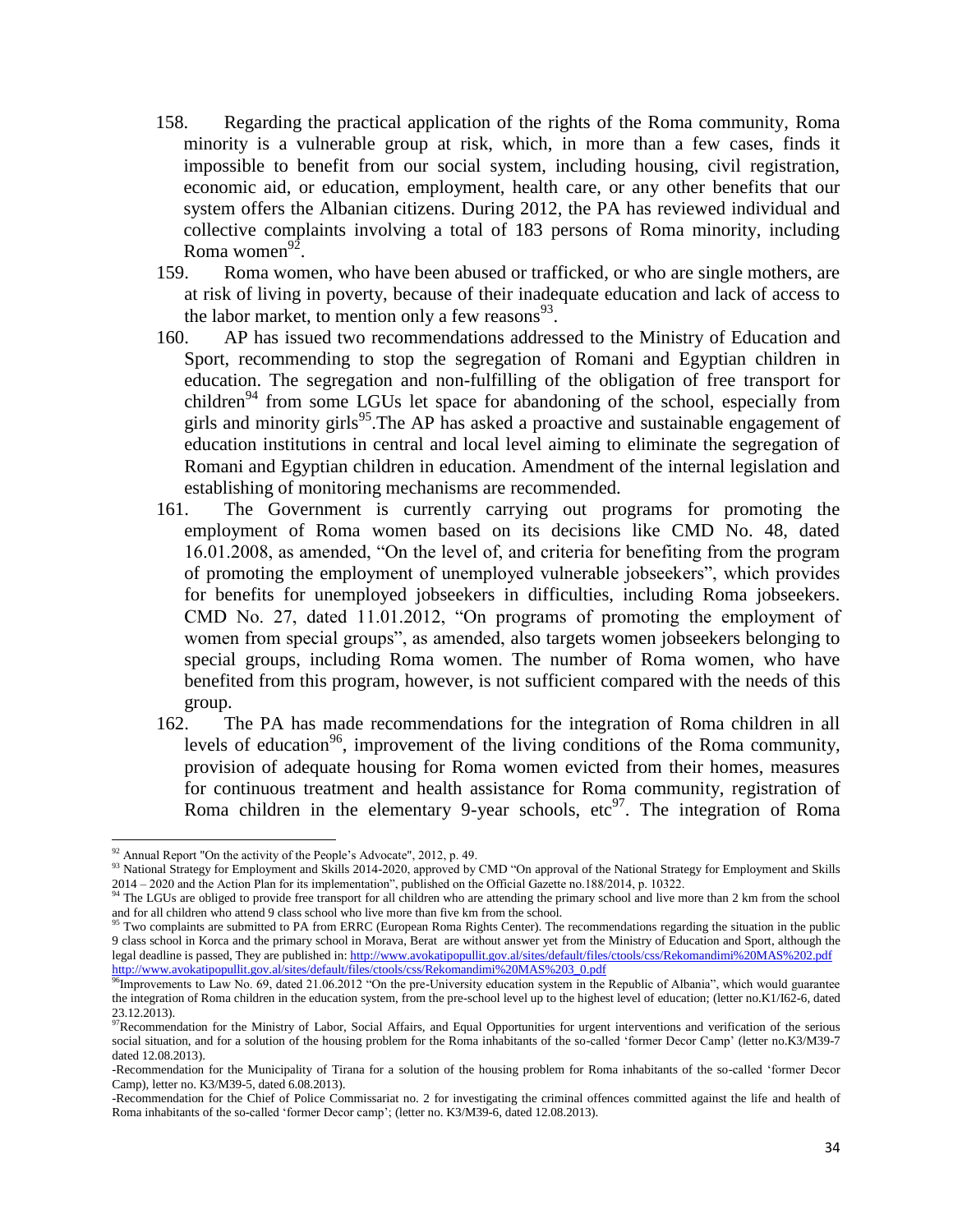children, girls included, in all the levels of education, prepares them for a social life without exclusion and discrimination.

163. The PA considers housing as one of the biggest concerns for the Roma community, including Roma women. The number of Roma families, who have benefited from Law No. 9232, dated 13.05.2004, "On social housing programs for urban zones" is limited. "Women are less likely to apply, and consequently less likely to benefit from the social housing programs "<sup>98</sup> . The appropriate housing of Roma minority, including Roma women, is closely related with the rights embodied in the CEDAW Convention. In 2014, the PA has reviewed complaint of Roma women, who have applied for social housing in the Municipality of Tirana and has recommended immediate measures to be taken for solving the housing problem. Following the PA recommendations addressing certain complaints, the Municipality of Tirana has either responded by clarifying that the respective cases are still in the process<sup>99</sup> and in some cases has not responded at all<sup>100</sup>. The number of Roma women is, however, limited.

The Progress Report on Albania also emphasizes that there is a lack of long-term and sustainable solutions for housing and that this community faces very challenging living conditions, including often discrimination and social inclusion, especially with regard to access to health care, social protection, employment, and housing $^{101}$ .

- 164. There are no accurate data about Roma population and Roma women. Lack of data about Roma women makes it difficult to take measures that properly address their needs.
- 165. The PA has expressed its concern about its pending recommendations about the improvement of the living conditions and rights of this community, including Roma women. PA's pending recommendations include recommendations for improving the living conditions of Roma ethno-linguistic minority addressed to several municipalities and municipality units in Tirana.<sup>102</sup>.

#### **1.9.1. Recommendations**

l

#### **Regarding legal framework and other measures,**

- 166. **Improvement of the legal framework for protecting minorities in terms of the rights provided for by the Council of Europe Framework Convention "For protection of national minorities".**
- 167. **Legal improvements to the Law "On civil registry" (2009), Law "On social programs for housing inhabitants in urban zones" (2004), Law "On pre-university education system in the Republic of Albania" (2012), Law "On protection from**

<sup>-</sup>Recommendation for the Ministry of Health for measures to be taken to ensure continuous health assistance and treatment for the Roma inhabitants of the so-called 'former Decor Camp'; (letter no. K3/M39-8, dated 15.08.2013).

<sup>-</sup>Recommendation for the Regional Education Directorate of Tirana for measures to be taken to enable the registration of Roma children, who live in the so-called 'former Decor camp" on Kavaja street, in the elementary 9-year schools, and to provide them with books and other school tools for free. (Letter no. K1/L44-4, dated 12.09.2013).

<sup>-</sup>The PA has recommended the improvement of Roma living conditions in their settlements, including the former military building located in Sharra area in Tirana. (Letter no. K3/E53-2, dated 6.11.2013).

<sup>-</sup>Recommendation through Document No. 201401900/4, "Recommendation for guaranteeing and respecting the rights of Roma inhabitants in Selita, in relation with the social housing programs ", addressed to the Municipality of Tirana, National Housing Authority, Ministry for Urban Development and Tourism, and Ministry for Social Welfare and Youth (letter no. K3/Sh63-4, dated 18.11.2014).

 $^{98}$ UN Program for social inclusion support in Albania, "Social housing in Albania: needs assessment", Tirana 2014, p.8.

<sup>&</sup>lt;sup>99</sup> Complaint by Roma citizen M.K. Doc No. 201302695/10, K1/M65-10, dated 15/05/2014. (The recommendation sent to the municipality of Tirana was partially implemented).

<sup>&</sup>lt;sup>100</sup>Complaint by Roma citizen, M.SH. No. 201201724/9, K1/M27-9, dated 10/06/2014. (No response for the Recommendation sent to the Municipality of Tirana).

<sup>&</sup>lt;sup>101</sup> <http://www.integrimi.gov.al/al/dokumenta/progres-raporte/progres-raporti-2014&page=1>

<sup>&</sup>lt;sup>102</sup>People's Advocate, Periodical Publication of the People's Advocate, no.1, November 2014, p. 10.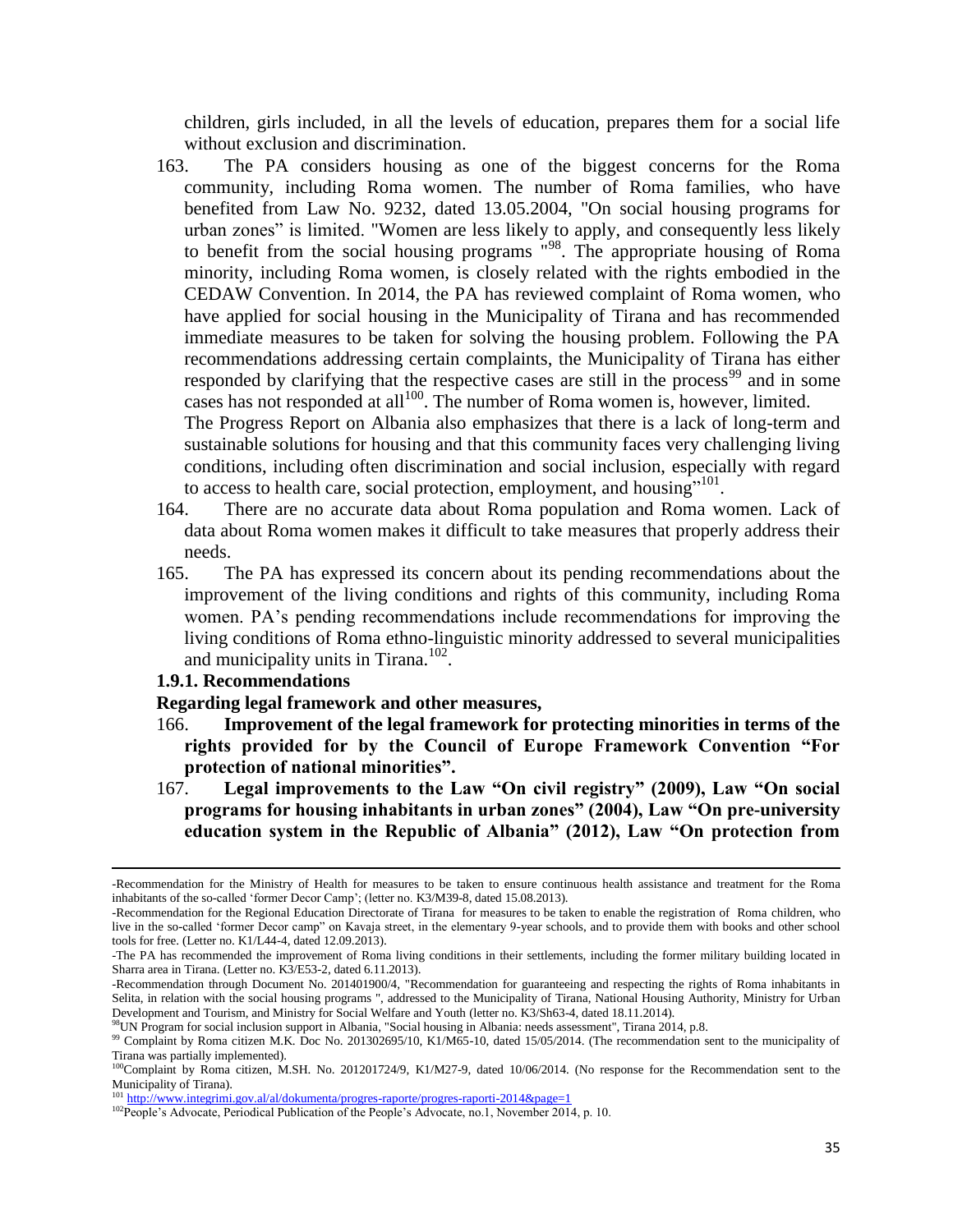**discrimination" (2010), etc. in order to guarantee equal rights of the Roma community, including Roma women.**

**For protecting the rights of this community, the PA deems that it is very important to undertake initiatives for legal amendments that would enable a positive discrimination and facilitation of the legal criteria for Roma to benefit social service and increase the access of Roma minority, including Roma women, to housing, social services, and participation in the public life in the country, in vocational training and employment programs. Amendments of the internal legislation regarding the prevention and the elimination of segregation in education is recommended. The well-studied anti segregation measures are recommended to be undertaken from the education institutions in both levels.**

- 168. **PA has made recommendations regarding the appropriate housing of the Roma community, including women. Such recommendations include improvements of the existing legislation on the criteria to be met for benefiting social housing provided by central and local government, enabling marginalized women, including Roma women, to benefit from such schemes. The PA has recommended improvements to Law No. 9232, dated 13.05.2004, "On social programs for housing the inhabitants of urban areas", as amended, including specific measures provisions for the Roma community, which would enable this community, including women, to enjoy their right to housing.**
- 169. **Simplification of the application procedures for giving Roma community and other vulnerable groups, a better access to housing, and information about the process.**
- 170. **Respect should be ensured for the international standards for ensuring Roma community with appropriate housing when they are evicted from their homes, considering this right as very important for Roma women. In the case of women, especially vulnerable women, Roma women, benefits from the social housing programs are closely related with the rights embodied in the CEDAW Convention like the equal right to education, employment, equality in marriage and family life, etc.**
- 171. **Registration of the population (census) in a way that it is accepted by all minorities and communities. This would enable realistic figures about minority populations, disaggregated by gender.**

## **1.10. WOMEN WITH DISABILITIES**

172. As regards the legal framework. Guaranteeing the rights of persons with disabilities is part of Recommendation 11 of EU for Albania; therefore, our institution has evaluated and provided recommendations on the amendments to the legislation and policies on persons with disabilities, and their implementation.

The adoption of Law no.93/2014, "On the inclusion of and access for persons with disabilities" is an initiative that paves the path for approximating the national legislation with the standards stipulated in the UN Convention on the "Rights of persons with disabilities", in order to guarantee the rights of persons with disabilities, including disabled women. This law addresses some important issues such as: evaluation of the disability, monitoring the implementation of the CRPD by the People's Advocate and the Commissioner for Protection from Discrimination (CPD), support services to conduct an independent life, equality before the law, etc.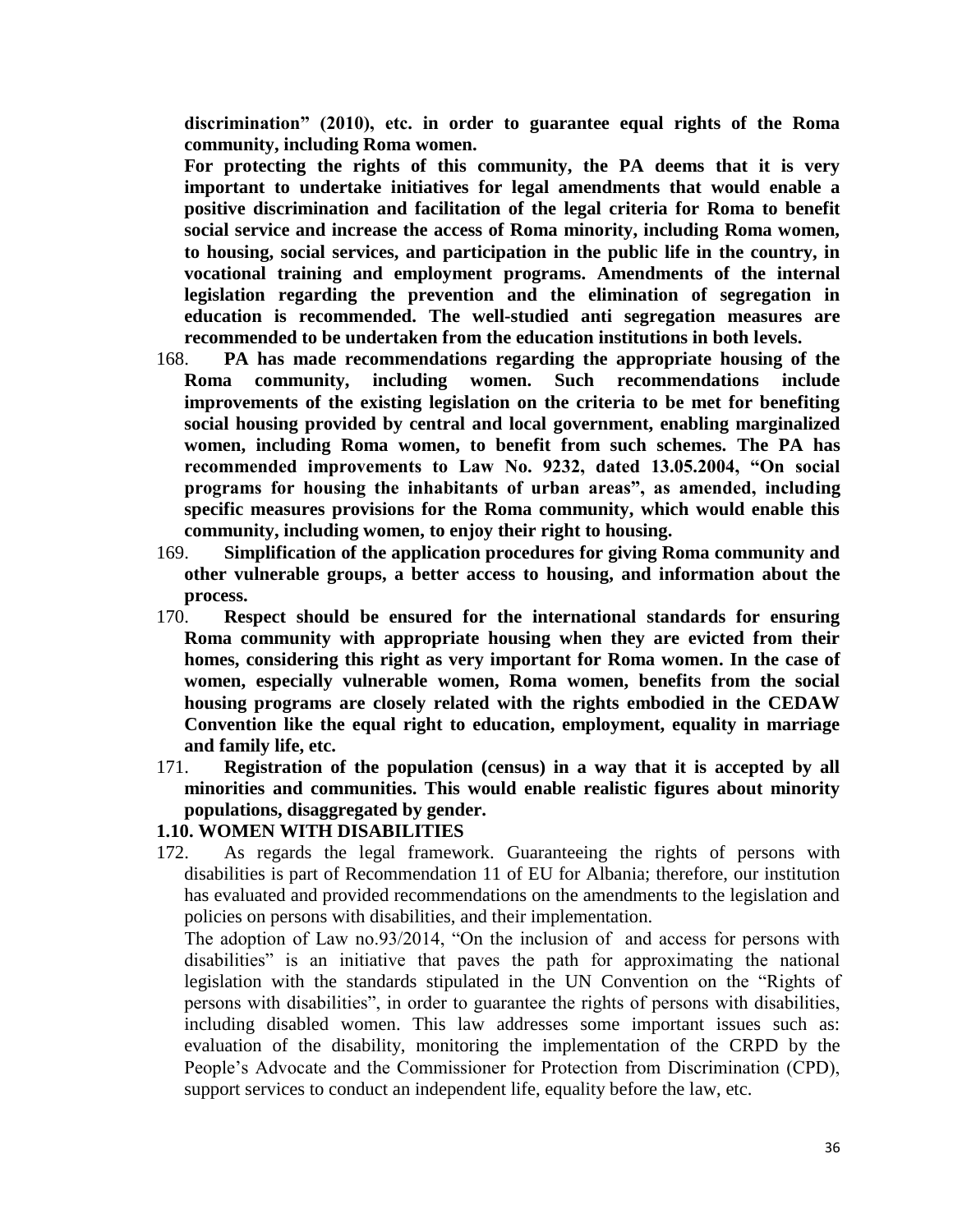- 173. Law no.26/2012, "Amendments to Law no.8098, dated 28.03.1996, on the "Status of the blind" introduced amendments among which compensation of the payment of electricity and land line phone bills for all blind people, according to article 1 of this law. The People's Advocate recommended to the Minister of Social Welfare and Youth, the Minister of Public Works and Transport, and the Minister of Finances to issue the secondary legislation of Law no. 26/2012 on "Amendments to Law no.8098, dated 28.03.1996, on the "Status of the blind"; Law no. 27/2012 on "Amendments to Law no. 8626 dated 22.06.2000 on the "Status of paraplegic and tetraplegic invalids", as amended and Law no. 7889 dated 14.12.1994 on the "Status of the invalid". This recommendation was taken into consideration and the secondary legislation was issued.
- 174. Law no. 47/2014 "Amendments and additions to Law no. 9355, dated 10.3.2005, on "Social aid and services", as amended, Article 5, stipulates that the members of the groups of persons with disabilities, as classified by decision of the Medical Commission on the Ability to Work (MCAW), stop benefiting the payment only 24 months after being employed.
- 175. DCM no.837, dated 3.12.2014 recognizes the sign language for mute and deaf people, which constitutes an important step in terms of the rights of these people, including women.

Regarding policies,

- 176. DCM.818, dated 26.11.2014, led to the adoption of the National Strategy on Employment and Ability 2014-2020 and the Action Plan. Some of the problems identified in this strategy regarding persons with disabilities, including women are: physical access to VET courses, lack of trained instructors, the lack of adequate materials, limited information, hesitation of public and private companies to employ persons with disabilities, lack of social services and people who may support them, as well as transport issues. It is important that this Strategy is accompanied by an Action Plan, respective budget and a clear monitoring system.
- 177. Regarding the de facto situation. Despite the improvement of the legal situation, the enjoyment of the rights by women with disabilities is still problematic. The 2013 annual report of the CPD highlights that, "*Discrimination against persons with disabilities is present in all the spheres of public and private life, mainly in the area of employment, education, access to services and housing, physical access and access to information*<sup>"103</sup>. Despite the efforts, access of persons with disabilities, including women, to the justice institutions and government structures at the central and local level is still a concern due to lack of physical infrastructure. Civil society organizations that support women with disabilities report that they [disabled women] face double discrimination due to gender and the disability; they are more secluded than men with disabilities, are abandoned by their husbands when they give birth to children with disabilities, have low access to services, the labor market and to legal aid. *"Disabled women and girls face more psychological violence from their families. They stay more at home. Being excluded from the society, they are automatically violated in every aspect of life"<sup>104</sup> .* Women and girls with intellectual disabilities were more likely to be abused and to face sexual abuse in particular $105$ .

 $\overline{\phantom{a}}$ <sup>103</sup> [http://CPD.al/skedaret/1394541003-Raporti%20vjetor%202013.pdf,](http://kmd.al/skedaret/1394541003-Raporti%20vjetor%202013.pdf) p.11.

 $104$  Cani Drenofci, B (2012), Field notes on women with disabilities in the E&E region (Albania).

<sup>&</sup>lt;sup>105</sup> USAID, Women with disabilities in the Europe and Eurasia region", 2012, p.28.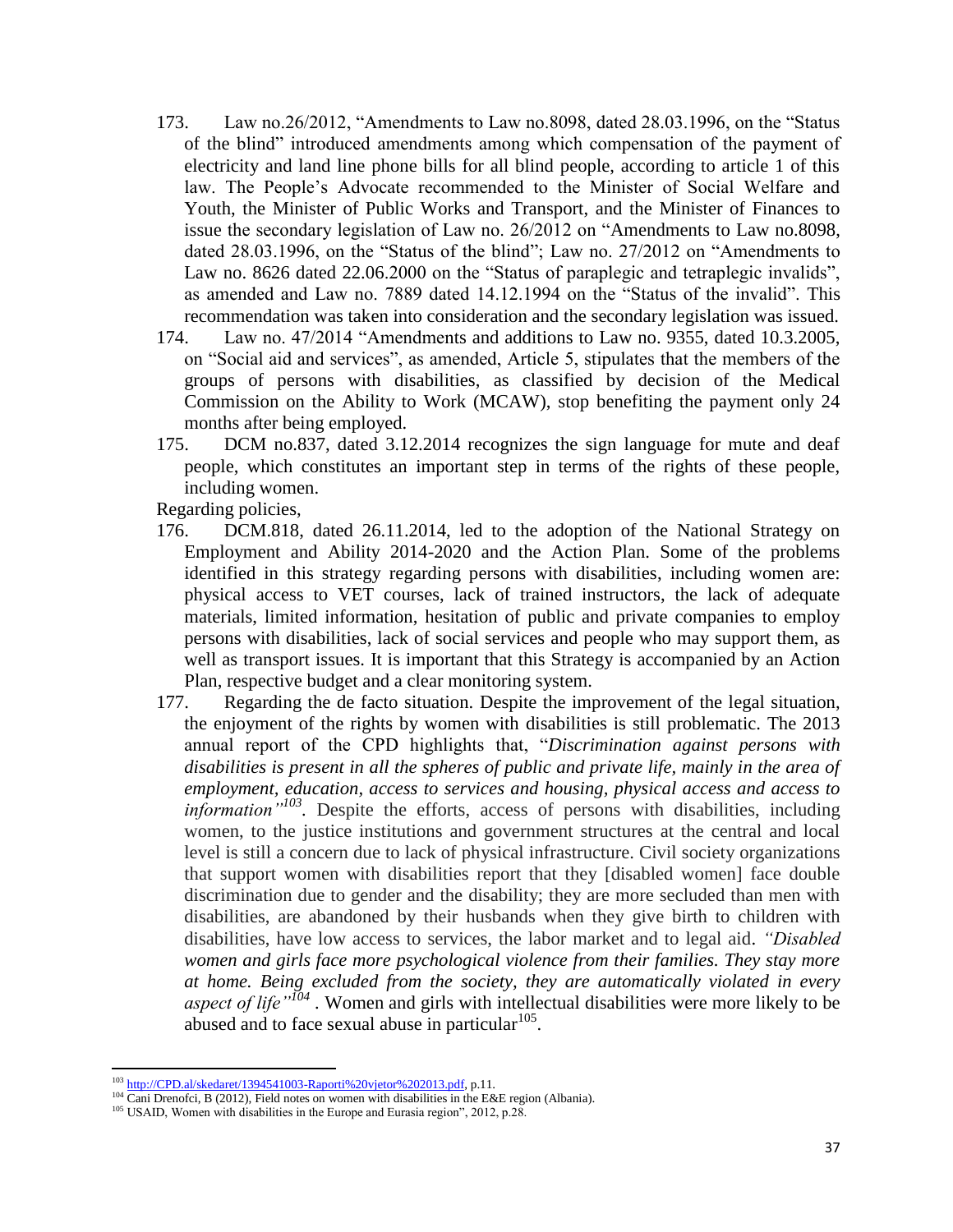- 178. In 2013 persons with disabilities have faced many challenges, such as several delays of the disability payment and of the compensation of the electricity and phone bills, urban and interurban transport, which are envisaged by the applicable legislation $106$ .
- 179. The access of disabled women to social services is not adequate. The existing social services are not sufficient and their geographical allocation is not easily accessible by disabled women living in remote rural areas. The inspections of the People's Advocate in nine Social Care Centers during 2014 found that, there is no specialized treatment of women with serious mental health problems and the staffs in these centers lack the capacities to address their needs appropriately. There is no needs assessment for various groups such as, disabled women who live in rural areas, women with serious mental health problems, disabled women who are the heads of their households, etc.
- 180. Persons with disabilities, including disabled women, face discrimination in the labor market, despite the low rate of reporting. "Article 15 of Law no. 7995 on stimulating employment of persons with disabilities and the ratio: 1 PD in every 24 persons has not been respected"<sup>107</sup>. DCM no.248, dated 30.04.2014, "Program on promoting the employment of persons with disabilities", as amended, states that employment offices should support financially the employment of persons with disabilities, including disabled women. This decision, adopted in April 2014, has been implemented partially and was used as a pilot project in two main cities, Tirana and Elbasan. In 2015, the DCM will start having its effect in all the regions of the Republic of Albania. According to ADRF observations, there is a low level of knowledge of the law in the community of the people with disabilities, but also among potential employers.*<sup>108</sup> .*
- 181. Despite the free-of-charge access of disabled women to the public VET system, the physical infrastructure of the education centers is not adequate.
- 182. Even though the amendments to the law on social aid and services ensure that disabled women – single mothers or heads of households – benefit support services by public community centers (mentioned also in the  $4<sup>th</sup>$  National Periodical Report on the implementation of the CEDAW Convention) we found that there is a lack of continuous gender monitoring of the implementation of these amendments and the number of women beneficiaries is not identified.
- 183. The data on persons with disabilities are extremely fragmented and not aggregated based on gender $109$ .

Regarding the anti-discrimination mechanism

 $\overline{a}$ 

184. 23 of the complaints filed with the CPD in 2013 and from those carried over from 2012 relate to the disability. The 2013 annual report of the CPD highlights that "Employment of persons with disabilities continues to be problematic", however, no complaints have been filed from persons with disabilities about discrimination $110$ .

#### **1.10.1. Regarding the legal framework, Recommendations**

<sup>&</sup>lt;sup>106</sup>Annual report on the "Activity of the People's Advocate", year 2013, pg.15. (no.65, dated 21.02.2014)

<sup>107</sup> People's Advocate, "Special report on the activity of the People's Advocate on the employment of disabled people in central and local government institutions", pg.10, April 2013.

<sup>108</sup>ADRF, "Objectives in the governmental program and plans for disability", Survey report, December 2014, pg. 28.

<sup>&</sup>lt;sup>109</sup> USAID, Women with disabilities in the Europe and Eurasia region", 2012, p.5.

<sup>110</sup> [http://kmd.al/skedaret/1394541003-Raporti%20vjetor%202013.pdf,](http://kmd.al/skedaret/1394541003-Raporti%20vjetor%202013.pdf) fq.15.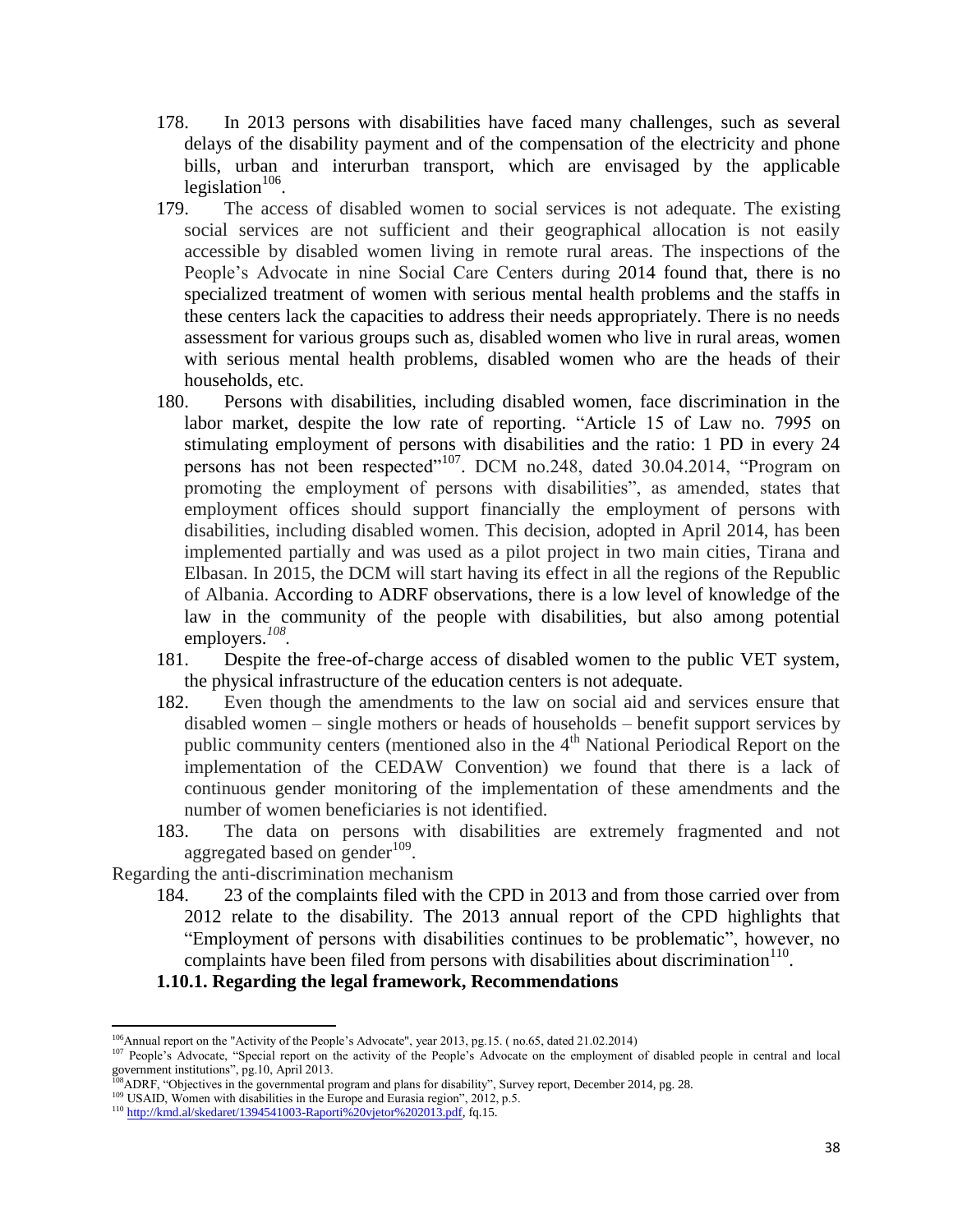- 185. **The continuous harmonization of the national legislation with the CRPD is recommended. AP recommend legal amendments aiming at increasing the access of persons with disabilities to the justice system: to add a specific provision in the Civil Procedure Code, Criminal Procedure Code and the Administrative Procedures Code that guarantees access to civil court sessions, criminal court sessions and administrative court sessions for persons with disabilities. It is also recommended to add specific provisions in the Law on Notaries that guarantee full and unaffected expression of the will of persons with disabilities in the process of drafting a notary act.**
- 186. **It is recommended the drafting of a sub-legal act of Law no. 7995/1995 on "Promotion of employment", that details the rules, manner and procedure for the payment of the minimal salary to the National Employment Fund. The People's Advocate finds that the issuance of such an act is delayed. The Council of Ministers [already] has a direct authorization to do so.**
- 187. **AP recommends to the MSWY to take measures for the implementation of DCM no.837, dated 3.12.2014 that aim at defining the tasks of the institutions that should offer the service of the sign language.**

**Regarding the de facto situation**

188. **The implementation of the new framework law on persons with disabilities requires considerable improvement of the infrastructure and equal access to services<sup>111</sup> .** 

**AP recommends:**

- 189. **Adequate working conditions to be provided for persons with disabilities, i.e. removal of barriers and ensuring equal access.**
- 190. **Gender-aggregated data on the employment of persons with disabilities by public and private institutions needs to be gathered. The gathering of data should not be based only on the benefiting from social schemes, but also gather data on areas such as domestic violence, employment, social and health care services, access to justice, attendance of mandatory education system, etc.**
- 191. **....... The relevant state authorities and the State Labor Inspectorate to monitor the implementation of the existing provisions of Law no.7995/1995 on "Promotion of employment" by employers, in order to guarantee the implementation of these provisions even by public or private employers<sup>112</sup> .**
- 192. **Continuous monitoring of the implementation of the amendments to the law on social aid and services covering the granting of support services by public community centers to disabled single mothers or disabled women who are heads of households, as well as the implementation of the recent legal amendments.**
- 193. **The establishment of rehabilitating centers and community service centers for women with serious mental health problems.**

**Regarding the anti-discrimination mechanism**

194. **Increasing the level of knowledge of disabled women on the legal means provided by the law on protection from discrimination (2010) and the role of CPD** 

<sup>&</sup>lt;sup>111</sup> <http://www.integrimi.gov.al/al/dokumenta/progres-raporte/progres-raporti-2014&page=1>

<sup>&</sup>lt;sup>112</sup> People's Advocate, "Road Map" on the implementation of the reforms related to the fulfillment of the five key criteria for Albania's EU integration, pg.16-17.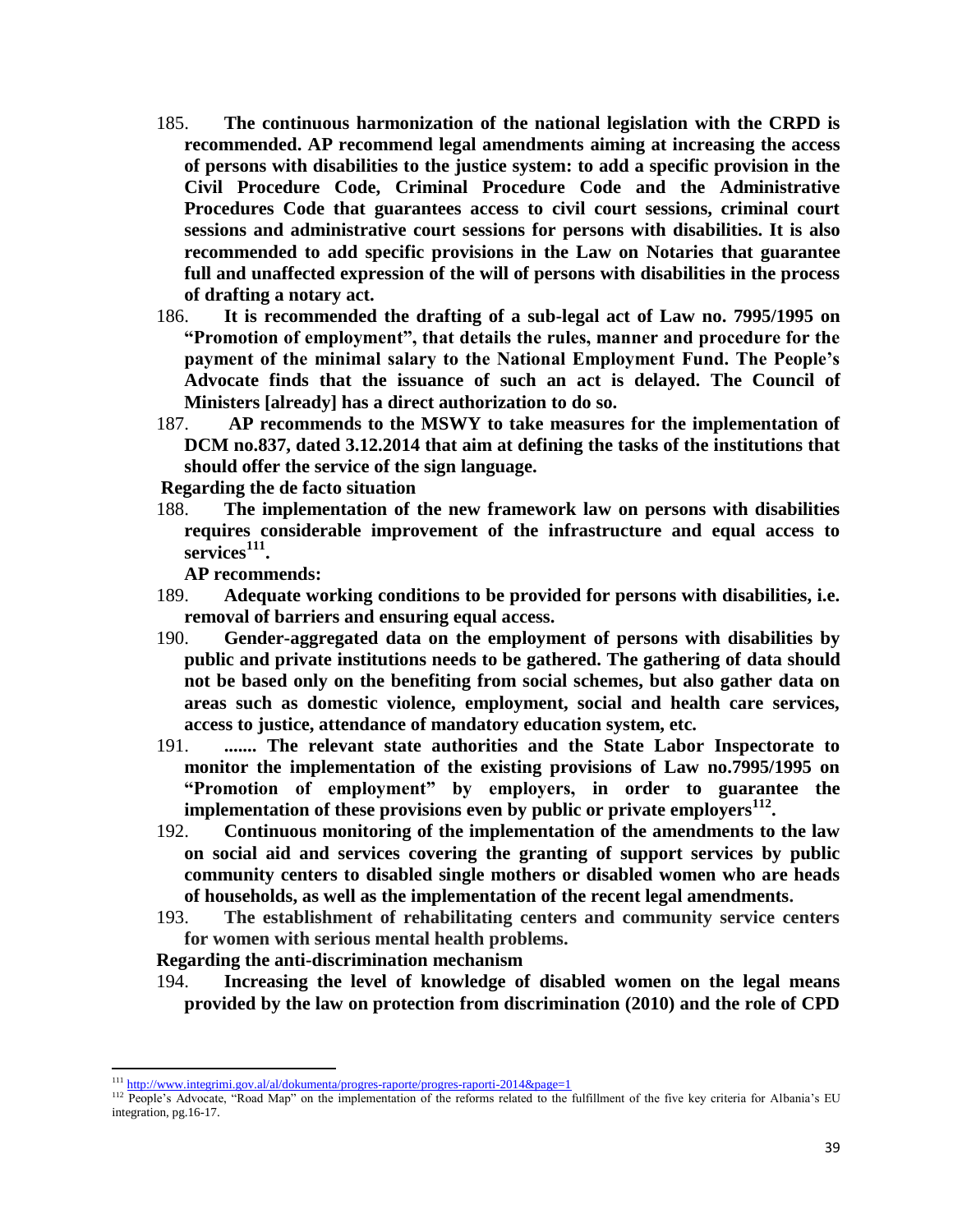**and the courts in addressing cases of discrimination due to disability and multiple discrimination.** 

- 195. **An increased role of non-profit organizations in using the anti-discrimination mechanism through filing of complaints or provision of information about cases of discrimination against women with disabilities.** 
	- **1.11. Women in the penitentiary institutions and police units**
- 196. Inspections have shown that some Police units have not yet fulfilled their legal obligation to provide separate escort rooms for women.
- 197. Law No. 40/2014 "On amendments to Law No. 8328, dated 16.4.1998, 'On the rights and treatment of prisoners and pre-trial detainees', as amended" has provided the obligation to treat women pre-trial detainees and prisoners by respecting their fundamental rights and freedoms, and without discrimination. This law requires measures to be taken for providing protection, support, and legal counseling to pre-trial detainees and prisoners, who have experienced physical, psychological, or sexual violence before or during their stay in the institution. Individual treatment requires respect to be ensured for women's specific needs. IECDs (Institutions for the Execution of Criminal Decisions), in cooperation with the Probation Service, Social Welfare Services, local government, and NPOs are obliged by law to develop re-integration programs upon release for addressing gender issues. Women pre-trial detainees and prisoners represent a special category in this law, which is entitled to full health care, including mental and reproductive health care, as well as treatment for the sexual abuse they might have experienced before their placement in the institution, etc. This law requires that adult and minor women pre-trial detainees and prisoners are controlled only by staff members of the same gender.
- 198. The National Mechanism for the Prevention of Torture (NMPT) has been an active part of the Working Group for Prison Reform in 2014, a reform led by the Ministry of Justice in cooperation with the OSCE Presence in Albania. In cooperation with the GDP, mail boxes were installed for persons deprived of freedom in all IECDs in the country to enable the pre-trial detainees and prisoners, including women, to directly send their requests and complaints to the PA.
- 199. The PA institution has found during the inspections that some of the problems that women facing in the penitentiary institutions until 2014 such as over-population, poor infrastructure of the buildings, lack of appropriate rooms for meetings with their children, etc., were resolved by adopting on December 2014 the penitentiary institution "Ali Demi" in Tirana strictly for woman pre detainee and detainee. At the inspection to this institution on 2015 was concluded that woman at this penitentiary institution face with the need for a more qualitative legal service, problems in meetings with the children hosted on social care institutions, lack of treatment with personal hygiene products, etc. Furthermore the women who are entitled by a court decision, to mandatory health medication in a hospital environment, due to the lack of the Forensic Institution are kept in the special sector created at this Penitentiary Institution as well as at the Prisons Health Institution in Tirana, in contradiction with the law and the international standards for the Mental Health.

During its inspection of the Prison Health Institution, the PA found that patients were not separated into special sectors for pre-detainees pending the court decision, and detainees, as required by the relevant standards; there was no proper place for the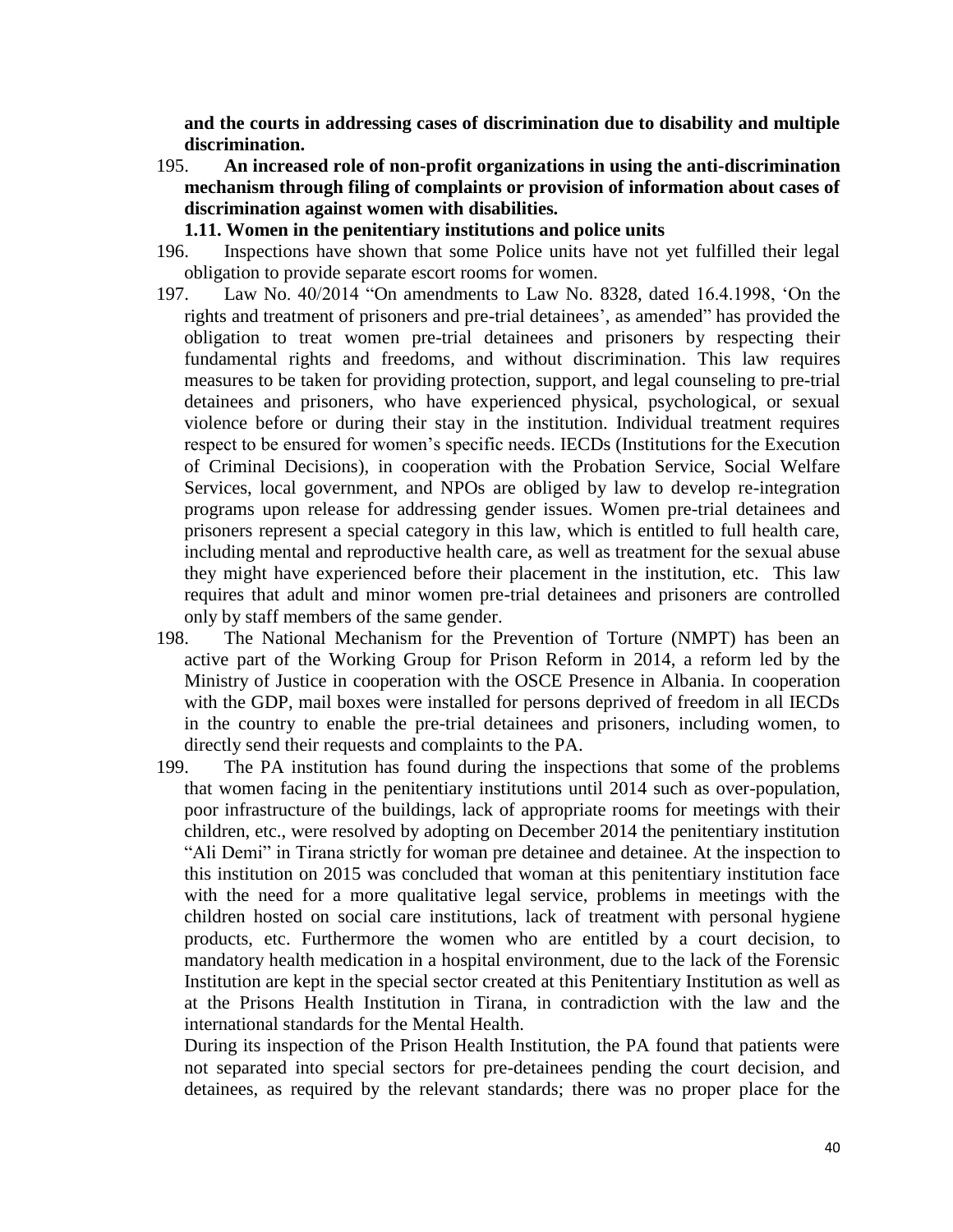patients to meet with their adult and minor family members; the internal regime rooms were not equipped with an electronic bell for communication in cases of emergency; the patients' rooms were not equipped properly with furniture, sheets, mattresses, chairs and tables; there was no heating system in place, and here were no common spaces to enable religious, cultural, and sports activities by the psychological-social care sector; and there was no reserve funds allocated to patients suffering from tumour diseases, which require expensive medication, etc.

#### **1.11.1. Recommendations**

l

- 200. **Measures are to be taken for ensuring the fulfillment of the legal obligation for providing separate escort rooms for women every Police Commissariat.**
- 201. **The standards provided for by Law No. 40/2014, "On amendments to Law No. 8328, dated 16.4.1998, 'On the rights and treatment of prisoners and pre-trial detainees', as amended" are to serve as indicators in monitoring the performance of the General Directorate of Prisons and IECDs in relation to the respect for the rights of women sentenced to prison, or pending the court decision as pre-trial detainees.**
- 202. **Recommendations for the Institution for Execution of Criminal Decisions (IECD) Ali Demi<sup>113</sup> ar**e: **Measures** for equipping the institution with a register for documenting cases of violence; **Measures** for ensuring frequent contacts of the women pre-detainees and detainees with their lawyer in order for them to be able to become informed about the procedures for benefitting rewarding and special leave, probation service, etc; **Measures** for providing the pre-detainees/detainees with basic packages of personal and sanitary hygiene.
- 203. **Respect for the international standards is to be ensured by the GDP and the IECDs in relation with the treatment of persons, who are entitled to mandatory health medication based on a court decision, in special mental health institutions, outside the prison system. Recommendations for the Institution of Prison Special Health Service of Tirana<sup>114</sup>** : **Urgent measures** for the complete reconstruction of the Institution of Special Health Service of Tirana as an institution that offers mainly health service, which requires treatment conditions that comply with the standards set by the national legislation and the European Human Rights Convention; **Measures** for separating patients into special sectors for pre-detainees pending court decision, and detainees, as required by the relevant standards; **Measures** for creating a proper place for patients to meet with their adult and minor family members in compliance with the standards; **Measures** for equipping every room of the internal regime with an electronic bell to facilitate the communication of the patients with the staff members in cases of emergencies; **Immediate measures** for providing heating for the entire institution by executing the relevant agreement signed with Tirana University Hospital Centre; **Measures** for equipping patients' rooms with furniture, sheets, mattresses, chairs and tables in order to ensure appropriate living conditions in compliance with the standards set by the legislation applicable and by the General Regulation of Prisons; **Immediate measures** for providing patients with the basic packages of personal hygiene; **Measures** for ensuring the complete repair of showers and toilets, and the improvement of their hygienic and sanitary conditions; **Measures** for making a shop

<sup>113</sup> Recommendations for the Institution of Execution of Criminal Decisions Ali Demi were sent by Letter No. K4/I35-2, dated 02.09.2015.

<sup>&</sup>lt;sup>114</sup> Recommendations for the Institution of Special Health Service of Prisons were sent by Letter No. K4/I6-2, dated 22.01.2015.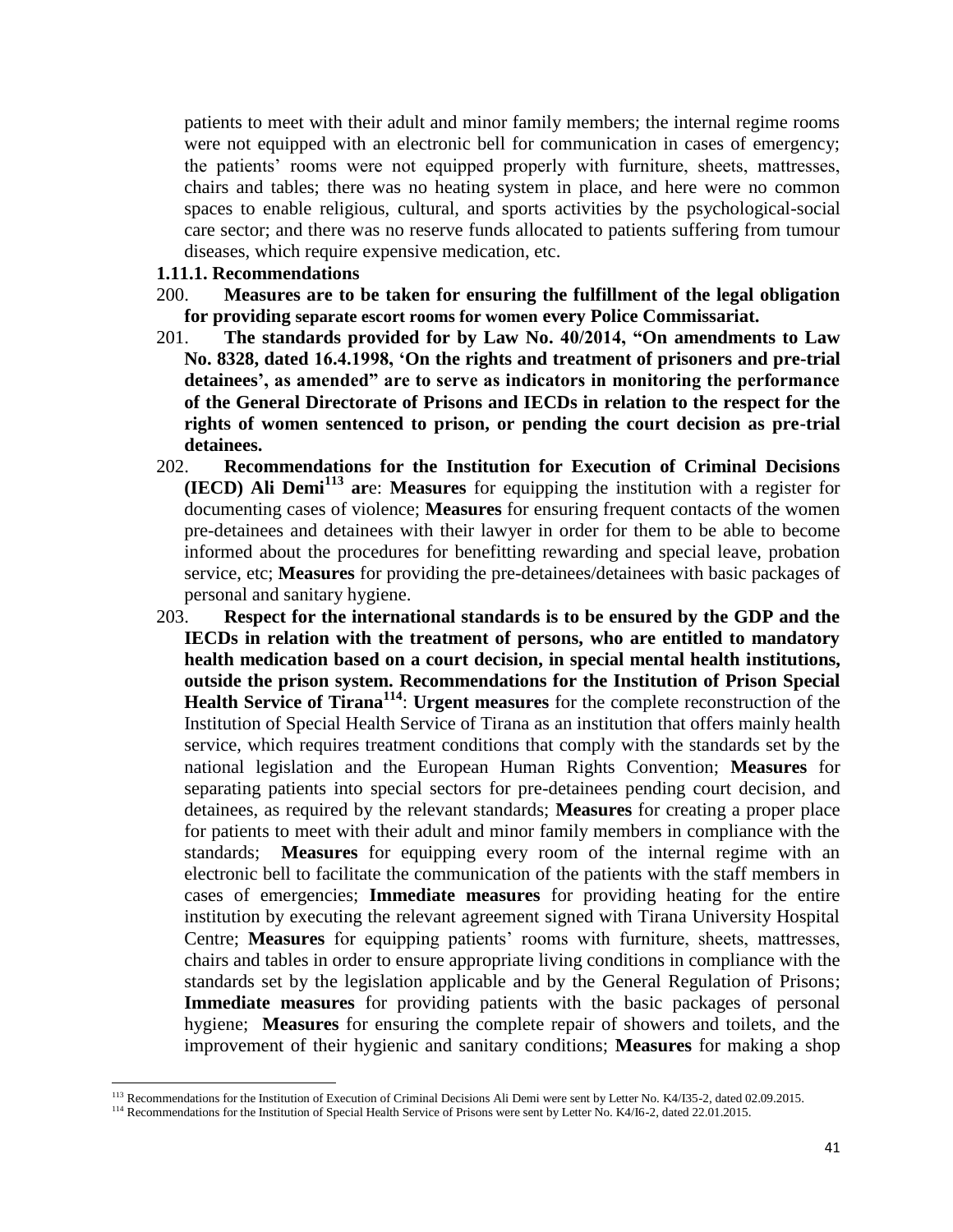available within the institution for the patients to be have access to basic living products; **Measures** for creating common place for participating in religious, cultural, and sport activities organized by the psychological-social care sector; **Measures** for getting additional middle-level medical staff members, taking into account the special category of persons treated by this institution; **Measures** for getting a dentist as an additional staff member in order to provide patients with adequate dental service; **Measures** for creating a reserve fund for patients suffering from tumour diseases, whose treatment requires expensive medication; **Measures** for ensuring additional Police staff for accompanying patients to other hospital centres within the University Hospital Centre without infringing the security conditions.

204. **Human capacities need to be enhanced with people, who are specialized in providing individualized treatment for women prisoners and pre-trial detainees. Psychologists, social workers, and reproductive health professionals are necessary for meeting the needs of this group for social and health care.**

### **1.12. SECLUDED WOMEN/GIRLS**

205. The People's Advocate has constantly raised concerns about the enjoyment by secluded individuals, including women, of the right to employment, education, and health care $^{115}$ .

# **Recommendations**

### 206. **AP recommends effective measures to be taken to guarantee the right to employment, health care services, and education for secluded women and girls. 1.13. WOMEN EMIGRANTS**

- 207. "The 2010- 2015 strategy on the reintegration of repatriated Albanian citizens and the action plan" provides for establishment of support mechanisms for emigrants.
- 208. Decision no.48, dated 16.01.2008, as amended, on the "Extend and criteria for benefiting from the program on promotion of employment of job-seekers in difficult conditions" includes repatriated emigrants in difficult financial conditions. Even Decision no. 27, dated 11.01.2012, on "Program for promotion of employment of women members of special groups", as amended, includes also repatriated women emigrants who are in difficult financial situation as beneficiaries of this program.

# *1.13.1. Recommendations*

*AP recommends:*

 $\overline{a}$ 

- 209. **Continuous monitoring of the "The 2010- 2015 strategy on the reintegration of repatriated Albanian citizens and the action plan", from gender perspective.**
- 210. **Continuous monitoring of the programs on promotion of employment, which aim at encouraging employment of repatriated emigrants, including women emigrants.**

# **C. ECONOMIC EMPOWERMENT.<sup>116</sup>**

**Article 11 of the CEDAW Convention, paragraphs 32, 33 of the Concluding Remarks of the CEDAW Committee** 

<sup>&</sup>lt;sup>115</sup> Special Report of the People's Advocate "Blood food ", pg.7. (no.28/4, dated 22.04.2013) [http://www.parlament.al/web/pub/2013\\_raporti\\_per\\_gjakmarrjen\\_15419\\_1.pdf](http://www.parlament.al/web/pub/2013_raporti_per_gjakmarrjen_15419_1.pdf)

<sup>&</sup>lt;sup>116</sup> Some of the addressed issues are employment, active employment programmes, vocational education, social insurance and equal opportunities at work. Article 11 of the CEDAW Convention, paragraphs 32, 33 and 36 of the Concluding Remarks of the CEDAW Committee, General Recommendation no. 13 and issues addressed by Article 2 of the CEDAW Convention have supported this analysis.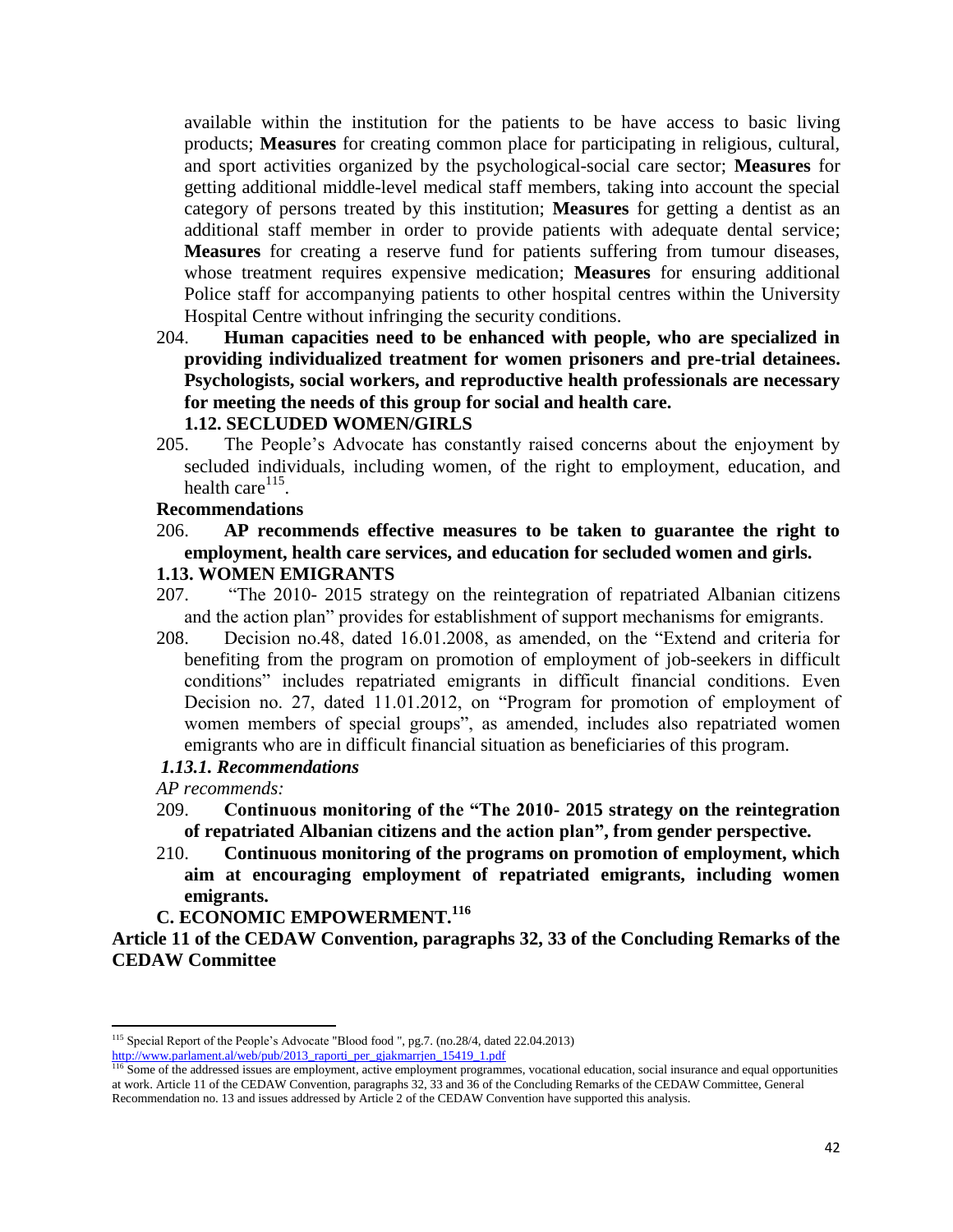The economic empowerment of women is closely linked to guaranteeing the right to work, the right to equal compensation, social insurance, job tenure, and protection from gender-based discrimination and discrimination at work.

*1. The legal framework on gender equality and non-discrimination at work, its development and need for improvements,*

- 211. The Constitution of the Republic of Albania, Chapter IV, "Freedoms and economic, social and cultural rights", Article 49, sanctions the right of everyone to earn their living through legitimate work chosen or accepted freely by them and the freedom of each individual to choose their vocation, jobs, and vocational education system. The Constitution of the Republic of Albania guarantees employees the right of social protection at work.
- 212. One of the requirements of Article 77 of the SAA, "Working conditions and equal opportunities" is the harmonization of the domestic legislation with the EU legislation on working conditions, health and security at work, and equal opportunities. The Labor Code is permeated from gender equality and non-discrimination principle in the area of employment. It envisages special protection to women employees, pregnant employees, breastfeeding women employees, etc.
- 213. Law no. 9970, dated 24.7.2008, "Gender equality in society" aims at eliminating employment discrimination and requires equal treatment at work, equal opportunities to work, non-discriminatory recruitment based on gender, as well as the setting of obligations of employers and rights of employees. This law provides for special temporary measures that aim at achieving gender equality at work. The law sets obligations for the employers to protect employees from discrimination and sexual harassment.
- 214. Law no.152/2013 on "Civil Service" aims to guarantee the rights of employees of the civil service, based on the principle of equality and non-discrimination.
- 215. Law no.10221, dated 4.2.2010, on "Protection from discrimination" regulates the implementation of the principle of gender equality at work.
- 216. Law no. 7995, dated 20.9.1995, on "Promotion of employment" aims at following active policies on employment, vocational education and training. Pursuant to this law, the Council of Ministers adopted decisions that empower women economically, especially women belonging to special groups. Decision no. 27, dated 11.01.2012, as amended by DCM no. 189, dated 2.4.2014 and DCM no. 4509, dated 9.7.2014, on the "Employment promotion program for women belonging to special groups" defines as beneficiaries of this program women job seekers belonging to special groups of the population, such as: a) women who have been unemployed for a long time (registered as unemployed job seekers for more than a year); b) women who benefit from economic aid schemes; c) trafficked women; ç)women above 50; d) Roma women; and dh) women with disabilities; e) young mothers; ë) divorced women in difficult social situations; f) repatriated women emigrants with financial difficulties.. DCM no. 248, dated 30.04.2014, stipulates that the respective employment office shall finance the employment and training of persons with disabilities. Upon completing the training, employers should recruit no less than 30% of the trainees for a period of six months. This program was first implemented during 2014. DCM no. 48, dated 16.01.2008, on the "Extent and eligibility criteria for unemployed job seekers, and those in financial difficulties, to benefit from the employment promotion program", as amended, in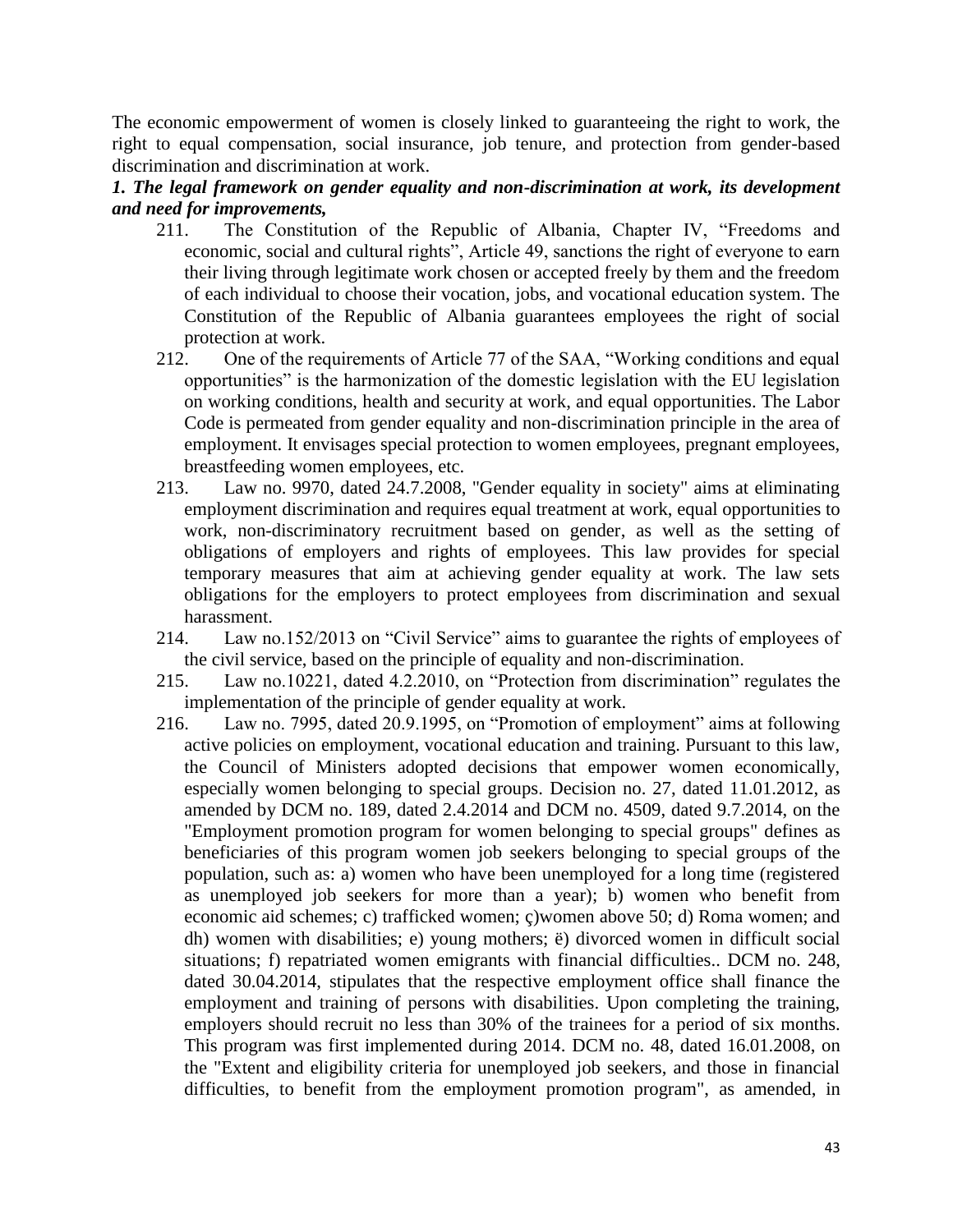addition to unemployed job seekers in difficult conditions, includes as beneficiaries persons with disabilities and the Roma community members. DCM no. 199, dated 11.02.2012, as amended, on the "Funding and the criteria and procedures for the implementation of the employment promotion program for young unemployed job seekers (UJS)" aims at supporting the employment of young people. DCM no. 873, dated 27.12.2006, as amended, "Funding and the criteria and procedures for the implementation of the internship programs for unemployed job seekers who have a university degree issued in the country or abroad", UJSs graduated in the country or abroad benefit free internship programs until after 24 months from their graduation.  $117$ 

- 217. Order no.286/16.12.2013 on the "Fees of the public vocational education system" of the Minister of Social Welfare and Youth stipulates free education for all UJSs starting from December 2013, with effects applicable also to women UJSs.
- 218. Unemployment payment programs support financially all UJSs, including women. *Need for Legislation improvement,*
- 219. Despite the legislation improvements, there is still room for improvement in the area of guaranteeing the principle of gender equality and non-discrimination at work. The People's Advocate (PA) has recommended amendments to the Labor Code. During the examination of complaints, some of which by women, about the social right to work, the PA Institution found that, in addition to violations in terminating employment contracts, employers have repeatedly violated the employees' right to work. In these cases, in addition to damaging the legitimate social-economic rights of individuals (through salary reduction or dismissals) we see also an affected mental health or psychological dignity, which leads to poorer performance or even harm the individual's physical and mental health. *The PA recommended<sup>118</sup>amending Law no. 7961 dated 12.07.1995, "Labor Code of the Republic of Albania", (as amended), i.e. including in paragraph 4 of Article 32 the moral harassment of employees by their employers with repeated actions, as they lead to degraded working conditions and violates the rights and the physical and mental health of the employees, including women.* PA's recommendation on introducing prohibition of moral harassment of employees by employers in the Labor Code addressed to the MJ and Ministry of Social Welfare and Youth was also accepted and made part of this draft law of Labor Code. The draft law is expected to be approved by the Assembly of RoA.
- 220. According to Article 82 of the Administrative Procedures Code of the Republic of Albania, the burden of proof lies with the interested parties. The Labor Code, Article 115, "Equal compensation for people of different genders" stipulates that when employees provide serious indications of discrimination, the employer shall prove them wrong. A way of eliminating discrimination is by allocating to a discriminated employee a compensation that includes all the advantages granted to employees of the opposite sex. Article 105/1, paragraph 2 of the Labor Code stipulates that in case of termination by the employer of an employment contract with a woman in maternity leave or who has returned to work after completing the maternity leave, the employer shall prove that the reason for terminating the contract does not relate to the pregnancy or the birth of a baby". Despite this provision, our national legislation does not fully

<sup>&</sup>lt;sup>117</sup> More information on the employment stimulation programmes may be found online at: http://www.shkp.gov.al

<sup>&</sup>lt;sup>118</sup> PA, Recommend amending Article 32 of Law no. 7961 dated 12.07.1995, "Labor Code of the Republic of Albania", (as amended), 2013.Doc. No. 201301585/2.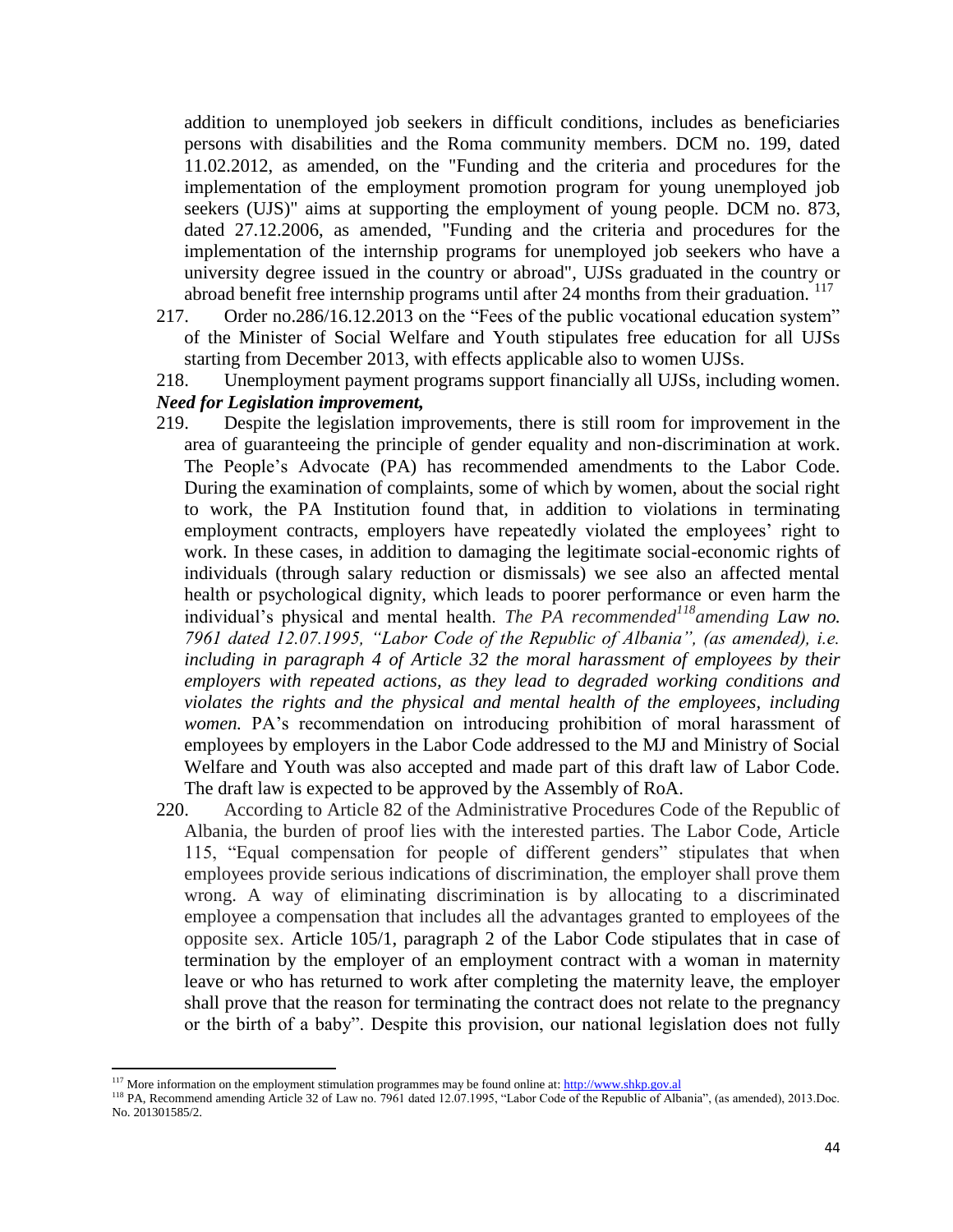comply with the EU law on the burden of proof. Law no. 10221, dated 4.2.2010, "Protection from discrimination", Article 36, "Court procedures", obliges the plaintiff to provide evidence that support the law suit. *"...the burden of proof is arranged partially rather than as an inclusive standard in cases of discrimination. The Law on Gender Equality {2008} lacks this principle as well as the law on measures against domestic violence {2006, as amended}. The lack of a court law in this regard shows that difficulties still exist and the standards of reverse/shared burden of proof are still not being implemented – at least the laws that envisage such a standard<sup>119</sup>".* PA recommended including at the end of Article 9 of Law no. 7961/1995, "Labor Code", as amended, a new paragraph stipulating that the burden of proof in cases of alleged discrimination should lie with the employer $120$ . This recommendation was accepted and made part of the draft law "On amendments to law no.7961, dated 12.7.1995, "Labor Code of RoA", as amended, approved by the Council of Ministers on 8.4.2015. The draft law is expected to be approved by the Assembly of RoA.

- 221. The draft law "Amendments to Law no.7961, dated 12.07.1995, "Labor Code of the Republic of Albania", as amended, includes important amendments and adding related to gender issues such as, protection from all forms of discrimination, as envisaged in the Law on "Protection from discrimination", including any cause that aims at or has as a consequence hindering equal exercising of the right to employment and vocation.
- 222. The PA has clearly expressed the need to improve the legal framework on protection from discrimination at work**.** Law no. 10221, dated 4.2.2010, "Protection from discrimination" regulates the implementation and abidance by the principle of equality in relation to gender, race, color, ethnicity, language, gender identity, sexual orientation, political, religious or philosophical beliefs, economic, educational or social status, pregnancy, child custody, parental responsibility, age, family or marital status, civil status, residence, health status, genetic predisposition, disability, belonging to a special group, or any other cause. PA has recommended on amending the law on "Protection from discrimination", by including as causes of discrimination the nationality, a claimed cause of discrimination; encouraging and helping discrimination.<sup>121</sup> These legal amendments are not yet adopted and included in the law on "Protection from discrimination". The status of this recommendation is: notimplemented.

### *Regarding sexual and moral harassment at work,*

223. The Labor Code<sup>122</sup>, Law no. 9970, dated 24.07.2008, "Gender equality in society" and Law no. 10221, dated 4.02.2010, "Protection from discrimination" provide for protection of employees from being discriminated against by the employer, including sexual harassment at the work place. The law on "Protection from discrimination" obliges the employer to protect employees from sexual harassment by other employees as well as obliges them to include the necessary provisions in the employment

 $\overline{a}$ 

<sup>&</sup>lt;sup>119</sup> Prof.Dr.Arta Mandro, The status of achievements of the concluding remarks of the CEDAW Committee. Period: since the examination of the 3rd periodical report of Albania [July 2010]-November 2012, pg.8.

<sup>&</sup>lt;sup>120</sup> People's Advocate, "Road MPA", on the implementation of the reforms related to the five key priorities in Albania's EU integration process, pg.10.

<sup>&</sup>lt;sup>121</sup> Recommendation No. 97 dated 05.04.2013. Report on improvements to Law no. 10221 dated 04.02.2010 on "Protection from discrimination'. Sent to the Ministry of Justice and to the MoLSAEO.

 $122$  Adopted by Law no. 7961, dated 12.07.1995, as amended.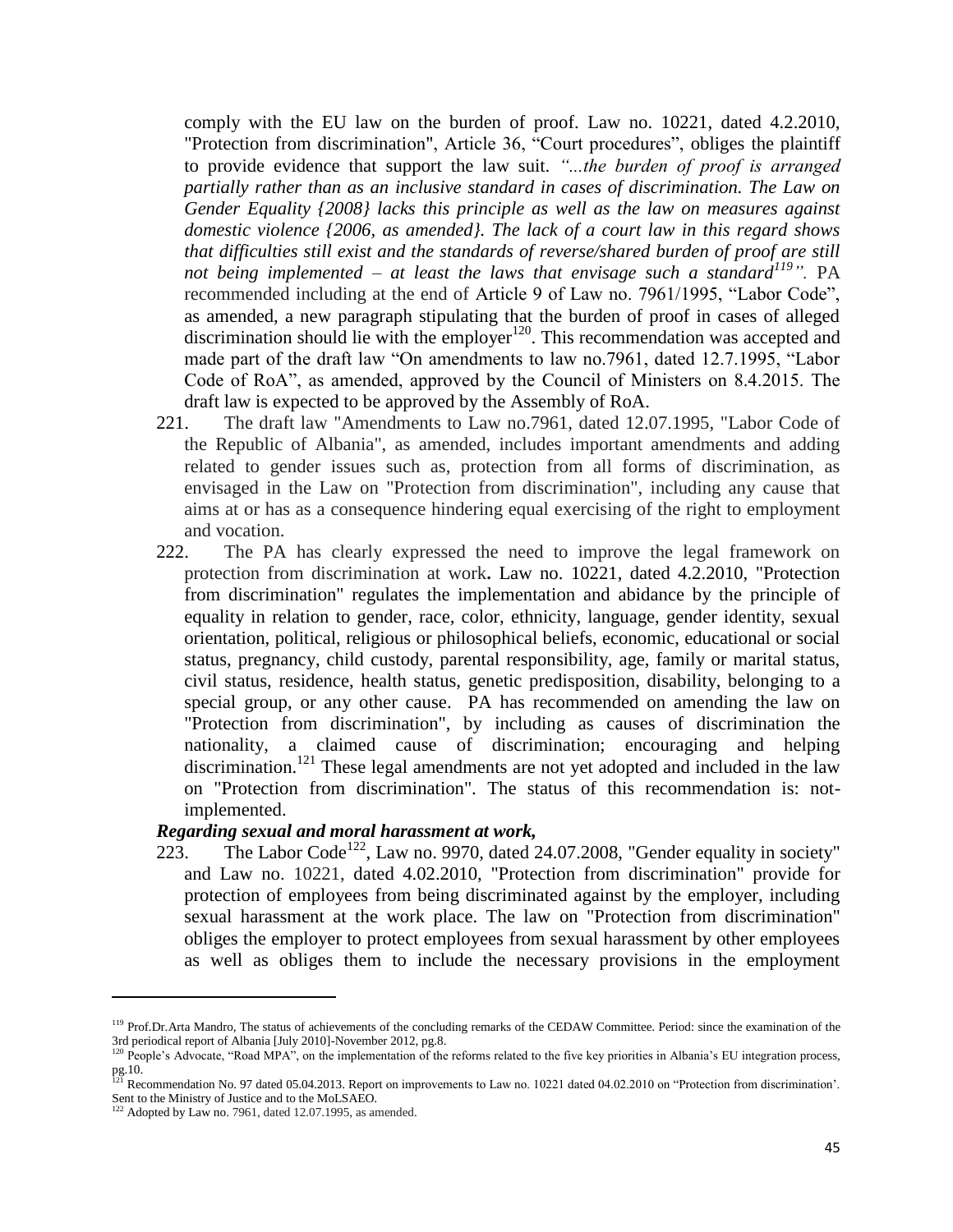contracts. The PA has recommended amendments to the Criminal Code to add provisions on "Sexual harassment" and "Moral harassment at work. The PA recommended adding a criminal provision on 1. "*Sexual harassment", to read as follows: "*Harassing a person with the aim of benefiting favors of sexual nature shall be punished with imprisonment of three to seven years. When the victim is harassed by the employer, supervisor, or anyone to whom the victim is subordinate to, the latter shall be punished with imprisonment of 5 up to 10 years" and 2."*Moral harassment at work" to read as follows:* "Harassing someone through repeated actions that aim at or lead to such degradation of the working conditions that it may lead to violation of the rights and dignity of the individual, may affect his/her physical or mental health or may damage his/her professional future, shall be punished with up to five years imprisonment". These recommendations were addressed to the Minister of Justice. Therefore, Article 108/a "Sexual harassment" is added after Article 24 in Law no. 144/2013, "Amendments to Law no. 7895, dated 27.1.1995 'Criminal Code of the Republic of Albania', as amended", which does not include the case of sexual harassment by an employer, supervisor or whoever the victim is subordinate to. The status of this recommendation is: partly implemented. The status of our recommendation to add a criminal provision on "Moral harassment at work" is: not implemented. As regards moral harassment at work, the PA has based its recommendations on the problems identified by the institution and especially on the complaints related to social protection at work. From several complaints AP has received and continuous monitoring of the public administration bodies is alleged violation of the right to work due to psychological violence or continuous pressure by the employer coercing to apply disciplinary measures, dismissal, fines, salary reduction, etc. AP considers the inclusion of a provision on "Moral harassment at work" as indispensable and will continue to work for the implementation of this recommendation $123$ . The implementation of this recommendation would impact mostly women, who are disproportionately affected from moral harassment at work.

### *Reporting of sexual harassment at work and use of legal means,*

- 224. The PA considers that the burden of proof in case of sexual harassment against women at work is an obstacle to the effective use of the existing means.
- 225. The PA considers the initiatives to address the issue of sexual harassment in the central and local policies as a positive step.

### *1.1. Recommendations*

### *Regarding the legal framework and protection from discrimination at work*

*226.* **Improvement of the law on "Protection from discrimination", by considering the nationality, any public claims of discrimination, and the help and encouragement of discrimination, as grounds for discrimination, and improvements of the Criminal Code related to "sexual harassment", committed by an employer, supervisor, or whoever the victim is subordinate hereto, and "moral harassment at work". It is recommended that the Labor Code is amended so that it requires employers to protect women from moral harassment committed by other employees. Including whistleblowers in the Labor Code would serve to** 

 $\overline{\phantom{a}}$  $123$  PA, "Proposal to amend the draft document prepared by the Ministry of Justice to amend the Criminal Code ", 2013.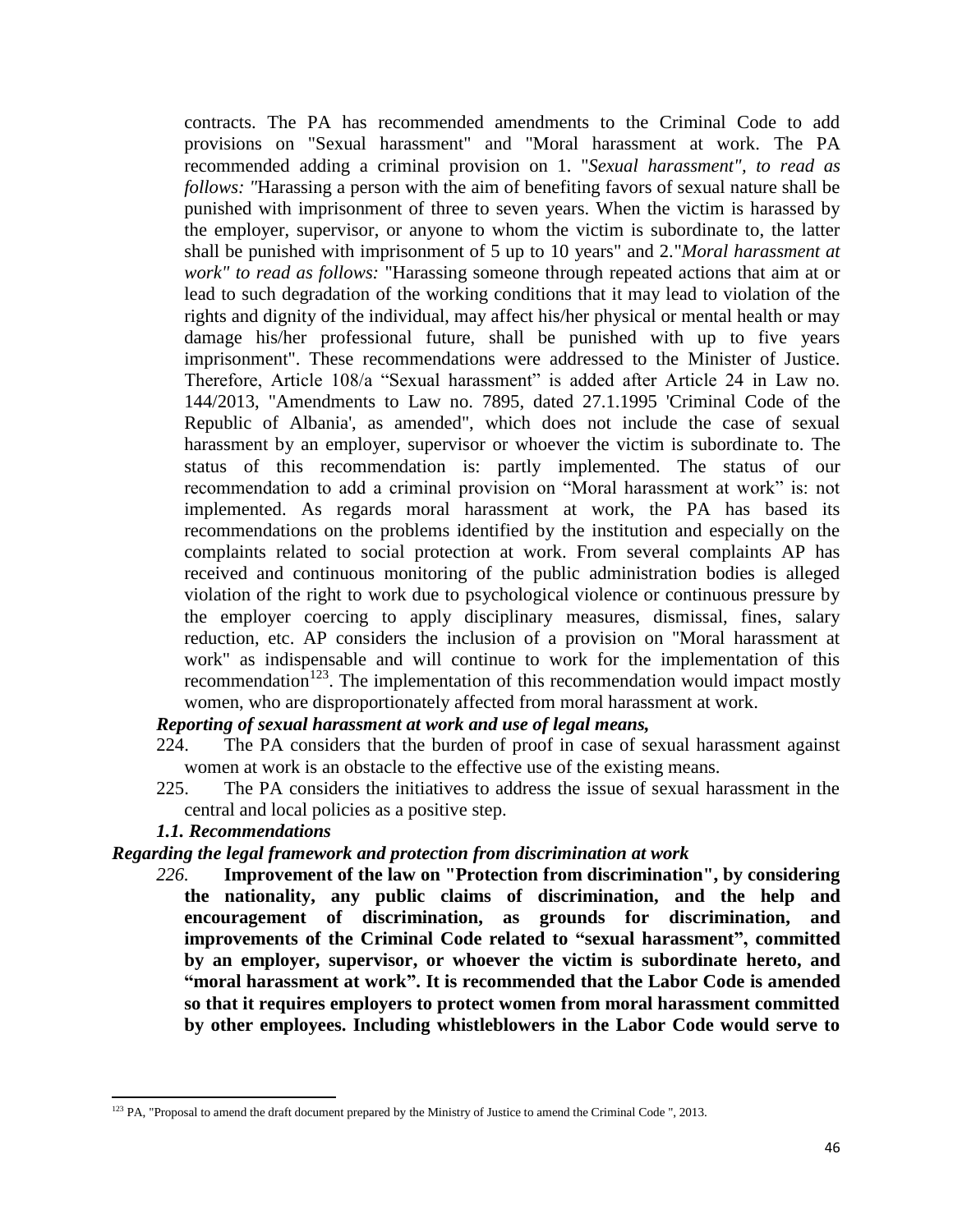**identify cases of moral harassment at the work place and address them with the respective structures<sup>124</sup> .**

**On promotion of employment,**

 $\overline{\phantom{a}}$ 

*227.* **Initiatives are recommended to be taken as part of the legislation on promotion of employment, to include women victims of domestic violence and the LGBTI community as beneficiaries.**

*Regarding reporting of sexual harassment at work and the use of legal means,*

- *228.* **The active role played by the media, employers, educational institutions, and civil society organizations should be strengthened in order to further raise awareness regarding reporting of sexual harassment at work and use of legal means.**
- *229.* **PA's recommendation to transfer the burden of proof in case of sexual harassment at work to the employer is expected to be approved. This would increase the use by women of legal means available, as well as their effectiveness.**

*2. Regarding social insurance, the legal framework and the need to improve it,*

- *230.* The right to benefit from this system is regulated by Law no.7703 dated 11.05.1993 on "Social insurance in the Republic of Albania", as amended, as well as by the respective secondary legislation.
- *231.* Law no. 7703, dated 11.05.1993, on "Social insurance in the Republic of Albania", as amended, provided for positive discrimination of women related to the retirement age.
- *232.* To improve the situation of current beneficiaries, the PA recommended changing the pension calculation formula to establish a more direct link between the pension and contributions. The PA sent a recommendation to the Minister of Finance to improve Law no. 7703 dated 11.05.1993 "Social insurance in the Republic of Albania", as amended, Article 32, in order for pensioners to enjoy a more favorable pension<sup>125</sup>.
- *233.* Law no. 104/2014, dated 31.07.2014, on "On some amendments and additions to Law no. 7703, dated 11.05.1993, "Social insurance in the Republic of Albania", as amended, was approved and it will also affect women. For all citizens who will reach the retirement age after 01.01.2015, the new formula shall be applied, based on the contributions paid through the years and the respective salary on which the contributions are paid.
- *234.* The maternity leave duration shall be 365 calendar days, including a minimum of 35 days before child birth and 63 days after. The new law aims at eliminating women's privileges gradually. First, the right of including the period of university studies for a woman as a period of work for determining the pension payment rate shall be recognized until 31.12.2032.<sup>126</sup> After this date this right shall be annulled. Second, women's retirement age will increase gradually, with the aim of women having the same retirement age as men. Women's retirement age increased with two months per

<sup>&</sup>lt;sup>124</sup> These suggestions were sent to the Parliamentary Committee for Legal Affairs, Public Administration, and Human Rights during 2015.

<sup>&</sup>lt;sup>125</sup> Report on the activity of the People's Advocate 1 January-31 December 2013, no.65, dated 21.02.2014, www.avokatipopullit.gov.al. The recommendation on a more favorable old age pension rate was taken into consideration. Through letter no. 8492/3 dated 03.07.2013 the Ministry of Finance answered to our institution that amending the law to provide a more favorable pension rate has a considerable financial effect. This recommendation is expected to be reviewed as part of the reform in the area of social insurance payment.

 $126$  Law no. 104/2014, dated 31.07.2014, on "Amendments to Law no. 7703, dated 11.05.1993, on "Social insurance in the Republic of Albania" as amended, article 42. According to this article, "Regarding women, the period of full time university studies, starting from 1.9.2000 until 31.12.2032, despite the country where these studies were attended and for longer than six years, shall be recognized as a period of work only for the purposes of determining old age pension payment".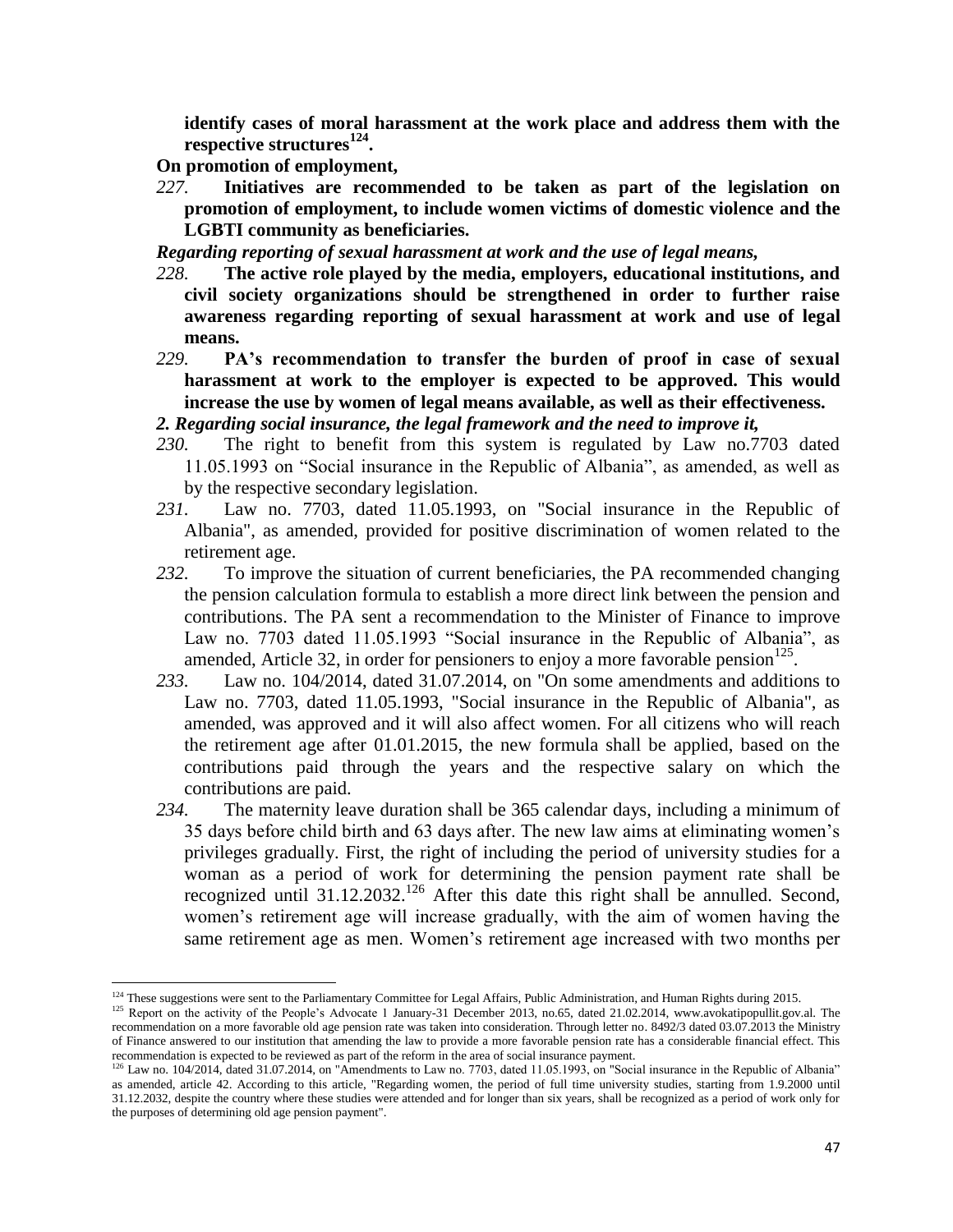year aiming to become equal to that of men. As regards family pension, despite the amendments to the law, there still is positive discrimination for women – widows benefit family pension at 55. Widowers' retirement age has not changed, it continuous to be 60. There is a five years difference in the retirement age of widows and widowers. The law complies with an international standard regarding child care. After the post-birth 63 days of maternity leave, the father or an ensured adopting parent is also given the right to take paternity leave in case the mother cannot or chooses not to use it. This law entered into force upon its publication in the official journal no. 137, dated 1.9.2014 and is become effective starting from 1.1.2015.

- *235.* Every citizen who has turned 70, regardless of gender, and has been residing in Albania at least in the last five years, and who is not eligible for any type of pension deriving from the mandatory social insurance scheme, and does not have any income or the income from any other source are lower than the amount of the social pension, shall benefit social pension. If we consider that women are the ones who face unequal treatment in the labor market, this change shall impact mainly them. The PA raises the concern that, during the transition period, many Albanian citizens, especially women, were unemployed and have not paid their social contributions voluntarily. Women *who do not meet the requirements for benefiting old age pension will remain without any income until when they turn 70 – the age when they may benefit social pensions*.
- *236.* The provision that a person "should have been residing in Albania at least for the last five years" affects directly Albanian emigrants, including women.
- *237.* The PA has raised the concern that, "Failure to set a minimum living standard in Albania hinders the establishment of social policies for groups of people in need" $127$ . The PA recommended to the Prime Minister of Albania to establish a working group for this purpose. The implementation of this recommendation is still ongoing  $128$ .

# *Regarding the de facto situation,*

- *238.* Being part of the formal labor market is a key prerequisite for benefiting the old age pension, unemployment payment, sick leaves and maternity leave. Statistics show that the informal labor market includes a higher percentage of women than men, thus a much lower number of women are part of the system $^{129}$ .
- *239.* The PA has received 123 complaints on social insurance during October 2013- October 2014<sup>130</sup>. 16 of the 101 complaints filed with our institution on social insurance during 2014 were submitted by women. *The complaints consisted to unfair calculation of old age pensions, failure to recognize years of work, reduction of the early retirement pension, the time of benefiting the right to retire, the lack of information on the complaints against decisions of the Social Insurance Regional Directorates, unfair interruption of old age pensions, refusal to provide copies of the documents contained in the pension file, etc.*

<sup>&</sup>lt;sup>127</sup> Comments and opinions of the People's Advocate on the Council of Europe's 2014 Progress Report for Albania, Tirana 2014, pg.4. Minutes of the meeting of 12.11.2014 of the Committee on Legal Affairs, Public Administration and Human Rights, Hearing session with the People's Advocate on the 2014 Progress Report.

<sup>&</sup>lt;sup>128</sup>The Prime Minister's response in June 2014 informed us that a working group of managers and experts will provide concrete recommendations on the manner and procedures to be followed in order to define a minimum living standard for Albania. The recommendations of the working group will be sent to the Minister of Social Welfare and Youth, who will take concrete, steps for the issuance of the secondary legislation.

<sup>&</sup>lt;sup>129</sup> The National Strategy on Employment and Abilities 2014-2020, adopted by a DCM no. 818, dated 26.11.2014, on the "Approval of the National Strategy on Employment and Abilities 2014 – 2020 and its Action Plan", published in the Official Journal no.188/2014, pg.10322.

<sup>130</sup> Comments and opinions of the People's Advocate on the Council of Europe's 2014 Progress Report for Albania, Tirana 2014, pg.4. Minutes of the meeting of 12.11.2014 of the Committee on Legal Affairs, Public Administration and Human Rights, Hearing session with the People's Advocate on the 2014 Progress Report.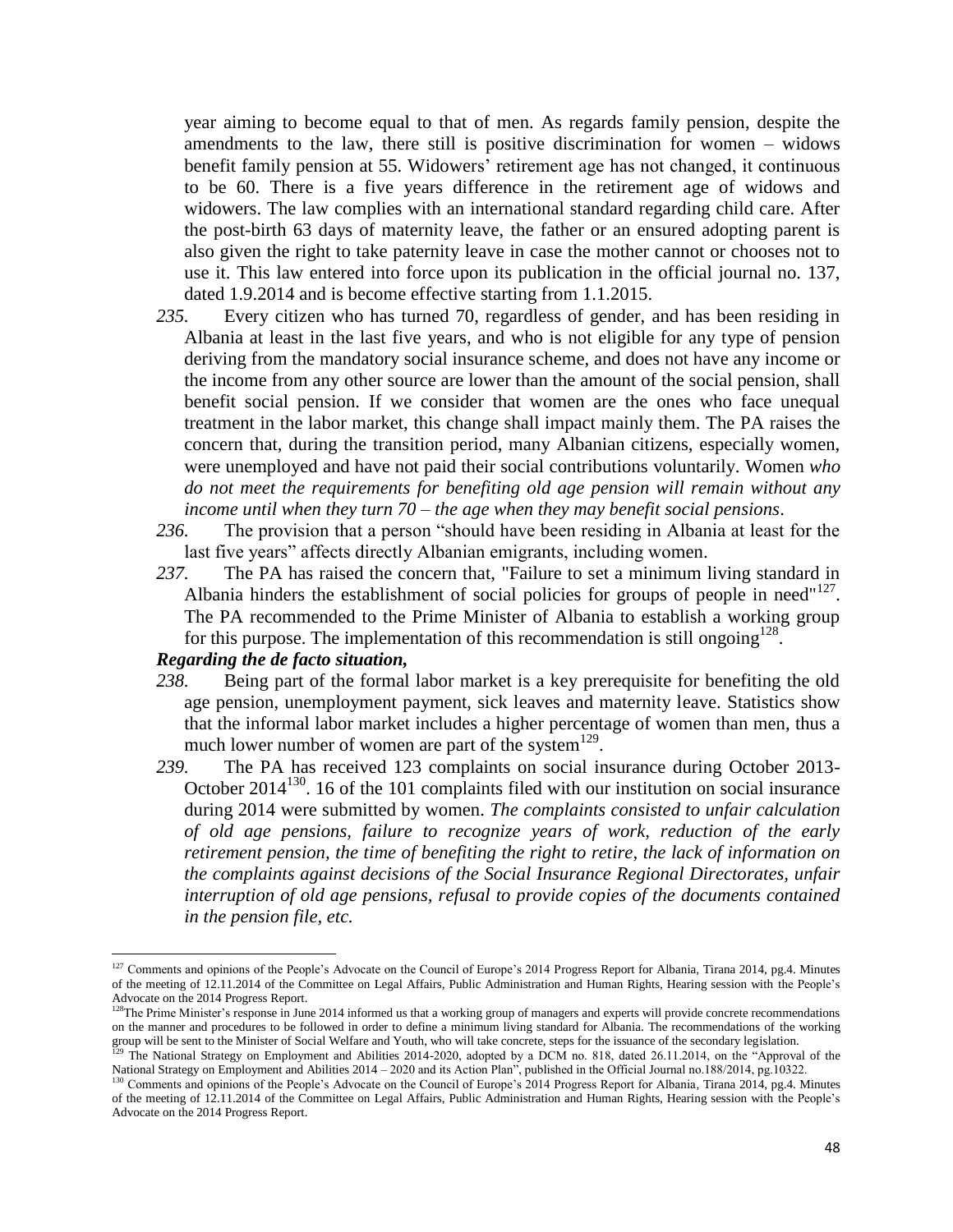### **2.1. Recommendations**

*PA:*

- *240.* **Recommends that social pensions should be benefited upon being granted the right of inclusion in the pension scheme rather than upon reaching the age of 70. The implementation of this recommendation would be beneficial for elderly women, who have not paid the mandatory pension contributions or any volunteer pension contributions.**
- *241.* **Recommends that the social pension should be benefited by every Albanian citizen, including women, even if they have not been residing in Albania in the last five years and do not receive any income in the countries where they have been working as emigrants.**
- *242.* **Recommends that the social pension should not be considered in the calculation of the old age monthly pension because it [social pension] goes only to those individuals who do not meet the requirement of the minimum period of paid contributions and who do not benefit any types of pensions. They need to declare their minimum revenues on which the pension is calculated.**
- 243. **There is a need to declare a minimum living standard, which would serve as the basis for calculating the monthly pension is calculated.**

# *Regarding safety and health at work,*

- *244.* Although Law no. 10237, dated 18.02.2010, on "Safety and health at work" obliges employers to take measures to eliminate risks and guarantee safety and health at work, its implementation and monitoring leaves to be desired.
- *245.* The Annual Statistics of the Ministry of Justice for 2013 indicate 34 cases of "violation of the rules on protection at work" - Article 289 of the Criminal Code -and 34 individuals sentenced over such criminal offence.

# *Employment and vocational education and training policies,*

- *246.* Economic empowerment is one of the four key priority areas in the National Strategy on Gender Equality and Reduction of Gender based Violence and Domestic Violence 2011-2015<sup>131</sup>. Empowerment of women and girls through employment, promotion of entrepreneurship, and vocational education is one of the key priorities of the government on gender equality and domestic violence issues for 2013-2017.
- *247.* The PA agrees that increasing the involvement of special groups, including women and girls, in the labor market contributes considerably to the employment and vocational education strateg*i*es and policies, and highlights the outcomes resulting from implementation of such policies.

# *3. The de facto situation*

# *The labor market – employment*

- *248.* INSTAT data show that the "Degree of participation in the workforce of women between 15-64 years old is 50.1 %, while for men of this age group it is 70.2 %. There is a difference of 20.1 points of percentage in favor of men, which reflects a more active participation in the labor market of the latter".<sup>132</sup>
- *249.* Employed women are mainly working in the service sector (as compared to the agriculture and industry sectors) where they hold  $42\%$  of the jobs<sup>133</sup>. The fact that

<sup>&</sup>lt;sup>131</sup> This Strategy is adopted by the DCM no. 573, dated 16.06.2011.

<sup>&</sup>lt;sup>132</sup> INSTAT, "Women and men in Albania", 2014. Available at: [http://www.instat.gov.al/media/257796/femra\\_dhe\\_meshkuj\\_2014\\_.pdf,](http://www.instat.gov.al/media/257796/femra_dhe_meshkuj_2014_.pdf) pg.65.

<sup>&</sup>lt;sup>133</sup> INSTAT, "Gender Perspective in Albania", Gender analysis of the 2011 census results for people and dwellings, Tirana 2014, pg.68.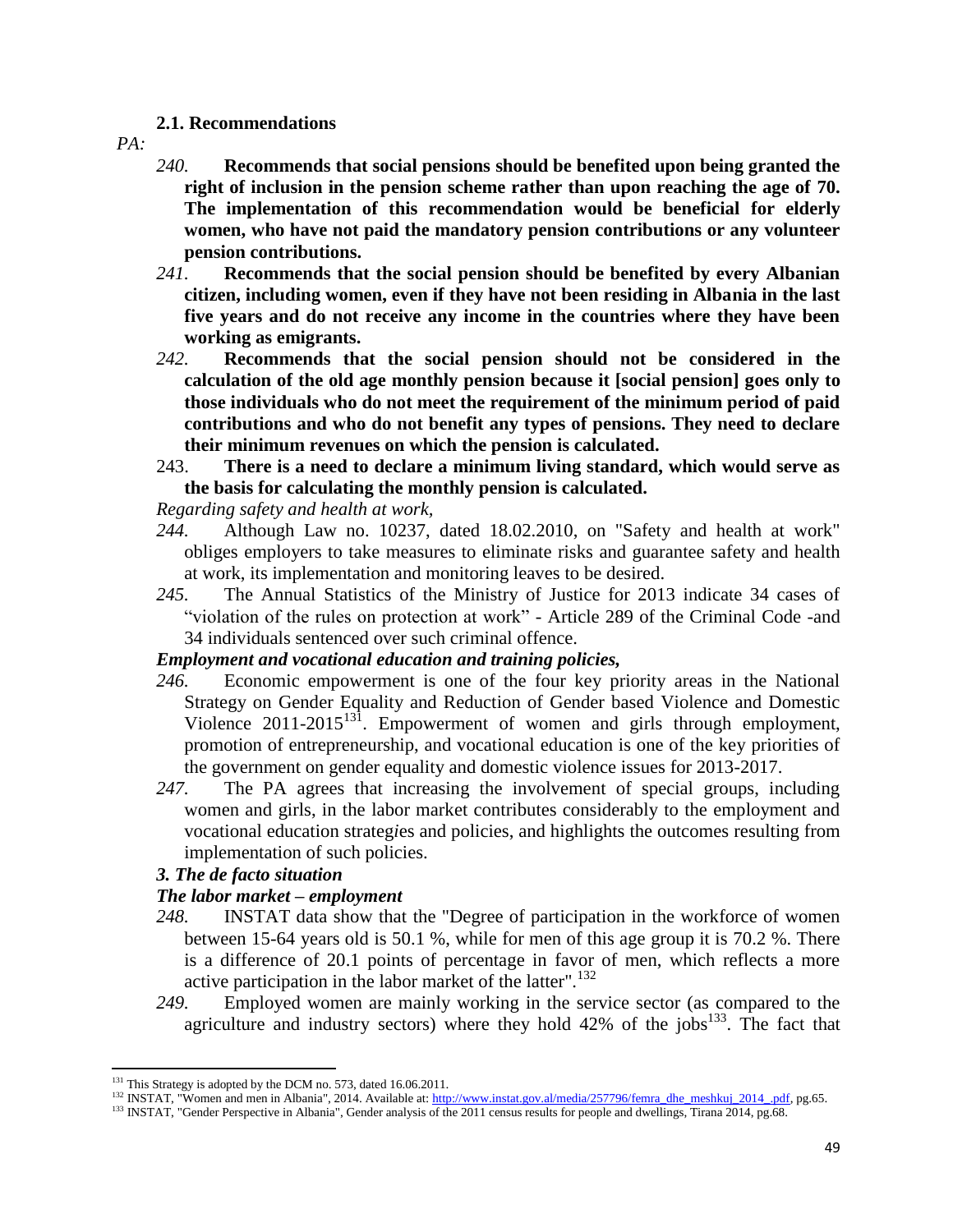young women focus on typical "feminine" jobs, which are less paid and do not require many skills, increases the gender gap in terms of salaries and the women's ability to find jobs in the informal sector $134$ .

*Employment promotion programs*

- *250.* DCM no. 27, dated 11.01.2012 "Stimulation of employment of unemployed women job seekers" led to the implementation of four programs where 36 women were employed<sup>135</sup>. DCM no. 47, on the e "Employment through on-job training" Program provided 28 entities to train 436 unemployed job seekers. After completing the internship, 58% of the participants or 252 individuals of who 134 women – were employed for at least six months, as established by the program<sup>136</sup>. The employment promotion program funded by UNDP – implemented by 20 business companies – involved 126 unemployed job seekers registered in the Employment Offices and contributed to the economic empowerment of women. After the internship, 32 individuals of who 25 women, were employed by these companies<sup>137</sup>. Women's employment is important also in terms of their access to the social insurance schemes. Statistics show that the informal sector includes a higher percentage of women relative to men, thus leading to a poor coverage of women by the social insurance system  $138$ .
- *251.* The category of secluded women may benefit from the unemployment payment scheme while it is difficult for them to participate in the employment promotion programs of the National Employment Service due to their specific conditions<sup>139</sup>.

# *Vocational education programs*

*252.* In 2013, the vocational education programs included 9254 registered individuals of whom 8884 were certified. 3896 of the trainees were women, constituting 43% of the total number  $140$ .

# *The right to work and discrimination at work,*

- *253.* INSTAT data show that among the economically non-active individuals, women are more prone to discouragement. In 2013, the discouraged unemployed individuals constituted 23% of all economically non-active individuals (20.8 % men and 24.2 % women)<sup>141</sup>. In 2013, the unemployment rate for women was  $13.2\%$ <sup>142</sup>.
- *254.* The population living in rural areas is not included in the country's unemployment data because they are considered as self-employed in their agricultural family economies and, therefore, they may not benefit from the social and health insurance schemes. Women are especially affected by this phenomenon $143$ .
- *255.* Women face various forms of discrimination at work and difficulties regarding the harmonization of their family duties with their jobs $^{144}$ .
- *256.* There is a difference in salaries paid to women and men, especially in the private sector, including the construction, services, and garment industry. Women earn less

 $\overline{\phantom{a}}$ <sup>134</sup> National Strategy on Employment and Abilities 2014-2020, adopted by the DCM "on the improvement of the National Strategy on Employment and Abilities 2014 – 2020 and its Action Plan", published in the Official Journal no.188/2014, pg.10355.

National Employment Service, 2013 Labor Market Bulletin, pg. 28. Available a[t http://www.kerkojpune.gov.al](http://www.kerkojpune.gov.al/)

<sup>&</sup>lt;sup>136</sup> National Employment Service, 2013 Labor Market Bulletin, pg. 27. Available a[t http://www.kerkojpune.gov.al](http://www.kerkojpune.gov.al/) <sup>137</sup> National Employment Service, 2013 Labor Market Bulletin, pg. 28, Available a[t http://www.kerkojpune.gov.al](http://www.kerkojpune.gov.al/)

<sup>&</sup>lt;sup>138</sup>The National Strategy on Employment and Abilities 2014-2020, adopted by DCM no.818, dated 26.11.2014.

<sup>&</sup>lt;sup>139</sup> PA, "Blood feud", no.28/4, dated 22.04.2013, f. 29.http://www.parlament.al/web/pub/2013\_rPAorti\_per\_gjakmarrjen\_15419\_1.pdf

<sup>&</sup>lt;sup>140</sup> National Employment Service, 2013 Labor Market Bulletin, pg. 32, available at [http://www.kerkojpune.gov.al](http://www.kerkojpune.gov.al/)

 $141$ <sub>[http://www.instat.gov.al/media/237073/tregu\\_i\\_punes\\_2013.pdf](http://www.instat.gov.al/media/237073/tregu_i_punes_2013.pdf)</sup>, pg. 7.</sub>

 $142$ <sub>[http://www.instat.gov.al/media/237073/tregu\\_i\\_punes\\_2013.pdf,](http://www.instat.gov.al/media/237073/tregu_i_punes_2013.pdf) pg.6.</sub>

<sup>&</sup>lt;sup>143</sup> National Strategy on Gender Equality and Reduction of Gender based Violence and Domestic Violence 2011-2015, adopted by DCM no. 573, dated 16.6.2011.

<sup>&</sup>lt;sup>144</sup> Meetings of the PA with NPOs in Berat on 30 September 2014.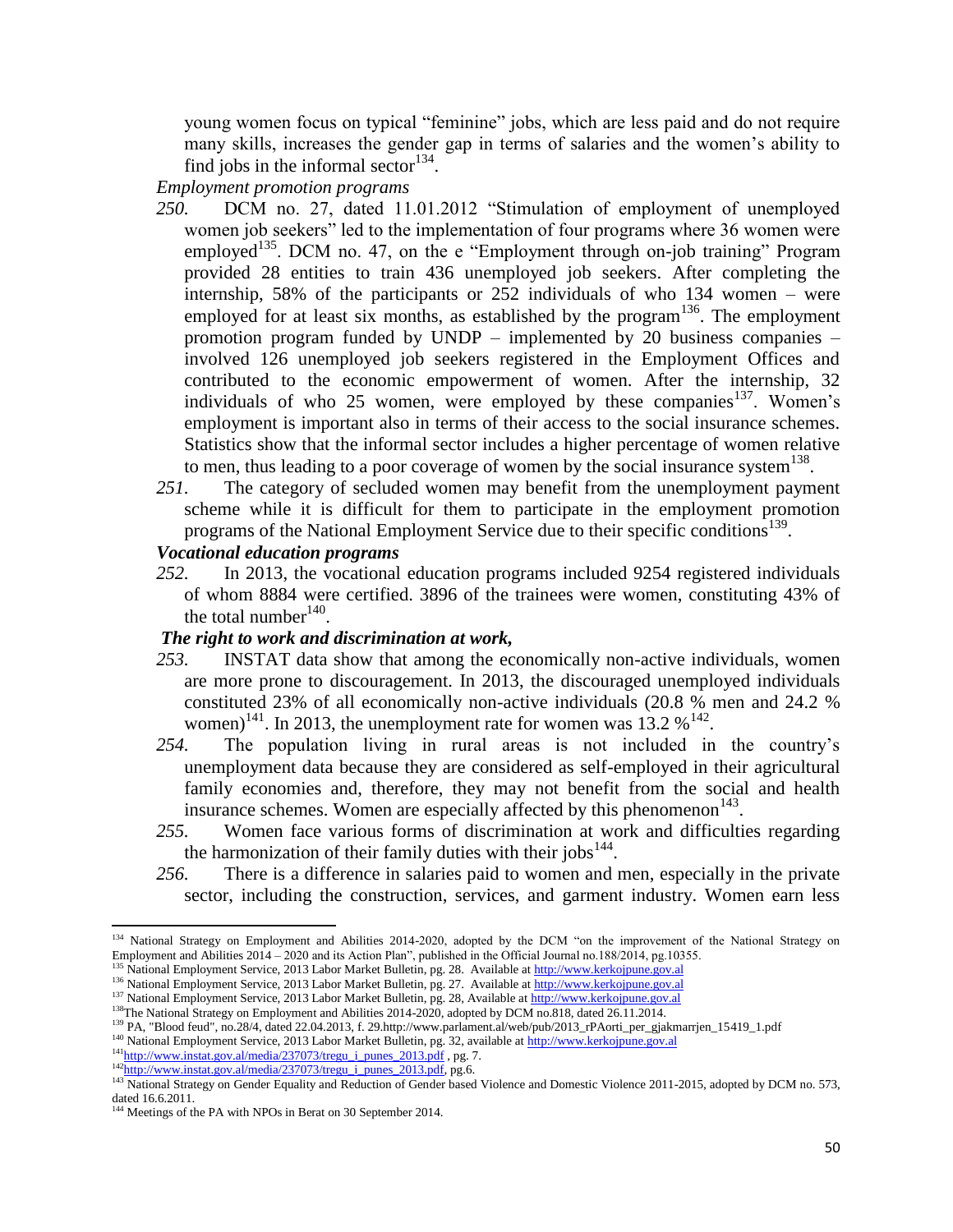from employment than men. The earnings differential for 2011 was 5,725 Albanian lekë, i.e. women earned 17.4 percent less"<sup>145</sup>. This is also affected by the areas of studies chosen by women in comparison to men. "Women tend to focus on education, humanitarian sciences and arts, followed by medicine and care –78, 75 and 72 per cent respectively. On the contrary, male students tend to choose areas of studies such as services, engineering, production and construction, followed by agricultural studies, forestry and fishing with 68, 61, and 58 per cent respectively<sup> $n^{146}$ </sup>. No special measures have been taken to address the gender gap in terms of differences in salaries, access to enterprise opportunities and to  $\text{loans}^{147}$ .

- *257.* "... a much higher number of women conduct unpaid jobs compared to men (91 versus 40 per cent)<sup>"148</sup>. Women spend more time taking care of the elderly family members and of their children. *Paid working days for men are on average one and a half hour longer than for women (7:39 against 6:11hours), while the unpaid working days for women are much longer than those for men (5:42 versus 2:06 hours)*<sup>149</sup>. The number of day care centers for the elderly and children is restricted, what leads to women playing a key role in caring for elderly family members and children at home and to find it difficult to match harmonize their family and professional responsibilities. There are no effective mechanisms that enable women who conduct unpaid jobs to benefit from community services, employment policies, etc.
- *258.* Regarding female owners/administrators, "27.8 % of the total number of active enterprises is managed by women. 33.4 % of the commercial activity is managed by women; 14.4 % of enterprises with more than 50 employees is managed by women<sup> $150$ </sup>;
- 259. The  $4<sup>th</sup>$  National Periodic Report on the implementation of the CEDAW Convention highlights that "Between 2010 and 2014: 4491 uninsured employees (45% female) in 54,524 businesses inspected, with a total number of 567,631 employees<sup> $151$ </sup>. These data resulted from the inspection conducted by the State Labor Inspectorate in the premises of entities licensed in the Republic of Albania. There is a lack of effective measures to address this problem. The Annual Statistics of the Ministry of Justice for 2013 indicate 34 cases of "violation of the rules on protection at work" - Article 289 of the Criminal Code -and 34 individuals sentenced over such criminal offence.
- *260.* We have found cases of violation of the legal procedures on dismissals and of the rights granted by law in the public administration<sup>152</sup>. In August-December 2010 there were 36 complaints on labor relations, of which 17 were filed by women; in 2011 there were 144 complaints on labor relations, of which 33 were filed by women; in 2012 there were 268 complaints on labor relations, of which 89 were filed by women; in January-September 2014 there were 161 complaints on labor relations, of which 59 were filed by women. *The complaints relate to violations of the Labor Code, unfair transfers or failure to be paid or receive rewards, annual leaves, unfair dismissals and*

<sup>&</sup>lt;sup>145</sup> Gender Alliance for Development Centre, "Gender inequality in pay, an Albanian case", Tirana 2012, pg.31.

<sup>&</sup>lt;sup>146</sup> INSTAT, Women and Men 2014[. www.instat.gov.al/media/257796/femra\\_dhe\\_meshkuj\\_2014\\_.pdf,](http://www.instat.gov.al/media/257796/femra_dhe_meshkuj_2014_.pdf) pg.38.

<sup>&</sup>lt;sup>147</sup> <http://www.integrimi.gov.al/al/dokumenta/progres-rPAorte/progres-rPAorti-2014&page=1>

<sup>&</sup>lt;sup>148</sup> INSTAT, "Women and Men in Albania", 2014. Available at[: www.instat.gov.al/media/257796/femra\\_dhe\\_meshkuj\\_2014\\_.pdf,p](http://www.instat.gov.al/media/257796/femra_dhe_meshkuj_2014_.pdf)g.78.

<sup>&</sup>lt;sup>149</sup>[http://www.instat.gov.al/media/257796/femra\\_dhe\\_meshkuj\\_2014\\_.pdf](http://www.instat.gov.al/media/257796/femra_dhe_meshkuj_2014_.pdf) , f. 77.

<sup>&</sup>lt;sup>150</sup>[http://www.instat.gov.al/media/247026/regjistri\\_ndermarrjeve\\_2013.pdf](http://www.instat.gov.al/media/247026/regjistri_ndermarrjeve_2013.pdf) ,f.9.

<sup>151</sup> Consideration of reports submitted by state parties under article 18 of the Convention, Fourth Periodic Report Albania, [http://tbinternet.ohchr.org/Treaties/CEDAW/Shared%20Documents/ALB/CEDAW\\_C\\_ALB\\_4\\_7078\\_E.pdf,](http://tbinternet.ohchr.org/Treaties/CEDAW/Shared%20Documents/ALB/CEDAW_C_ALB_4_7078_E.pdf) pg.38.

<sup>&</sup>lt;sup>152</sup> 233 complaints have been examined by PA for the period October 2013-October 2014 . Comments and opinions of the People's Advocate on the Council of Europe's 2014 Progress Report for Albania, Tirana 2014, pg.1. Minutes of the meeting of 12.11.2014 of the Committee on Legal Affairs, Public Administration and Human Rights, Hearing session with the People's Advocate on the 2014 Progress Report.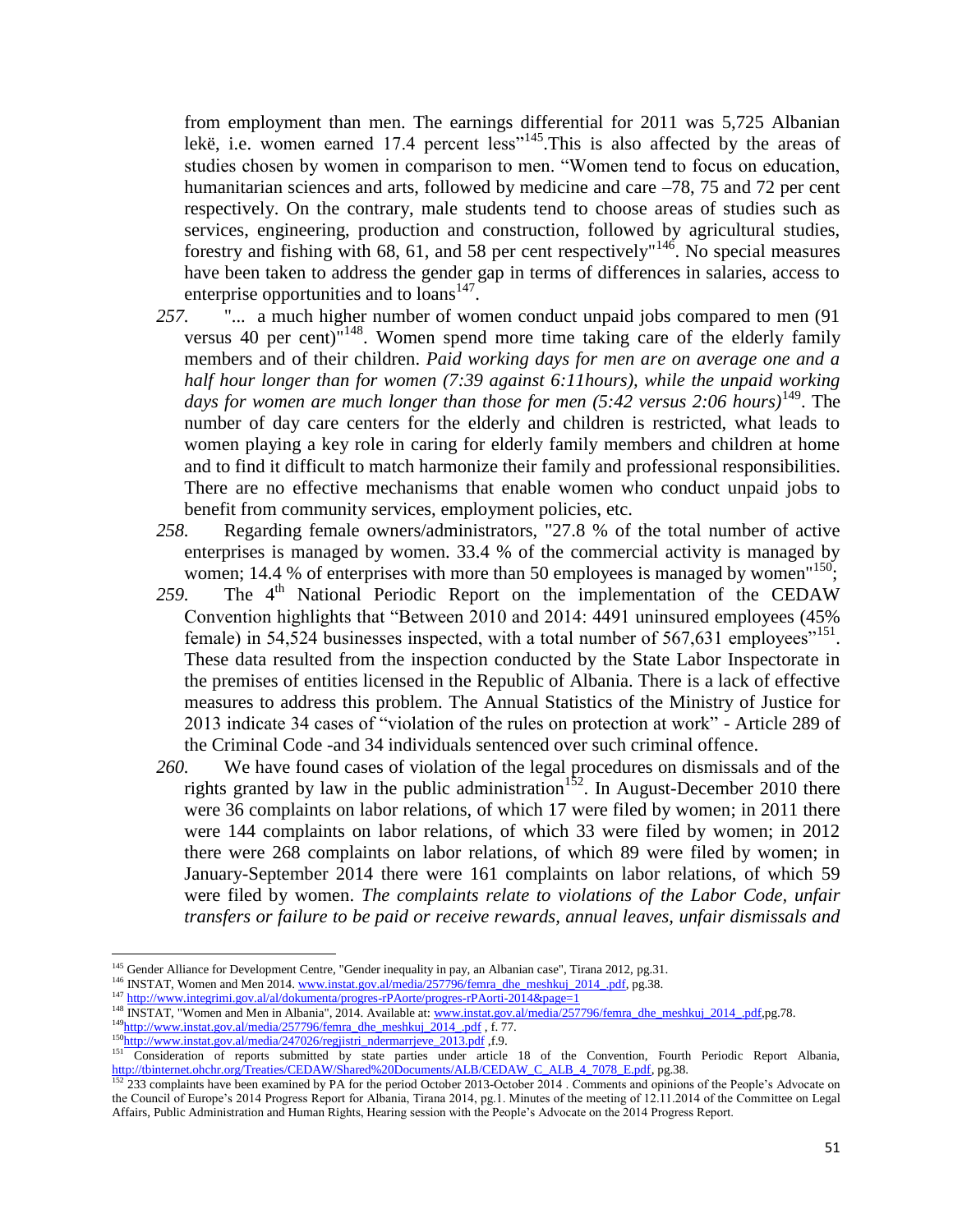*being put in the waiting list, dismissal during maternity leave, failure to respect the legal deadlines for dismissals, violations of the procedures on dismissals and failure to reason them, as well as non-compliance with the obligation set by the Civil Service Commission and with Law no. 8549, dated 11.11.1999, "Civil servants' status", etc.*  Some of the complaints were filed by women serving as heads of their households and without any revenues. The PA examined the complaints and provided recommendations to help these women enjoy their rights and to hold accountable the responsible individuals.

- *261.* AP has examined complaints, indicated violation of equality or discrimination which led to alleged violation of other rights. The PA initiated an administrative investigation in case of a refusal of a doctor to work together with a nurse wearing a *burka* and recommended *disciplinary measures against the doctor* and the engagement of the health authorities not to allow any repetition of such cases of discrimination not only against the medical staff, but also against patients. This recommendation is implemented.
- *262.* Attorneys, lawyers, the public administration staff, judges, and prosecutor's knowledge on the international standards in the area of employment, including those introduced by CEDAW Convention leave to be desired.
- *263.* Women's knowledge of their rights in the area of protection from discrimination in employment is insufficient.

# **3.1. Recommendations**

*Institutional development* 

*264.* **The capacities of the respective authorities in the area of work relations as the Ministry in charge of gender equality issues, the National Employment Service, the State Labor Inspectorate, and the State Social Service, should be strengthened, respecting the principle of gender equality and non discrimination. Increasing human and financial resources is necessary.**

*Equality at work* 

- *265.* **Priority should be given to the policies on the participation of women and girls from the economic aid schemes to active employment programs, as well as in the vocational education and training system<sup>153</sup>. Increasing the number of active training and employment programs especially for women is important in terms of including them [women] in the social protection system.**
- *266.* **An increased involvement of women in the vocational education system would contribute to reducing gender differences in terms of salaries, orienting them towards better paid professions. Salaries are also recommended to be increased in the women-dominated sectors, promoting involvement of women in scientific and technological jobs, positive discrimination in recruiting women who are as equally qualified as men, encouraging entrepreneurship by women and monitoring of these policies.**
- *267.* **The number of day care centers for the elderly and children is recommended to be increased, and efforts ensuring a child care system available, accessible and in good quality need to be intensified. This would reduce the number of unpaid hours of work for women and increase their role in the public sphere.**

l <sup>153</sup> People's Advocate, Special report no.208 dated 24.07.2012, on "Violence against women and the activity of the People's Advocate", July 2012, pg.36.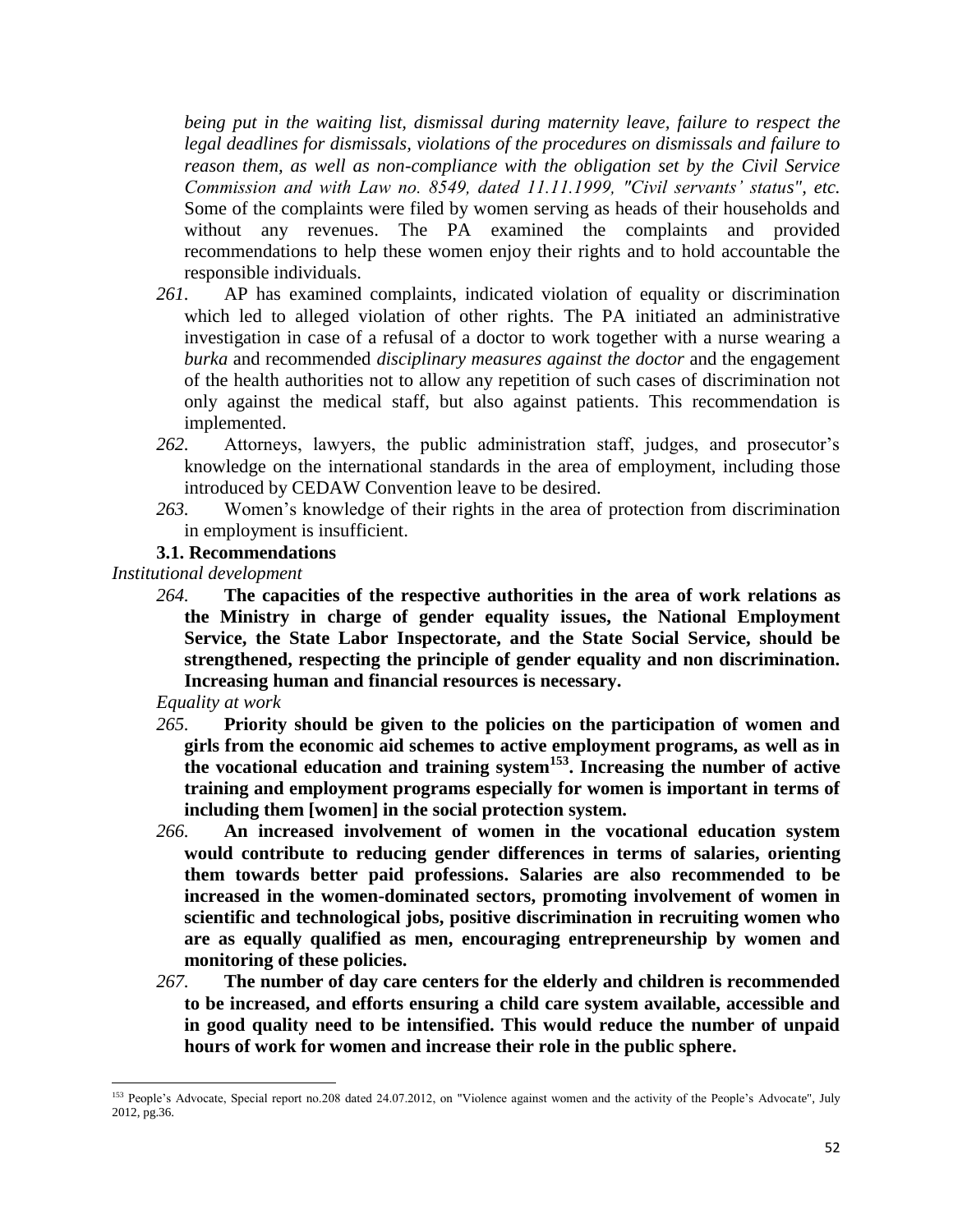268. **Women's representation in economic decision-making is recommended to be increased. Local strategies need to include women and their employment needs.**

*Monitoring*

- *269.* **Continuous monitoring of the implementation of Law no. 9970, dated 24.07.2008, "Gender equality in society", the Law on "Protection from discrimination" and of the labor legislation from a gender perspective is recommended.**
- *270.* **Gender studies need to be made in the area of employment of women heads of households, women with disabilities, trafficked women, women victims of domestic violence, Roma women, LBTI women, etc.**

*Training* 

 $\overline{\phantom{a}}$ 

*271.* **The professionals need to be trained on the international standards, including the CEDAW Convention, on equality in employment. These training sessions should be organized for lawyers, judges, prosecutors, attorneys, public administration staff and employers.** 

*Regarding the role of NPOs*

*272.* **The activity of NPOs related to the rights of women at work and protection from gender and/or multiple discrimination needs to be strengthened.** 

**D. DOMESTIC VIOLENCE** 

*(Articles 1 and 2, and 5 of the Convention on the Elimination of all forms of Discrimination against Women, CEDAW)*

*General Recommendation No. 19 of the Committee on the Elimination of Discrimination against Women, CEDAW)*

*The national population-based survey<sup>154</sup> 2013 on "Domestic Violence in Albania" shows that 59,4 % of women (more than 1 out of 2 women) reported that they had experienced domestic violence in their marriage/intimate relationship "in their live",, and 53.0 % of women (1 out of 2 women) were "currently" experiencing domestic violence (within the 12 months prior to the interview).*

# **1. THE LEGAL FRAMEWORK ON DOMESTIC VIOLENCE**

- *273.* The legal framework addressing domestic violence in Albania has improved during 2010-2014, being increasingly harmonized with the international standards. Law no. 9669, dated 18.12.2006, "Measures against domestic violence" has been amended to prevent and provide more effective protection from domestic violence to family members, especially to women as the most affected by domestic violence<sup>155</sup>. CMD No. 334, dated 17.02.2011, "The coordination mechanism for the referral of cases of domestic violence and the manner of its operation" envisaged the establishment of a Coordination Mechanism for referring cases of domestic violence. Special laws are in place aiming at extending the range of beneficiaries of legal and financial aid, etc., including victims of domestic violence.
- *274.* The amendments made to the Criminal Code by Law No. 23/2012 and Law No. 144/2013, envisage domestic violence as a criminal offence, addressing different forms of domestic violence with legal remedies, they stipulate harsher punishment for

<sup>&</sup>lt;sup>154</sup> INSTAT, "Domestic Violence in Albania", National population-based survey 2013. The report is prepared by Dr. Robin N, Haarr, UNDP International Consultant,p.33.

<sup>&</sup>lt;sup>155</sup> Official data from the State Police and reports of non-profitable organizations show that women are the most affected by domestic violence.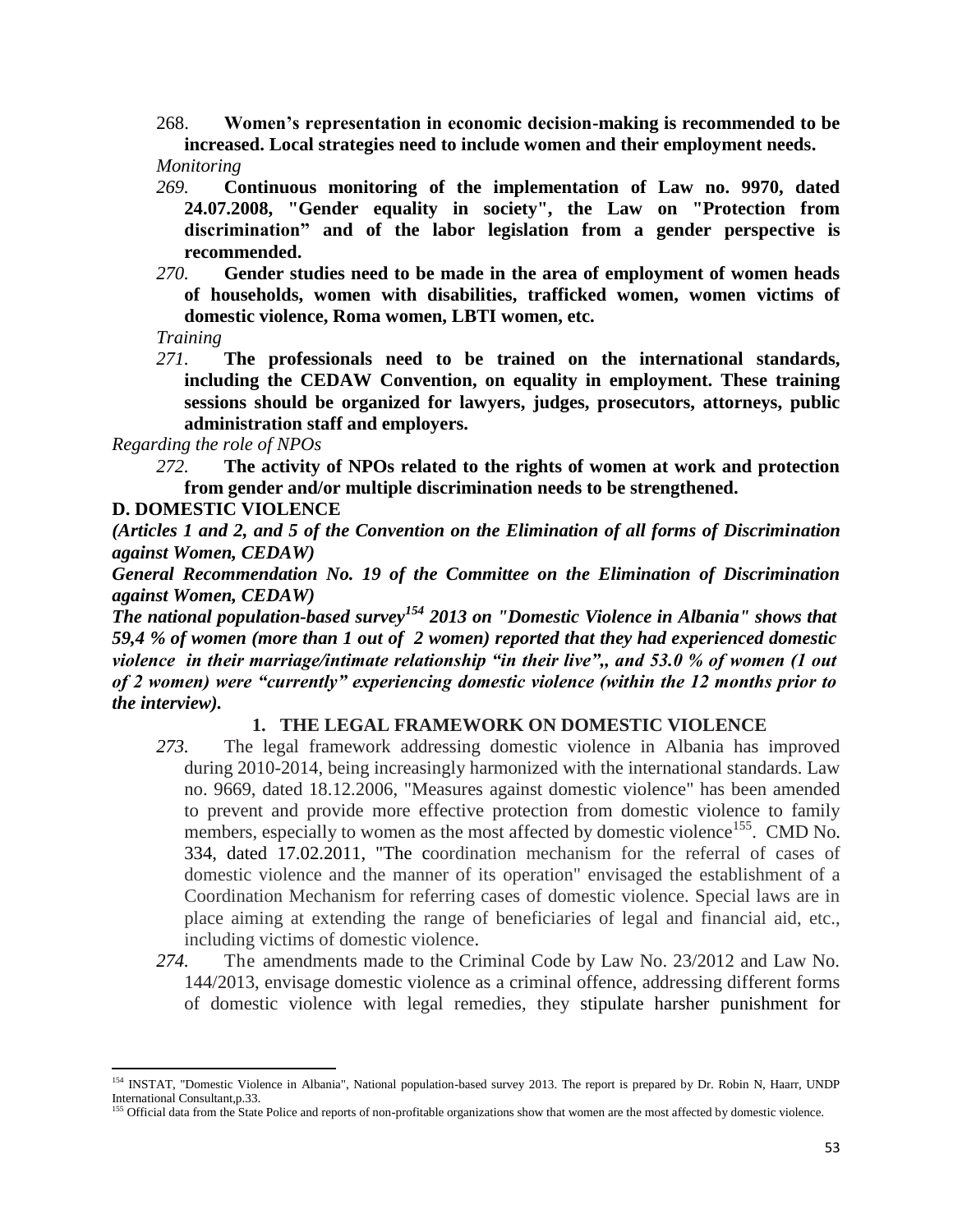perpetrators and perpetrators are punished even in case the victim withdraws from the proceedings.

# *1.1. Civil and administrative legislation on preventing and reducing domestic violence, and its implementation;*

*The Family Code*

*275.* The Family Code (FC) lacks provisions that link domestic violence incidents directly with the misuse or serious neglect of parental responsibility. The Family Code lacks provisions that envisage supervised visits of children by their parent when the court has declared the latter to be a perpetrator and has issued a protection order against him/her.

# *Law No. 9669, dated 18.12.2006, "On Measures against Domestic Violence", as amended;*

- *276.* Law No. 9669, dated 18.12.2006, "On Measures against Domestic Violence" is an administrative-civil law whose legal means are being increasingly used by victims of domestic violence.
- *277.* The legal means IPO/PO provided by Law No. 9669, dated 18.12.2006, "On Measures against Domestic Violence", as amended, offer immediate protection through a range of protection measures, without any financial implications for the victim, and for a clearly predetermined period of one year with the right to readdress the court. Victims may ask the court to issue an IPO/PO, despite the criminal proceeding.
- *278.* Law no. 10329, dated 30.09.2010, "Amendments and additions to Law no. 9669, dated 18.12.2006 "On Measures against Domestic Violence", as amended'" envisages important amendments that provide for: the establishment of a coordinated network of institutions; establishment of a national social care service for victims of domestic violence; the employees of the social care service and the legal representatives and defense lawyers to keep the confidentiality of the personal data of domestic violence victims; exemption of requestors of a IPO/PO from any taxes and fees applied by courts and the state bailiff's office; and more immediate and effective protection of children from domestic violence, etc.

# **Recommendations**

- *279.* **The ratification by the Albanian Government of the Council of Europe Convention "On Preventing and Combating Violence against Women and Domestic Violence" requires harmonization of the national legislation with the standards stipulated in the convention on the range of subjects who enjoy legal protection against domestic violence, compensation of victims of domestic violence, benefiting of services regardless of victims' report, etc.**
- *280.* **Practice dictates the need to amend the Family Code for parents to exercise the visitation rights under the supervision of a psychologist, social worker or another person authorized by the court. Supervised visits are recommended also in cases when victims are accommodated in a shelter during the time that an IPO/PO is applicable. In this case, the meeting with the former spouse should be done under the supervision of an employee of the shelter for victims of domestic violence or a psychologist, social worker or a person authorized by a court. When the abusive parent has the right of an appointment with his/her children, the decision should have attached a safety plan that would provide protection for the children and prevent exposure to more extreme violence.**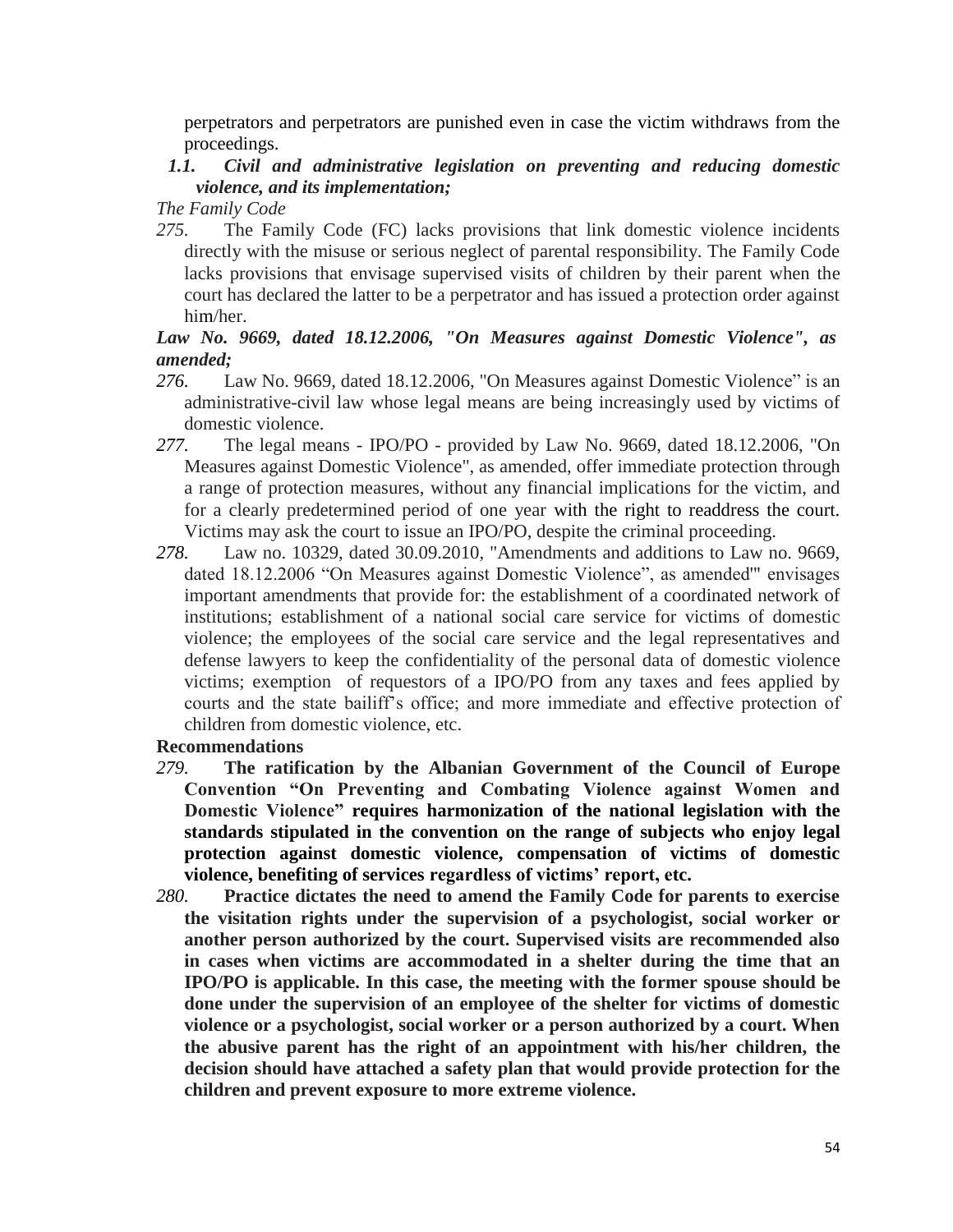# **Regarding the implementation of the administrative-civil law "On measures against domestic violence".**

- *281.* Despite the increasing number of immediate protection orders or protection orders, the high percentage of IPO/PO court case dismissals continues to raise the issue of the effectiveness of the implementation of this law. "The cases of decisions on cessation of IPO/PO in general and especially of those were the females are the plaintiffs are still a lot in number. In the Tirana Judicial District Court, in 91 % of the cases, the claim of IPO/PO were presented by females. In the Durrës Judicial District Court, in approximately 84 % of the decisions being ceased, the claims have been presented by females $156$ ".
- *282.* Article 13 of Law No. 9669, dated 18.12.2006, "On Measures against domestic violence", as amended, on the authorities eligible to file public charges, has not been implemented accordingly by the Police and the Prosecutor's Office. Were the police or the prosecutor's office to exercise the right to file public charges, it would lead to reduced number of dismissed cases and would enable courts to continue proceedings even if victims withdraw from the process. The High Council of Justice Inspectorate has found that Elbasan Region Police Commissariat applies good practices (during the inspection period, the Police Commissariat had submitted 40 cases to the Elbasan District Court, which were identified directly by the State Police itself), while Përmet Police Commissariat had filed two cases with the Court.<sup>157</sup>
- *283.* The effectiveness of court proceedings and the access by victims of domestic violence to the justice system is closely linked to the duration of the trial. The High Council of Justice Inspectorate identified violations of legal deadlines in 183 of the 2689 inspected cases, which constitute 6.8 % of the case load at the national level.<sup>158</sup> The same finding is seen in reports from non-profit organizations, stating that "…failure to gather the evidence in due time often leads to postponement of trials. This is the reason why there are more cases of failure to meet the legal deadlines for protection orders [15 days deadline] compared to requests for issuing immediate protection orders [48 hours deadline]."<sup>159</sup> The [long] duration of court procedures in case of IPO/POs and expiry of the legal deadlines contradicts the purpose of the law, i.e. to take immediate measures to prevent and ensure protection from domestic violence.
- *284.* Despite the public education programs to raise the awareness of the representatives of all relevant institutions, there is still room for improvement in this regard. The School of Magistrates has organized training sessions for judges and prosecutors related to domestic violence and other forms of gender based violence. 238 judges, prosecutors and judicial police officers benefited from the training sessions on

<sup>&</sup>lt;sup>156</sup> Prof.Dr.Arta Mandro (Balili) & Av.Aurela Bozo & Prof.Dr.Aurela Anastasi, Report on Knowledge and implementation of the gender equality standards in court decisions. Report on the main findings from monitoring of the judicial practice in Tirana, Durresi, Shkodra and Vlora Districts. January 1, 2011-June 1, 2012. p. 53, Tirana, December 2013.

<sup>&</sup>lt;sup>157</sup> The Inspectorate of the High Council of Justice, "Thematic report on domestic violence and security measures in case of illegal possession of fire arms", January 2014. One of the topics subject to their inspection was the role of courts in combating domestic violence by checking cases in which an "Immediate Protection Order is issued" and cases in which a "Protection Order is issued". 28 national courts were inspected six of which were appellate courts and 22 first instance courts. The thematic report may be accessed at: [http://kld.al/korniza-ligjore/akte](http://kld.al/korniza-ligjore/akte-nenligjore/raport-mbi-dhunen-ne-familje)[nenligjore/raport-mbi-dhunen-ne-familje](http://kld.al/korniza-ligjore/akte-nenligjore/raport-mbi-dhunen-ne-familje) 

<sup>158</sup> Ibid.

<sup>&</sup>lt;sup>159</sup> CLCI, Study, "Increase of the effectiveness, transparency and public faith in the judiciary ", Findings from the monitoring of court sessions and studying of the court jurisprudence related to protection of the principle of equality and non-discrimination in the judicial districts of Tirana, Elbasan, Shkodër, and Vlora. Monitoring time period: February 2012 - October 2013, p. 59. This report may be accessed at[: www.qag-al.org](http://www.qag-al.org/)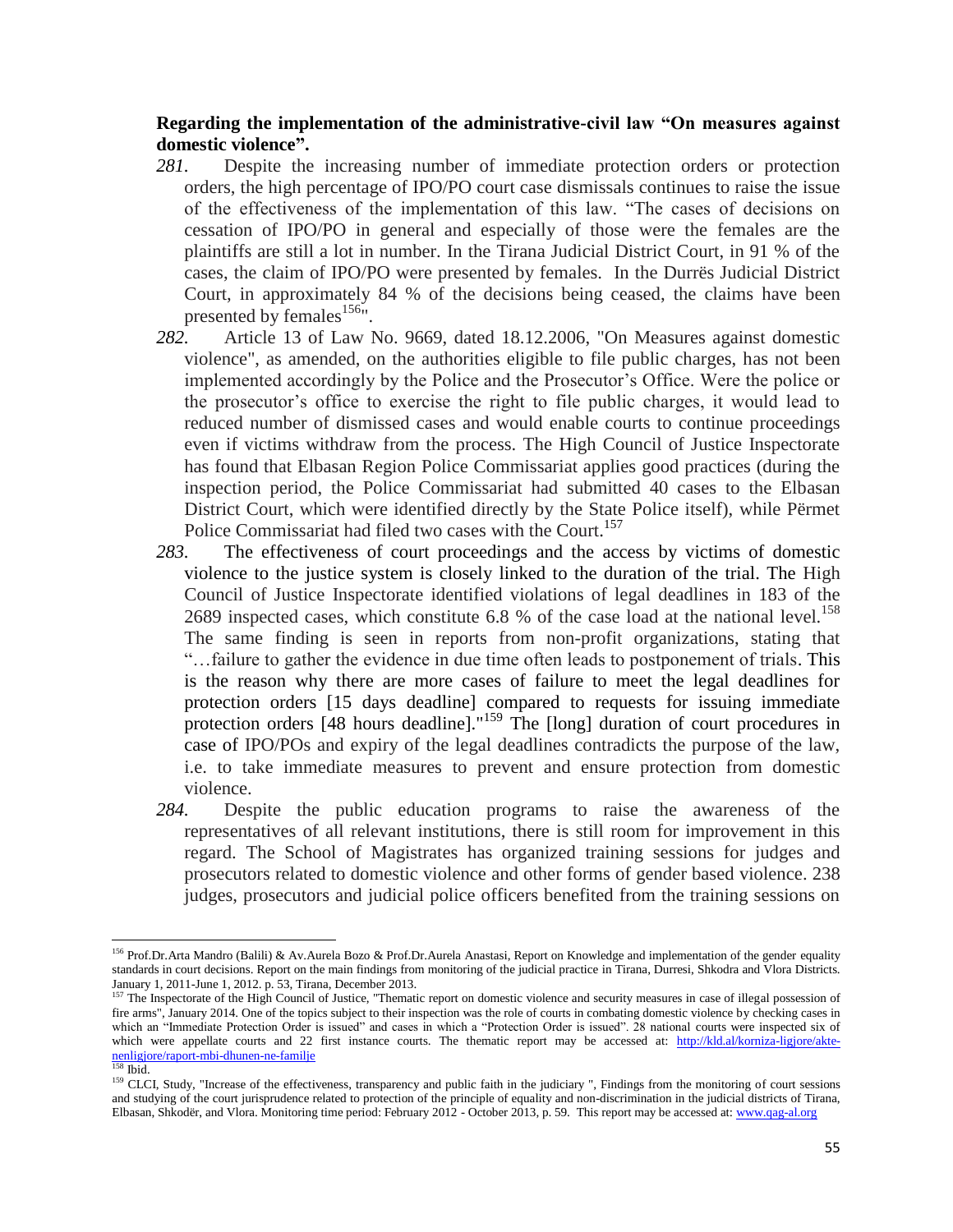amendments to the Criminal Code with Law No. 23/2012 and Law No. 144/2013, organized by the School of Magistrates during the academic year  $2013$ - $2014$ .<sup>160</sup> It has been in the focus of the trainings handling cases in a gender sensitive manner and protecting of women against secondary victimization in their interactions with law enforcement and judicial authorities.

Recommendations

- *285.* **Despite the improvement of the legal framework, – there is a need for increasing the effectiveness of the enforcement of the legislation on domestic violence. Measures should be taken for the implementation of the deadlines envisaged in Law no. 9669, dated 18.12.2006, "On Measures against Domestic Violence", as amended, on the examination of lawsuits for issuance of IPO/POs, in order to provide urgent protection for victims of domestic violence.**
- *286.* **Sanctions against responsible employees who do not fulfill the legal obligations related to the execution of IPO/POs need to be better implemented.**
- *287.* **The School of Magistrates needs to continue training of judges on recognizing the IPO/POs at any legal proceeding against the same person.**
- *288.* **The continuous training for the police, prosecutor's office and those holding the right to file public lawsuits for IPO/POs are recommended.**
- *289.* **Local authorities responsible for the implementation of the legislation against domestic violence needs to be continuously trained.**

### *The establishment and strengthening of the Coordination and Referral Mechanism for cases of domestic violence*

- 290. Regarding the *institutional mechanism*, the PA defines in its special report on violence against women that some of the main challenges are the insufficient human resources for gender integration, appointment of full-time gender employees and the establishment of a network at the central and local level, as well as strengthening their capacities, etc. The PA deems important the establishment of specialized structures or appointment of specialized individuals in state institutions covering domestic violence issues<sup>161</sup>. In some municipalities, the gender employee serves at the same time as the local coordinator of the Coordination and Referral Mechanism, as well as other duties in some cases, which makes it difficult to focus on the task of coordinating and referring cases of domestic violence.
- 291. The establishment and operation of the Coordination and Referral Mechanism (NRM) for cases of domestic violence has improved the management of such cases at the local level. However, even though there is a NRM in 27 municipalities  $162$ , coordination of the work among the relevant actors, members of the NRM leaves to be desired.
- 292. It should be highlighted that lack of NRMs in all municipalities of the country exposes women victims of domestic violence to a higher level of risk due to lack of an inter-disciplinary approach for the management of cases.
- 293. The PA considers that since the number of victims of domestic violence in rural

 $\overline{a}$ 

<sup>&</sup>lt;sup>160</sup> [www.magjistratura.edu.al](http://www.magjistratura.edu.al/)

<sup>&</sup>lt;sup>161</sup> The PA, Special Report No.208 dated 24.07.2012, "Violence against Women and the Activity of the PA", July 2012, p. 22.

<sup>&</sup>lt;sup>162</sup> The 4<sup>th</sup> National Periodic Report on the implementation of the Convention on the "Elimination of all forms of Discrimination against Women", approved by CMD No.806, dated 26.11.2014. The Official Journal of the Republic of Albania no.187/2014, p.10183.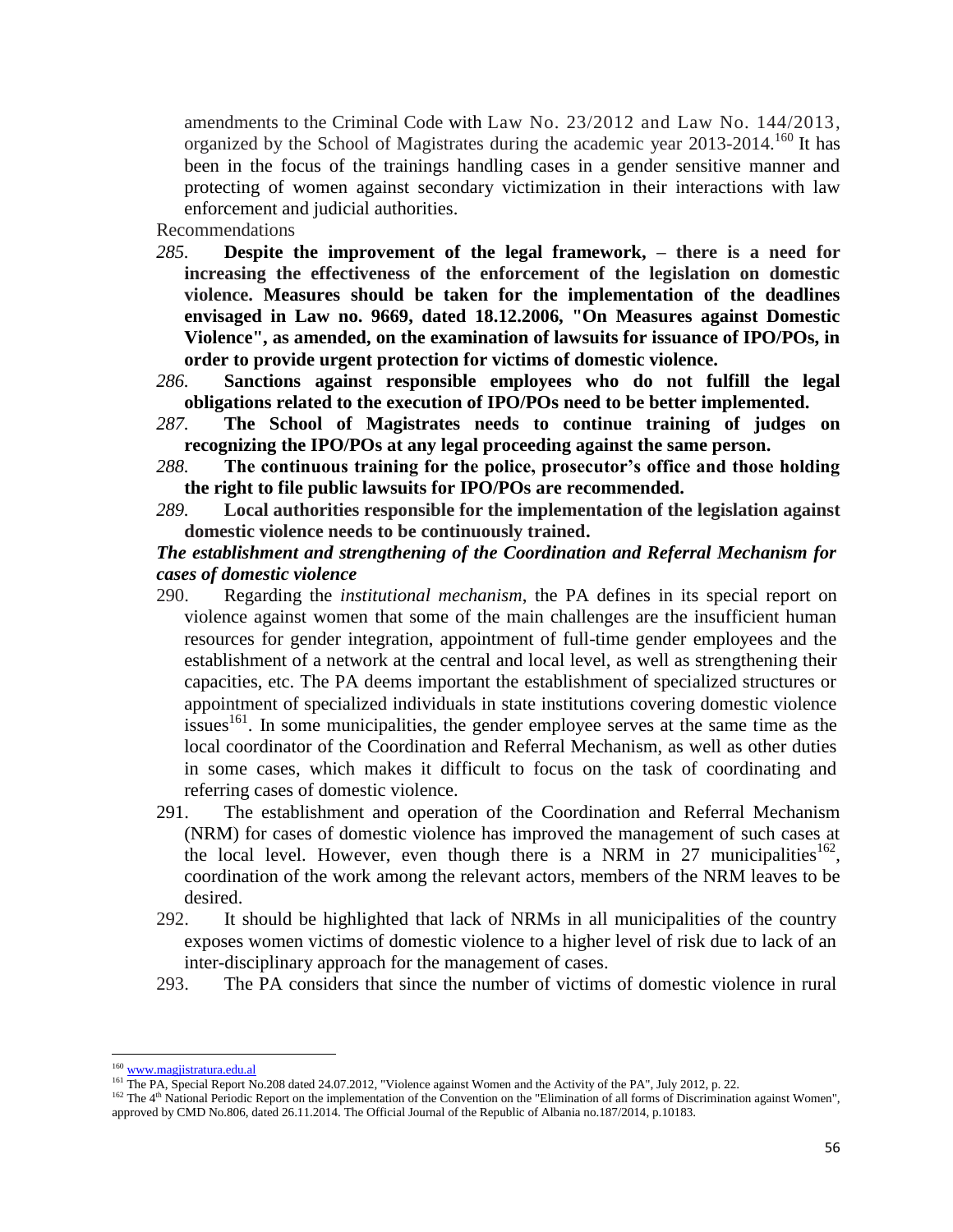areas is increasing<sup>163</sup> and services for victims of violence are not easily accessible to rural women, it is important to establish inter-disciplinary teams in rural areas and to work with the management of difficult cases, referred by rural areas teams. The cooperation models between municipalities and rural areas in addressing domestic violence cases are limited.

- 294. Municipalities should allocate better funds to gender issues and domestic violence cases – as gender based violence - and a better monitoring of the use of budget funds in order to increase the effectiveness of the coordination mechanisms at the local level. Lack of possibilities to accommodate domestic violence victims in shelters at the regional level makes them [victims] hesitant to report cases of domestic violence and hinders them from receiving the necessary services. Lack of a 24 hour phone line and other necessary services hamper the fulfillment of duties by CRMs. Even the  $4<sup>th</sup>$  National Periodic Report on the implementation of the CEDAW Convention sets the establishment of a 24-hour hotline and of regional shelters as some of the priorities for a de facto improvement of the VaW/DV situation.<sup>164</sup>. These services would help local government units fulfill their legal obligations and improve the effectiveness of the Coordination and Referral Mechanisms at the local level.
- 295. Violations of protection orders reflect clearly the shortcomings in the coordination of work among the relevant actors responsible for executing court IPO/POs. Referring to the  $4<sup>th</sup>$  National Periodic Report on the implementation of the CEDAW Convention, "violations of POs have increased in 2011, 2012 and 2013. There are records of 86 PO violations in 2011, 119 PO violations in 2012 and 138 PO violations in  $2013^{165}$ ".
- 296. Domestic violence victims may benefit accommodation or other services in the Centre only if equipped with a PO/IPO. This practice does not comply with the standards of the Council of Europe Convention on preventing and combating violence against women and domestic violence, which requires Services should not be provided only to victims, who are willing to report the case or testify against a perpetrator  $166$ ;
- 297. The establishment of a national online database, as one of the priorities of the government for 2013-2017 and entering of data in the system only in 29 municipalities<sup>167</sup> shows that there is a need for other municipalities to follow.
- 298. The number of women victims of domestic violence who benefit free legal aid, based on the law on legal aid, is limited. During the first half of 2014, only two women victims of domestic violence benefited legal aid from the State Commission on Legal Aid. This is identified also by the  $4<sup>th</sup>$  National Periodic Report<sup>168</sup> on the implementation of the CEDAW Convention. This figure identifies clearly the

(4 cases/ 2013; 2 cases in the first half of 2014 –one Albanian and one foreign citizen)

<sup>&</sup>lt;sup>163</sup> The National population-based survey 2013, "Domestic violence in Albania" shows that women in rural areas (60,8 %) were also significantly more likely to "currently" experience domestic violence of all types, compared to women in urban areas (47,6%). INSTAT 2013, p. 53. <sup>164</sup> Consideration of reports submitted by state parties under article 18 of the Convention, Fourth Periodic Report Albania,

[http://tbinternet.ohchr.org/Treaties/CEDAW/Shared%20Documents/ALB/CEDAW\\_C\\_ALB\\_4\\_7078\\_E.pdf,](http://tbinternet.ohchr.org/Treaties/CEDAW/Shared%20Documents/ALB/CEDAW_C_ALB_4_7078_E.pdf) pg.18}. <sup>165</sup> The 4<sup>th</sup> National Periodic Report on the implementation of the Convention on the "Elimination of all forms of Discrimination against Women",

approved by CMD.806, dated 26.11.2014. The Official Journal of the Republic of Albania no.187/2014, pg. 10184.

Article 18 of the Council of Europe's Convention on "Preventing and combating violence against women and domestic violence".

<sup>&</sup>lt;sup>167</sup> See Consideration of reports submitted by state parties under article 18 of the Convention, Fourth Periodic Report Albania, [http://tbinternet.ohchr.org/Treaties/CEDAW/Shared%20Documents/ALB/CEDAW\\_C\\_ALB\\_4\\_7078\\_E.pdf,](http://tbinternet.ohchr.org/Treaties/CEDAW/Shared%20Documents/ALB/CEDAW_C_ALB_4_7078_E.pdf) pg.21}.

<sup>168</sup> Consideration of reports submitted by state parties under article 18 of the Convention, Fourth Periodic Report Albania, [http://tbinternet.ohchr.org/Treaties/CEDAW/Shared%20Documents/ALB/CEDAW\\_C\\_ALB\\_4\\_7078\\_E.pdf,](http://tbinternet.ohchr.org/Treaties/CEDAW/Shared%20Documents/ALB/CEDAW_C_ALB_4_7078_E.pdf) pg.19}.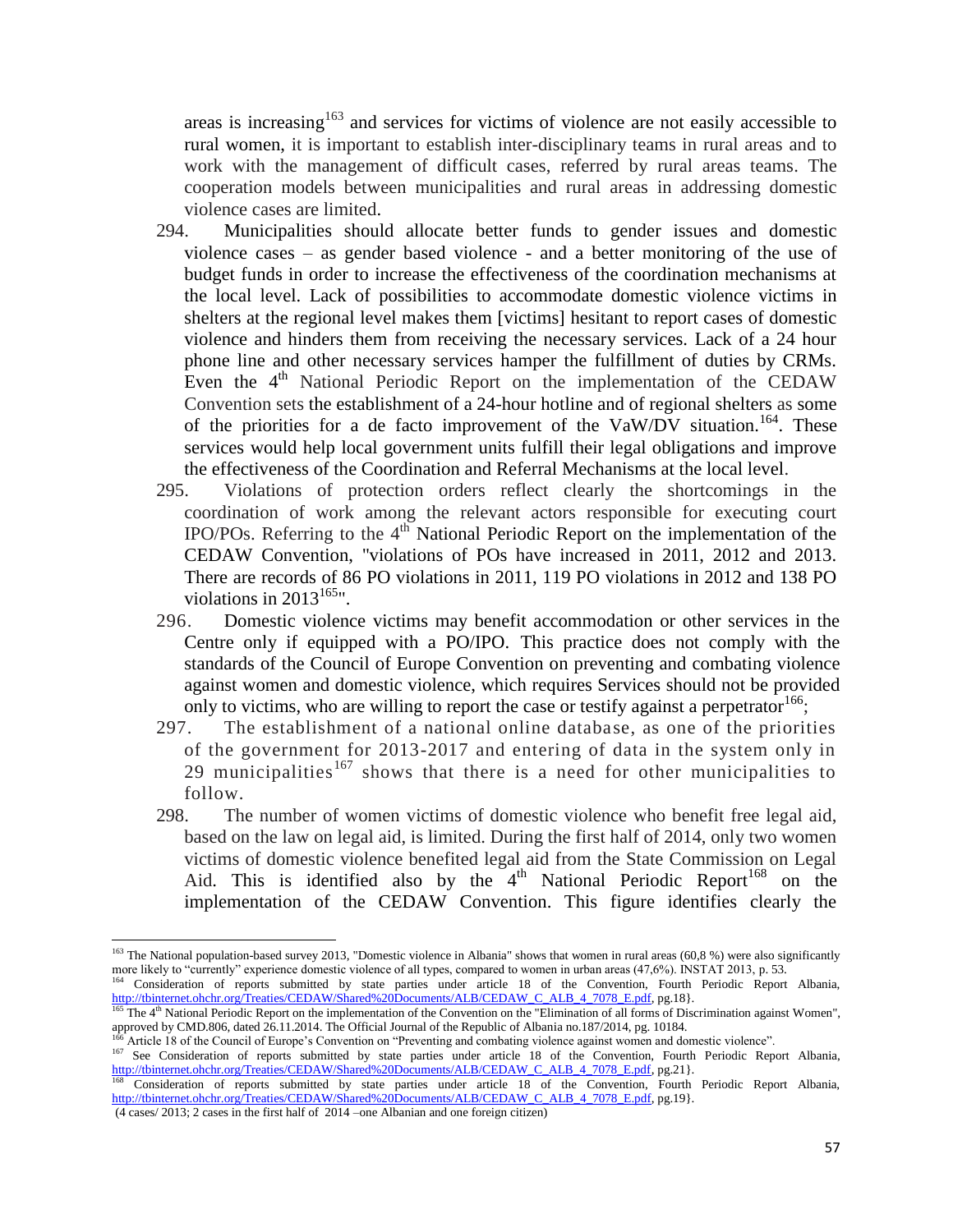problems related to accessing legal aid.

- 299. The police continue to be an important actor in implementing Law no. 9669, dated 18.12.2006, "On Measures against Domestic Violence". Complaints show cases when victims of domestic violence are not informed on the steps taken by the police or about the decisions of Judicial District Courts, etc.<sup>169</sup> The examination of the complaints filed during 2014 identified cases of police officers who have failed to observe the respective legal provisions $170$ .
- 300. "... 4,400 health professionals were trained during 2009- 2013; from these, 1,275 women were trained in 2010, 730 in 2011 and 1,067 in 2013."<sup>171</sup> Despite the continuous training of health care employees (general practitioners, nurses and specialists) on domestic violence, or the publication of manuals on how to treat victims of domestic violence, there is still room for improvement with the identification of cases of domestic violence by the medical staff, with the provision of psychological support in addition to the health care, provision of a medical certificate, provision of certified documents in court, as well as in terms of accompanying or transporting the victims.
- 301. Non-unified fees for psychologists and social workers and lack of continuous training for them constitute a burden to access of domestic violence victims in the system. The institutionalization of the position of psychologists by law is expected to guarantee better the rights of victims of domestic violence.
- 302. The social service offices in the municipalities made further steps in fulfilling some legal obligations, such as the referral of DV cases, the orientation of victims of DV; the participation in the court sessions for the release of the PO for minors; installation in several cases of daily telephone connections with the help provided by different donors; establishing social and rehabilitation centers for the victims in some municipalities, but they also need to fulfill other legal obligations, such as: submitting to the court the request for PO for minors and the IPO; they should guarantee the implementation of court decisions for IPO/PO, providing the rehabilitation programs for victims and perpetrators in all municipalities, install a 24-hour telephone support line, etc. The accompaniment of victims of violence and provision of transport in cases of an extreme danger requires better budgeting by the local government.
- 303. In the absence of services for victims at the local level, the National Centre for the Treatment of Victims of Domestic Violence played an important role. This centre has been functioning since April 2011, and until September 2014 the number of people benefiting from its services reached to 174 of who 69 are women and 105 are children $1\overline{7}2$ .
- 304. Our institution has provided recommendations related to the center standards of social services and integration of victims of violence<sup>173</sup>. "Upon its own initiative, the PA inspected during 10.04.2012-12.04.2012 the National Centre for the Treatment of

<sup>&</sup>lt;sup>169</sup> The administrative investigation of the case of plaintiff Zh.P showed that the victim was not informed that the decision of Fier Judicial District Court to grant a protection order was still valid. (Complaint examined by the PA Doc No. 201400928/4, 2014).

Annual Report on the "Activity of the PA", 1 January-31 December 2014.

 $171$ <sub>[http://www.unwomen.org/~/media/headquarters/attachments/sections/csw/59/national\\_reviews/albania\\_review\\_beijing20.ashx,](http://www.unwomen.org/~/media/headquarters/attachments/sections/csw/59/national_reviews/albania_review_beijing20.ashx) pg.34.</sub>

<sup>&</sup>lt;sup>172</sup> Data provided by Ms. Fatbardha Hoxhalli, Director of the National Centre for Victims of Domestic Violence, September 30, 2014.

<sup>&</sup>lt;sup>173</sup> Services provided directly by the Centre: food, clothing, temporary housing at the Centre, individual support/counseling, psycho-social assistance, children programs, education, therapeutic group treatment, case management, medical assistance, legal assistance, vocational training, occupational and rehabilitation activities, preparation for referral and integration, mediation for reintegration into their families, monitoring and evaluation of cases after their referral to reintegration centers or community, community based services for beneficiaries in transition, etc.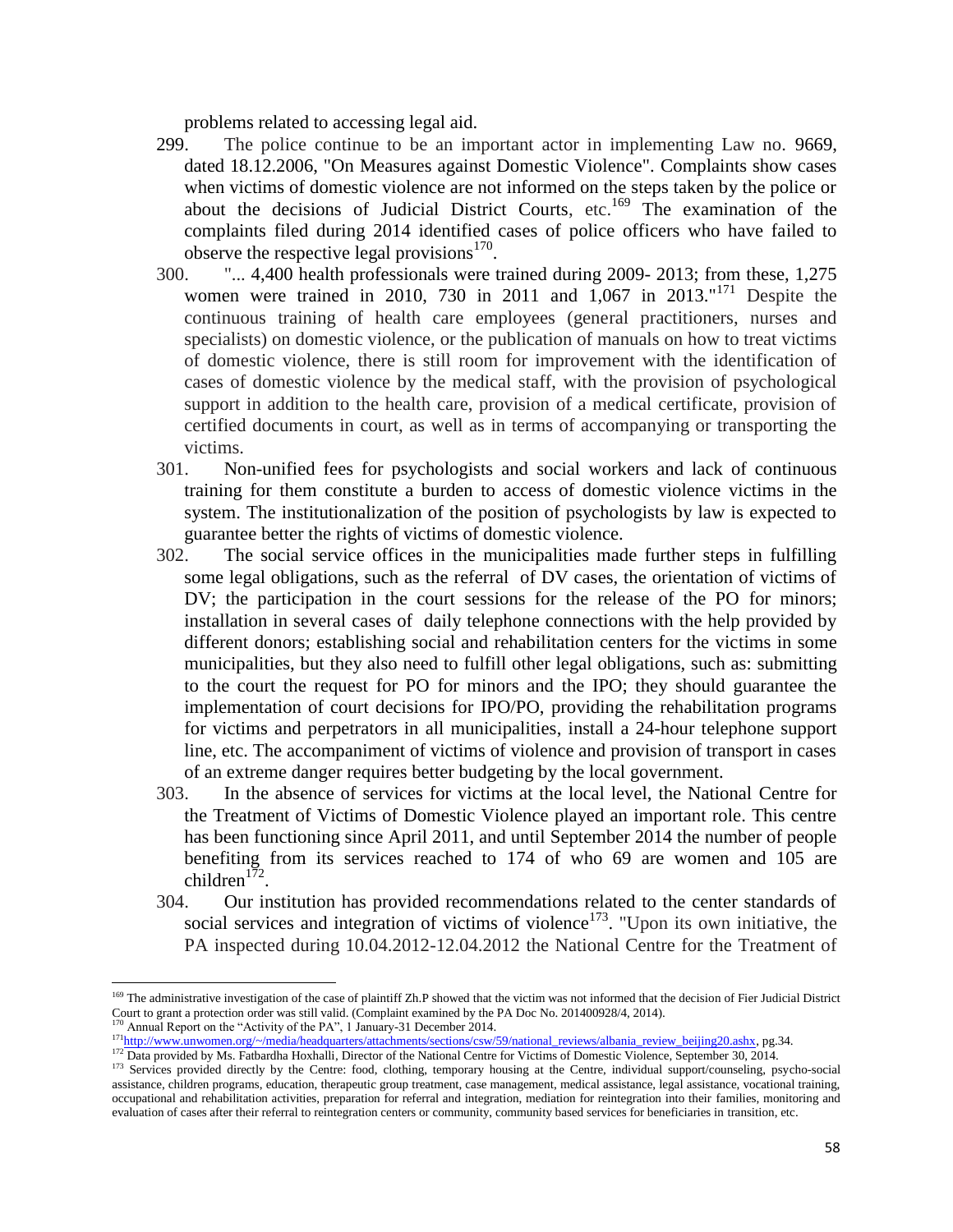DV Victims, in Kamëz, Tirana. The inspection was initiated based on complaints by some women sheltered in the Centre and on a video footage by a TV station on the treatment of women and living conditions in the premises of the Centre. Upon the inspection, the PA recommended: 1. Dismissal of the Director of the Centre, with immediate effect, based on the reasons set forth in Article 153 of the Labor Code. 2. Reorganization of the staff and indispensable recruitment of a lawyer and psychologist. 3. Measures related to the protection and accompaniment of victims by specialists when they go outside the Center's premises, using the official vehicles of the institution. 4. Continuous training of the staff on how to treat and communicate with the women and children in the Centre. 5. Drafting an internal regulation that defines clearly the rights and obligations of the staff and women sheltered in the Centre, in compliance with the Constitution and the fundamental human rights and freedoms. 6. The Ministry of Labor, Social Affairs and Equal Opportunities must issue Guidelines on the implementation of standards in accordance with the CMD No. 505, dated 13.07.2011. 7. Improved nutrition with an enriched variety of seasonal products – within the defined amount". These recommendations were fulfilled.

- 305. However, the shelter continues to apply unnecessarily restrictive criteria for  $admission<sup>174</sup>$ . Domestic violence victims may benefit accommodation or other services in the Centre only if equipped with a PO/IPO. Services should not be provided only to victims, who are willing to report the case or testify against a perpetrator<sup>175</sup>. Non offering of accommodation for victims during the period of 48 hours in which the court decide on issuing IPO, face them with a high risk for life.
- 306. The standards of services defined in CMD No. 505, dated 13.07.2011, on the "On the approval of social care standards for victims of domestic violence in public and private residential centers" constitute a guide for the National Centre for the Treatment of Victims of Violence staff work. Their fulfillment is hindered by the lack of human and financial resources such as lack of a full time lawyer and psychologist, etc.
- 307. Another issue identified in the 2011 annual report on the PA work is the fact that "The National Strategy on Gender Equality and Reduction of Gender Based Violence and Domestic Violence 2011-2015, approved by CMD No. 573 dated 16.06.2011, has envisaged, *inter alia*, the subcontracting NPOs for the provision of certain services for victims of domestic violence. The possibility and the obligation for cooperation between the local and central government regarding social services is defined clearly in Law No. 9669, dated 18.12.2006 "On Measures against Domestic Violence". Yet, for a rigorous implementation of this law it is required that the competent state bodies finance civil society organizations, to enable the latter to provide proper services to victims of domestic violence, as well as to prevent and rehabilitate the perpetrators $176$ ".
- 308. In big municipalities there is a large number of NPOs that provide services, but LGUs do not have any agreements with the organizations in order to use their capacities. In general, LGUs do not procure social care services<sup>177</sup>. "There is no detailed legal basis enabling LGUs to outsource, delegate and procure social care

 $\overline{a}$ 

<sup>&</sup>lt;sup>174</sup> <http://www.integrimi.gov.al/al/dokumenta/progres-raporte/progres-raporti-2014&page=1>

<sup>&</sup>lt;sup>175</sup> Article 18 of the Council of Europe's Convention on "Preventing and combating violence against women and domestic violence".

<sup>&</sup>lt;sup>176</sup>The PA, Special Report, "Violence against Women and the Activity of the PA", July 2012, pg.33. (No.208 dated 24.07.2012)

<sup>&</sup>lt;sup>177</sup> The Albanian Helsinki Committee, "The reform of social services and the local government's role", Tirana 2014. pg. 45.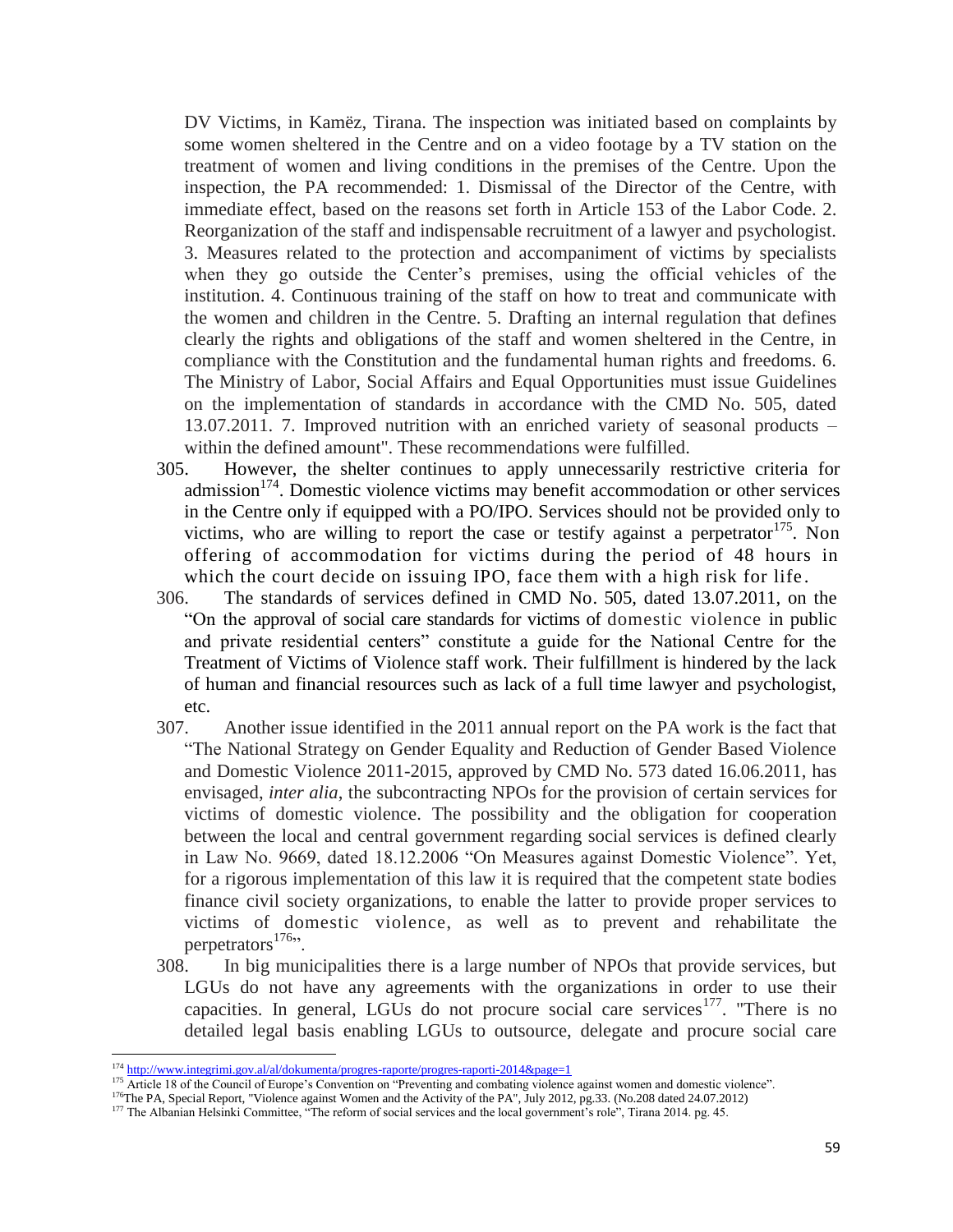services by NPOs"<sup>178</sup>.

#### **RECOMMENDATIONS**

- 309. **The existing NRM should be strengthened to protect from and prevent domestic violence effectively.**
- 310. **All LGUs are recommended to establish referral mechanisms for domestic violence cases<sup>179</sup> .**
- 311. **Awareness of local government units needs to be further raised on how to budget for gender issues and make them part of their policies and action plans.**
- 312. **Legal and other measures are recommended to be taken to ensure that the provision of services does not depend on the willingness of the victim to use the legal means or to testify against the perpetrator , and the relevant actors need to become aware of such standard**.
- 313. **Measures envisaged in the National Strategy on Gender Equality and Reduction of Gender Based Violence and Domestic Violence 2011- 2015 that require the setting of procedures and possibilities to subcontract NPOs for the provision of services<sup>180</sup> are recommended to be implemented.**
- 314. **A national 24/7 phone line is recommended to be established to support victims of domestic violence, addressing all forms of violence in a professional and confidential manner;**
- 315. **Since social services are functions provided by the local government units, according to Article 10 of the Law on the Organization and Functioning of the Local Government"<sup>181</sup> (2000), the latter should allocate special funds, based on their generated revenues, to provide such services in their territory"<sup>182</sup> .**
- 316. **Cooperation between the central and local government and NPOs that provide services to victims of violence needs to be strengthened. In order to have an effective collaboration, there should be a revision of the possibility of local government units to finance civil society organizations with their funds or from the state budget<sup>183</sup> .**
- 317. **Members of the inter-disciplinary technical team on the obligations deriving by Law No.9669, dated 18.12.2006, "On Measures against Domestic Violence", as amended, need to be continuously trained. The implementation of the legal obligation of the responsible actors to inform the victims of domestic violence on the steps that are followed by the responsible authorities and their results needs to be ensured. The changes made in the Criminal Code with** Law No. 23/2012 and Law No. 144/2013, **in relation to domestic violence and the changes to the Law "On legal Aid" (2008), the Law "On social assistance and services" (2005), etc. have an impact in the work of this mechanism, which should be recognized.**
- 318. **The coordination of work between the police, the bailiff's office and the social service offices in the municipalities would enable the implementation of IPO/PO, their continuous monitoring and the prevention of further cases of**

 $\overline{a}$ 

<sup>180</sup> The PA, Special Report No.208 dated 24.07.2012, "Violence against Women and the Activity of the PA", July 2012, pg. 37.

<sup>&</sup>lt;sup>178</sup> [http://www.qag-al.org/WEB/publikime/kontraktimi\\_ojf.pdf](http://www.qag-al.org/WEB/publikime/kontraktimi_ojf.pdf)

<sup>&</sup>lt;sup>179</sup> The PA, Special Report No.208 dated 24.07.2012, "Violence against Women and the Activity of the PA", July 2012, pg.36.

<sup>&</sup>lt;sup>181</sup> Law No. 8652, dated 31.07.2000 on the "Organization and functioning of the Local Government".

<sup>&</sup>lt;sup>182</sup> The PA, Special Report No.208 dated 24.07.2012, "Violence against Women and the Activity of the PA", July 2012, pg.25.

<sup>&</sup>lt;sup>183</sup> The PA Report on the "Implementation of measures envisaged in the EU Recommendation 6, 7, 10, 11 and 12 to Albania, which relate to the scope of the PA work and to its activity related to the respective recommendations, during January-June 2012", Tirana, July 2012, pg.13. <http://www.avokatipopullit.gov.al/sites/default/files/ctools/Raport%20i%20vecante%20masat%20e%20BE.pdf>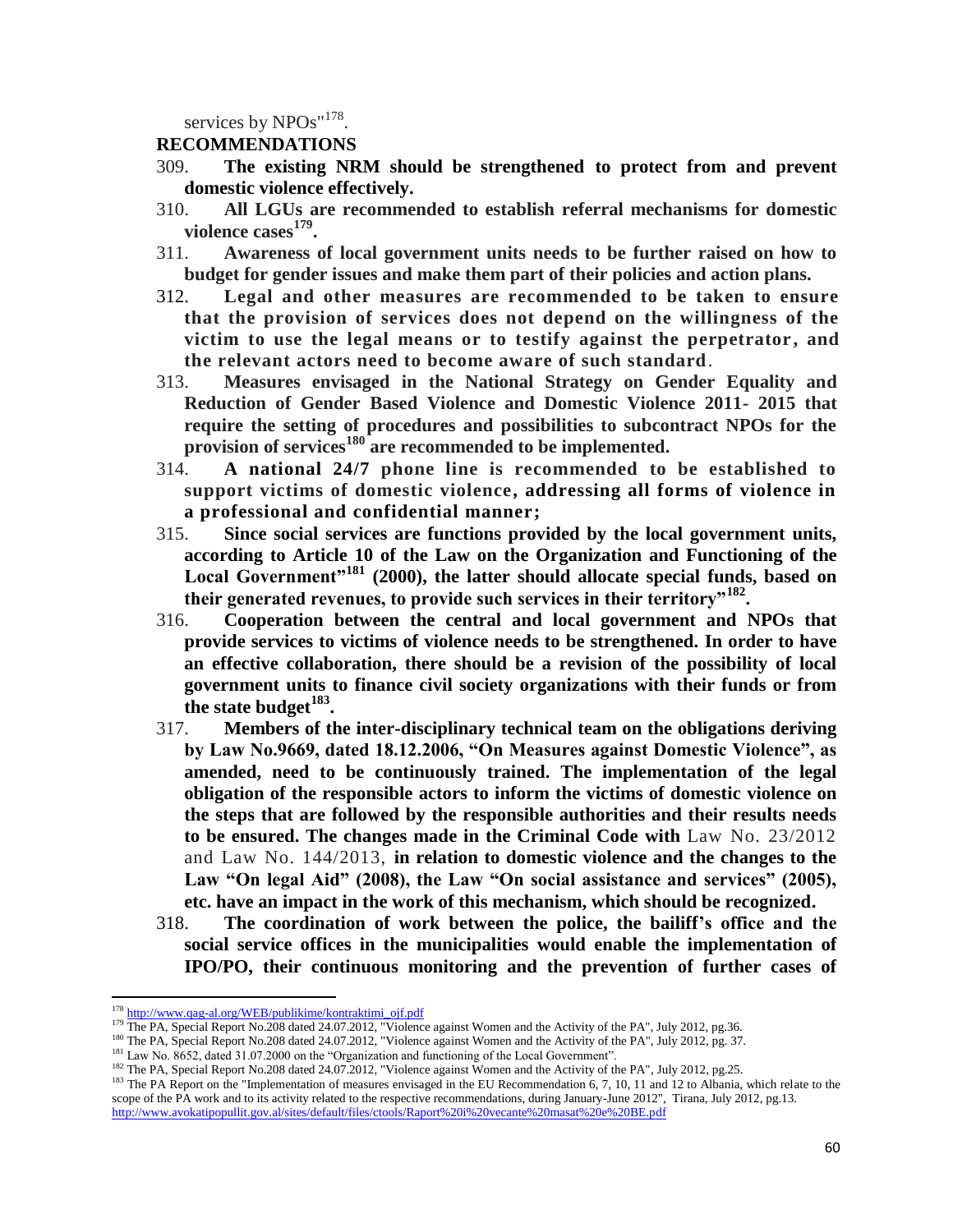**domestic violence.**

- 319. **Cases of domestic violence that have been dealt with at the local level in all municipalities are recommended to be registered.**
- 320. **It is recommended that the responsible actors to have as one of their legal duties the ensuring that victims are informed, at least in cases where the victims and the family might be in danger, when the perpetrator escapes or is released temporarily or definitively, a standard accepted by the Albanian state with law no. 104/2012, "On ratification of Council of Europe Convention on preventing and combating violence against women and domestic violence".**

*1.2. The Criminal Code and protection from domestic violence through its implementation.*

- 321. The PA commends the approval of the amendments made to the Criminal Code through Law No.  $23/2012^{184}$ , and Law No.  $144/2013^{185}$ regarding domestic violence as important steps towards the fulfillment of the CRs made by the CEDAW Committee on Albania both in 2010 and before. Law No. 23/2012, "On amendments to Law No. 7895, dated 27.1.1995, "Criminal Code of the Republic of Albania", as amended", introduced *"domestic violence"* as a separate criminal offence under a new article, i.e. Article 130/a. Stalking (Article 121/a of the Criminal Code) constitutes a criminal offence punishable by six months up to four years of imprisonment. The law contains stronger sanctions when this criminal offence is committed by a former spouse, former co-inhabitant, or a person, who has had spiritual relations with the damaged person, in which case the punishment is increased by one third; when the same criminal offence is committed against a minor, a pregnant woman, or a person, who is unable to protect himself/herself, and when it is committed by a person, who is masked, or when the act is accompanied by possession or use of weapons, the punishment is increased by half. Law No. 23/2012 specifies that any acts committed in contradiction with the decision of the court in relation with the tasks emerging from the protection orders issued by the court, constitutes a criminal contravention<sup>186</sup>, and is punishable by up to two years of imprisonment.
- 322. Law No. 144/2013 considers a criminal offence committed during or after a court order for protection from domestic violence as an offence committed in aggravating circumstances<sup>"187</sup>. "Murder on the grounds of family relations is punishable by no less than twenty years of imprisonment or by life imprisonment<sup>188</sup>." First paragraph of Article 102 of the Criminal Code is amended as follows: "Sexual intercourse by violence with adult females or between spouses or cohabitants, without the consent of one of them, shall be punishable by three to ten years imprisonment."
- 323. The Albanian state has made sure that investigation of, and the criminal proceedings against such offences are not entirely dependent on a report or complaint presented by the victim, so that the proceedings may continue

 $\overline{\phantom{a}}$ 184 Law No. 23/2012, "On amendments to Law No. 7895, dated 27.1.1995 Criminal Code of the Republic of Albania", as amended.

<sup>&</sup>lt;sup>185</sup> Law No. 144/2013, "On amendments to Law No. 7895, dated 27.1.1995 Criminal Code of the Republic of Albania'", as amended.

<sup>186</sup> Article 321 of the Criminal Code, "Acts in contradiction with the decisions of the court".

<sup>187</sup> Criminal Code, Article 50, "Aggravating circumstances", e/1. (Law No. 144/2013, "On amendments to Law No. 7895, dated 27.1.1995 "Criminal Code of the Republic of Albania", as amended).

<sup>&</sup>lt;sup>188</sup> Law No. 144/2013, Article 79/c, "Homicide because of family relations".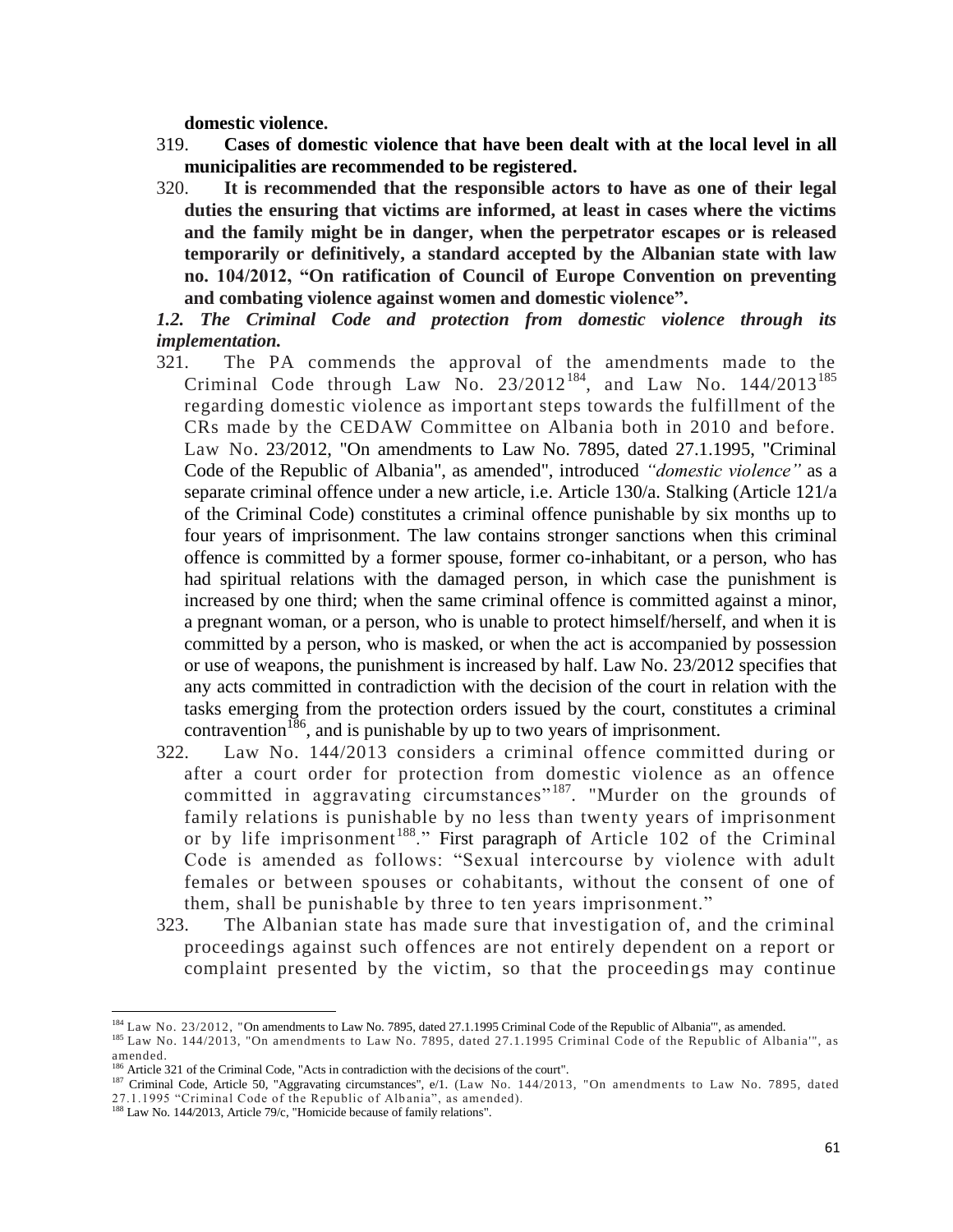even when the victim withdraws her statement or complaints, complying thus also with the Istanbul Convention<sup>189</sup>. With the latest amendments to the criminal legislation, proceedings against domestic violence are now initiated ex officio<sup>190</sup>.

324. The PA has recommended an additional provision to the Criminal Code on "*Moral harassment at home", with the following content: "*Harassing the spouse, partner, or the cohabitant through repeated acts that cause, or intend to cause a degradation of the living conditions, leading to a distortion of the person's physical or mental health is punishable by up to three years of imprisonment, when such acts cause total disability to work for a period shorter than, or equal to eight days, or when they do not cause any type of disability to work, and by five years of imprisonment when they cause total disability to work for more than eight days. The punishments foreseen under the above provision shall also be applicable to harassment committed by former spouse, former partner, or former cohabitant of the damaged person". This recommendation was sent to the Ministry of Justice, but it is not yet approved by the Assembly of Albania.

# **Aspects of the implementation of the criminal legislation on protection from domestic violence.**

- *325.* During 2014, the PA has been informed about investigations conducted in relation with reported cases of domestic violence, and about the Police work in preparing the required documentation for court's IPO/PO, and has presented a recommendation to the General Director of the State Police, informing at the same time the Minister of Interior and the Prosecutor General, on "Improving Police preventive work and the effectiveness of the law enforcement agencies in combating criminal acts of domestic violence". The recommendation emphasizes the need for strengthening the role of the Police in preventing domestic violence by being closer with the community, and by cooperating with the local government, increasing the efficiency and effectiveness of the judicial police acts, in order to bring the perpetrators to justice, and ensure the integration of the victims of domestic violence in the society. The PA 2014 annual report also notes that.<sup>191</sup>
- 326. The Annual Statistical Report of the Ministry of Justice for 2014 shows that, for criminal act foreseen from the article 130/a of the CC "Domestic violence", the court adjudicated 531 cases of domestic violence for which 476 persons were punished as follows: 16 by a fine, 452 by up to two years of imprisonment and 8 by 2-5 years of imprisonment. Regarding article 321 of the Criminal Code "Acts in contradiction with the court decisions", there have been 46 court cases, involving 55 offenders, including three punished by a fine and 52 by up to 2 years of imprisonment.
- 327. Regarding the latest amendments to the Criminal Code, one of the concerns raised in AP's annual reports is that psychological violence is difficult to prove, which leaves often the perpetrators unpunished. This finding becomes particularly important in the context of the amendments to the Criminal Code, envisaging the criminal acts

 $\overline{a}$ 

<sup>&</sup>lt;sup>189</sup> Council of Europe Convention "On preventing and combating violence against women and domestic violence", ratified by Law No. 104/2012;

<sup>&</sup>lt;sup>190</sup> Domestic violence is not included in the category of criminal offences foreseen by Article 59 of the Code of Criminal Procedures, whose criminal proceedings are initiated by a request of the injured accuser or the category of criminal offences investigated on the basis of the damaged person's complaint according to Article 284 of the Code of Criminal Procedure.

 $191$  Annual Report of the PA "On the activity of the PA, 1 January-31 December 2014", pg.12.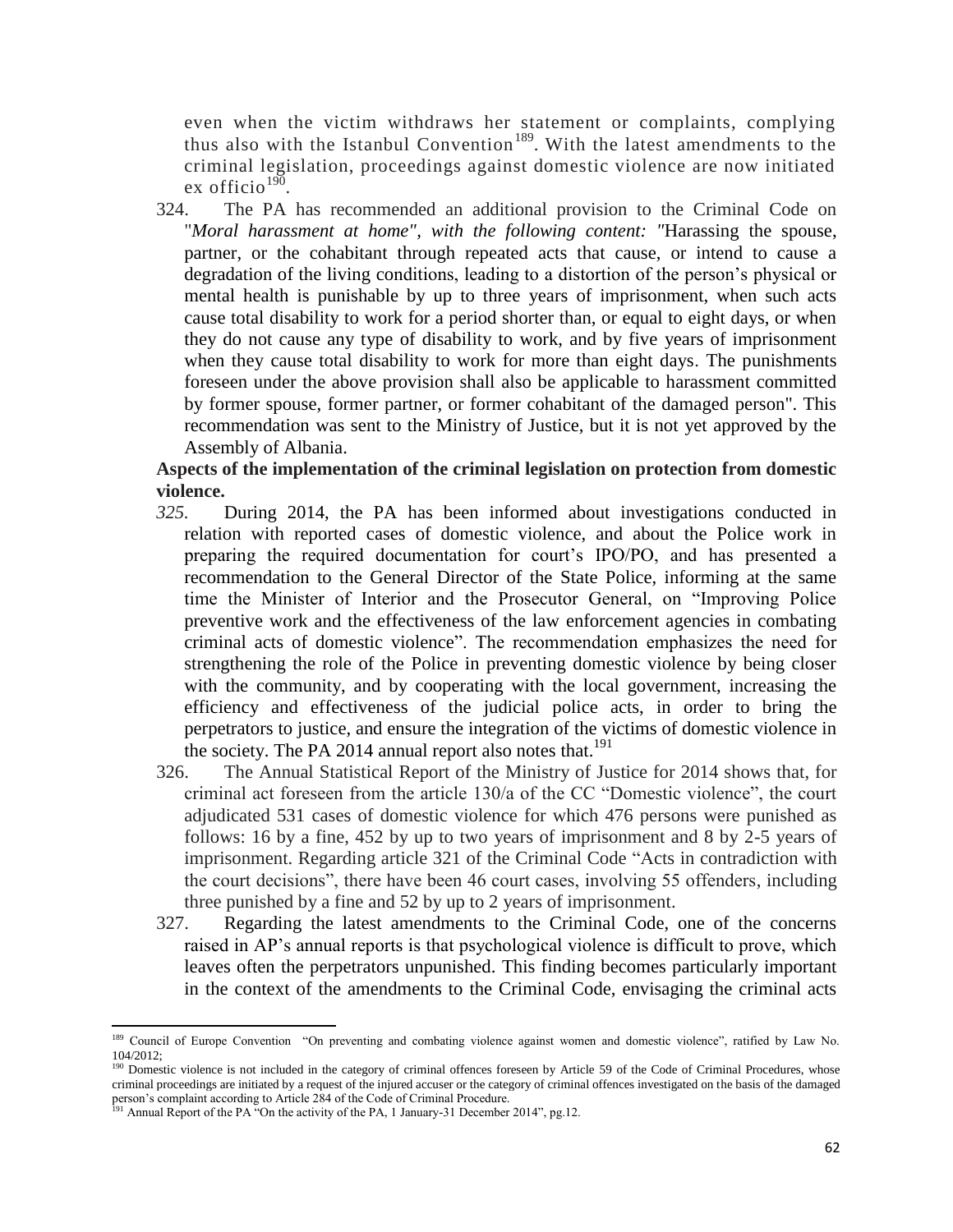related with the psychological violence like "stalking" (only 6 offenders sentenced in 2013), "mistreatment of minors" (only 2 offenders sentenced in 2013), etc., and the small number of court cases involving these criminal offences, and the number of persons punished by the court.

- 328. In practice, people hesitate to report sexual violence, when such violence occurs among spouses, although this has, in more than a few cases, caused divorce. There are only very few cases of criminal proceedings against violent sexual relations between spouses or cohabitants. This is admitted even in the Fourth National Periodical Report on the implementation of CEDAW Convention. According to this report, "Regarding sexual violence, there is one recorded criminal charge for the commission of sexual relations by force between spouses or partners  $(2013)^{192}$ ".
- 329. The PA is very concerned about the number of women murdered by family members. The concern about the increasing number of women murdered by their family members was also expressed in the Fourth National Periodical Report on the implementation of CEDAW Convention, which referred to 17 such cases for  $2013^{193}$ .
- 330. The PA has followed, at its own initiative, cases of domestic violence against women with disabilities<sup>194</sup>. The PA raise the issue that the authorities responsible for implementing the legislation are not fully aware that disability represents a risk factor for women with disabilities in their family relations.
- 331. Responding to the reports of victims of domestic violence becomes particularly important, when the victims belong to vulnerable groups like women with disabilities<sup>195</sup>, or Roma and Egyptian women, etc. Complaints to the PA have shown that Police have sometimes failed to fulfill their legal obligations in responding to reports about domestic violence, taking measures for enabling forensic expertise for the victims, etc. The PA has also identified cases of Police officers and other actors trying to reconcile the victims with their perpetrators, which is in contradiction with the logic of the law on preventing and combating domestic violence.
- 332. "The process of compensating women, who have been subject to torture, sexual violence, or other forms of mistreatment, is vague in practice. Civil claims are very rarely used in criminal proceedings.
- 333. The PA has expressed its concerns and has made its recommendations about domestic violence, both through its annual and special reports. Thus, in July 2012, the PA produced and submitted to the Assembly of the RoA a special report "On violence against women, and the activity of the PA".

### *RECOMMENDATIONS regarding the legal framework,*

<sup>&</sup>lt;sup>192</sup> Consideration of reports submitted by state parties under article 18 of the Convention, Fourth Periodic Report Albania, [http://tbinternet.ohchr.org/Treaties/CEDAW/Shared%20Documents/ALB/CEDAW\\_C\\_ALB\\_4\\_7078\\_E.pdf,](http://tbinternet.ohchr.org/Treaties/CEDAW/Shared%20Documents/ALB/CEDAW_C_ALB_4_7078_E.pdf) p.21}.

<sup>193</sup> Consideration of reports submitted by state parties under article 18 of the Convention, Fourth Periodic Report Albania, [http://tbinternet.ohchr.org/Treaties/CEDAW/Shared%20Documents/ALB/CEDAW\\_C\\_ALB\\_4\\_7078\\_E.pdf,](http://tbinternet.ohchr.org/Treaties/CEDAW/Shared%20Documents/ALB/CEDAW_C_ALB_4_7078_E.pdf) p.21}.

<sup>&</sup>lt;sup>194</sup> Thus, the PA has followed the case of M.D, a woman with disabilities, who has been subject to violence on the grounds of her family relations (August 2013).

<sup>&</sup>lt;sup>195</sup> This was the case no. 201302146, which was initiated ex officio by the PA based on the information provided in the print media. The PA carried out an administrative investigation and visited the place where the case occurred (commune of A, Lushnje), and found out that the citizen M.D., was a women with disabilities, who was mistreated by her father K.D. and brother E.D. who had tied up her hands and legs. Following this event, the victim reported it to the Police Commissariat of Lushnjë , where she was received by the police officer L.P, who did not evaluate her report, and did not request the court to issue a protection order. In addition, L.P . did not draft a decision for ensuring the forensic expertise of the victim. Instead, the police officer took the two alleged offenders in the Police Commissariat, and confronted them with the victim M.D., who, under the circumstances, gave a written statement, saying that "she had not been under any kind of pressure from her family, and that they had not exercised any violence against her" .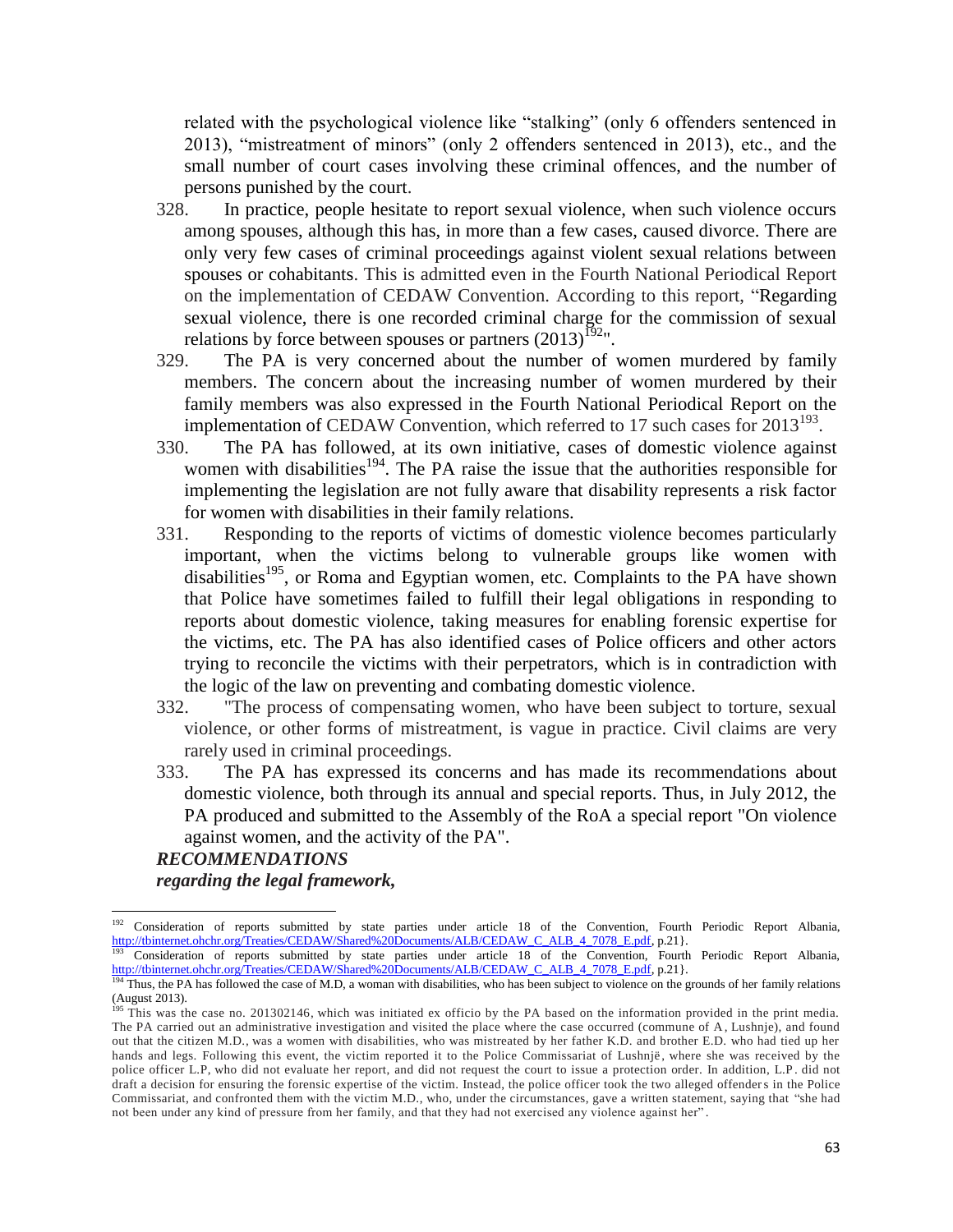- 334. **Review of the criminal legislation on domestic violence aiming its approximation with the Council of Europe Convention on preventing and combating violence against women and domestic violence. Review of the legislation to ensure sufficient compensation for women who have been subject to serious body injuries or health injuries, by the state within a reasonable time. This requires a functional state compensation scheme, which would help the victims of domestic violence and other violent crimes to rehabilitate themselves.**
- 335. **Ensure the right of victims to compensation not only on the basis of civil or administrative law, but also on the basis of criminal law, as part of the sanctions provided for by the criminal law.**
- 336. **Amendments to the Code of Criminal Procedure to define the status of the victims of violent crimes, as well as their rights, including the right to information, the right to be represented in the court proceedings by a lawyer, and define the role of the authorities responsible for guaranteeing the rights of the victims in the spirit of the international standards ratified by the Albanian state. The recommendation on amendments to be made to the Code of Criminal Procedures No. 220, dated 12.08.2013 is sent to the Ministry of Justice, bust such amendments are not yet approved. In this context, the right of the victims to be represented by a lawyer in criminal proceedings requires a special attention.**
- 337. **Introduction of legal obligations for informing victims of domestic violence, when the victim and their families are in danger, about cases when their perpetrator escapes or is temporarily or permanently released. Ensure information of the victims about the ongoing investigations and criminal proceedings by the law professionals.**

*Regarding the de facto situation*

- 338. **Police officers are recommended to pay attention to every single report of domestic violence in order to prevent its escalation.**
- 339. **More work should be done by the Police and the judicial system for implementing the latest amendments to the Criminal Code, identifying the offenders, and for punishing them within as a short time as possible, ending impunity.**
- 340. **The use of civil claims in criminal proceedings requires a higher awareness among the justice professionals about the right of the victims of domestic violence to compensation, as well as about their rights to legal aid, etc.**
- 341. **Continuous training by the School of Magistrates for judges, prosecutors, and judicial police officers on the latest amendments to the Criminal Code, different forms of domestic violence like psychological, sexual, and other forms, as well as strengthening of a victim-oriented approach.**
- 342. **Ensure that those who do not fulfill the obligations foreseen by criminal law, Law No. 9669, dated 18.12.2006 "On measures against domestic violence" as amended, for discriminatory acts or negligence face criminal responsibilities.**
- 343. **Strengthening the role of the Assembly of Albania in addressing domestic violence through legal improvements, resolutions, etc. Timely discussion of the special reports produced by the PA with a view to publishing and using resolutions as a means for improving the efforts against this phenomenon.**

*In relation with other forms of violence against women*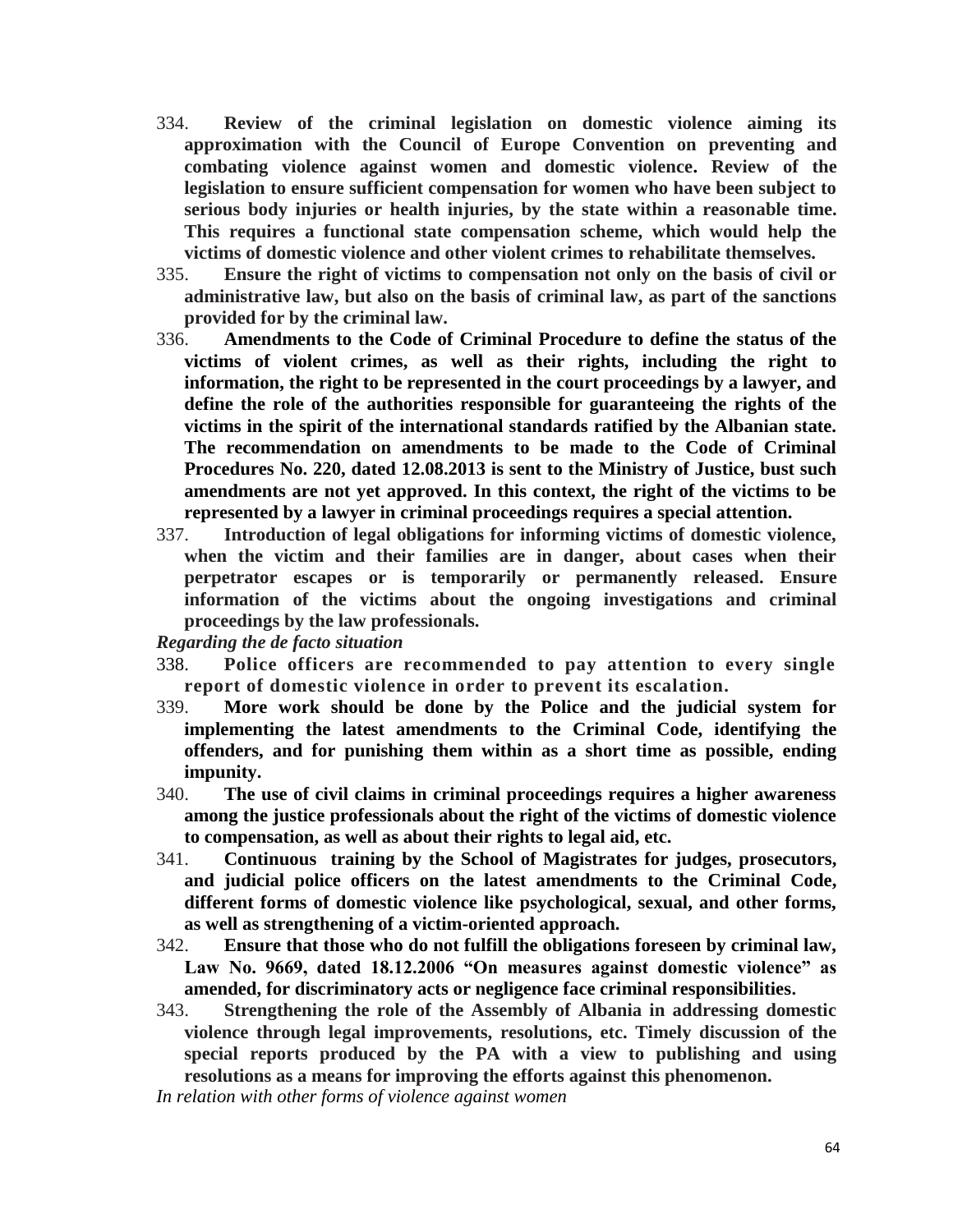344. PA has also paid attention to other forms of gender-based violence like trafficking in human beings, which represents a phenomenon that has a disproportional impact on women. Commending the amendments to the legal framework and the role of various policies, the PA sent a recommendation on 17.02.2014 "On preparation and submission for approval to the Council of Ministers of an "New National Action Plan for Combating Trafficking in Human Beings" and the "Action Plan for Combating Trafficking in Children and for Protection of Children Victims of Trafficking". Ensuring the rights of the victims of human trafficking in practice requires a strong commitment by the relevant actors. The approval of the amendments to the Code of Criminal Procedures would strengthen a victim-oriented approach against this form of gender-based violence. Issues related with the access of the victims of trafficking in human beings regarding legal aid, economic benefits, and social services are addressed in this report.

# **E. ACCESS TO ECONOMIC BENEFITS AND SOCIAL SERVICES<sup>196</sup>, ARTICLE 13 OF CEDAW CONVENTION, PARAGRAPH NO. 37 OF THE CLOSING REMARKS**

### **1. Aspects of women's access to social aid and services. The legal situation.**

345. The legislation on social aid and services improved during the reporting period, offering *de jure* more opportunities for increasing women's access to such benefits and services. Law No. 10 399, dated 17.3.2011, "On amendments to Law No. 9355, dated 10.3.2005, On social aid and services'", as amended provides access to social aid and services also for the victims of trafficking from the moment they leave the social care institutions until they are employed, as well as for the victims of domestic violence during the time they are protected by a court PO/IPO "<sup>197</sup>. The economic aid consists of 3000 (three thousand) Albanian lekë per month. The law gives also the right to both spouses in a divorce process to apply for economic aid, when they are still pending the final court decision. In this case, the economic aid is assigned in half to each spouse. The secondary legislation issued for the implementation of this law has also introduced regulations which affect women. Decision no. 375, dated 11.06.2014, "On amendments to Decision No. 904, dated 12.12.2012 of the Council of Ministers, "On the eligibility criteria, procedures, and documentation required for benefiting economic aid in the pilot zones" gives women the right to apply for, and receive the economic aid for their families. Instruction No. 9, dated 23.6.2014 "On the implementation of CMD No. 904, dated 12.12.2012, "On the eligibility criteria, procedures, and documentation required for benefiting economic aid in the pilot zones", makes wives responsible for receiving the economic aid and contains also some simple procedures applicable to people in need, victims of trafficking in human beings and domestic violence. Thus, the victims of trafficking are required to present their individual birth certificate, a copy of their ID card, and a certificate that proves that they were treated by a social care institution, while victims of domestic violence are required to present not only their family certificate and a copy of their ID card, but also the court PO/IPO. CMD No. 505, dated 13.07.2011, "On approval of social care service standards for victims of domestic violence in residential, public and non-public, centers" introduced standards

<sup>&</sup>lt;sup>196</sup> This part addresses issues related with Article 4 of CEDAW Convention, and paragraph 37 of the Closing Remarks of CEDAW Committee on Albania in 2010, too.

<sup>&</sup>lt;sup>197</sup> Article 2 of Law No. 10 399, dated 17.3.2011 "On amendments to Law No. 9355, dated 10.3.2005 "On social aid and services", as amended.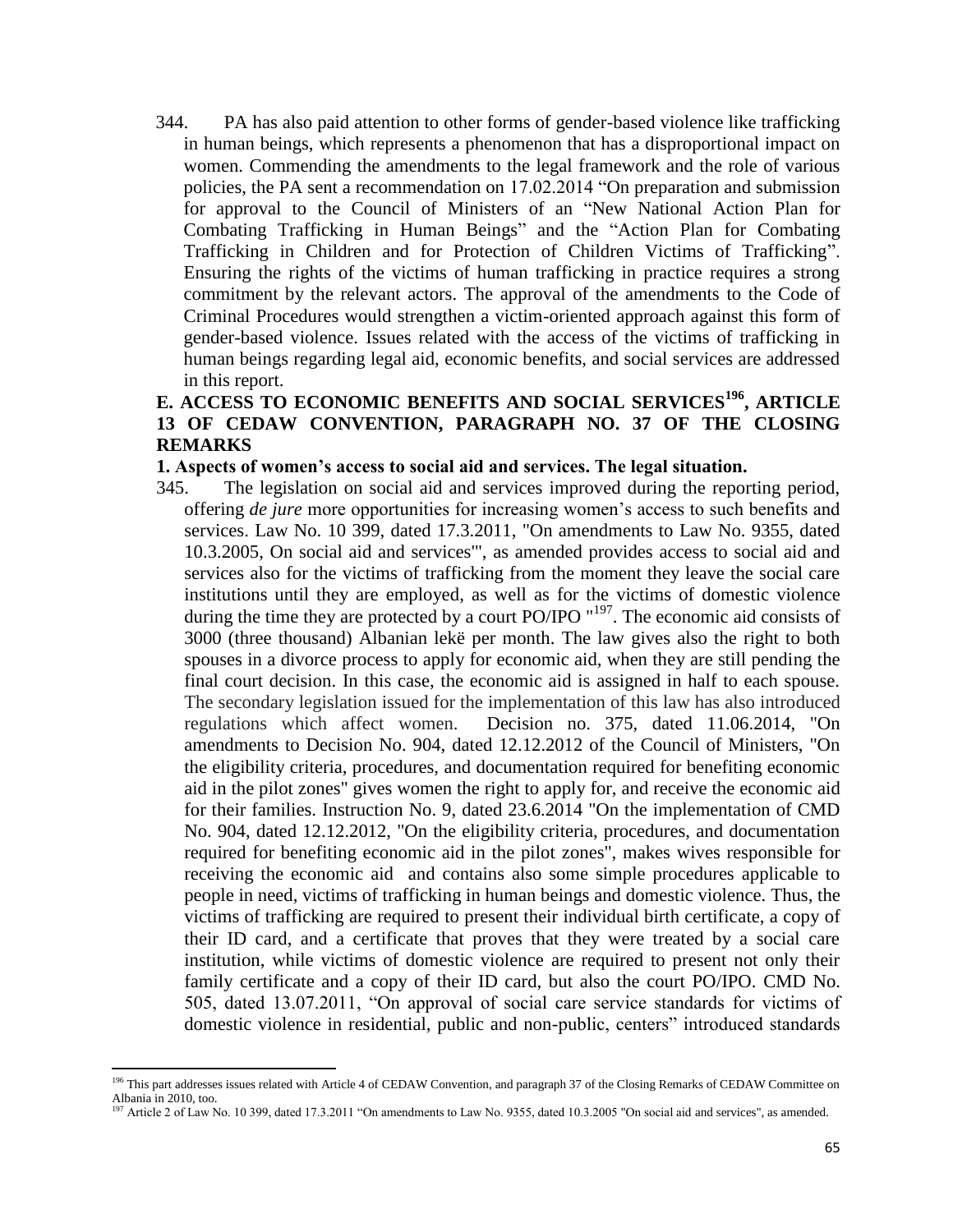of service for the victims of domestic violence in order to improve the lives of the victims, putting the victims and their rights in the centre of such services.

- 346. Commending the conditioning of the economic aid distribution by community work, and the time limitation of the economic aid introduced by amendments to Law No 9355/2005, it is important for the provisions of this law to be implemented in practice.
- 347. Paying special attention to the rural areas, the PA has also recommended special programs to be developed in these areas, connecting the economic aid with the children's education, health care, etc. This recommendation was followed. Amendments made in 2014 to Law No. 9355, dated 10.03.2005, "On social aid and services", as amended, introduced additional subsidies for every child that attends the mandatory education cycle, and for every child belonging to beneficiaries of economic aid that gets vaccinated.
- 348. The Social Service Reform in Albania is guided by the principle of equality and non-discrimination. Transformation from residential service to day care service, de- deinstitutionalizing these services and new type of services are some novelties expected from this reform. The gender perspective was integrated in the process of drafting the Strategy for Social Inclusion 2015-2020.
- *2.* **De facto situation regarding aspects of women's access to social aid and services. Regarding economic aid**
	- *349.* Regardless of the opportunities provided by the Law on Social Aid and Services (Law No. 9355, dated 10.3.2005) and the relevant secondary legislation, women heads of families have been excluded from the economic aid scheme in a number of cases. The pilot project for the distribution of the economic aid to the families in need electronically, applying a weighted formula, covered the cities of Tirana, Durrës, and Elbasan. The eligibility criteria, procedures, and the documentation required for benefiting economic aid in the pilot areas were determined by CMD No. 904, dated  $12.12.2012^{198}$ . The implementation of this project was accompanied by some problems, which are reflected in submitted complaints. On 04.12.2014, about 250 complaints about exclusion from economic aid were registered. "The pilot project on economic aid turned out to have excluded heads of families living alone, and families with a small number of members from the social aid scheme of benefits<sup>199</sup>. *The PA received 185 complaints (including 72 from women) in 2014 about rejection or termination of economic aid. The complaints were mostly about the amount of the economic aid, its termination, irregularities in the evaluation of the applications for economic aid (giving thus economic aid to illegible candidates), failure of the state institutions to provide economic aid in time, exclusion of the secluded families from the scheme, etc. The PA has contributed to solving such complaints through its recommendations for the local government and the Social Insurance Service.*
	- 350. A good practice seems to have been established in some municipalities in relation to provision of economic aid to women victims of domestic violence under a court PO/IPO. The number of trafficked women, on the other hand, who have benefited

<sup>&</sup>lt;sup>198</sup> Decision of the Council of Ministers No. 904, dated 12.12.2012, "On the criteria, procedures and documentation for benefiting economic aid in the pilot areas".

<sup>&</sup>lt;sup>9</sup> Comments and opinions of the PA on the Council of Europe's 2014 Progress Report for Albania, Tirana 2014, pg.3. Minutes of the meeting of 12.11.2014 of the Committee on Legal Affairs, Public Administration and Human Rights, Hearing session with the PA on the 2014 Progress Report.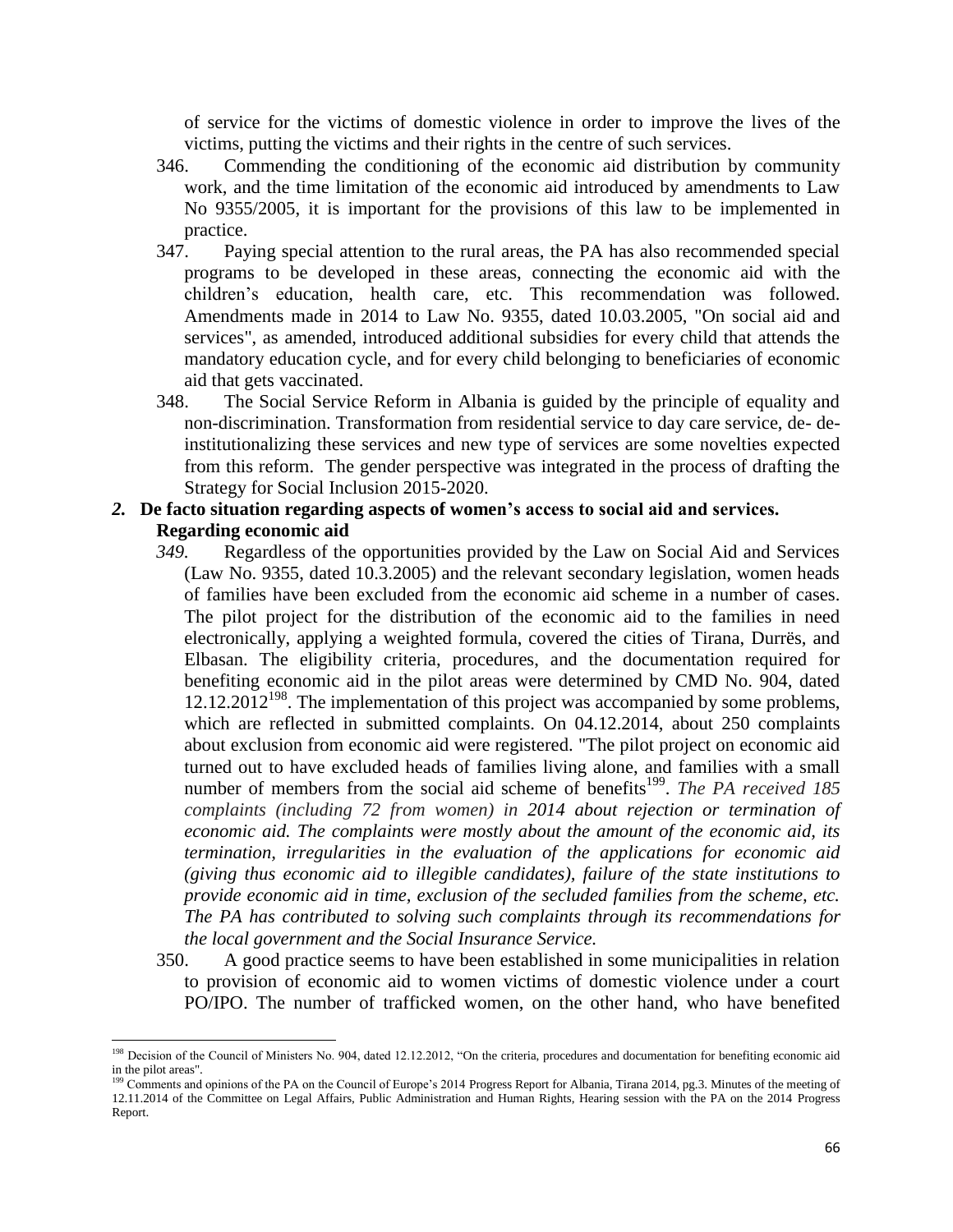economic aid, is limited. This is partially because of the mentality and prejudice about victims of trafficking exploited for sexual purposes. The PA notes that the economic aid available for women heads of families, victims of domestic violence, and victims of trafficking in human beings is not sufficient to meet their needs for rehabilitation.

351. Requests addressed to the PA show that the level of information that citizens, women included, have about the benefits from the legislation on economic aid is not sufficient.

# *Regarding disability payment for persons with disabilities, including women*

- 352. Complaints addressed to the PA show that there have been months of delays in giving people with disabilities, included women the disability payment to which they are entitled. Thus, in 2012, The PA reviewed 8 complaints from women and 65 in 2013. In 2014, out of 57 complaints about disability rights, 11 were submitted by women. Some of the complaints were about delays in payments given to the blind people. PA sent a recommendation (Recommendation 201204106/2, 2012) to the Ministry of Social Welfare and Youth and Ministry of Finances to ensure timely delivery of such payments. The PA recommended the ministries to allocate the necessary funds as soon as possible for paying people with disabilities. All the above complaints were solved with the allocation of the respective funds.
- 353. The PA has recommended through Recommendation No. 201300614/2, 2013 an immediate allocation of funds for subsidizing the electricity bills of persons with disabilities, including women, in the Municipality of Berat. This recommendation was sent to the Ministry of Social Welfare and Youth and to the Ministry of Finances, and it was followed, benefiting women with disabilities as well.

*Bonus for childbirth*

354. PA has received complaints from citizens, who have not received the Government's bonus for childbirth to which they were entitled, and contributed to solving those cases.

# *Regarding access to social care services*

- 355. Although the law envisages to provide citizens, including women, with access to social services, the actual situation leaves to be desired in terms of the geographic distribution of such services, the level of access for women, women with disabilities, for trafficked women and victims of domestic violence to these services, and the extent to which victims of domestic violence benefit regardless of using the legal means.
- 356. PA has contributed to improving the standards of the National Reception Centre for the Victims of Trafficking in Linza by identifying the education needs of the beneficiaries, offering psychological services and full-time interpreters, as well as by giving recommendations for addressing the problems.
- 357. Allocation of a budget for social services at the local level has been made possible only in some municipalities, including Shkodra, Korça, Vlora, etc., with the support of UN Women, UNDP, etc. However, the amount of money dedicated to gender issues by some municipal budget is limited. Regardless of the legal provisions, the budget for the social aid and services is mainly covered by the state budget. PA has drawn the attention of the local government units also to the sustainability of such services, especially in the context of their decentralization.
- 358. Although the National Strategy on Gender Equality and Reduction of Gender-Based Violence and Domestic Violence (2011-2015) provides for subcontracting NPOs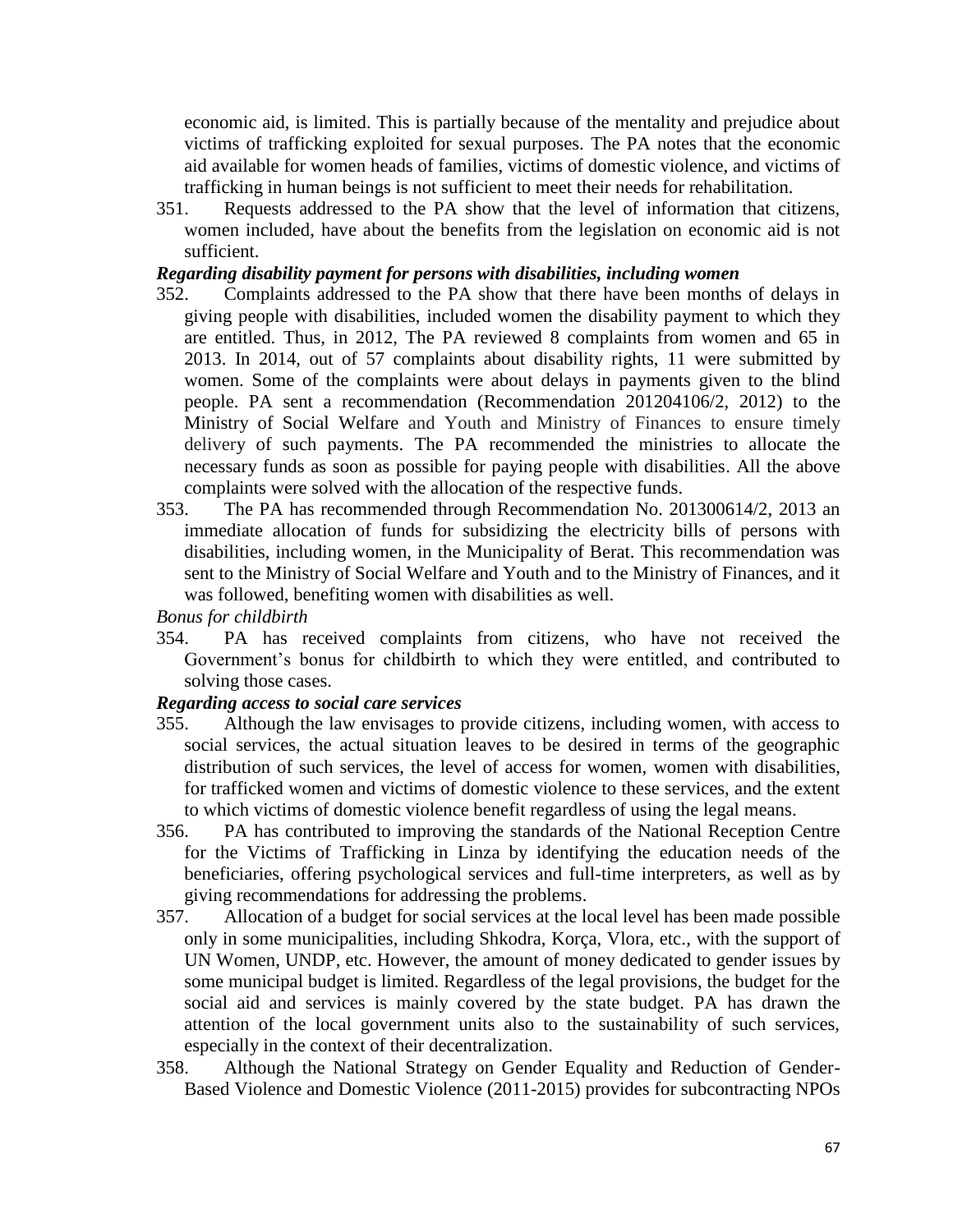for providing social services, the steps taken in this direction are not sufficient. Although this strategy has envisaged the improvement of the legislation of procurement and public financing to make possible contracting of services from the specialized NPOs during years 2011-2013, legal initiatives are necessary to be undertaken.

359. From the inspections conducted by the PA in the residential institutions on care and development of the persons with disabilities, elderly people, etc., it has resulted that the living conditions leave to be desired, there is a lack of funds for investments, and lack of human resources. Recommendations are sent by the PA to mayors and the State Social Service regarding all inspected residential institutions.

### *3.* **RECOMMENDATIONS regarding social aid and services**

#### *Regarding economic aid and disability payment*

- 360. **Review of the weighted formula used for identifying the applicants eligible for economic aid in the pilot areas, and a thorough analysis of the application form and the questions it contains. Re-evaluation of all cases of families excluded from the economic aid scheme<sup>200</sup> is recommended. This recommendation was sent to the MSWY, and this ministry had stated that it would commit itself to reviewing the coefficients used with a view to including as a large group of vulnerable groups as possible, including women<sup>201</sup> . The fulfillment of these recommendations would bring positive effects on women, especially women heads of families.**
- 361. **Review of the amount of economic aid is recommended. In the case of the victims of domestic violence and victims of trafficking in human beings, the amount of economic aid needs to serve realistically the rehabilitation of them.**
- 362. **Provision of programs by the local government units for involving economic aid beneficiaries in community services in order to increase their incomes, and empower women beneficiaries.**
- 363. **Timely delivery of economic aid and disability payment to people with disabilities, including women, by the local government units.**

*Regarding access to social care services*

 $\overline{a}$ 

- 364. **Being aware of the role that local government may play in terms of provision of social services, PA also recommends that social services are developed and offered in compliance with standards monitored and assessed in cooperation with the State Social Service. Such monitoring should be beneficiary and gender oriented. Social services should be distributed and designed in accordance with the needs of women, including vulnerable women.**
- 365. **It is recommended that services in the residential institutions are improved through improvement of the conditions and additional personnel, including care takers, psychologists, and social workers.**
- 366. **Increased number of public, and non-public, social service providers at the local level, in order to meet the needs of women, especially the marginalized women.**

<sup>&</sup>lt;sup>200</sup> PA comments and opinions for the CE Progress Report on Albania for 2014, Tirana 2014, p.3. Minutes of the meeting of the Parliamentary Committee on Legal Affairs, Public Administration, and Human Rights, held on 12.11.2014, hearing session with the PA on 2014 Progress Report.<br> $_{201}^{201}$  P

Recommendation No. K1/V12-4, Doc. No. 201401869/4, dated 4.12.2014, "Recommendation on concrete measures for improving the weighted formula used for evaluating the eligibility criteria for economic aid", addressed to the Minister of Social Welfare and Youth, Mr. Erion Veliaj[. http://www.avokatipopullit.gov.al/sites/default/files/ctools/css/REKOMANDIMI%20per%20ndihmen%20ekonomike.pdf](http://www.avokatipopullit.gov.al/sites/default/files/ctools/css/REKOMANDIMI%20per%20ndihmen%20ekonomike.pdf)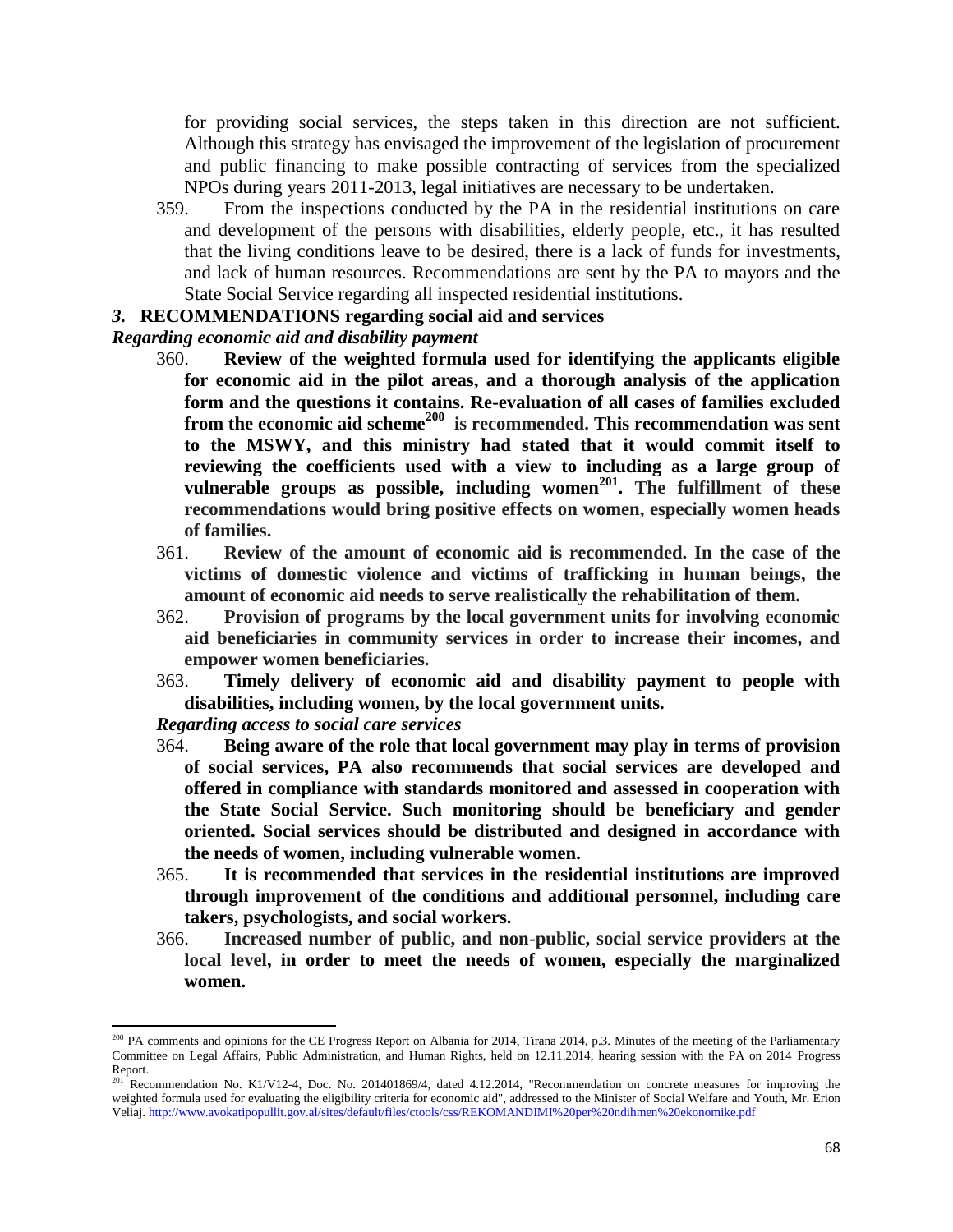- 367. **Strengthening of cooperation between the state and the non-profitable organizations in providing social services to the citizens, including women.** *The Law on Public Procurement needs to be completed and interpreted through amendments or secondary legislation so that it may provide for a special procedure in cases of social services<sup>202</sup> .* **Improvements are also needed to be made to the Law on Public Procurement to enable contracting non-profitable organizations for providing social services at the local level, particularly for vulnerable groups.**
- 368. **Measures should to be taken for implementing Law No. 125/2013, "On concessionary agreements and public-private partnership" in order for local government to develop public procurement procedures for social services.**
- 369. **Provision of women victims of violence and victims of trafficking, who leave the social care institutions with employment opportunities in order to enable their economic empowerment. This requires a good combination of the passive schemes with active employment schemes for vulnerable groups like trafficked women, women victims of domestic violence, etc.**

### **4. Regarding access to bank loans, collateral loans, and other forms of bank credits**

- 370. Regarding access to bank loans and other forms of financial credits, it should be noted that there is no specific clause favoring women in the Albanian bank legislation, including the regulatory acts of the Bank of Albania, or the Manuals and Regulations on second-level bank loans. However, there are no legal, regulatory, or technical clauses that would be an obstacle for women either."<sup>203</sup>
- 371. There are no effective measures in favor of facilitating loans for women, rural women, women with disabilities in particular, etc.
- 372. The positive measures that may include special micro credit programs or partnerships with financial institutions, which are ready to give loans to women, are limited, and the number of women beneficiaries continues to be small.
- 373. Reports of non-profitable organizations show that women are not well informed about their rights to financial credits, or about their obligation in relations to the credit guarantees.
- 374. The Fourth National Periodical Report on the implementation of CEDAW Convention also admits that "Limited access to credit and lack of collateral, such as in the cases where women are either not registered as co-proprietors or are joint owners of collateral with men, stand in the way of women's right to starting a business"<sup>204</sup>.

### **RECOMMENDATIONS**

 $\overline{a}$ 

375. **Effective special measures need to be taken for increasing women's access to bank loans as a mean of ensuring their economic independence through starting their own business and empowering themselves economically. Increasing of women's level of information on these rights is recommended.** 

**5. The legal and actual situation regarding property rights** *and registration of immovable property (Article 13 of CEDAW Convention, paragraph 36 and 37 of the Closing Remarks of the CEDAW Committee)*

<sup>&</sup>lt;sup>202</sup> CLI Report, "Analysis of the legal framework on subcontracting of NPOs by the central and local government for providing services related with domestic violence". This reports is available a[t www.qag-al.org](http://www.qag-al.org/)

<sup>&</sup>lt;sup>203</sup> A. Mandro, "Women's property rights, the case of Albania", Tirana 2013, f.89. Prepared with the technical and financial support of UN Women in cooperation with the Ministry of Social Welfare and Youth and the Ministry of Justice.

<sup>&</sup>lt;sup>204</sup> Consideration of reports submitted by state parties under article 18 of the Convention, Fourth Periodic Report Albania, [http://tbinternet.ohchr.org/Treaties/CEDAW/Shared%20Documents/ALB/CEDAW\\_C\\_ALB\\_4\\_7078\\_E.pdf,](http://tbinternet.ohchr.org/Treaties/CEDAW/Shared%20Documents/ALB/CEDAW_C_ALB_4_7078_E.pdf) pg.44}.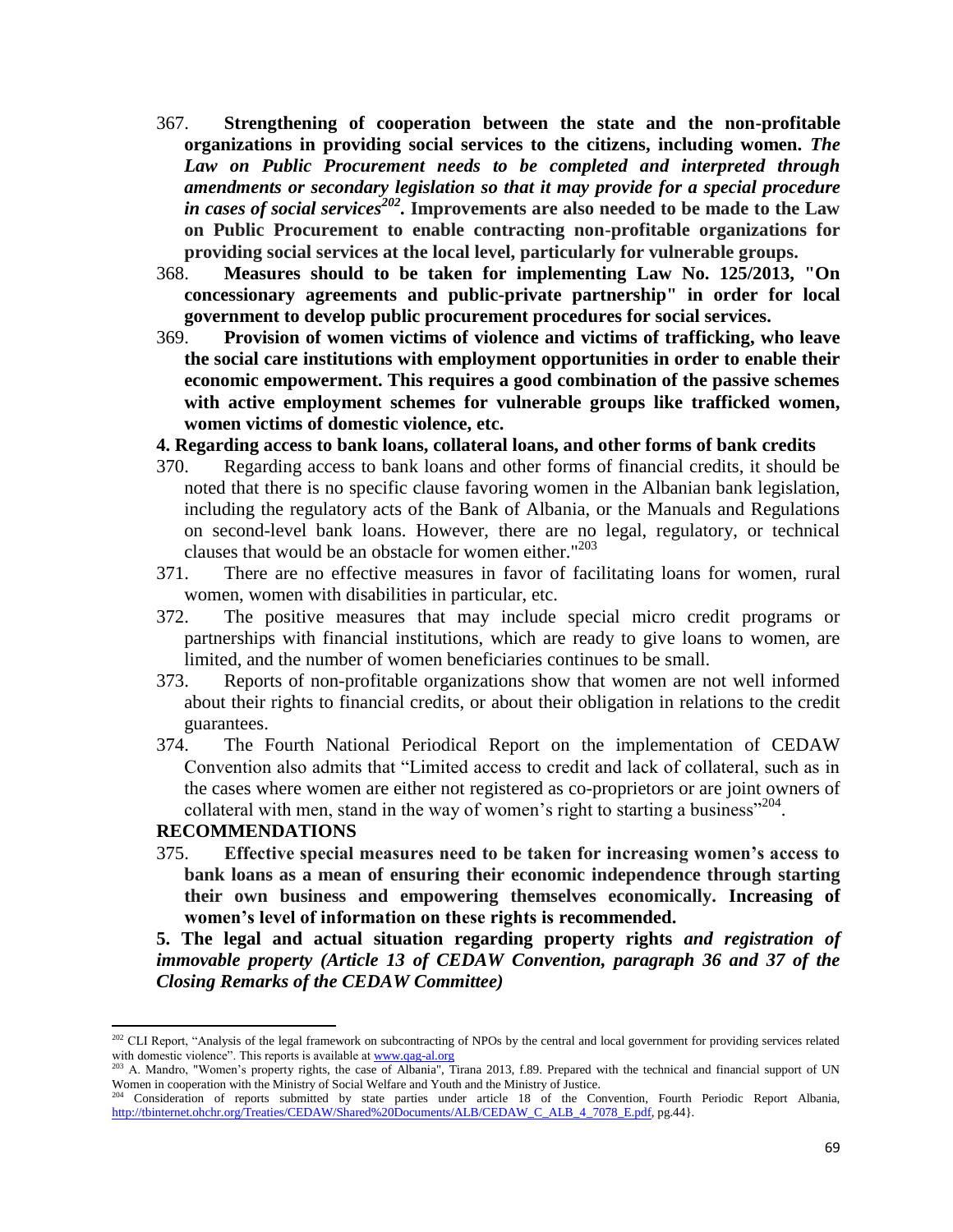- 376. In terms of the legal framework, PA notes that there are still gaps in the Family Code regarding equal rights and obligations of cohabitants.
- 377. In terms of policies, the PA commends the development of a new strategy on property, "Property rights Reform, 2012-2020".
- 378. In terms of the *de facto* situation, although the Civil Code and the Code of Civil Procedures do recognize women's equal property rights with men, their implementation in practice has not led to equal results.
- 379. Men are less active than women in filing lawsuits for the division of properties, as they already enjoy their property de facto, and have no 'interest' in the court division of such properties. Most of the court decisions on division of property, where women are the claimants, are suspended. Monitoring of Tirana Judicial District Court showed that it was 70% of such decisions suspended in this court. Withdrawing from the court proceedings in order for the court case to be suspended is certainly a right recognized by law, but the high number of women, who do this, seems to come as a result of some other social and economic factors, as well as from the poor understanding of the  $law^{205}$ .
- 380. The level of understanding by women of the Civil Code, Family Code, property regimes, and legal means available to enjoy property rights is not sufficient.
- 381. A World Bank Study showed that out of 27.741 women owners, 9418 of them own less than 25 % of the property<sup>206</sup>.
- 382. Practices related with property heritage include cases when women's rights as coowners have not been respected regarding property gained during marriage. This has in turn influenced the way property was divided among other heirs violating the rights of women as spouse<sup>207</sup>. The division of inherited property in practice starts without first deducting the ½ that belongs to the outliving spouse as part of his/her marital coownership. Regardless of the increasing number of women inheriting property reported in the State Report, such problems are still faced in practice. Regarding co-ownership gained by law, women often withdraw from the ownership right to which they are entitled. "This happens because of the culture, but it may also happen because women might be deceived, intimidated, or even subject to violence from the male coowners"<sup>208</sup>.
- 383. There is no monitoring of the implementation of Law No. 33/2012, "On registration of immovable property", and the effects it has had on women. Article 41 of this law "Registration of co-owned immovable property" regulated spousal coownership, providing that "If a property, which is subject to a property transfer contract made in favor of natural persons, who, in the civil register, have the status of 'married persons', is a property gained during marriage, as defined under Article 76 of the Family Code, such property shall be registered as co-owned by both spouses". Although this legal provision obliges clearly the Immovable Property Registration Office (IPRO) to register husbands as assumed co-owners in cases of property gained

<sup>205</sup> <sup>205</sup> [http://www.qag-al.org/WEB/publikime/raporti\\_shqip.pdf](http://www.qag-al.org/WEB/publikime/raporti_shqip.pdf) pg.46.

<sup>206</sup> Gender disaggregated data-Western Balkans, Statistical Reports 2005-2013, pg. 60. [http://www.fao.org/fileadmin/user\\_upload/nr/land\\_tenure/Genders\\_Report\\_WB.pdf](http://www.fao.org/fileadmin/user_upload/nr/land_tenure/Genders_Report_WB.pdf)

<sup>207</sup> A.Mandro, "Women's property rights, the case of Albania", Tirana 2013, pg. 64. Prepared with the technical and financial support of UN Women in cooperation with the Ministry of Social Welfare and Youth and the Ministry of Justice.<br><sup>208</sup> CLCL "Property rights and women" Informative Parakive Club and the Ministry of Justice.

<sup>208</sup> CLCI, "Property rights and women", Informative Brochure, Tirana 2014, pg. 10. This brochure is prepared by the Centre for Legal and Civil Initiatives with the financial and technical support of UN Women in the framework of the Cooperation Program between the Government of Albania and the United Nations 2012-2016.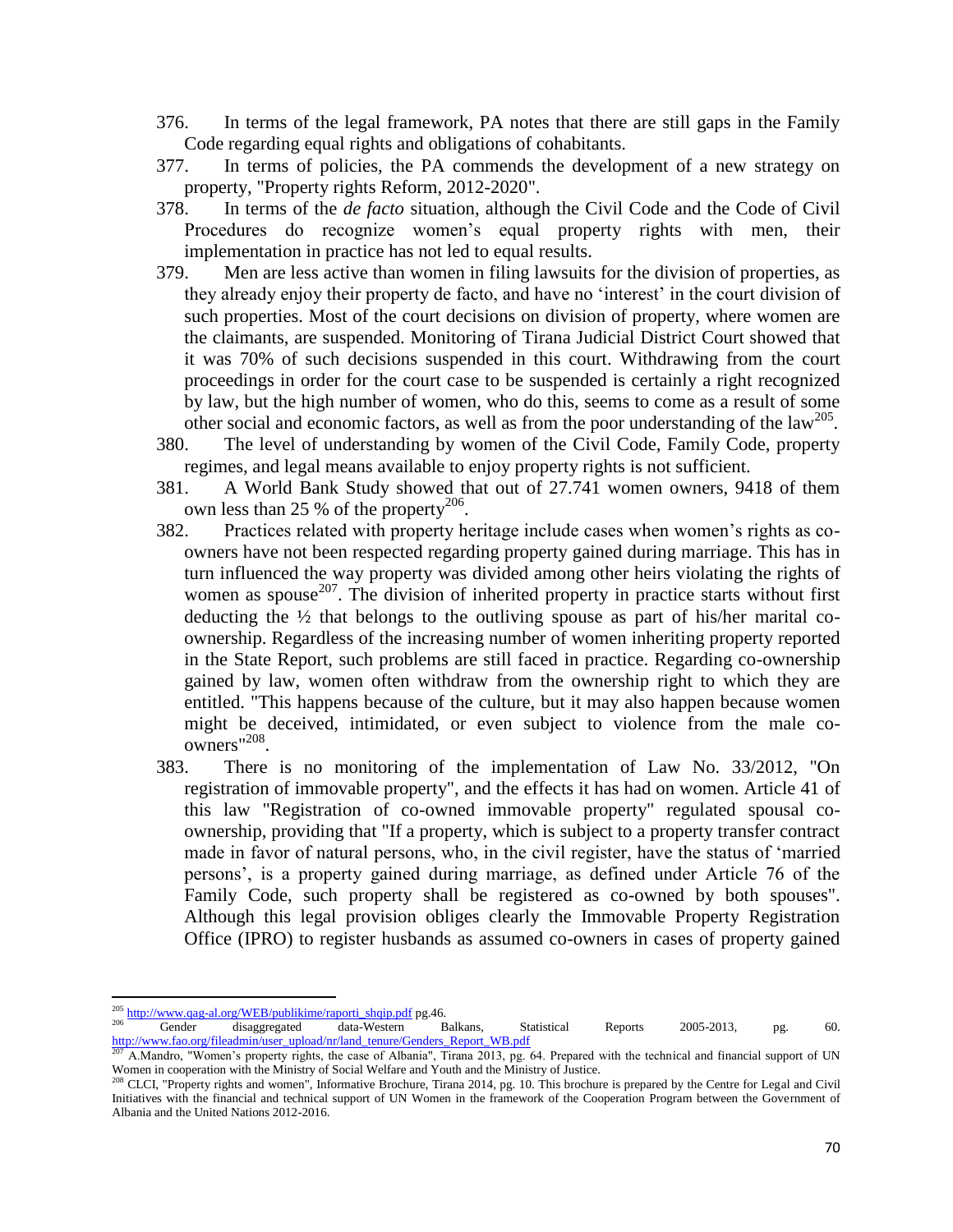during marriage, there is no unified practice among IPROs in implementing this provision.

- 384. Women and wives are often taken as guarantors for signing loan agreements or certificates of guarantee for the bank when taking  $loans^{209}$ . Practice, however, has shown that women are not always aware of the liabilities they have to face in these cases if their husbands fail to repay the loans.
- 385. "Property rights Reform, 2012-2020" asks respecting of gender equality on issuing decisions on property rights, but the progress in this aspect continues to be slow.
- 386. PA has raised its concern about the failure of the state bodies to execute court decisions related with property rights, when such rights are given, recognized, or even suspended by the court. Such practice has negative effects also on women.

#### *Registration of legalization permissions*

 $\overline{\phantom{a}}$ 

- 387. The practices followed by ALUIZNI and the preparation of the application files in the name of men heads of families, and not on the family certificates, exclude women from the process and affects them. A World Bank report confirms very low daily application during 2013 for the registration of legalization permit by female applicants. The main reason for this might be the very low number of legalization permits that have been issued on the name of women and girls, which prove the gender negative impact of the implementation of legalization Law and the need for improvement.<sup>210</sup>.
- 388. PA has received a number of complaints about procrastination of legalization for years. This process is closely related with a series of other very important processes like the restitution and compensation of property to former owners, the registration of immovable property, urban planning, etc. Thus, any delays in the legalization process delays the entire chain of other processes related with it<sup>211</sup>. Such practice has had an influence on the registration of women's property, division of property in case of divorce, etc. PA has recommended "A legislative initiative for improving the provisions of Law No. 9482, dated 3.04.2006 "On legalization, urbanization, and integration of illegal buildings", as amended, in order to set a clear deadline for all the administrative proceedings related with the decision-making on the legalization of informal buildings, or informal extensions to existing buildings". There has been no response to this recommendation.
- 389. PA is of the opinion that the procedures for the legalization of informal buildings, and their urbanization and integration, are too complex, especially for women in need.

#### **5.1. RECOMMENDATIONS regarding women's property rights**

390. **Cross-Sectorial Strategy, Property rights Reform 2012-2020 has defined that, "There is a need for improving the legislation, increasing women's access to institutions responsible for ensuring the enforcement of property rights, monitoring the implementation of the law, training central and local staff dealing with property rights, and for organizing awareness raising campaigns for promoting women's rights. These measures need to be planned in line with the** 

 $209$  CLCI, "Property rights and women", Informative Brochure, Tirana 2014, pg. 20. <sup>210</sup> Gender disaggregated data-Western Balkans, Statistical Reports 2005-2013, pg.70. [http://www.fao.org/fileadmin/user\\_upload/nr/land\\_tenure/Genders\\_Report\\_WB.pdf](http://www.fao.org/fileadmin/user_upload/nr/land_tenure/Genders_Report_WB.pdf)

<sup>&</sup>lt;sup>211</sup> Legislative recommendation on improving the provisions of Law No.9482, dated 3.04.2006 "On legalization, urbanization, and integration of the illegal buildings", as amended, No.K3/Th16-2 dated 19.11.2014, (Doc.201401933/2), addressed to the Minister of Urban Development and Tourism, Ms. Eglantina Gjermeni, and to the General Director of the Agency of Legalization, Urbanization, and Integration of Informal Zones/Buildings, Mr. Artan Lame.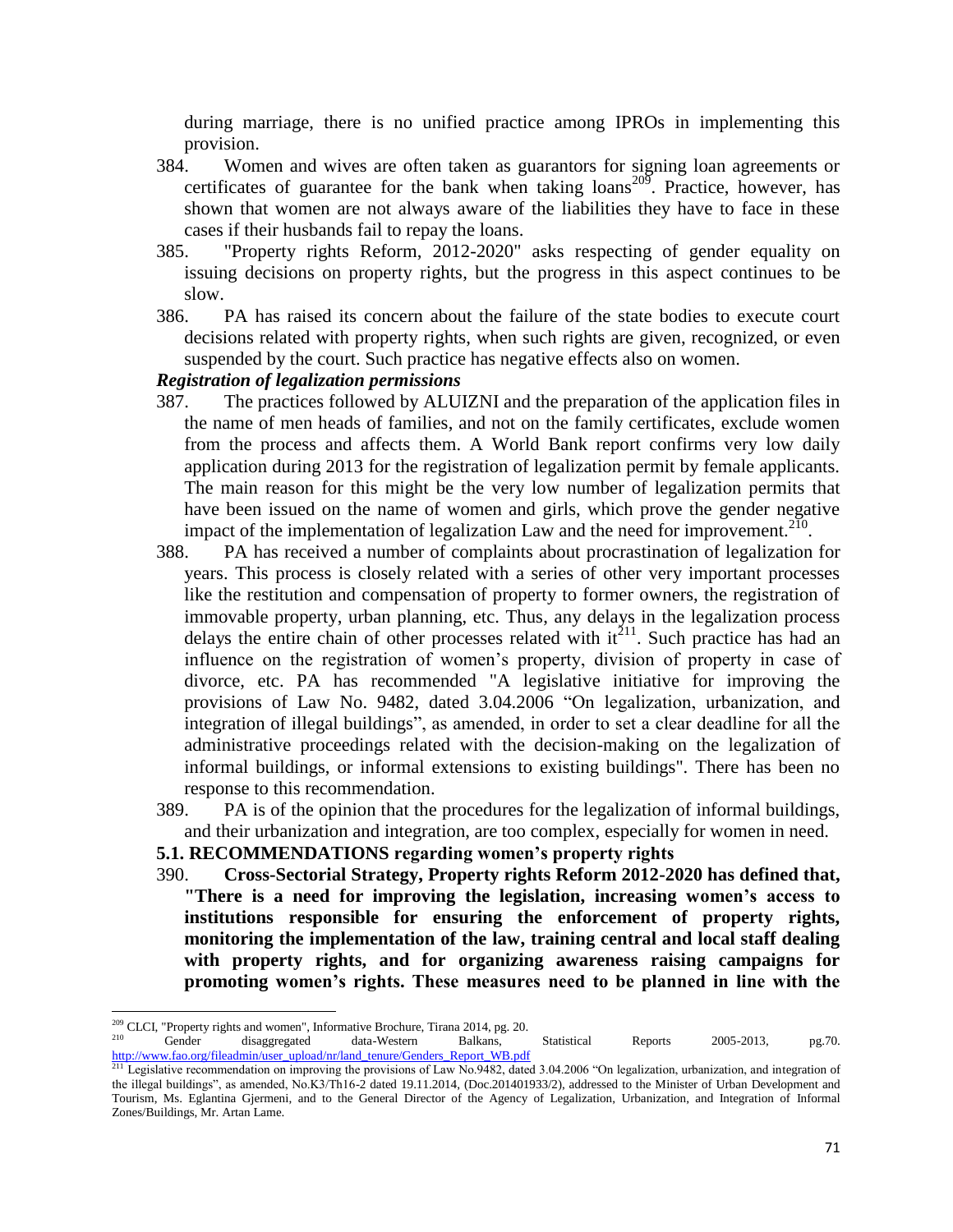**National Strategy for Gender Equality and Reduction of Gender-Based Violence and Domestic Violence, and it's Action Plan<sup>212</sup> .**

- 391. **Strengthening of capacities. There is a need for training the staff of the local Immovable Property Registration Offices, so that they have a good and unified understanding of Article 41/2 of Law No. 33/2012, "On registration of immovable property", which regulates spousal co-ownership.**
- 392. **Awareness rising. Women need to be provided with more information about the provisions of the Family Code on ownership during marriage, divorce, and cohabitation. NPOs need to strengthen their role in this aspect.**
- 393. **Provision of more information for women in rural areas about fiscal facilities and supportive ranking criteria for women-led agricultural enterprises.**
- 394. **Strengthening of the role of the notary offices in informing women about their property rights in cases of marriage and cohabitation.**
- 395. **Acceleration and simplification of procedures for the legalization, urbanization, and integration of informal buildings in order for women, especially vulnerable women to have access to such procedures.**
- 396. **Unification of ALUIZNI practices, so that the application files are prepared on the basis of the applicant's family certificate, and not on the applicant's personal certificate of birth (with applicant's being men/heads of the families in most of the cases).**

# *6. Regarding women and housing*

- 397. PA received 119 complaints about housing during October 2013 October 2014<sup>213</sup> . In 2014, PA received 159 complaints about housing, including 50 from women. The complaints are mostly about delays in the evaluation of applications for benefits from social programs, lack of transparency, etc. Most of the women complainants are heads of families/single mothers.
- 398. The housing criteria are difficult for most of the homeless families to meet, especially for Roma families, including women.
- 399. Some of the families, who have already benefited from the social programs, are faced with the risk of being moved out of their homes, because they could not afford paying their installments. Thus, PA followed with concern the case of some Roma families in Korça, which were at risk of being moved out of their homes for not meeting their contractual obligations. In cooperation with the General Directorate of the National Housing Authority in Tirana, it was decided to review the loan contract terms for those families, which could not afford their monthly installments, extending the payment term, and decreasing the installments and portion of installments to be paid per month. In addition, PA recommended employment opportunities to be provided to members of homeless families as a matter of priority.
- 400. Regardless they are foreseen as beneficiary subjects in the law  $54/2012^{214}$ , women and girls who survive different forms of gender-based violence and domestic violence face housing problems.

# *6.1. RECOMMENDATIONS regarding women and housing,*

 $\overline{\phantom{a}}$ <sup>212</sup> Cross-Sectorial Strategy, Property rights Reform 2012-2020[. http://www.drejtesia.gov.al/,](http://www.drejtesia.gov.al/) pg.25.

<sup>&</sup>lt;sup>213</sup> Comments and opinions of the PA on the Council of Europe's 2014 Progress Report for Albania, Tirana 2014, pg.4. Minutes of the meeting of 12.11.2014 of the Committee on Legal Affairs, Public Administration and Human Rights, Hearing session with the PA on the 2014 Progress Report.

<sup>&</sup>lt;sup>214</sup> Law No. 54/2012 amending Law "On Social Programmes for Housing Inhabitants in Urban Areas"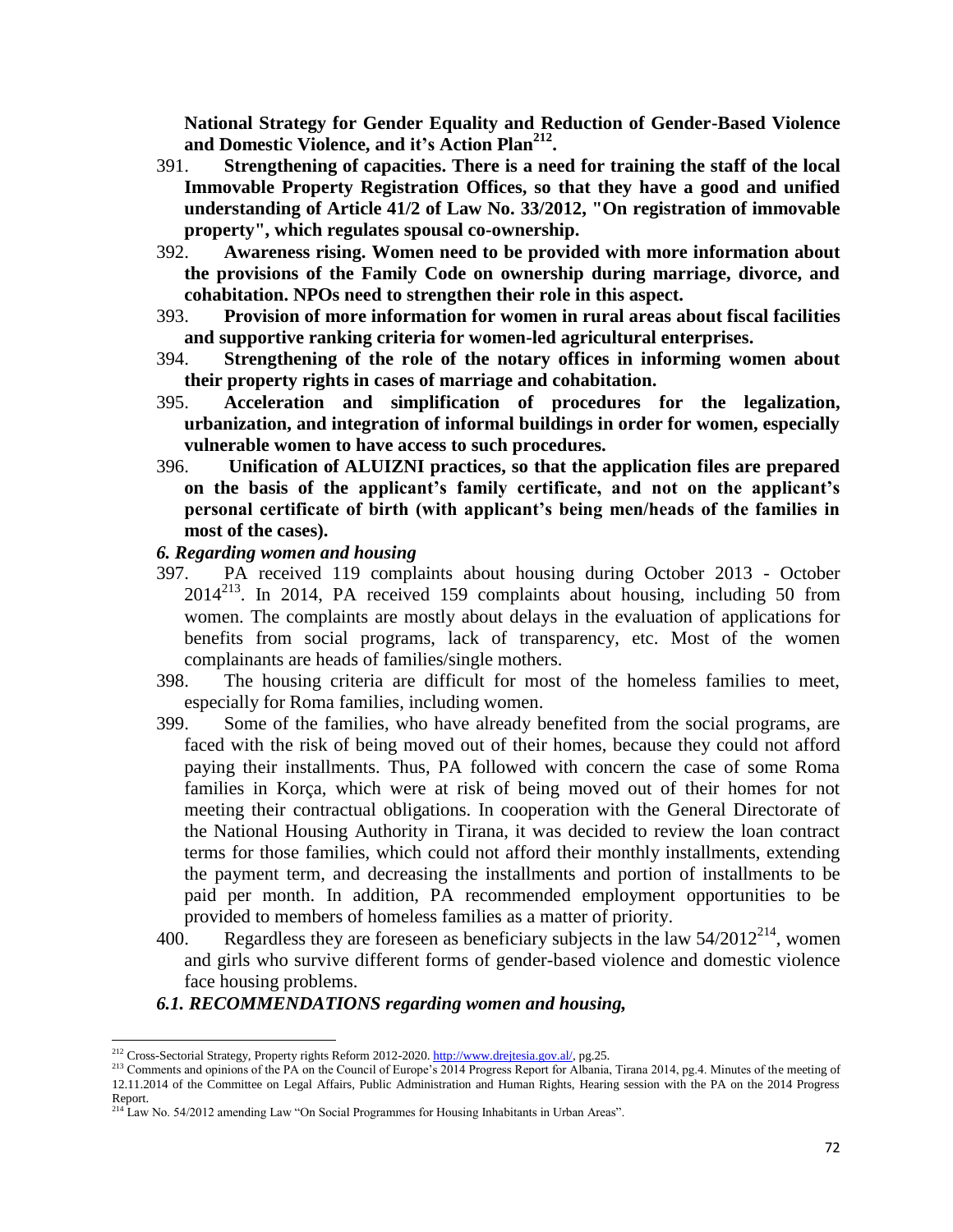- 401. Central and local government should cooperate and coordinate their actions in order to introduce more social housing programs<sup>215</sup>. This would in turn increase the number of beneficiaries, including women.
- 402. Special attention should be paid to special cases and vulnerable groups like people with disabilities, including women.
- 403. Enabling women and girls who have been victims of different forms of genderbased violence and domestic violence to benefit from the social housing programs would help with their re-integration.
- 404. Measures should be taken for ensuring functional temporary housing alternatives for vulnerable groups.

## *7. Women's entrepreneurship*

- 405. The Action Plan for supporting women entrepreneurs 2014-2020, as a follow up of the Business and Investment Strategy 2014-2020, aims at guaranteeing support policies for women entrepreneurs, raise their capacities, integrate them in financial support schemes, and for women entrepreneurs in rural areas, etc.
- 406. The creation of a fund in 2014, for supporting women entrepreneurs of 26 500 000 lekë for a four-year period, represents an important step on economic empowerment of women, through subsidizing the norms of interests of loans for micro, small and medium enterprises, which are directed by women as owners or administrators.

## 7.1.**RECOMMENDATIONS**

- 407. **Regardless of the efforts made, there is still a lot to be done to enable and increasing the number of women to benefit from various initiatives in practice. Even the Fourth National Periodical Report on the implementation of CEDAW Convention recalls that in 2013, the Innovation Fund approved 7 projects, none of which run by a female. " 216 .**
- 408. **Initiatives that effectively strengthen the enterprises directed or administered by women should be taken. Regular monitoring of the effects of the fund on women entrepreneurs are recommended.**

## **F. GENDER BUDGETING. Steps taken in terms of legislation and its implementation. ARTICLE 3**

PA notes that "Gender mainstreaming should be part of the social, economic, and political policies in Albania in order to have a sustainable development by fully exploiting the country's human potential and by ensuring the enjoyment of such achievements by all social groups<sup>217</sup>".

*At the central level*

409. CMD No. 465, dated 18.7.2012 "On gender mainstreaming in the mid-term budget program" represents an important step towards gender budgeting. This decision requires now all the line institutions, starting from 2013, to apply gender budgeting, and introduce measurable gender indicators in their budgets, aiming at ensuring a gender perspective in the existing budgeting process. The decision aims, among others, to harmonize gender budgeting with the National Strategy for gender equality and

 $\overline{a}$ <sup>215</sup> Comments and opinions of the PA on the Council of Europe's 2014 Progress Report for Albania, Tirana 2014, pg.5-6. Minutes of the meeting of 12.11.2014 of the Committee on Legal Affairs, Public Administration and Human Rights, Hearing session with the PA on the 2014 Progress Report.

<sup>216</sup> Consideration of reports submitted by state parties under article 18 of the Convention, Fourth Periodic Report Albania, [http://tbinternet.ohchr.org/Treaties/CEDAW/Shared%20Documents/ALB/CEDAW\\_C\\_ALB\\_4\\_7078\\_E.pdf,](http://tbinternet.ohchr.org/Treaties/CEDAW/Shared%20Documents/ALB/CEDAW_C_ALB_4_7078_E.pdf) p.43}.

<sup>&</sup>lt;sup>217</sup> PA, Special Report No. 208, dated 24.07.2012, "On violence against women and the activity of the PA ", July 2012, p. 36.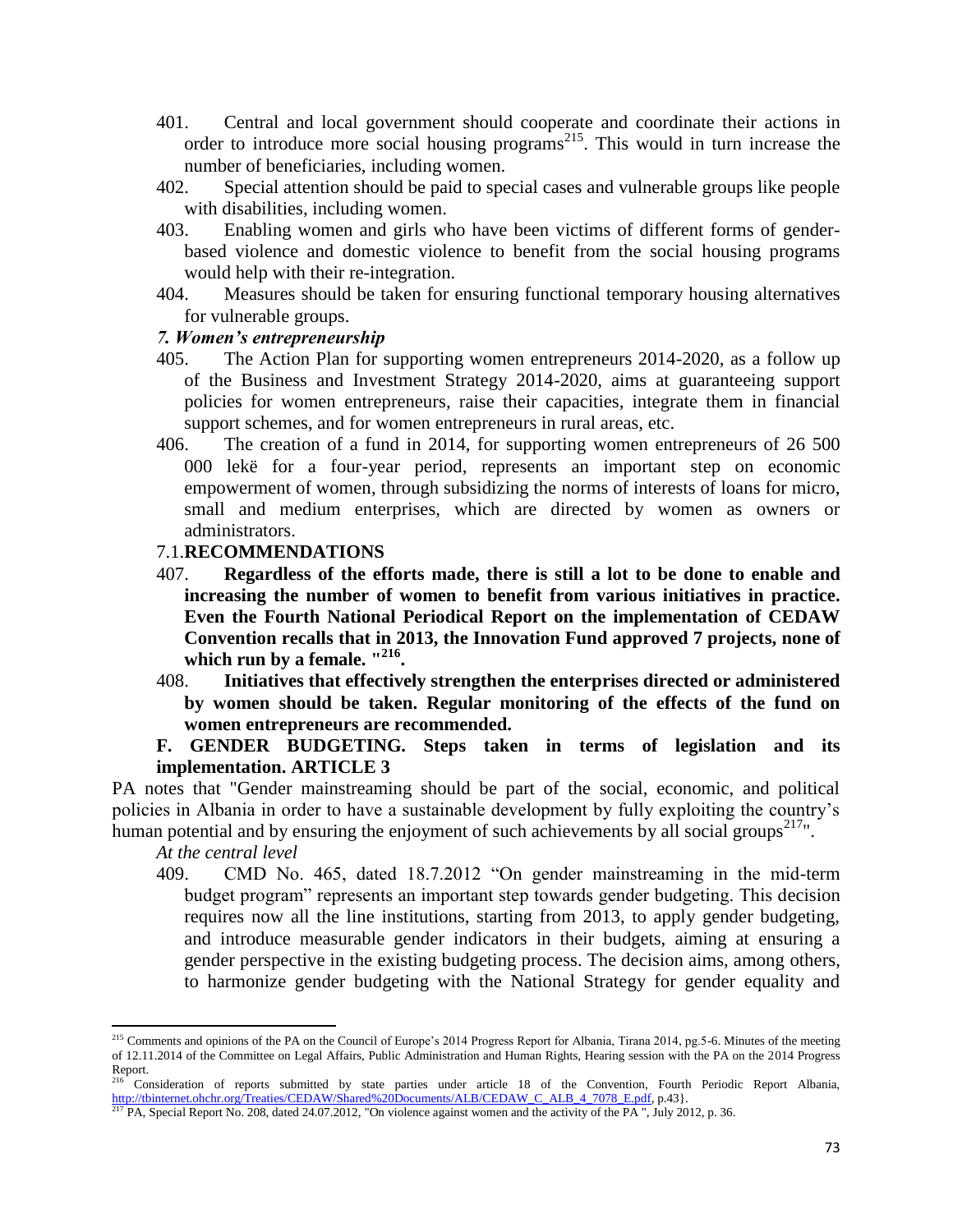elimination of gender-based violence and domestic violence 2011-2015. "Implementation of CMD No. 465/16.7.2012 "On Gender Mainstreaming in Mediumterm Budgeting" was piloted by two ministries in 2013 and eight ministries in 2014 (nine budgeting lines)".<sup>218</sup>.

- 410. Instruction No. 21, dated 21.06.2013 "On setting the procedures for gender mainstreaming in the id-term budgeting program" describes clear procedures for preparing the Mid-Term Budgeting Program 2014-2016 for purposes of ensuring the implementation of Council of Ministers Decision No. 465, dated 18.07.2012 "On gender mainstreaming in the Mid-Term Budgeting Program". This instruction requires all the line ministries to select those budgeting programs, where gender budgeting shall be applied, based on the objectives of the National Strategy "On Gender Equality and Reduction of Gender-Based Violence and Domestic Violence, 2011-2015". All the line ministries include gender equality in the criteria introduced for the competitive grants submitted by the local government. According to this instruction, the Secretariat of the Fund for Regional Development (DEBASKON) under the Council of Ministers, takes into consideration the integration of the gender perspective when assessing and approving project proposals presented to the Secretariat by the respective secretariats of the line ministries.
- 411. The gender budgeting capacities of the specialists involved in budget planning and gender focal points in ministries have increased through training. In 2012, training was delivered to 248 participants (165 women and 83 men) involved in the development of financial and gender equality policies and programs both at the central level (65 participants in total: 59 women and 6 men) and local level (183 participants: 106 women and  $77$  men)<sup>219</sup>.
- 412. Not all the line ministries and local government units have appointed full time gender equality employees. According to the Fourth National Periodical Report on the implementation of CEDAW Convention, "By September 2013 only three out of 15 central ministries had a dedicated gender officer in their structures, while the rest only had GE focal points. "<sup>220</sup>.

*At the local level*

- 413. Gender budgeting experience at the local level had identified the need for raising the capacities of local authorities to ensure the application of gender budgeting. An analysis of the sectorial strategies from the gender perspective would identify the needs for women's and men's rights in the various sectors of the economy and society to be ensured $^{221}$ .
- 414. Gender budgeting and planning was applied in the municipalities of Tirana, Vlora, and Shkodra<sup>222</sup> in 2013.
- 415. Gender-oriented policies and action plans have also been developed in the municipalities of Korça, Burrel, and Fier<sup> $223$ </sup> and other municipalities during 2013-2014,

 $\overline{\phantom{a}}$ <sup>218</sup> Fourth National Periodical Report on the implementation of the CEDAW Convention, approved by CMD No.806, dated 26.11.2014. Official Gazette of RoA no.187/2014.

<sup>&</sup>lt;sup>219</sup> UN Women Report on Gender Budgeting, 2012. UN Women reports for cooperation with the Government in the framework of the UN-Albanian Government Cooperation Program 2012-2016.

<sup>&</sup>lt;sup>220</sup> Consideration of reports submitted by state parties under article 18 of the Convention, Fourth Periodic Report Albania, [http://tbinternet.ohchr.org/Treaties/CEDAW/Shared%20Documents/ALB/CEDAW\\_C\\_ALB\\_4\\_7078\\_E.pdf,](http://tbinternet.ohchr.org/Treaties/CEDAW/Shared%20Documents/ALB/CEDAW_C_ALB_4_7078_E.pdf) p.13}.

<sup>&</sup>lt;sup>221</sup> PA, Special Report No. 208, dated 24.07.2012, "On violence against women and the activity of the PA", July 2012, p. 19.

<sup>&</sup>lt;sup>222</sup> UN Women has continuously contributed to this process.

<sup>&</sup>lt;sup>223</sup> These policies and action plans are prepared with the support of the UN Development Program and other UN agencies.